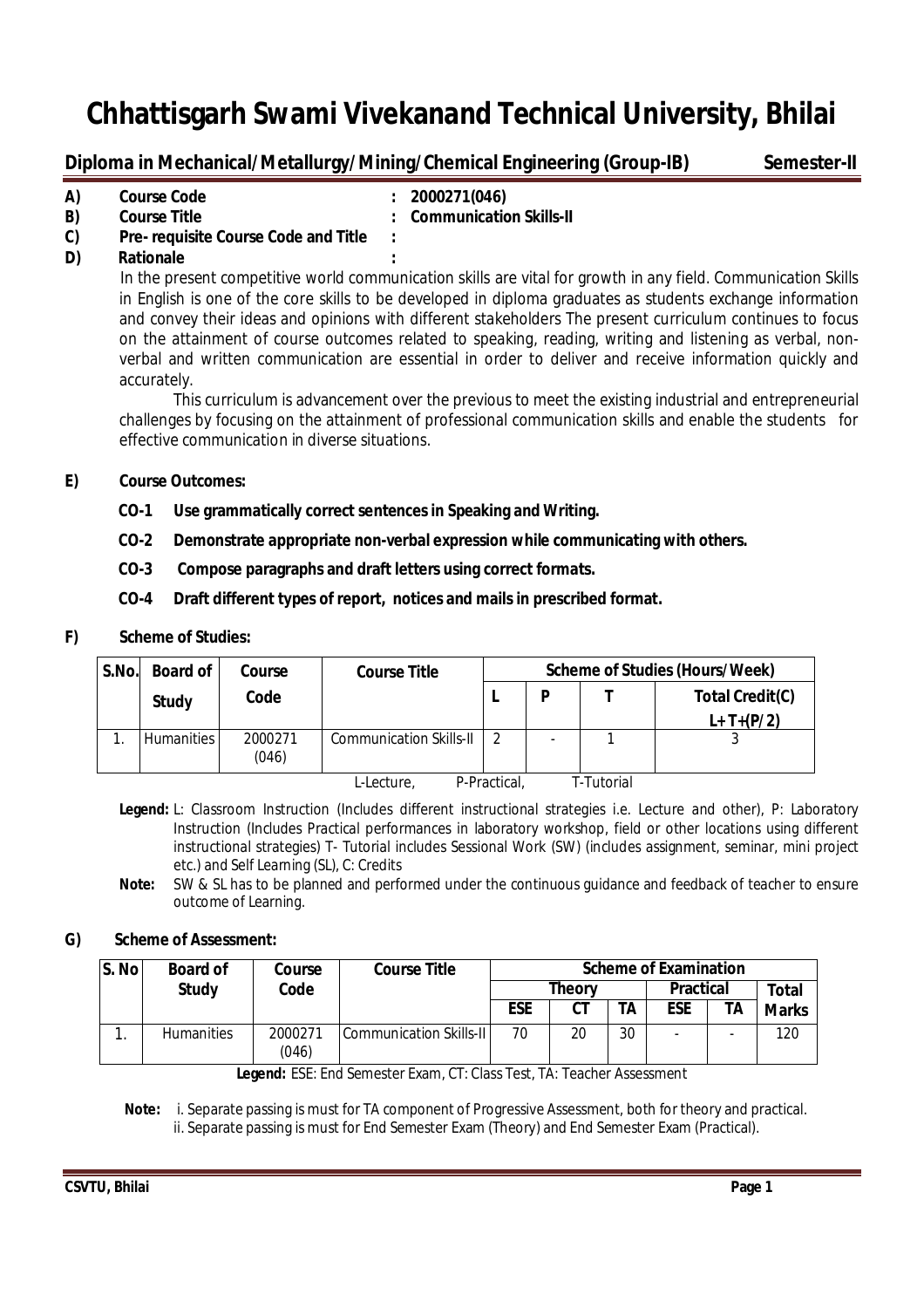# **Diploma in Mechanical/Metallurgy/Mining/Chemical Engineering (Group-IB) Semester-II**

# **H) Course-Curriculum Detailing:**

This course curriculum detailing depicts learning outcomes at course level and session level and their attainment by the students through Classroom Instruction (L), Laboratory Instruction (P), T- Tutorial includes Sessional Work (SW) and Self Learning (SL). Students are expected to demonstrate the attainment of Session Outcomes (SOs) and finally Course Outcomes (COs) upon the completion of course.

# **CO-1 Use grammatically correct sentences in Speaking and Writing.**

|                                                                                                                                                                                                                               |                        |                                                                                                                                  | $(Hours-12)$                                               |
|-------------------------------------------------------------------------------------------------------------------------------------------------------------------------------------------------------------------------------|------------------------|----------------------------------------------------------------------------------------------------------------------------------|------------------------------------------------------------|
| <b>Session Outcomes</b>                                                                                                                                                                                                       | Laboratory Instruction | <b>Class room Instruction</b>                                                                                                    | <b>Self Learning</b>                                       |
| (SOs)                                                                                                                                                                                                                         | (P)                    | (L)                                                                                                                              | (SL)                                                       |
| SO1.1 Use modifiers<br>in proper place<br>SO1.2 Use auxiliaries<br>SO1.3 Change<br><b>Narration</b><br>SO <sub>1.4</sub> Use different<br>degree in<br>sentences<br>SO <sub>1.5</sub> Correct Use of<br>Adverbial<br>Phrases. |                        | Unit-1.0 English<br>Grammar<br>1.1 Auxiliary Verbs<br>1.2 Modifiers &<br><b>Adverbial Phrases</b><br>1.3 Degree<br>1.4 Narration | One Word Substitution<br>Rearrangement of<br>Jumbled words |

## **SW-1 Suggested Sessional Work (SW):**

### **a. Assignments:**

i. Exercises on the topic: Modifiers, Narration, Degree etc.

## **b. Mini Project:**

 i. Express your views by writing an incidence using proper grammar. ii. Select topic and share your views on the same with the audience. (2-3 min.)

## **c. Other Activities (Specify):**

i. Practice for speaking skills in front of mirror for self feedback.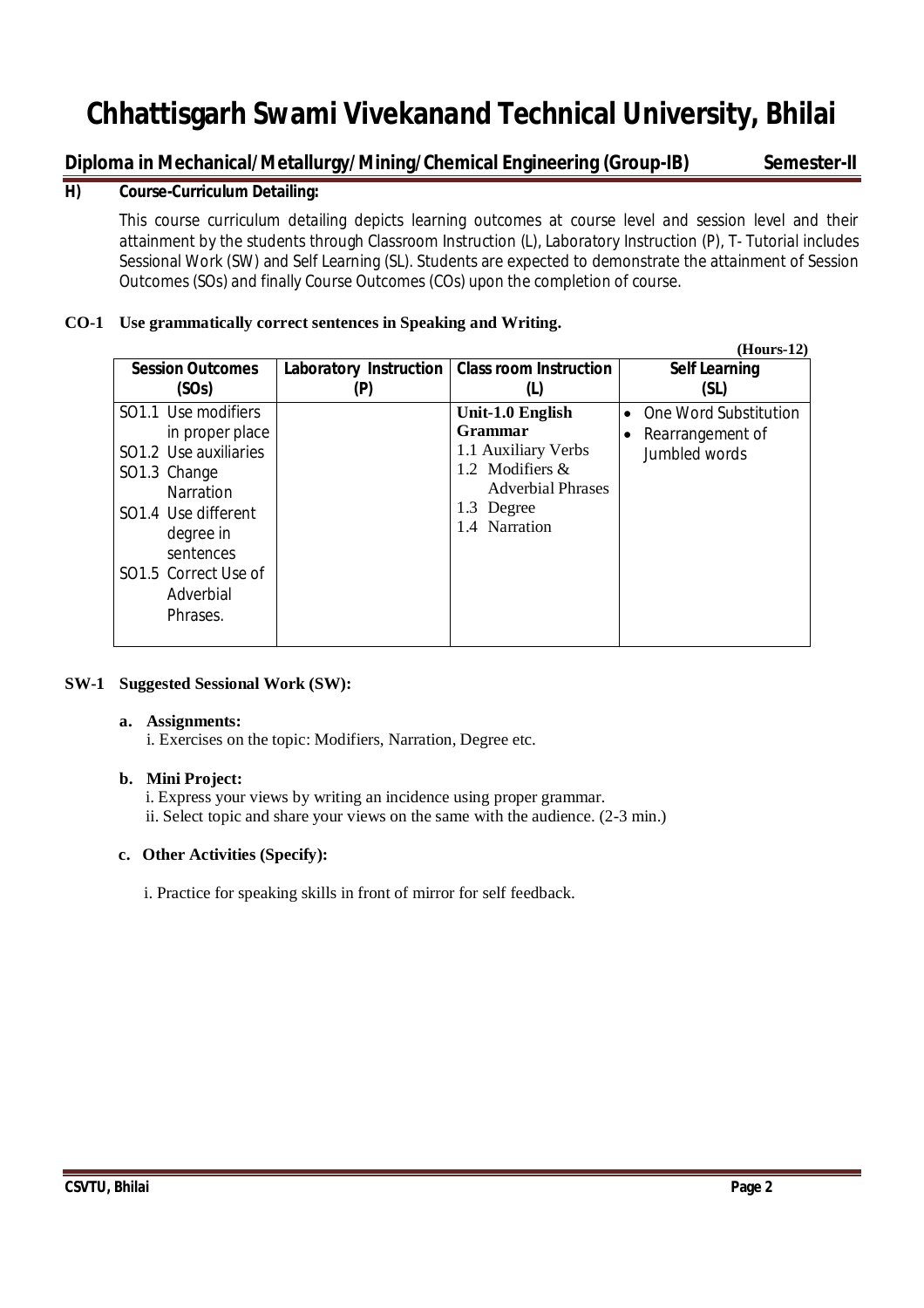**Diploma in Mechanical/Metallurgy/Mining/Chemical Engineering (Group-IB) Semester-II** 

# **CO-2 Demonstrate appropriate non-verbal expression while communicating with others in different situations.**

|                                                                                                                                                                                                                                            |                                                                                                                                                                                                           |                                                                                                                                                                                                                                                                                                                     | $(Hours-8)$                                                                                                                                                                                  |
|--------------------------------------------------------------------------------------------------------------------------------------------------------------------------------------------------------------------------------------------|-----------------------------------------------------------------------------------------------------------------------------------------------------------------------------------------------------------|---------------------------------------------------------------------------------------------------------------------------------------------------------------------------------------------------------------------------------------------------------------------------------------------------------------------|----------------------------------------------------------------------------------------------------------------------------------------------------------------------------------------------|
| <b>Session Outcomes</b><br>(SOs)                                                                                                                                                                                                           | Laboratory<br><b>Instruction (P)</b>                                                                                                                                                                      | <b>Class room Instruction</b><br>(L)                                                                                                                                                                                                                                                                                | <b>Self Learning (SL)</b>                                                                                                                                                                    |
| SO2.1 Explain the<br>features and use<br>of static and<br>dynamic features<br>of non verbal<br>communication.<br>SO <sub>2.2</sub> Interpret the<br>gesture, posture<br>and facial<br>expression in the<br>given photograph<br>and visual. | LE2.1 Use appropriate<br>gestures, eye<br>movements.<br>facial<br>expressions,<br>postures for<br>communication.<br>LE2.2 Demonstrate<br>appropriate<br>etiquettes while<br>working in team<br>and group. | <b>Unit-2.0 Non-Verbal</b><br>Communication<br>2.1 Static features of<br>Non Verbal<br>Communication -<br>Distance, Posture,<br>Physical contact etc.<br>2.2 Dynamic features of<br>Non-Verbal<br>Communication -<br>Mannerism, Head &<br>Hand movement,<br>Eye to Eye contact,<br>Facial expressions,<br>Gestures. | $\bullet$ Collect data about<br>good postures,<br>expressions, visuals<br>related to non<br>verbal<br>communication for<br>Effective<br>Communication.<br>Imitate your ideal<br>personality. |

## **SW-2 Suggested Sessional Work (SW):**

### **a. Assignments:**

- i. Collection of pictures and visuals with static and dynamic features of non verbal communication.
- ii. Interpretation of gesture, posture and facial expression in the given photograph and visual.

## **b. Mini Project:**

i. Seminar on topics related to "Role of non verbal communication for developing effective communication in technical education".

## **c. Other Activities (Specify):**

i. Role play on given theme such as: When a student gets exceptionally good marks or less marks in  $10<sup>th</sup>$ board exams, bank manager refuses to sanction the education loan at the last moment, unrest among the first year students during fresher party. Student and teacher can add the themes as per requirement.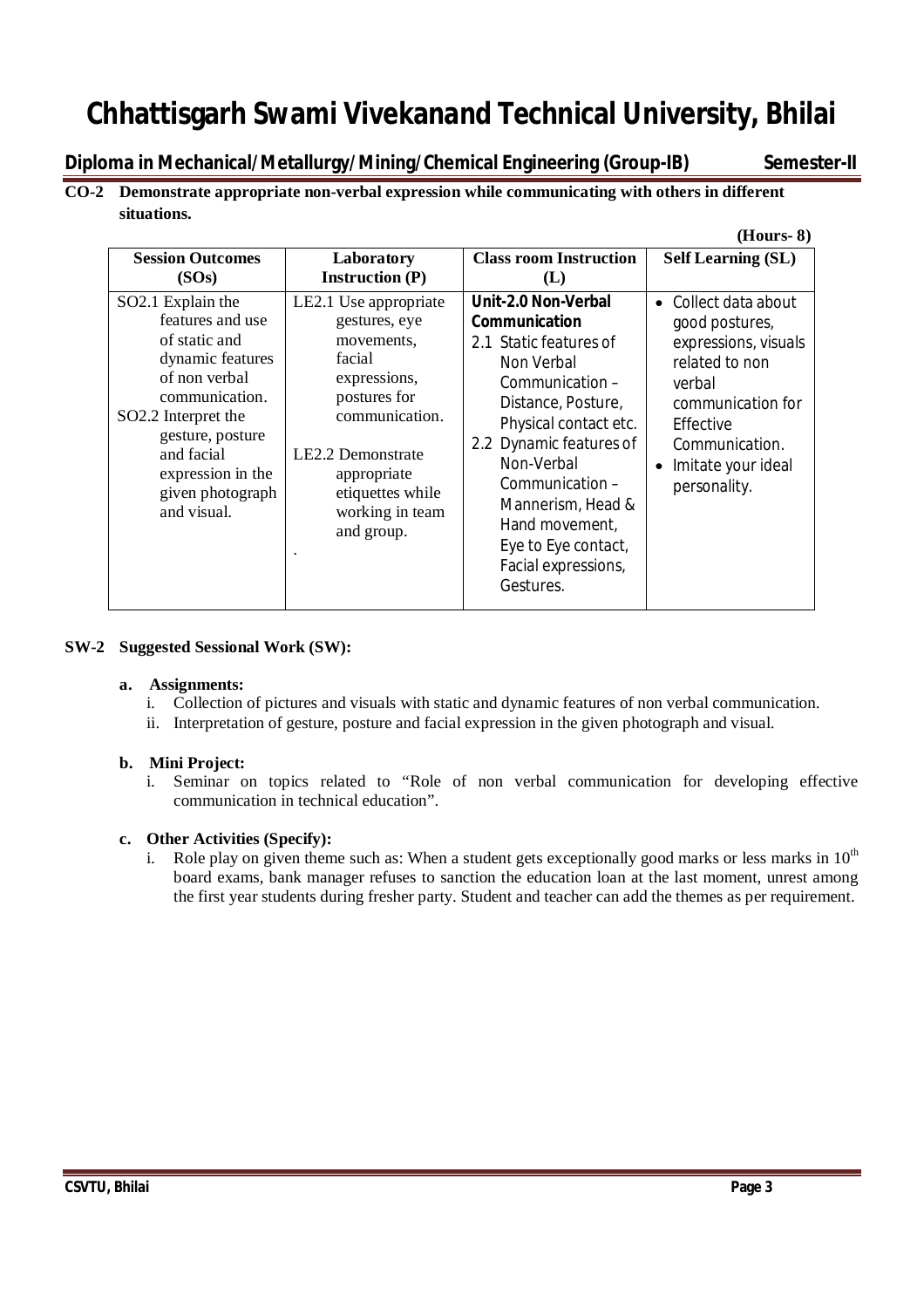**Diploma in Mechanical/Metallurgy/Mining/Chemical Engineering (Group-IB) Semester-II**

# **CO-3 Compose paragraphs & draft letters, using correct format.**

|                                                                                                                                                         |                        |                                                                                                                                                                                                                                                                                                                                                  | $(Hours-14)$                                                                                                            |
|---------------------------------------------------------------------------------------------------------------------------------------------------------|------------------------|--------------------------------------------------------------------------------------------------------------------------------------------------------------------------------------------------------------------------------------------------------------------------------------------------------------------------------------------------|-------------------------------------------------------------------------------------------------------------------------|
| <b>Session Outcomes</b>                                                                                                                                 | Laboratory             | <b>Class room Instruction (L)</b>                                                                                                                                                                                                                                                                                                                | <b>Self Learning (SL)</b>                                                                                               |
| (SOs)                                                                                                                                                   | <b>Instruction (P)</b> |                                                                                                                                                                                                                                                                                                                                                  |                                                                                                                         |
| SO3.1 Draft<br>business<br>letters.<br>SO3.2 Draft Job<br>application<br>and Resume<br>SO3.3 Develop<br>paragraphs<br><sub>on</sub><br>different topics |                        | Unit- 3.0 Paragraph $\&$<br><b>Letter Writing</b><br>3.1 Paragraph writing.<br>3.2 Letter writing<br>3.2.1 Purposes of Letters<br>3.2.2 Characteristics of a<br>Letter<br>3.2.3 Types of Business<br>Letters<br>-Applications for<br>Job & Resume<br>Writing<br>-Letter of Enquiry<br>-Letter for Order<br>Placement<br>-Letter of<br>Complaints | Read the sample<br>$\bullet$<br>letter, circular,<br>notice, case and<br>paragraph on<br>selected theme on<br>Internet. |

### **SW-3 Suggested Sessional Work (SW) :**

### **a. Assignments:**

- i. Write an application to apply for campus recruitment drive to be held in your college.
- ii. Draft business letters.

## **b. Mini Project:**

- i. Prepare Resume and cover letter for job vacancy.
- ii. Write a letter to appropriate authority informing about the activities to be conducted in Department/Institute.

## **c. Other Activities (Specify):**

i. Analyze the given case and suggest views/opinion with respect to case brief.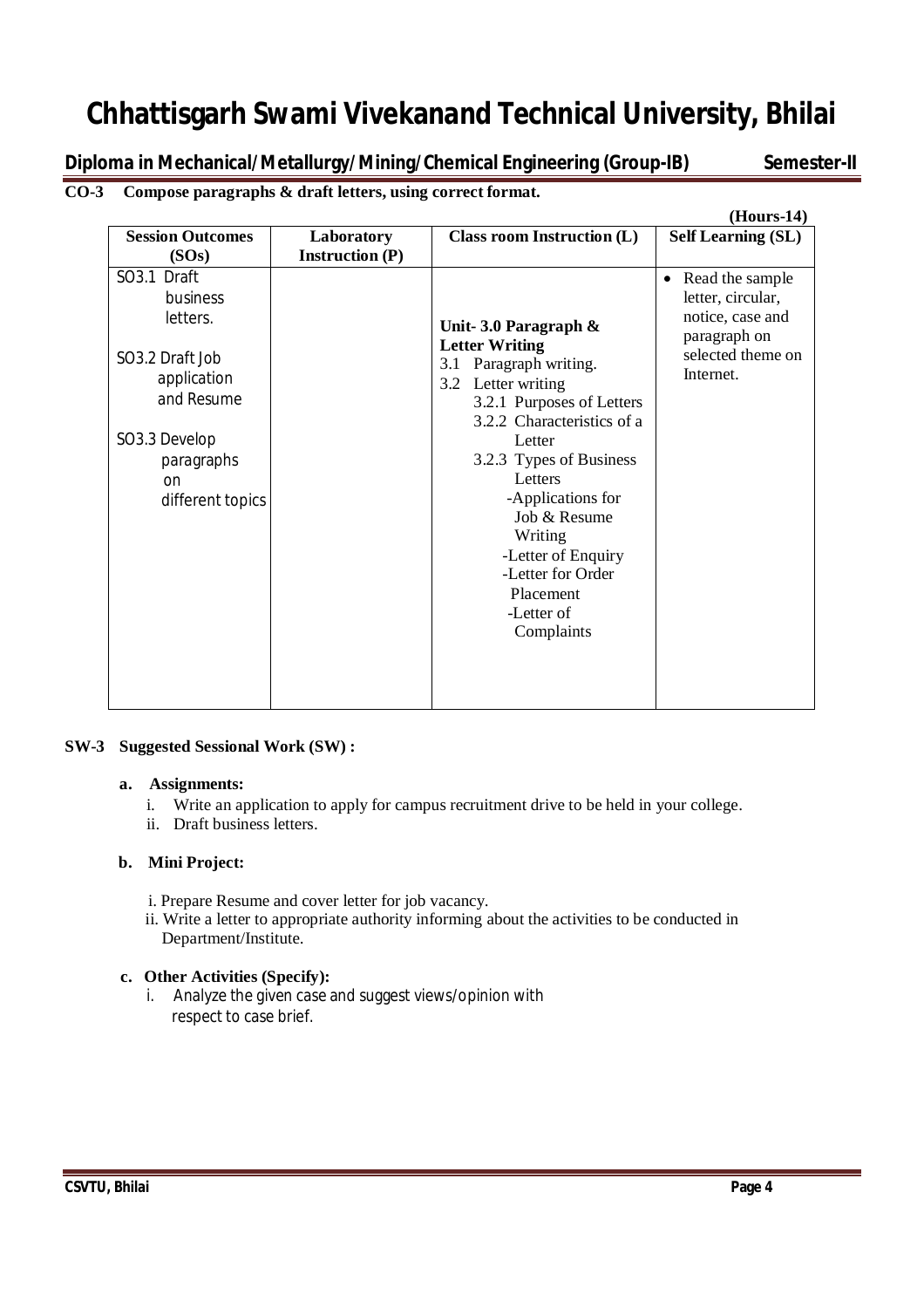**Diploma in Mechanical/Metallurgy/Mining/Chemical Engineering (Group-IB) Semester-II**

**CO-4 Draft different types of reports notices and mails in correct format.**

|                                                                                                                                                                                                                                                  |                                                                                                                                                                                             |                                                                                                                                                                                                                                                                                                                                                                                                                             | $(Hours -14)$                                               |
|--------------------------------------------------------------------------------------------------------------------------------------------------------------------------------------------------------------------------------------------------|---------------------------------------------------------------------------------------------------------------------------------------------------------------------------------------------|-----------------------------------------------------------------------------------------------------------------------------------------------------------------------------------------------------------------------------------------------------------------------------------------------------------------------------------------------------------------------------------------------------------------------------|-------------------------------------------------------------|
| <b>Session Outcomes</b>                                                                                                                                                                                                                          | Laboratory                                                                                                                                                                                  | <b>Class room Instruction (L)</b>                                                                                                                                                                                                                                                                                                                                                                                           | <b>Self Learning</b>                                        |
| (SOs)                                                                                                                                                                                                                                            | <b>Instruction (P)</b>                                                                                                                                                                      |                                                                                                                                                                                                                                                                                                                                                                                                                             | (SL)                                                        |
| Explain the<br>SO4.1<br><i>characteristics</i><br>of a good<br>report.<br>Explain<br>SO4.2<br>general<br>outline of a<br>project<br>report<br>SO4.3 Prepare<br>Progress<br>reports in<br>correct<br>format.<br>SO4.4 Draft<br>Notices &<br>mails | LE4.1 Write and<br>submit a notice on the<br>given theme.<br>LE4.2 Draft an Email to<br>the Principal of your<br>institute informing<br>that you couldn't<br>attend regular classes<br>etc. | <b>Unit 4.0 Technical Report</b><br>Writing<br>4.1 Report Writing<br>4.1.1 Characteristics of a<br>Good Report.<br>4.1.2 Types of Technical<br>Report.<br>4.2 General outline of Project<br>Report<br>4.3 Progress Report of any<br>assumed work<br><b>Notice</b><br>4.4<br>4.4.1 Purposes of Notices<br>4.4.2 Qualities of Notices<br>4.4.3 Format of Notice<br>4.5 Mail<br>4.5.1 Purposes of Mail<br>4.5.2 Format of Mail | • Read and<br>practice<br>different<br>Types of<br>Reports. |

## **SW-4 Suggested Sessional Work (SW) :**

### **a. Assignments:**

i. Prepare notice for your class/department as per given directions.

ii. Describe qualities of a good report.

iii.Draft a progress report of any assumed work.

### **b. Mini Project:**

 i. Draft a report on any significant activity that had taken place in your locality. ii. Draft a report on culture event/ sports event conducted at your institute.

### **c. Other Activities (Specify):**

i. Draft notices for sports activities/ lost belongings/ various competitions/celebrations.

**Note:** Performance under Laboratory and Sessional work may appear in more than one COs/SOs.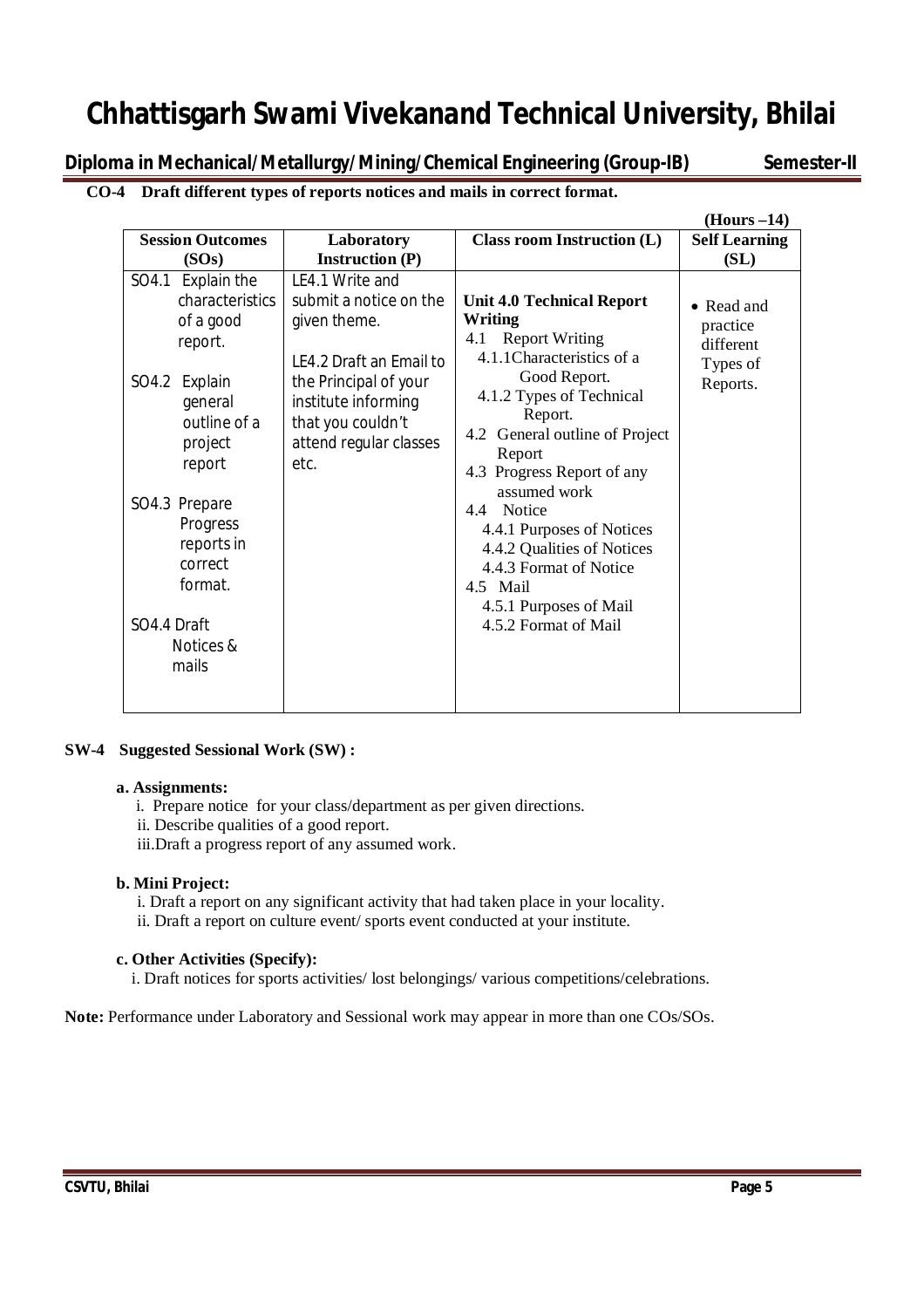**Diploma in Mechanical/Metallurgy/Mining/Chemical Engineering (Group-IB) Semester-II**

# **I) Suggested Specification Table (For ESE of Classroom Instruction):**

| Unit          | <b>Unit Titles</b>              | <b>Marks Distribution</b> | <b>Total</b> |              |
|---------------|---------------------------------|---------------------------|--------------|--------------|
| <b>Number</b> |                                 |                           |              | <b>Marks</b> |
|               | English Grammar                 |                           |              | 20           |
|               | Non verbal communication        |                           |              | 10           |
|               | Paragraph & Letter Writing      |                           |              |              |
|               | <b>Technical Report writing</b> |                           |              |              |
|               | Total                           |                           |              |              |

**Legend:** R: Remember, U: Understand, A: Apply and above

# **J) Suggested Instructional/Implementation Strategies:**

- 1. Improved Lecture
- 2. Tutorial
- 3. Case Method
- 4. Group Discussion
- 5. Role Play
- 6. Demonstration
- 7. ICT Based Teaching Learning (Video Demonstration/Tutorials CBT, Blog, Facebook, Twitter, Whatsapp, Mobile, Online sources)
- 8. Brainstorming

# **K) Suggested Learning Resources:**

**(a) Books** :

| S.<br>No.      | <b>Title</b>                                                                        | <b>Author</b>                                      | <b>Publisher</b>                          | <b>Edition &amp; Year</b>                                       |
|----------------|-------------------------------------------------------------------------------------|----------------------------------------------------|-------------------------------------------|-----------------------------------------------------------------|
| 1              | English Grammar in<br>Use                                                           | Murphy Raymond                                     | Cambridge<br>Publications                 | 4 <sup>th</sup> Edition                                         |
| $\overline{2}$ | Living English<br>Structure                                                         | Allen                                              | Cambridge<br><b>Publications</b>          | Fifth edition(2009)                                             |
| $\mathcal{S}$  | <b>Effective English</b><br>with CD                                                 | Kumar, E. Suresh;<br>Sreehari, P.; Savithri,<br>J. | Pearson<br>Education, Noida,<br>New Delhi | 2009 ISBN: 978-81-<br>317-3100-0                                |
| 4              | English Grammar at<br>Glance                                                        | Gnanamurali, M.                                    | S. Chand and Co.<br>New Delhi,            | 2011<br>ISBN:9788121929042                                      |
| 5              | A Course in<br><b>Technical English</b>                                             | <b>TTTI Bhopal</b>                                 |                                           |                                                                 |
| 6              | <b>Elementary English</b><br>Grammar and<br>Composition                             | Agarwal N.K.                                       | <b>Goyal Brothers</b><br>Prakashan        | <b>Latest Edition</b>                                           |
| $\overline{7}$ | A Study Guide on<br>Communication<br><b>Skills for Technical</b><br><b>Students</b> | Dr. Sumi Guha<br>Dr. Shameena Bano                 | Vaibhav<br>Prakashan                      | 1 <sup>st</sup> Edition, 2020<br>ISBN-978-93-89989-<br>$25 - 0$ |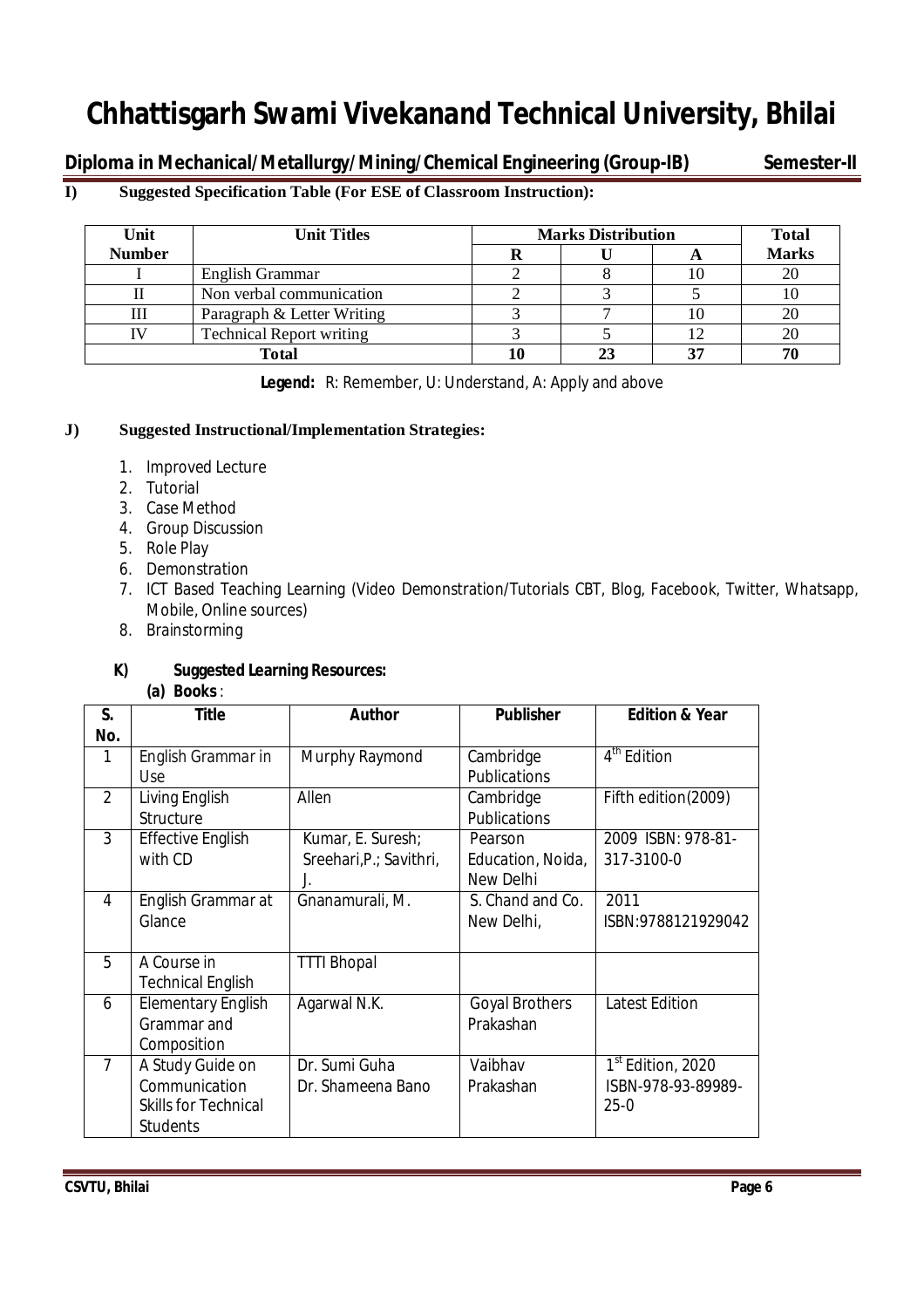**Diploma in Mechanical/Metallurgy/Mining/Chemical Engineering (Group-IB) Semester-II**

# **(b) Open source software and website address**:

- 1. https://www.englishgrammar.org/
- 2. http://www.englishgrammarsecrets.com/
- 3. https://www.usingenglish.com/handouts/
- 4. http://learnenglish.britishcouncil.org/en/english-grammar
- 5. https://www.englishclub.com/grammar/
- 6. http://www.perfect-english-grammar.com/
- 7. http://www.englishteachermelanie.com/category/grammar/
- 8. https://www.grammarly.com/blog/category/handbook
- 9. https://www.britishcouncil.in/english/learn-online
- 10. http://learnenglish.britishcouncil.org/en/content
- 11. http://www.talkenglish.com/
- 12. languagelabsystem.com
- 13. www.wordsworthelt.com

# **(c) Others:**

- 1. Learning Packages.
- 2. Lab Manuals.
- 3. Language software Manual
- 4. Users' Guide

## **L) List of Major Laboratory Equipment and Tools:**

| S. No. | <b>Name of Equipment</b> | <b>Broad</b><br><b>Specifications</b>                                                | Relevant<br><b>Experiment</b><br><b>Number</b> |
|--------|--------------------------|--------------------------------------------------------------------------------------|------------------------------------------------|
|        | Computers                | A complete computer system with headphones &<br>Speakers                             | All                                            |
|        | Software                 | English Communication Softwares - Globarina, A-<br>One Solutions, Wordsworth, Spears | All                                            |
| 3.     | Computer tables & chairs | Depending upon the size of the Language Lab                                          | All                                            |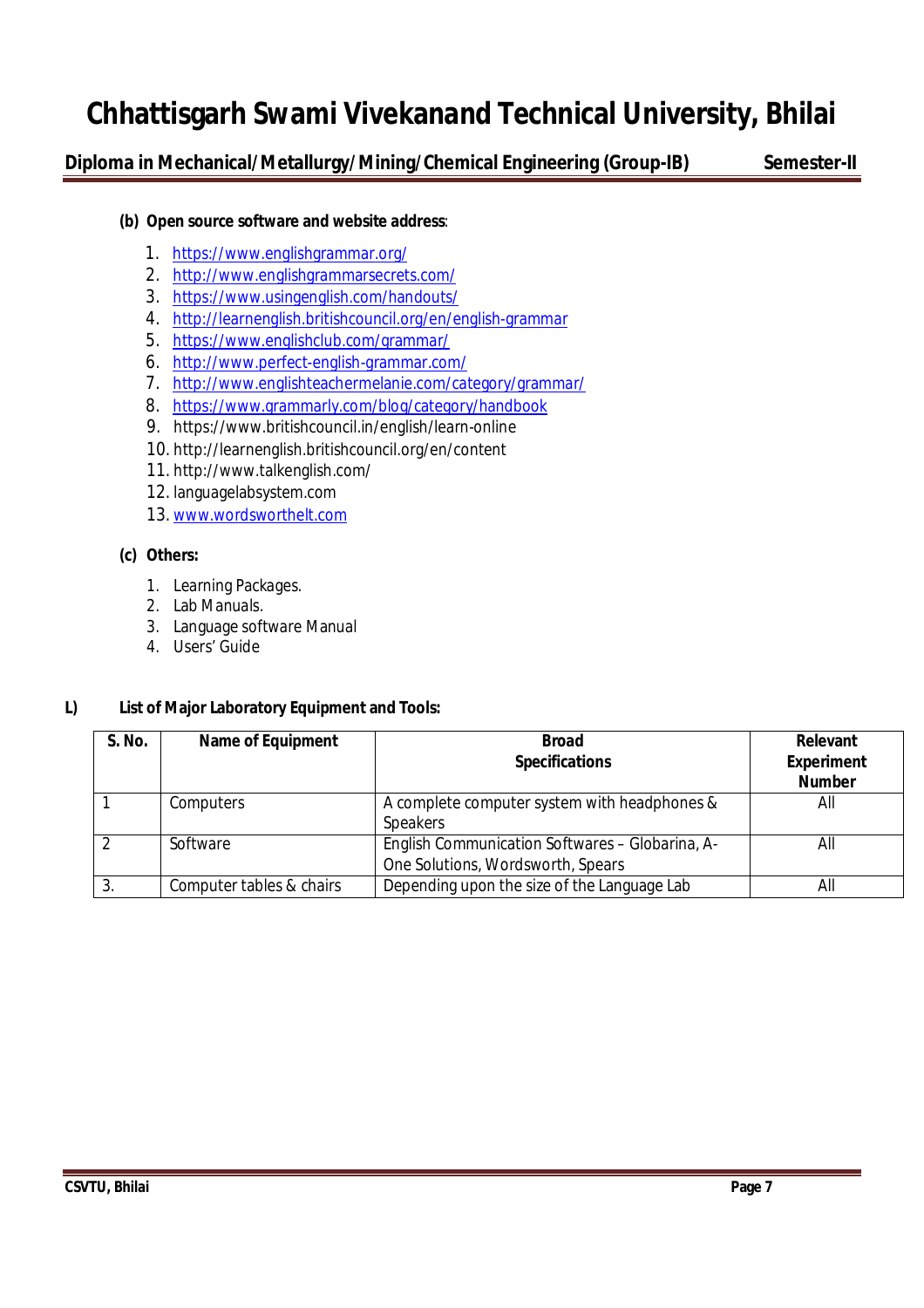# **Diploma in Mechanical/Metallurgy/Mining/Chemical Engineering (Group-IB)** Semester-II

**M) Mapping of POs & PSOs with COs:**

| Course<br><b>Outcomes</b><br>(COs)                                                         |                                                       | <b>Programme Outcomes</b><br>(POS) |                  |                                                    |                                |                                                         |                              |                          |                                      |                                    | Programme<br><b>Specific</b><br><b>Outcomes</b><br>(PSO <sub>S</sub> ) |                        |
|--------------------------------------------------------------------------------------------|-------------------------------------------------------|------------------------------------|------------------|----------------------------------------------------|--------------------------------|---------------------------------------------------------|------------------------------|--------------------------|--------------------------------------|------------------------------------|------------------------------------------------------------------------|------------------------|
|                                                                                            | <b>PO-1</b><br>Basic<br>knowledge   knowledg ents and | <b>PO-2</b><br>e                   | PO-3<br>practice | $PO-4$<br>Discipline Experim Engineerin<br>g Tools | <b>PO-5</b><br>The<br>engineer | PO-6<br>Environmen<br>tand<br>and society sustainabilit | <b>PO-7</b><br><b>Ethics</b> | PO-8<br>and team<br>work | PO-9<br>Individual Communi<br>cation | PO-10<br>Life-<br>long<br>learning | PSO-                                                                   | PSO-<br>$\mathfrak{D}$ |
| CO-1 Use grammatically correct<br>sentences in Speaking &<br>Writing.                      | $\overline{2}$                                        |                                    |                  |                                                    |                                |                                                         |                              |                          | $\overline{2}$                       | 3                                  | $\overline{2}$                                                         |                        |
| CO-2 Demonstrate appropriate non-<br>verbal expression while<br>communicating with others. |                                                       |                                    | $\overline{2}$   | $\overline{2}$                                     |                                |                                                         |                              | $\overline{2}$           | $\overline{2}$                       | 3                                  |                                                                        |                        |
| CO-3 Compose paragraphs<br>&draft letters, using correct<br>format.                        |                                                       |                                    |                  |                                                    |                                |                                                         |                              |                          | 3                                    | $\overline{2}$                     | $\overline{2}$                                                         |                        |
| CO-4 Draft different types of<br>reports notices and emails in<br>correct format.          | $\overline{2}$                                        |                                    | 2                | $\overline{2}$                                     |                                |                                                         | $\blacksquare$               | 2                        | $\mathbf{3}$                         | $\mathfrak{Z}$                     | $\overline{2}$                                                         |                        |

Legend: 1 – Low, 2 – Medium, 3 – High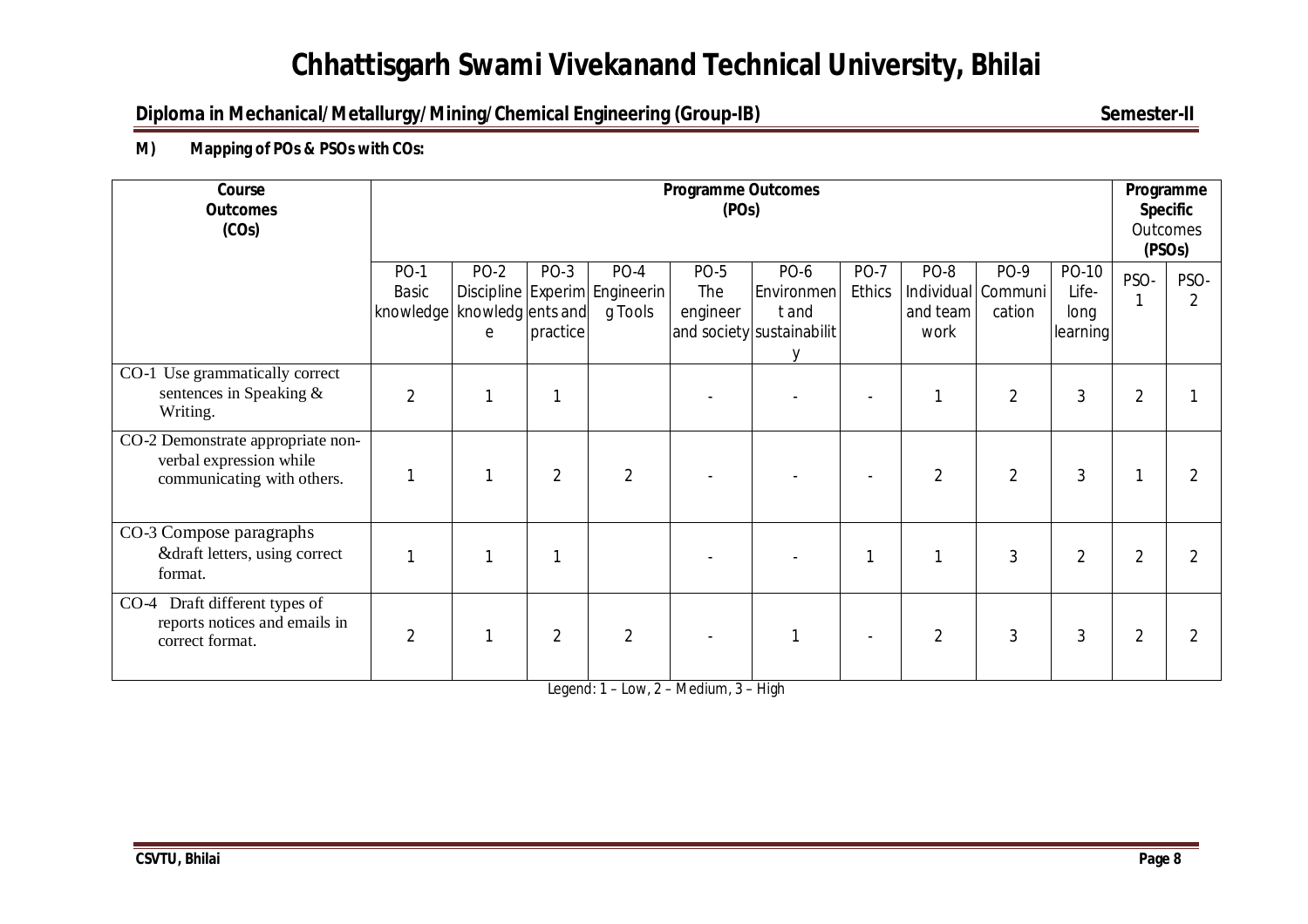# **Diploma in Mechanical/Metallurgy/Mining/Chemical Engineering (Group-IB)** Semester-II

| N)                                | <b>Course Curriculum Map:</b>                                                                   |                                           |                              |                                                                          |                              |
|-----------------------------------|-------------------------------------------------------------------------------------------------|-------------------------------------------|------------------------------|--------------------------------------------------------------------------|------------------------------|
| POs & PSOs No.                    | <b>COs No.&amp; Titles</b>                                                                      | SOs No.                                   | Laboratory<br>Instruction(P) | <b>Classroom Instruction</b><br>(L)                                      | <b>Self Learning</b><br>(SL) |
| PO1,2,3,8,9,10<br>PSO 1,2         | Use grammatically correct<br>$CO-1$<br>sentences during Speaking &<br>Writing.                  | SO1.1<br>SO1.2<br>SO1.3<br>SO1.4<br>SO1.5 |                              | Unit-1.0 English Grammar<br>1.1, 1.2, 1.3, 1.4                           |                              |
| PO<br>1,2,3,4,8,9,10<br>PSO 1,2   | $CO-2$<br>Demonstrate appropriate non-<br>verbal expression while<br>communicating with others. | SO <sub>2.1</sub><br>SO <sub>2.2</sub>    | LE2.1<br>LE2.2               | Unit-2.0 Effective<br>Communication<br>2.1, 2.2                          | As<br>mentioned              |
| PO<br>1,2,3,7,8,9,10<br>PSO 1,2   | CO-3 Compose paragraphs & draft<br>letters, using correct format.                               | SO3.1<br>SO3.2<br>SO3.3                   |                              | Unit-3.0 Short Stories<br>3.1, 3.2                                       | in relevant<br>pages         |
| PO<br>1,2,3,4,6,8,9,10<br>PSO 1,2 | Draft different types of reports,<br>$CO-4$<br>notices and emails in<br>prescribed format.      | SO4.1<br>SO4.2<br>SO4.3<br>SO4.4          | LE4.1<br>LE4.2               | Unit-4.0 Passages for<br>Comprehension<br>4.1, 4.2, 4.3, 4.3,<br>4.4,4.5 |                              |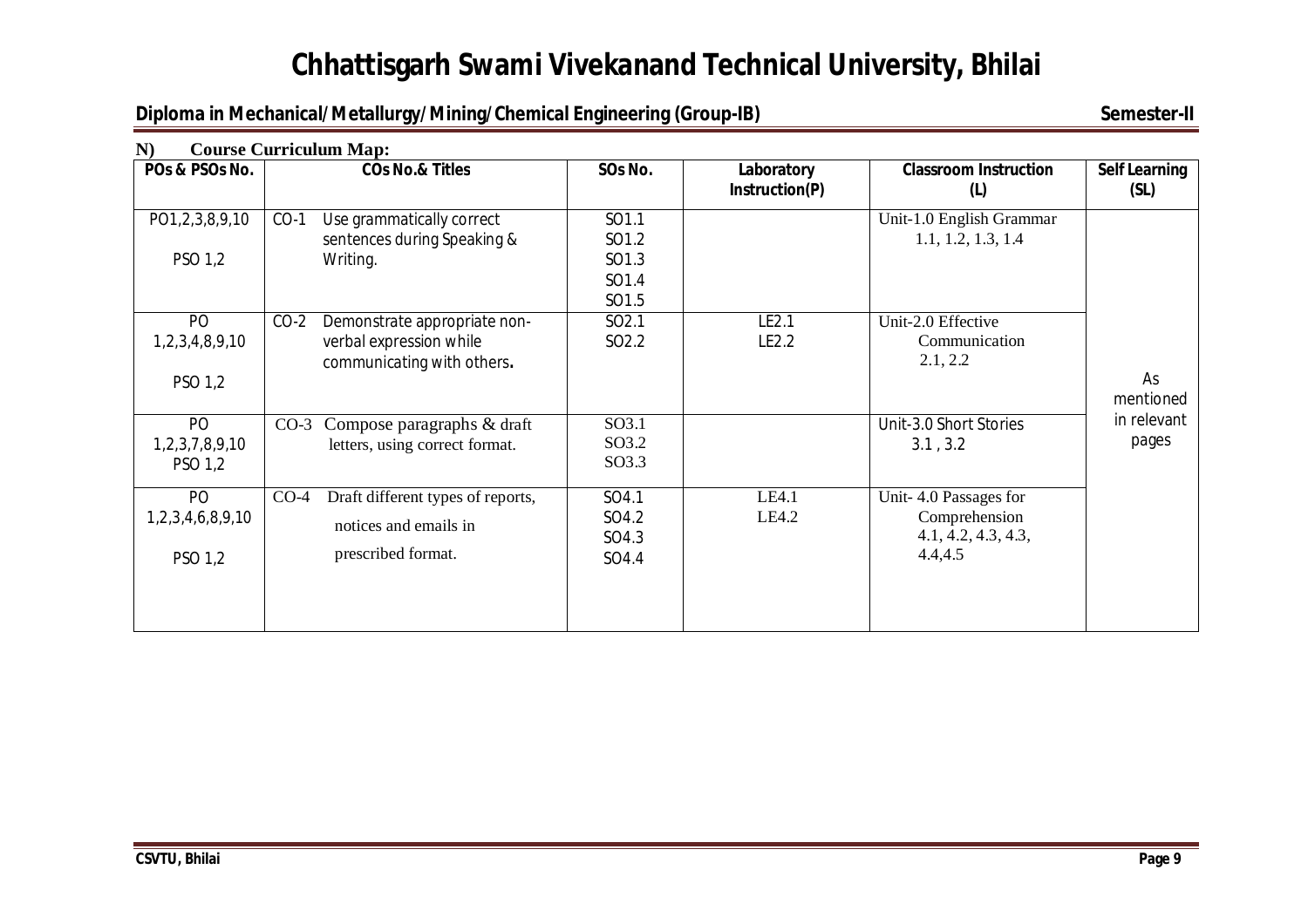Diploma in Mechanical/Metallurgy/Mining/Chemical Engineering (Group-IB) Semester-II

| A) | <b>Course Code</b>                         | : 2000272(014)     |
|----|--------------------------------------------|--------------------|
| B) | <b>Course Title</b>                        | : Applied Maths-II |
| C) | <b>Pre-requisite Course Code and Title</b> |                    |

**D) Rationale :**

This subject is introduced to those topics of mathematics, which are applied in different branches of engineering so that it can enhance required skills in mathematics underpinning engineering subjects. Integral calculus helps to find the area; differential equation is used in finding the curves and its related applications for various engineering models. Numerical integration is used to find the area of the functions especially whose integration cannot be evaluated easily with routine methods. This course further develops the skills to enable large engineering systems to be modeled.

### **E) Course Outcomes:**

- **CO-1 Solve the given problems of integration using suitable methods.**
- **CO-2 Use the concept of integration to find area of given curves.**
- **CO-3 Model the given engineering problems using the concept of differentialequation.**
- **CO-4 Utilize the concepts of numerical methods to solve givenequations.**
- **CO-5 Measure the area using the concept of numerical integration for engineering related problems.**

### **F) Scheme of Studies:**

| S.No. | <b>Board of</b><br><b>Study</b> | Course<br>Code | Course<br><b>Title</b>  | <b>Scheme of Studies (Hours/Week)</b> |   |  |                                    |
|-------|---------------------------------|----------------|-------------------------|---------------------------------------|---|--|------------------------------------|
|       |                                 |                |                         |                                       | P |  | Total<br>Credits(C)<br>$L+T+(P/2)$ |
|       | Applied Science                 | 2000272(014)   | <b>Applied Maths-II</b> |                                       |   |  |                                    |

**Legend:** L: Classroom Instruction (Includes different instructional strategies i.e. Lecture and other),P: Laboratory Instruction (Includes Practical performances in laboratory workshop, field or other locations using different instructional strategies) T- Tutorial includes Sessional Work(SW) (includes assignment, seminar, mini project etc.) and Self Learning (SL), C: Credits

**Note:** SW and SL has to be planned and performed under the continuous guidance and feedback of teacher to ensure outcome of Learning.

### **G) Scheme ofAssessment:**

| S. No | <b>Board of</b><br><b>Study</b> | Course<br>Code   | Course<br>Title         | <b>Scheme of Examination</b> |    |    |                  |                              |     |
|-------|---------------------------------|------------------|-------------------------|------------------------------|----|----|------------------|------------------------------|-----|
|       |                                 |                  |                         | <b>Theory</b>                |    |    | <b>Practical</b> | <b>Total</b><br><b>Marks</b> |     |
|       |                                 |                  |                         | <b>ESE</b>                   | CТ | ΤА | <b>ESE</b>       | ΠA                           |     |
|       | Applied Science                 | 2000272<br>(014) | <b>Applied Maths-II</b> | 70                           | 20 | 30 | -                |                              | 120 |

 **Note:** i. Separate passing is must for TA component of Progressive Assessment, both for theory and practical. ii. Separate passing is must for End Semester Exam (Theory) and End Semester Exam (Practical).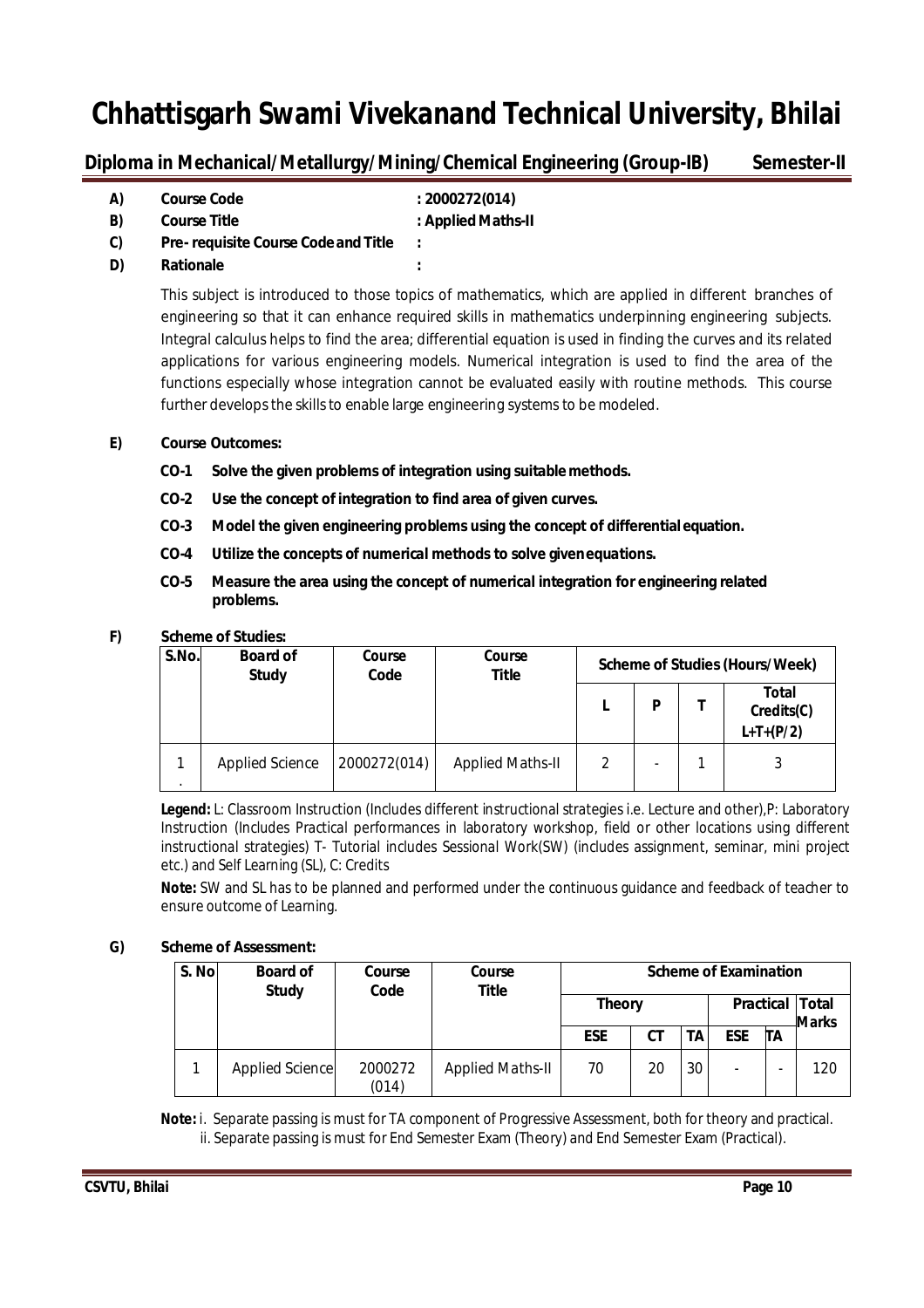# **Diploma in Mechanical/Metallurgy/Mining/Chemical Engineering (Group-IB) Semester-II**

# **H) Course-Curriculum Detailing:**

This course curriculum detailing depicts learning outcomes at course level and session level and their attainment by the students through Classroom Instruction (L), Laboratory Instruction (P), T- Tutorial includes Sessional Work (SW) and Self Learning (SL). Students are expected to demonstrate the attainment of Session Outcomes (SOs) and finally Course Outcomes (COs) upon the completion of course.

### **CO-1 Solve the given problems of integration using suitable methods.**

| Class room Instruction (L)<br><b>Session Outcomes (SOs)</b><br>Laboratory                                                                                                                                                                                                                                                                                                                                                                                                                                                                                                                                                | Self Learning (SL)                                    |
|--------------------------------------------------------------------------------------------------------------------------------------------------------------------------------------------------------------------------------------------------------------------------------------------------------------------------------------------------------------------------------------------------------------------------------------------------------------------------------------------------------------------------------------------------------------------------------------------------------------------------|-------------------------------------------------------|
| Instruction (P)                                                                                                                                                                                                                                                                                                                                                                                                                                                                                                                                                                                                          |                                                       |
| SO1.1 Solve the given simple<br><b>Unit-1.0 Integral Calculus</b><br>problem(s) based on rules of<br>٠<br>1.1 Simple Integration: Rules of<br>integration.<br>integration and integration of<br>standard functions.<br>SO1.2 Obtain the solution of<br>given simple integral(s) using<br>1.2 Methods of Integration:<br>substitution method.<br>$\bullet$<br>1.21 Integration by substitution.<br>1.22 Integration by parts<br>SO1.3 Integrate given simple<br>1.23 Integration by partial fractions.<br>functions (integration by parts).<br>SO1.4 Evaluate the given simple<br>integral by using partial<br>fractions. | Rules of<br>integration<br>Methods of<br>integration. |

### **SW-1 Suggested Sessional Work (SW):**

### **a. Assignments:**

- i Expound examples of integration in day-to-day life.
- ii Enumerate the value of integrals for engineering related problems.

### **b. Mini Project:**

- i Prepare charts displaying standard integration formulas.
- ii Identify problems based on application of integration.

### **c. Other Activities (Specify):**

- i Identify engineering problems based on real world problems with the use of free tutorials available on the Internet.
- ii Use graphical software EXCEL, D-PLOT and GRAPH for related topics.
- iii Use MATHCAD as mathematical tool to solve the problems of integral calculus.

iv Prepare a seminar on basic applications ofintegrals.

 **(Approx. Hrs: 07)**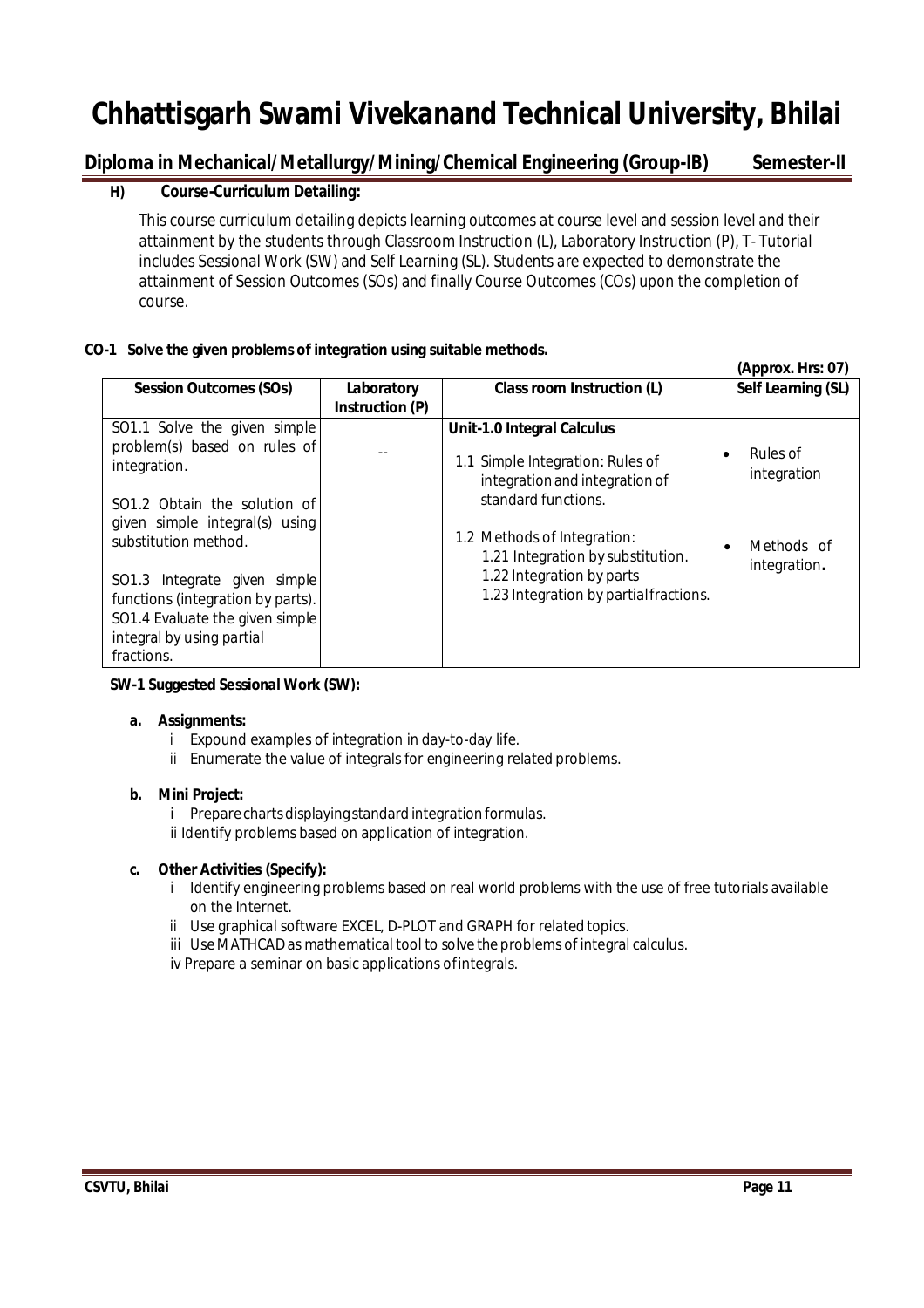Diploma in Mechanical/Metallurgy/Mining/Chemical Engineering (Group-IB) Semester-II

### **CO-2 Use the concept of integration to find area of given curves.**

|                                                                                                                                                                                                                                                                                                         |                                      |                                                                                                                                                                                                                                                                                               | (Approx. Hrs: 11)                                                                                                                   |
|---------------------------------------------------------------------------------------------------------------------------------------------------------------------------------------------------------------------------------------------------------------------------------------------------------|--------------------------------------|-----------------------------------------------------------------------------------------------------------------------------------------------------------------------------------------------------------------------------------------------------------------------------------------------|-------------------------------------------------------------------------------------------------------------------------------------|
| <b>Session Outcomes (SOs)</b>                                                                                                                                                                                                                                                                           | Laboratory<br><b>Instruction (P)</b> | Class room Instruction (L)                                                                                                                                                                                                                                                                    | Self Learning (SL)                                                                                                                  |
| SO2.1 Solve given simple<br>problems based<br>on<br>properties of definite<br>integration.<br>SO2.2 Apply the concept<br>of definite integration to<br>find the area under the<br>given curve (s).<br>SO2.3 Utilize the concept<br>of definite integration to<br>find area between given<br>two curves. |                                      | Unit-2.0 Applications of Integral<br><b>Calculus</b><br>2.1 Definite Integration<br>2.11 Simple examples<br>2.12 Properties of definite<br>integral (without proof)<br>and simple examples.<br>2.2 Applications of integration<br>2.21 Area under the curve.<br>2.22 Area between two curves. | • Standard formulas of<br>simple integration<br>• Properties of definite<br>integrals.<br>• Formulas for area between<br>two curves |

#### **SW-2 Suggested Sessional Work (SW):**

#### **a. Assignments:**

- ii. Enumerate the area of irregular shapes by using concept of integration.
- iii. Explore the use of definite integrals related to engineering applications.

### **b. Mini Project:**

i. Prepare charts showing area of irregular shapes using concept of integration.

### **c. Other Activities (Specify):**

- i. Identify engineering problems based on real world problems with the use of free tutorials available on the Internet.
- ii. Use graphical software EXCEL, D-PLOT and GRAPH for topics related to Integral calculus.
- iii. Use MATHCAD as mathematical tool to solve the problems of integral calculus.
- iv. Seminar on engineering applications of definite integrals.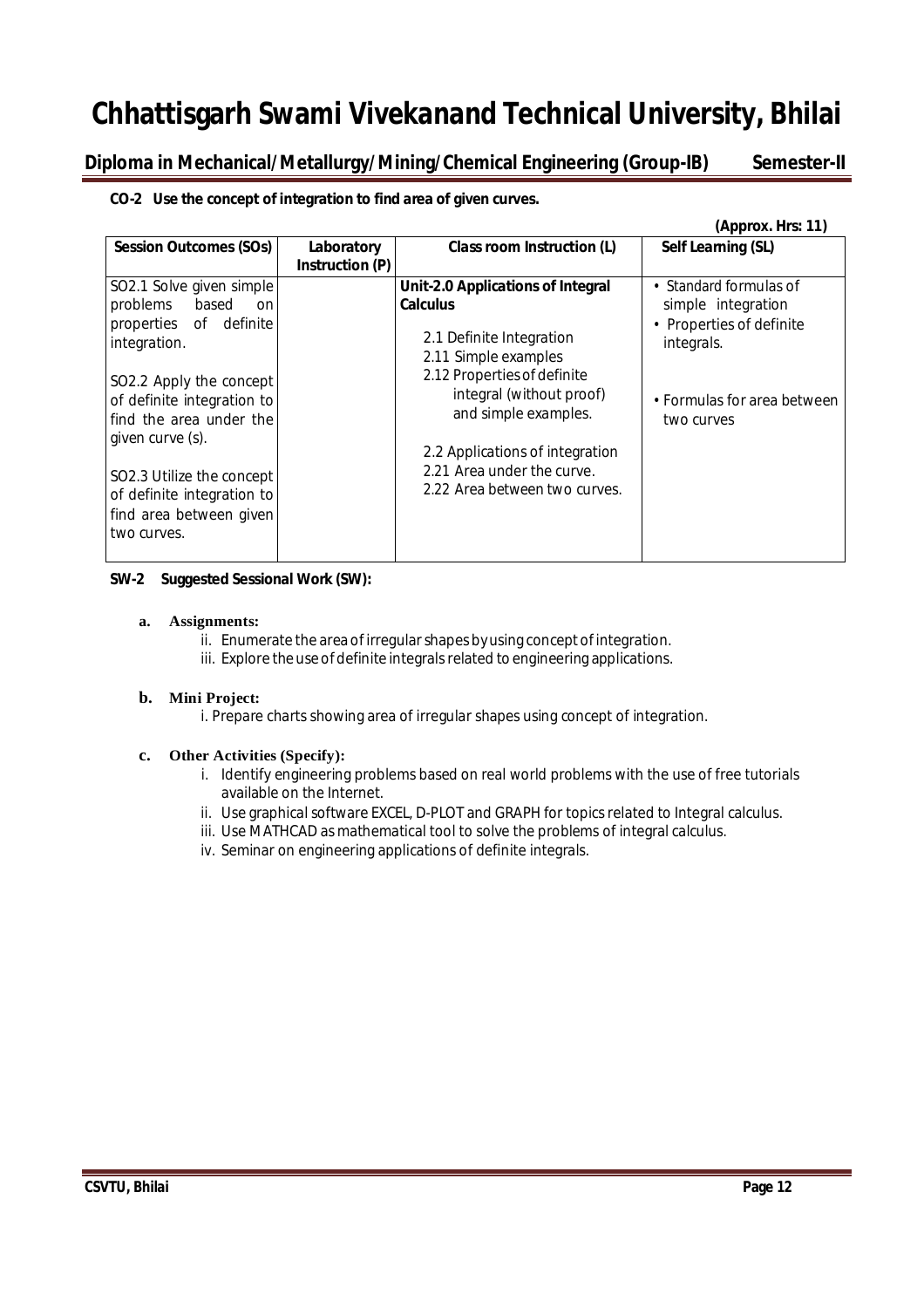**Diploma in Mechanical/Metallurgy/Mining/Chemical Engineering (Group-IB) Semester-II** 

**CO-3 Model the given engineering problems using the concept of differential equation.**

|                                                                                                          |                                      |                                                                                                                  | (Approx. Hrs: 11)                                                               |
|----------------------------------------------------------------------------------------------------------|--------------------------------------|------------------------------------------------------------------------------------------------------------------|---------------------------------------------------------------------------------|
| <b>Session Outcomes (SOs)</b>                                                                            | <b>Laboratory Instruction</b><br>(P) | <b>Class room Instruction (L)</b>                                                                                | Self Learning (SL)                                                              |
| SO3.1 Find the order<br>and degree of given<br>differential equation(s).                                 |                                      | Unit-3.0 Differential equations of<br>first order and first degree                                               | Terminologies<br>$\bullet$<br>of differential<br>equations.                     |
| SO <sub>3.2</sub> Form differential<br>equation<br>given<br>for<br>engineering<br>simple<br>problem.     |                                      | differential<br>3.1<br>Concept<br>0f<br>equation<br>3.2 Order, degree and formation of<br>differential equation. | Formation,<br>$\bullet$<br>order and<br>degree of<br>differential<br>equations. |
| SO3.3<br>Solve<br>given<br>equation<br>differential<br>variable<br>the<br>using                          |                                      | 3.3<br>Solution<br>differential<br>of<br>equation                                                                |                                                                                 |
| separable method.                                                                                        |                                      | 3.31 Variable separable form.                                                                                    | Methods of<br>solution of                                                       |
| SO <sub>3.4</sub><br>Obtained<br>the<br>of<br>solution<br>given<br>Homogeneous<br>Differential Equation. |                                      | Homogeneous Differential<br>3.32<br>Equations                                                                    | differential<br>equation                                                        |
| SO3.5 Solve the given<br>differential<br>linear<br>equations.                                            |                                      | 3.33 Linear differential equation.                                                                               |                                                                                 |

### **SW-3 Suggested Sessional Work (SW):**

### **a. Assignments:**

- i Enumerate population growth using the concept of differential equations.
- ii Use initial conditions to solve differential equations for engineeringapplications.

### **b. Mini Project:**

- i Prepare flow charts showing various methods for solving first order first-degree differential equations.
- ii Prepare model showing the applications of differential equation for Newton's law of cooling.
- iii Prepare models using the concept of differential equations for mixingproblem.

## **c. Other Activities (Specify):**

- i Identify engineering problems based on real world with the use of free tutorials available on the Internet.
- ii Use graphical software EXCEL, D-PLOT and GRAPH for applications of differential equations and related topics.
- iii Use MATHCAD as mathematical tool to solve the problems of engineering related to differential equations.
- iv Identify engineering problems related to differential equations.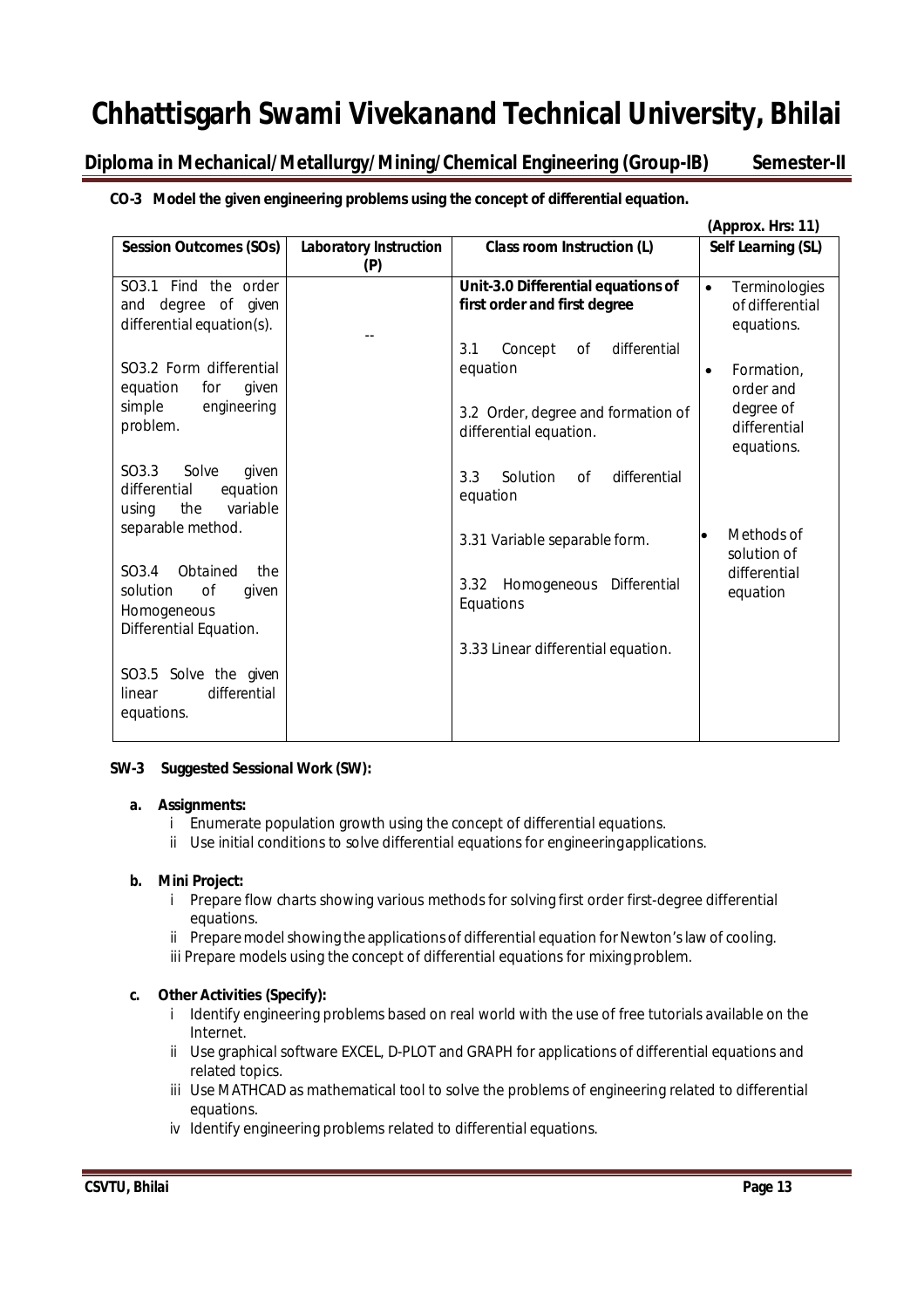**Diploma in Mechanical/Metallurgy/Mining/Chemical Engineering (Group-IB) Semester-II** 

**CO-4 Utilize the concepts of numerical methods to solve given equations.**

|                                                                               |                               |                                                           | (Approx. Hrs: 07)                                                 |
|-------------------------------------------------------------------------------|-------------------------------|-----------------------------------------------------------|-------------------------------------------------------------------|
| <b>Session Outcomes (SOs)</b>                                                 | Laboratory<br>Instruction (P) | Class room Instruction (L)                                | Self Learning (SL)                                                |
| SO4.1 Determine the roots<br>of given equations using                         |                               | <b>Unit-4 Numerical Solutions of</b><br><b>Equations</b>  | Roots of<br>$\bullet$<br>equations                                |
| Bisection method.                                                             |                               | Introduction of algebraic and<br>transcendental equations | by<br><b>Bisection</b><br>Method                                  |
| SO4.2 Calculate the roots<br>of given equations using<br>Regula Falsi method. |                               | 4.1 Bisection method                                      | Roots of<br>equations                                             |
|                                                                               |                               | 4.2 Regula Falsi method                                   | using<br>Regula<br>Falsi<br>Method                                |
| SO4.3 Compute the roots<br>of given equations using<br>Newton-Raphson method. |                               | 4.3 Newton Raphson method                                 | Solution of<br>equations<br>using<br>Newton-<br>Raphson<br>Method |

#### **SW-4 Suggested Sessional Work (SW):**

#### **a. Assignments:**

- i. Write algorithm to find the approximate roots of algebraic equations.
- ii. Write algorithm to find the approximate roots of transcendentalequations.

#### **b. Mini Project:**

- i. Prepare graph showing the roots of algebraic equation.
- ii. Prepare graph for finding the roots of equation by Regula falsimethod.
- iii. Prepare graph for finding the roots of equation by Newton-Raphsonmethod
- iv. Prepare a seminar on any relevant topic based on numericalmethod.
- v. Identify suitable numerical methods for engineering relatedproblems.

### **c. Other Activities(Specify):**

- i. Identify engineering problems based on real world problems with the use of free tutorials available on the Internet.
- ii. Use graphical software EXCEL, D-PLOT and GRAPH for related topics.
- iii. Use MATHCAD as mathematical tool to solve the given equations by numerical methods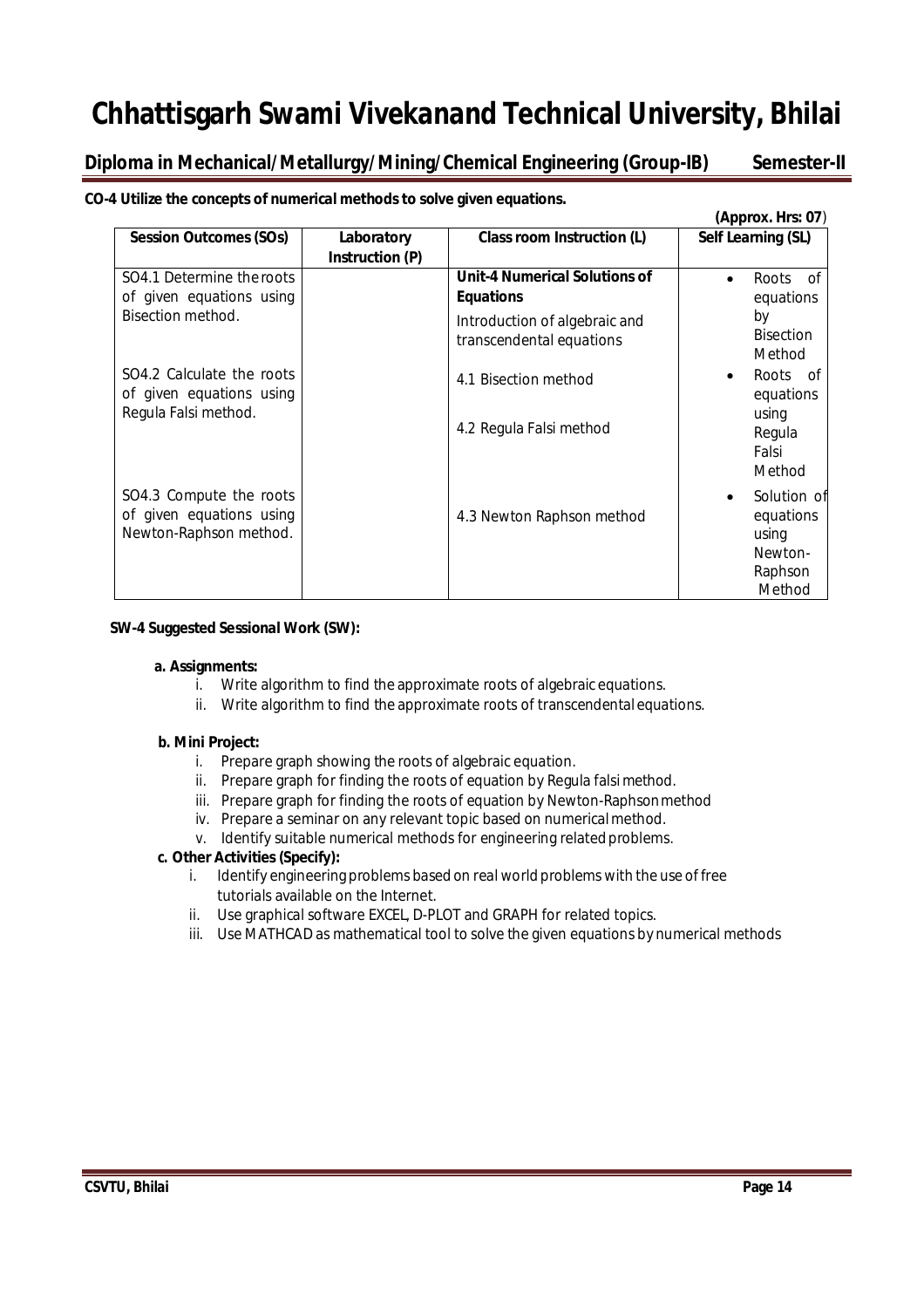# **Diploma in Mechanical/Metallurgy/Mining/Chemical Engineering (Group-IB) Semester-II**

**CO-5 Measure the area using the concept of numerical integration for civil engineering.** 

|                                                                                                                         |                                      |                                                                                                        | (Approx. Hrs: 12)                                       |
|-------------------------------------------------------------------------------------------------------------------------|--------------------------------------|--------------------------------------------------------------------------------------------------------|---------------------------------------------------------|
| <b>Session Outcomes (SOs)</b>                                                                                           | Laboratory<br><b>Instruction (P)</b> | Class room Instruction (L)                                                                             | Self Learning (SL)                                      |
| SO5.1 Apply the concept<br>of Numerical integration<br>to find area from given<br>data by Trapezoidal rule              |                                      | <b>UNIT 5.0 Numerical Integration</b><br>Introduction to Numerical integration<br>5.1 Trapezoidal rule | Integration<br>$\bullet$<br>by<br>Trapezoidal<br>rule.  |
| SO5.2 Utilize the concept<br>of Numerical integration<br>to find area from given<br>data by Simpson's one<br>third rule |                                      | 5.2 Simpson's one third rule<br>5.3 Simpson's three eighth rule                                        | Integration<br>by<br>Simpson's<br>one-third<br>rule.    |
| SO5.3 Use the concept of<br>Numerical integration to<br>find area from given data<br>by Simpson's three eighth<br>rule. |                                      |                                                                                                        | Integration<br>by<br>Simpson's<br>three<br>eighth rule. |

## **SW-5 Suggested Sessional Work (SW):**

### **a. Assignments:**

- i. Prepare chart showing the different formulas of numerical integration.
- ii. Compare the results obtained by Trapezoidal and Simpson's rule for area related problems.
- iii. Explore the role of numerical integration in engineering related problems.

### **a. Mini Project:**

- i Prepare a seminar on different methods of numerical integration.
- ii Prepare a model showing the civil engineering applications of numerical integration.

## **b. Other Activities(Specify):**

- i Identify engineering problems based on real world problems with the use of free tutorials available on the Internet.
- ii Use graphical software EXCEL, D-PLOT and GRAPH for related topics.
- iii Seminar on applications of numerical integration.

## **Note: Performance under Laboratory and Sessional work may appear in more than one COs/SOs.**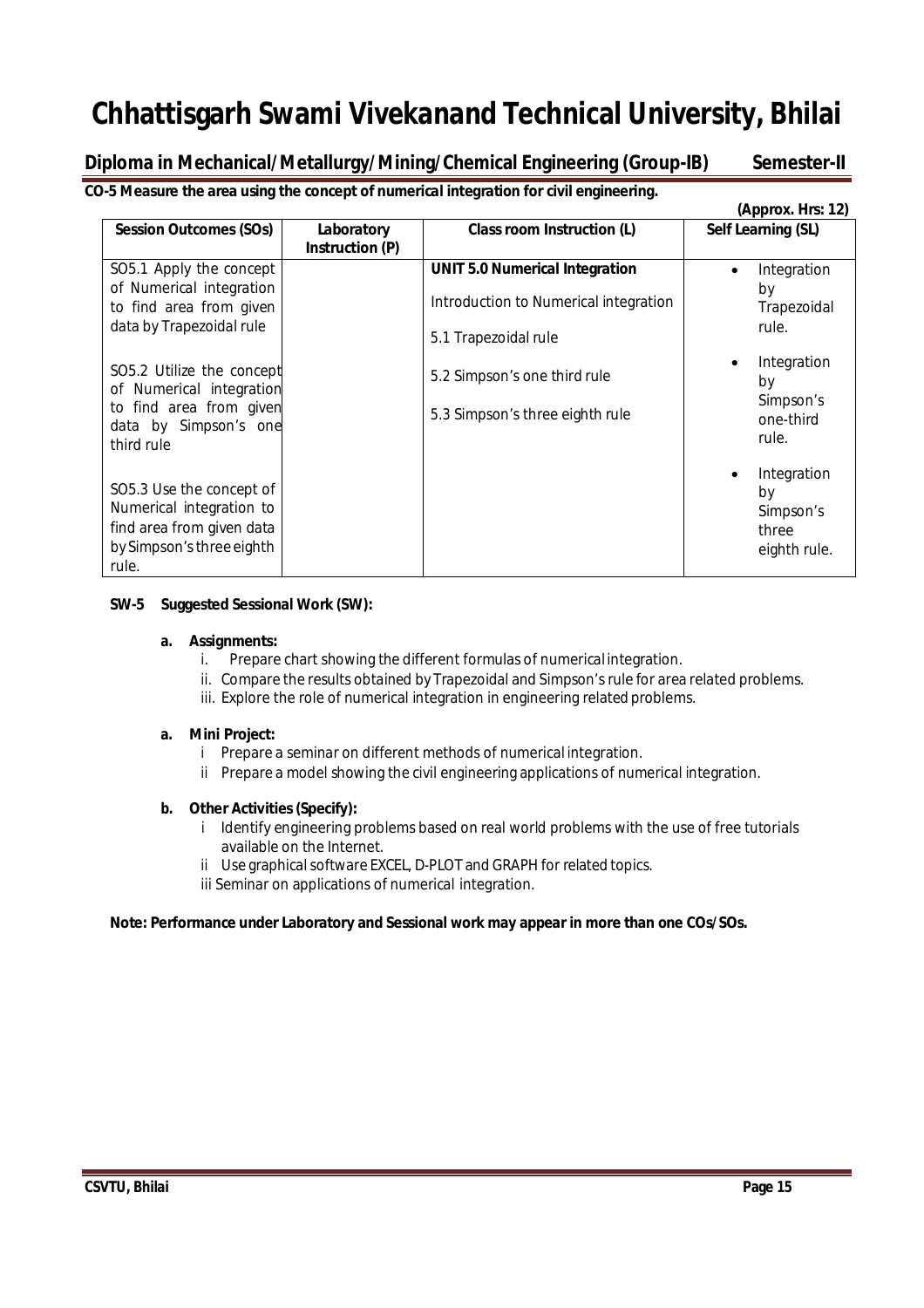Diploma in Mechanical/Metallurgy/Mining/Chemical Engineering (Group-IB) Semester-II

### **I) Suggested Specification Table (For ESE of Classroom Instruction):**

| Unit          | <b>Unit Title</b>                                         | <b>Marks Distribution</b> | <b>Total</b> |    |              |
|---------------|-----------------------------------------------------------|---------------------------|--------------|----|--------------|
| <b>Number</b> |                                                           |                           |              | Ħ  | <b>Marks</b> |
|               | <b>Integral Calculus</b>                                  |                           |              |    | 10           |
|               | Applications of Integral Calculus                         |                           |              |    | 16           |
| Ш             | Differential equations of first order and<br>first degree |                           | 6            | 8  | 16           |
| IV            | <b>Numerical Solutions of Equations</b>                   |                           |              |    | 10           |
|               | <b>Numerical Integration</b>                              |                           |              | 10 | 18           |
|               | Total                                                     |                           | 22           | 38 | 70           |

**Legend:** R: Remember, U: Understand, A: Apply and above

## **J) Suggested Specification Table (For ESE of Laboratory Instruction\*): NA**

| Laboratory<br><b>Instruction</b> | <b>Short Laboratory</b> | <b>Assessment of Laboratory Work</b> |                          |           |  |
|----------------------------------|-------------------------|--------------------------------------|--------------------------|-----------|--|
| <b>Number</b>                    | <b>Experiment Title</b> | Performance                          |                          | Viva-Voce |  |
|                                  |                         | <b>PRA</b>                           | <b>PDA</b>               |           |  |
| $\overline{\phantom{0}}$         | $\blacksquare$          | -                                    | $\overline{\phantom{0}}$ |           |  |

\*Assessment rubric, process and product check list with rating scale need to be prepared by the course wise teachers for each experiment for conduction and assessment of laboratory experiments /practical ,

Legend: PRA: Process Assessment, PDA: Product Assessment

### **K) Suggested Instructional/Implementation Strategies:**

- 1. Improved Lecture
- 2. Tutorial
- 3. Case Method
- 4. Group Discussion
- 5. Industrial visits
- 6. Industrial Training
- 7. Field Trips
- 8. Portfolio Based Learning
- 9. Role Play
- 10. Demonstration
- 11. ICT Based Teaching Learning (Video Demonstration, CBT, Blog, Face book, Mobile)
- 12. Brainstorming
- 13. Others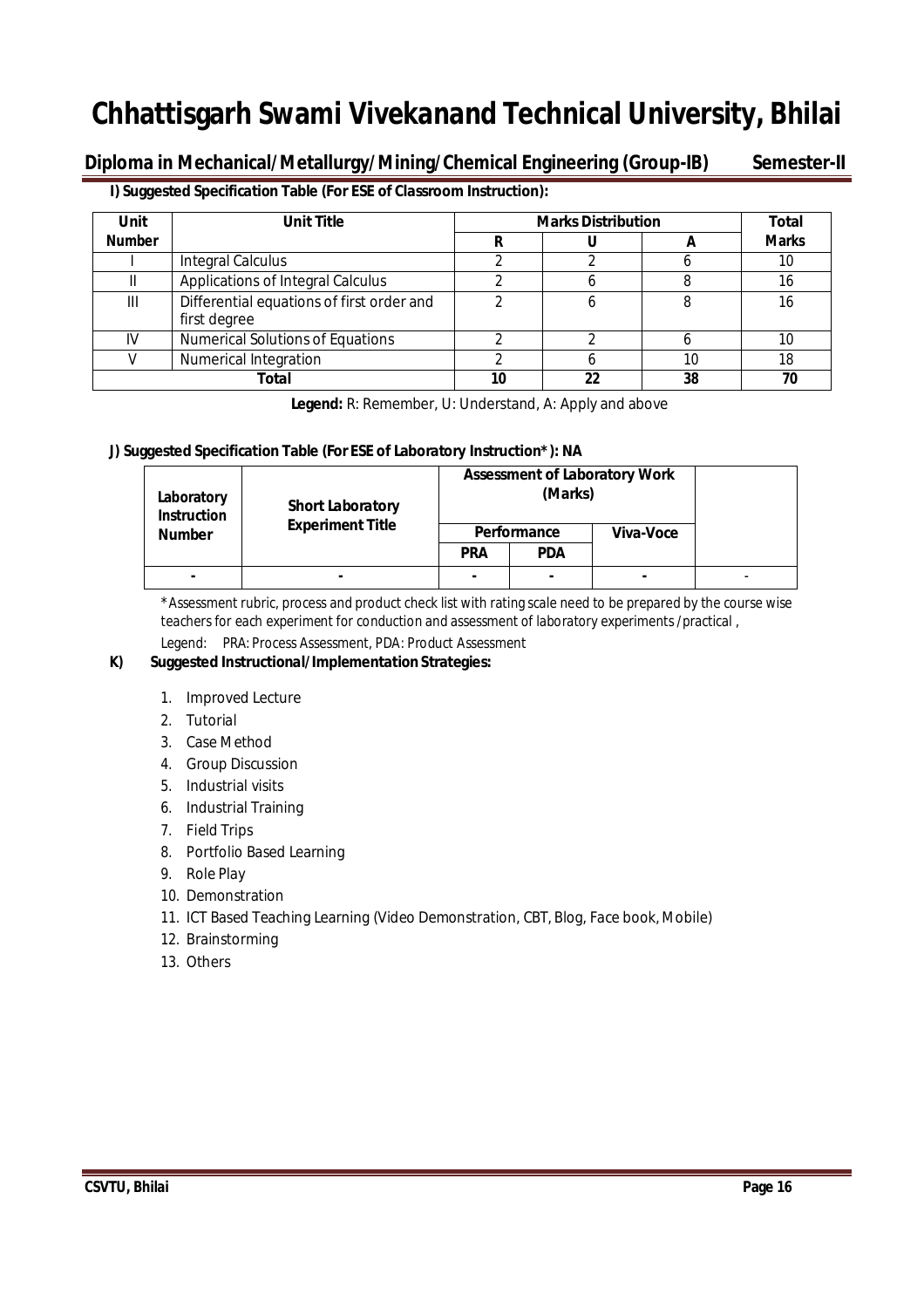**Diploma in Mechanical/Metallurgy/Mining/Chemical Engineering (Group-IB) Semester-II** 

### **L) Suggested Learning Resources:**

#### **(a) Books:**

| SI.            | <b>Title</b>                   | <b>Author</b> | <b>Publisher</b>                | <b>Edition &amp; Year</b> |
|----------------|--------------------------------|---------------|---------------------------------|---------------------------|
| No.            |                                |               |                                 |                           |
| $\mathbf{1}$   | Engineering<br>Advanced        | Krezig, Ervin | Wiley Publ., New Delhi          | 2014.                     |
|                | <b>Mathematics</b>             |               |                                 | ISBN: 978-0-470-45836-5   |
| $\mathfrak{D}$ | Engineering<br>Advanced        | H. K. Das     | S. Chand & Co, New              | ISBN: 9788121903455       |
|                | <b>Mathematics</b>             |               | Delhi                           |                           |
| 3              | Engineering<br>Higher          | B. S. Grewal  | Khanna Publ., New Delhi         | 2015,                     |
|                | <b>Mathematics</b>             |               |                                 | ISBN: 8174091955          |
| 4              | Engineering                    | S. S. Sastry  | PHI Learning, New Delhi         | 2009,                     |
|                | Mathematics, Volume 1          |               |                                 | ISBN: 978-81-203-3616-2   |
| 5              | of<br>book<br>text<br>A        | Dutta, D      | New age International           | 2006 ISBN: 978-81-24-     |
|                | <b>Engineering Mathematics</b> |               | publications, New Delhi         | 1689-3                    |
| 6              | with<br>Started<br>Getting     | Pratap, Rudra | <b>Oxford University Press,</b> | 2009                      |
|                | MATLAB-7                       |               | New Delhi,                      | ISBN: 0199731241          |
|                |                                |               |                                 |                           |

#### **(b)** O**pen source software and website address**:

- 1 www.scilab.org/ -SCI Lab
- 2-www.dplot.com/ -DPlot
- 3 www.allmathcad.com/ -MathCAD
- 4 www.wolfram.com/mathematica/ MATHEMATICA
- a. www.easycalculation.com

#### **(c) Others:**

- 1. Learning Packages.
- 2. Lab Manuals.
- 3. Manufacturers' Manual<br>4. Users' Guide
- Users' Guide

#### **M) List of Major Laboratory Equipment and Tools: NA**

| <b>S. No.</b> | <b>Name of Equipment</b> | <b>Broad</b>          | Relevant          |
|---------------|--------------------------|-----------------------|-------------------|
|               |                          | <b>Specifications</b> | <b>Experiment</b> |
|               |                          |                       | <b>Number</b>     |
|               |                          |                       | $\sim$            |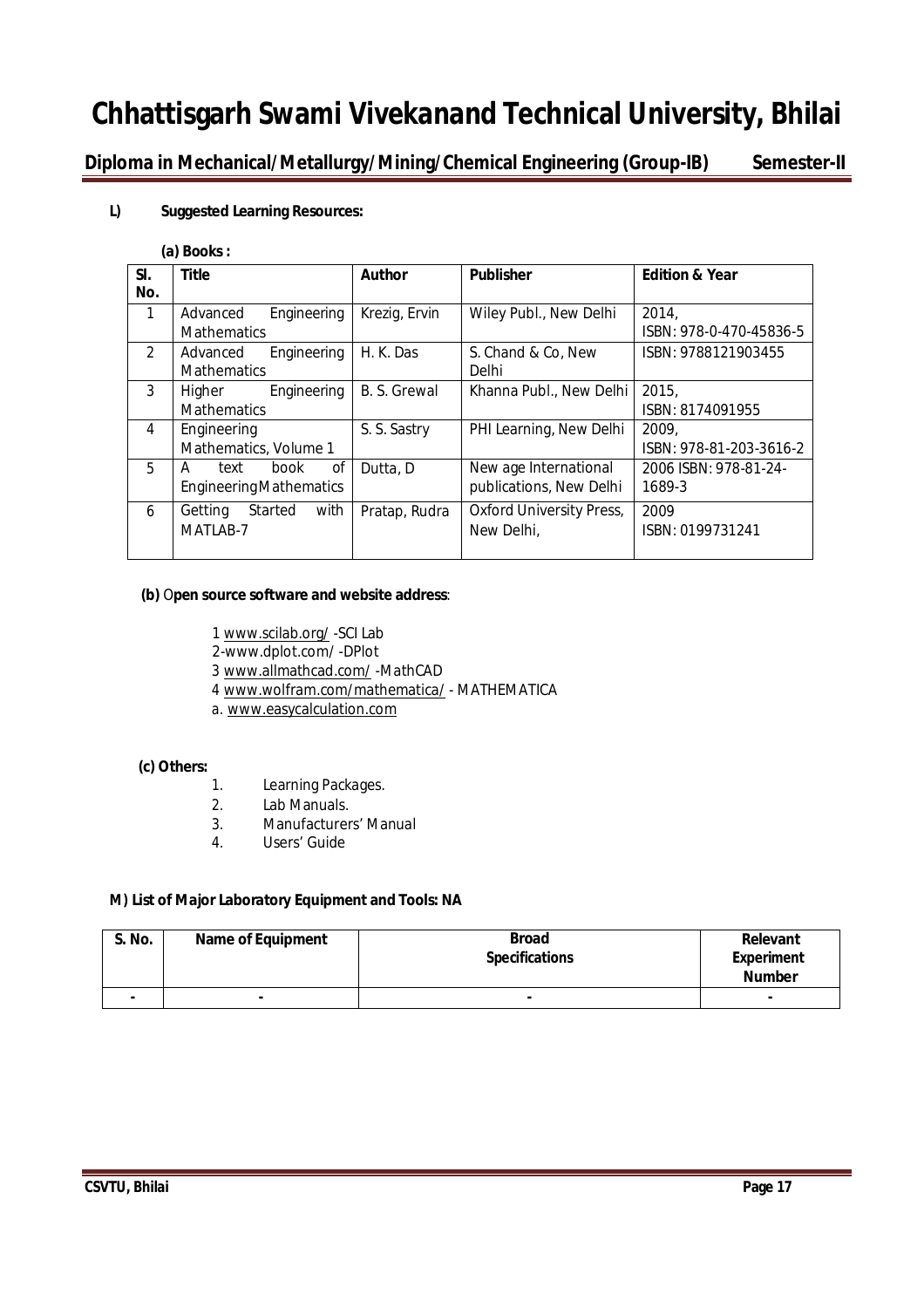# **Diploma in Mechanical/Metallurgy/Mining/Chemical Engineering (Group-IB) Semester-II**

# **N) Mapping of POs & PSOs with COs:**

| Course<br><b>Outcomes</b><br>(COs) | <b>Programme Outcomes</b><br>(POs) |                                        |                                   |                                     |                                             |                                                 |                              |                                   |                           | Programme<br>Specific<br><b>Outcomes</b><br>(PSOs) |              |              |
|------------------------------------|------------------------------------|----------------------------------------|-----------------------------------|-------------------------------------|---------------------------------------------|-------------------------------------------------|------------------------------|-----------------------------------|---------------------------|----------------------------------------------------|--------------|--------------|
|                                    | Basic<br>knowledge<br><b>PO-1</b>  | Discipline<br>knowledge<br><b>PO-2</b> | Experiments &<br>Practice<br>PO-3 | Engineering<br>Tools<br><b>PO-4</b> | The<br>Engineer &<br>Society<br><b>PO-5</b> | Environm<br>ent &<br>Sustainabi<br>lity<br>PO-6 | <b>Ethics</b><br><b>PO-7</b> | Individual &<br>Team work<br>PO-8 | Communi<br>cation<br>PO-9 | Life Long<br>learning<br>PO-10                     | <b>PSO-1</b> | <b>PSO-2</b> |
| $CO-1$                             | $\sqrt{ }$                         | $\sqrt{ }$                             | $\sqrt{ }$                        | $\overline{\phantom{a}}$            | $\frac{1}{2}$                               | $\overline{a}$                                  | $\overline{\phantom{a}}$     | $\sqrt{ }$                        | $\sqrt{ }$                | $\sqrt{ }$                                         |              |              |
| $CO-2$                             | $\sqrt{ }$                         | $\sqrt{ }$                             | $\sqrt{ }$                        | $\overline{\phantom{a}}$            | $\overline{\phantom{a}}$                    |                                                 | $\overline{\phantom{a}}$     | $\sqrt{ }$                        | $\sqrt{ }$                | $\sqrt{ }$                                         |              |              |
| $CO-3$                             | $\sqrt{ }$                         | $\sqrt{ }$                             | $\ensuremath{\mathsf{v}}$         | $\overline{\phantom{a}}$            | $\overline{\phantom{a}}$                    |                                                 | $\overline{\phantom{a}}$     | $\sqrt{ }$                        | $\ensuremath{\mathsf{V}}$ | $\sqrt{ }$                                         |              |              |
| $CO-4$                             | $\sqrt{ }$                         | $\sqrt{ }$                             | $\sqrt{ }$                        | $\overline{a}$                      | $\blacksquare$                              | $\overline{a}$                                  | $\overline{\phantom{a}}$     | $\sqrt{ }$                        | $\sqrt{ }$                | $\sqrt{ }$                                         |              |              |
| $CO-5$                             | $\sqrt{ }$                         | $\sqrt{ }$                             | $\sqrt{ }$                        | $\overline{a}$                      | $\overline{a}$                              | $\overline{\phantom{a}}$                        | $\overline{\phantom{a}}$     | $\sqrt{ }$                        | $\sqrt{ }$                | $\sqrt{ }$                                         |              |              |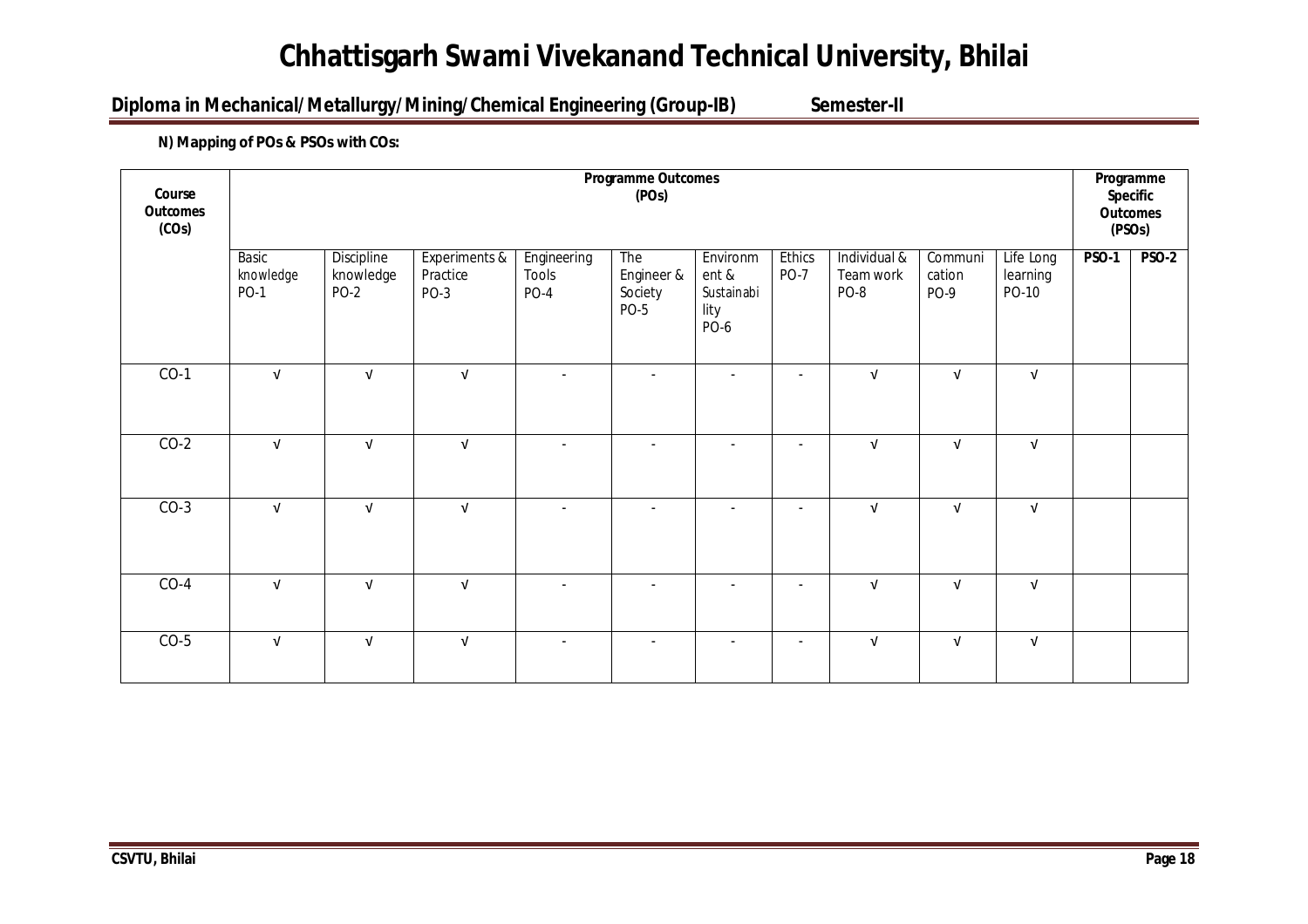# **Diploma in Mechanical/Metallurgy/Mining/Chemical Engineering (Group-IB)** Semester-II

**O) Course Curriculum Map:**

| PO <sub>s</sub> & | COs No. & Title.                            | SOs               | Laboratory         | <b>Classroom Instruction (L)</b>               | Self Learning (SL)       |
|-------------------|---------------------------------------------|-------------------|--------------------|------------------------------------------------|--------------------------|
| PSOs No.          |                                             | No.               | <b>Instruction</b> |                                                |                          |
|                   |                                             |                   | (P)                |                                                |                          |
| $PO-1$ ,          | $CO-1$<br>Solve the given problems of       | SO1.1             |                    | Unit-1.0 Integral Calculus                     | $1.1(a)$ , $1.2(a)$      |
| 2,3,8,9,10        | integration using suitable methods.         | SO1.2             |                    |                                                |                          |
| <b>PSO---</b>     |                                             | SO1.3             |                    | 1.1, 1.2                                       |                          |
|                   |                                             | SO1.4             |                    |                                                |                          |
| $PO-1$ ,          | CO-2 Use the concept of integration         | SO <sub>2.1</sub> |                    | Unit-2.0 Applications of Integral Calculus     | $2.1(a)$ ,<br>$2.1(b)$ . |
| 2,3,8,9,10        | to find area of given curves.               | SO <sub>2.2</sub> |                    |                                                | 2.2(a)                   |
| <b>PSO---</b>     |                                             | SO <sub>2.3</sub> |                    | 2.1, 2.2                                       |                          |
|                   |                                             | SO <sub>2.4</sub> |                    |                                                |                          |
| $PO-1$            | CO-3 Model the given engineering            | SO3.1             |                    | Unit-3.0 Differential equations of first order | $3.2(a)$ ,<br>$3.1(a)$ , |
| 2,3,8,9,10        | problems using the<br>concept of            | SO3.2             |                    | and first degree                               | 3.3(a)                   |
| <b>PSO---</b>     | differential equation.                      | SO3.3             |                    |                                                |                          |
|                   |                                             | SO3.4             |                    | 3.1, 3.2, 3.3                                  |                          |
|                   |                                             | SO3.5             |                    |                                                |                          |
| $PO-1$ ,          | $CO-4$<br>Utilize<br>the<br>concepts<br>-of | SO4.1             |                    | Unit-4.0 Numerical Solutions of Equations      | $4.1(a)$ ,<br>$4.2(a)$ , |
| 2,3,8,9,10        | numerical methods to solve given            | SO4.2             |                    |                                                | 4.3(a)                   |
| <b>PSO---</b>     | equations.                                  | SO4.3             |                    | 4.1, 4.2, 4.3                                  |                          |
| $PO-1$            | CO-5 Measure the area using the             | SO <sub>5.1</sub> |                    | Unit-5.0 Numerical Integration                 | $5.2(a)$ ,<br>5.1(a)     |
| 2,3,8,9,10        | concept of numerical integration for        | SO <sub>5.2</sub> |                    |                                                | 5.3(a)                   |
| <b>PSO---</b>     | civil engineering                           | SO <sub>5.3</sub> |                    | 5.1, 5.2, 5.3                                  |                          |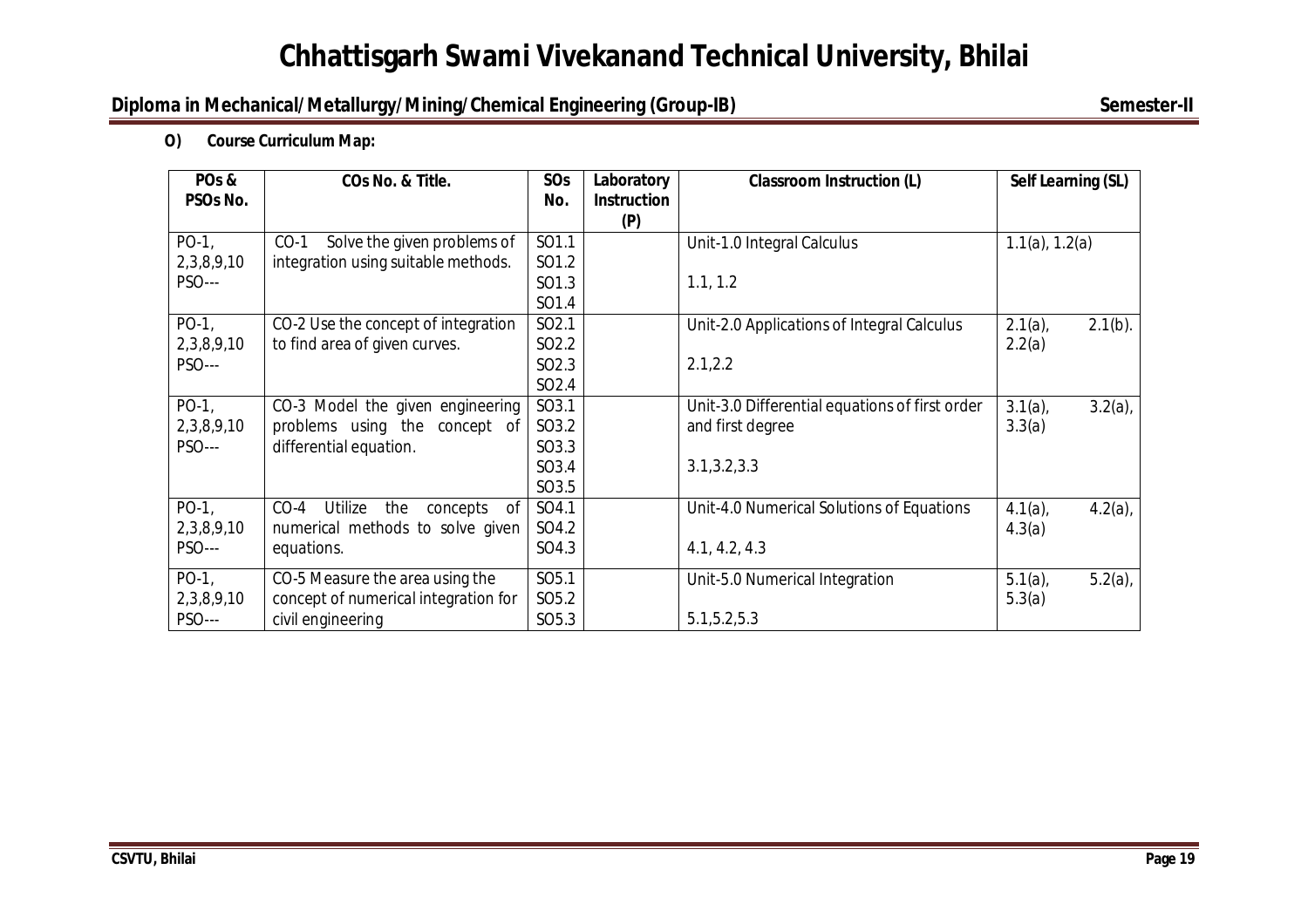# **Diploma in Mechanical/Metallurgy/Mining/Chemical Engineering (Group-IB)** Semester-II

| A) | <b>Course Code</b>                         | : 2000273(020)                                          |
|----|--------------------------------------------|---------------------------------------------------------|
| B) | <b>Course Title</b>                        | : Environmental Engineering and Sustainable Development |
| C) | <b>Pre-requisite Course Code and Title</b> |                                                         |

**D) Rationale Rationale Rationale** : The world has changed drastically during the last half century, both technologically, economically and socially. In present time, solid waste, e-waste, air pollution, water and land pollution and conservation of natural resources wants more attention. The growth of multinational businesses, the depletion of national and natural resources, and the tremendous advances in technology in many countries raised concerns over issues of Environment climate Change and Sustainable Development. We are also witnessing the emergence of Green and Clean Technology for Sustainable Development. In this context, the understanding about environment issues and challenges is very essential for engineers as it guide for sustainabledevelopment.

The knowledge and application of such aspects is essential in developing a good technician who should be conversant with the core concepts, principles and practices of environment pollution problems and sustainable development (SD).

This course is designed to serve as foundation knowledge for diploma studies in Engineering. It will introduce the concept of environmental issues, problems due to pollution and social & economical dimensions including disaster management for SD. The future engineers must use 3R concept by focusing on changing patterns of Engineering Design, Production, Consumption, and use of natural and non conventional energy resources optimally and judiciously by enforcing laws and legislatives during any engineering projects.

### **E) Course Outcomes :**

- **CO-1 Describe causes, prevention and remedial measures of water and airpollution.**
- **CO-2 Explain causes, prevention and remedial measures of Soil, Noise, Thermal and Nuclear pollution.**
- **CO-3 Create awareness about sustainable development and cleantechnology.**
- **CO-4 PerformEnvironmental ImpactAssessment(EIA)for newdesignandproject**
- **CO-5 Create awareness for social issues and the environment.**

### **F) Scheme of Studies:**

| S.No | Course<br>Course<br><b>Board of</b><br>Code |                  | <b>Title</b>                                                       |   |   | <b>Scheme of Studies (Hours/Week)</b> |
|------|---------------------------------------------|------------------|--------------------------------------------------------------------|---|---|---------------------------------------|
|      | <b>Study</b>                                |                  |                                                                    |   | n | Total<br>Credits(C)<br>$L+T+(P/2)$    |
|      | Civil<br>Engineering                        | 2000273<br>(020) | <b>Environmental Engineering</b><br>and Sustainable<br>Development | 2 |   |                                       |

**Legend:** L: Classroom Instruction (Includes different instructional strategies i.e. Lecture and other), P: Laboratory Instruction (Includes Practical performances in laboratory workshop, field or other locations using different instructional strategies) T- Tutorial includes Sessional Work(SW) (includes assignment, seminar, mini project etc.) and Self Learning (SL), C: Credits

**Note:** SW and SL has to be planned and performed under the continuous guidance and feedback of teacher to ensure outcome of Learning.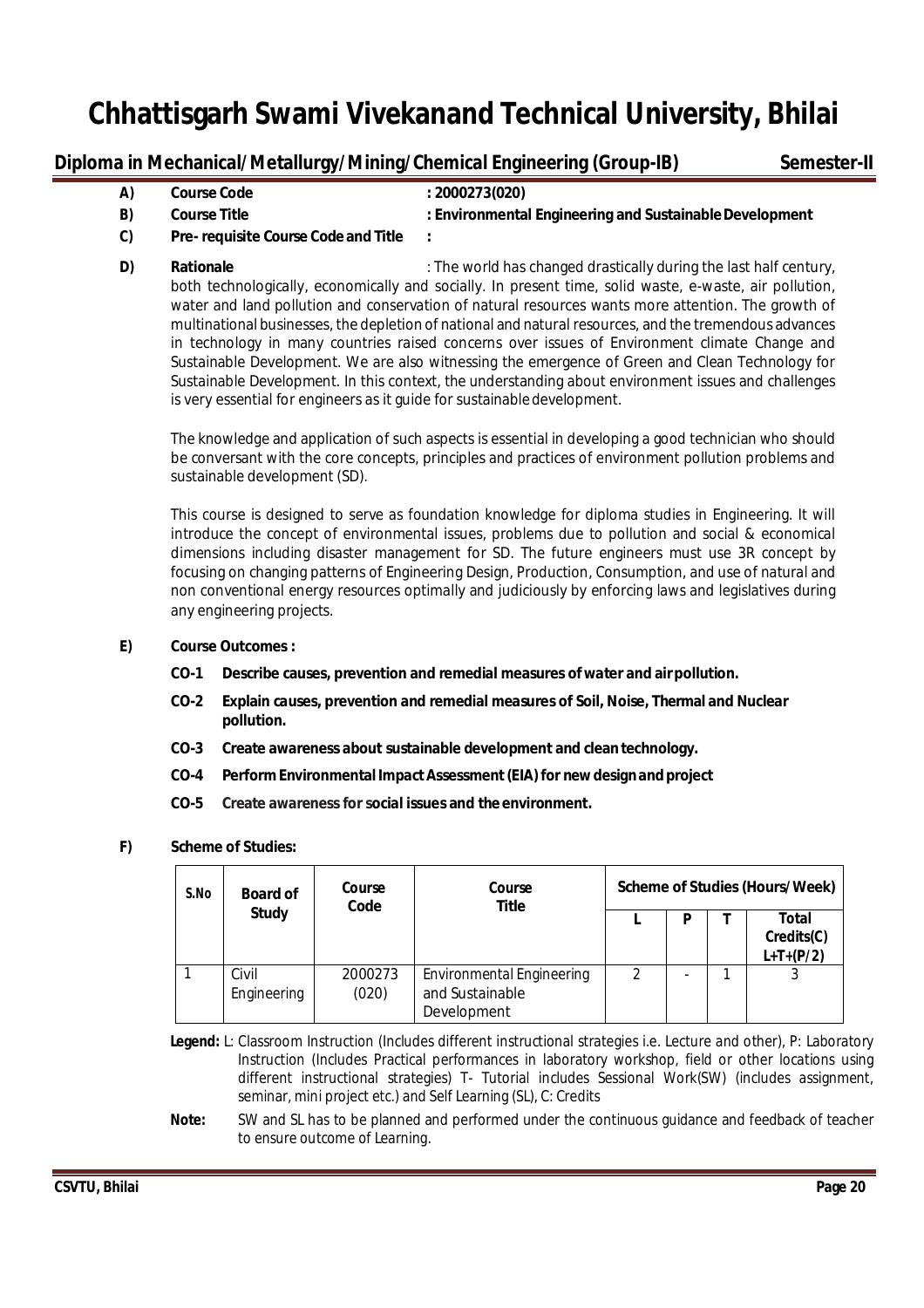**Diploma in Mechanical/Metallurgy/Mining/Chemical Engineering (Group-IB)** Semester-II

**G)** Scheme of Assessment:

|      |                                                   |                  |                                                                |            | <b>Scheme of Examination</b> |    |                  |    |                              |  |  |
|------|---------------------------------------------------|------------------|----------------------------------------------------------------|------------|------------------------------|----|------------------|----|------------------------------|--|--|
| S.No | <b>Board of</b><br>Course<br><b>Study</b><br>Code |                  | Course<br><b>Title</b>                                         |            | <b>Theory</b>                |    | <b>Practical</b> |    | <b>Total</b><br><b>Marks</b> |  |  |
|      |                                                   |                  |                                                                | <b>ESE</b> | СT                           | ΤA | <b>ESE</b>       | ΤA |                              |  |  |
|      | Civil<br>Engineering                              | 2000273<br>(020) | Environmental<br>Engineering and<br>Sustainable<br>Development | 70         | 50                           | 30 |                  |    | 150                          |  |  |

 **Note:** i. Separate passing is must for TA component of Progressive Assessment, both for theory and practical. ii. Separate passing is must for End Semester Exam(Theory) and End Semester Exam(Practical).

### **H) Course-Curriculum Detailing:**

This course curriculum detailing depicts learning outcomes at course level and session level and their attainment by the students through Classroom Instruction (L), Laboratory Instruction (P), T- Tutorial includes Sessional Work (SW) and Self Learning (SL). Students are expected to demonstrate the attainment of Session Outcomes (SOs) and finally Course Outcomes (COs) upon the completion of course.

### **CO-1 Describe causes, prevention and remedial measures of water and air pollution.**

|                                |                               |                                       | (Approx. Hrs: $L+P+T = 10$ ) |
|--------------------------------|-------------------------------|---------------------------------------|------------------------------|
| <b>Session Outcomes (SOs)</b>  | Laboratory<br>Instruction (P) | Class room Instruction (L)            | Self Learning (SL)           |
| SO1.1 Develop awareness for    |                               | <b>UNIT-1 Water pollution and Air</b> | • Study of health            |
| Global Environmental problems. |                               | pollution                             | hazards of water             |
|                                |                               | 1.0 Introduction to environment       | pollution.                   |
| SO1.2 Explain causes of water  |                               | and environment pollution             |                              |
| pollution and describe its     |                               | 1.1 Water pollution                   | • Explain with help of       |
| prevention and remedial        |                               | 1.1.1 Introduction                    | diagram the working          |
| measures.                      |                               | 1.1.2 sources of water pollution      | of pollution control         |
|                                |                               | 1.1.3 classification of water         | devices                      |
| SO 1.3 Explain causes of air   |                               | pollutants                            | a. Cyclone separators        |
| pollution and describe its     |                               | 1.1.4 adverse effect of water         | b. Electrostatic             |
| prevention and remedial        |                               | pollution                             | precipitators.               |
| measures.                      |                               | 1.1.5 control of water pollution      |                              |
|                                |                               | 1.1.6 Physical and chemical           |                              |
|                                |                               | standard of domestic                  |                              |
|                                |                               | water as per Indian                   |                              |
|                                |                               | standard.                             |                              |
|                                |                               | 1.2 Air pollution                     |                              |
|                                |                               | 1.2.1 Introduction                    |                              |
|                                |                               | 1.2.2 Sources of air Pollutants       |                              |
|                                |                               | 1.2.3 classification of air           |                              |
|                                |                               | Pollutants                            |                              |
|                                |                               | 1.2.4 Effect of air pollution on      |                              |
|                                |                               | human plant, animal.                  |                              |
|                                |                               | 1.2.5 Air monitoring system           |                              |
|                                |                               | 1.2.6 Air pollution control           |                              |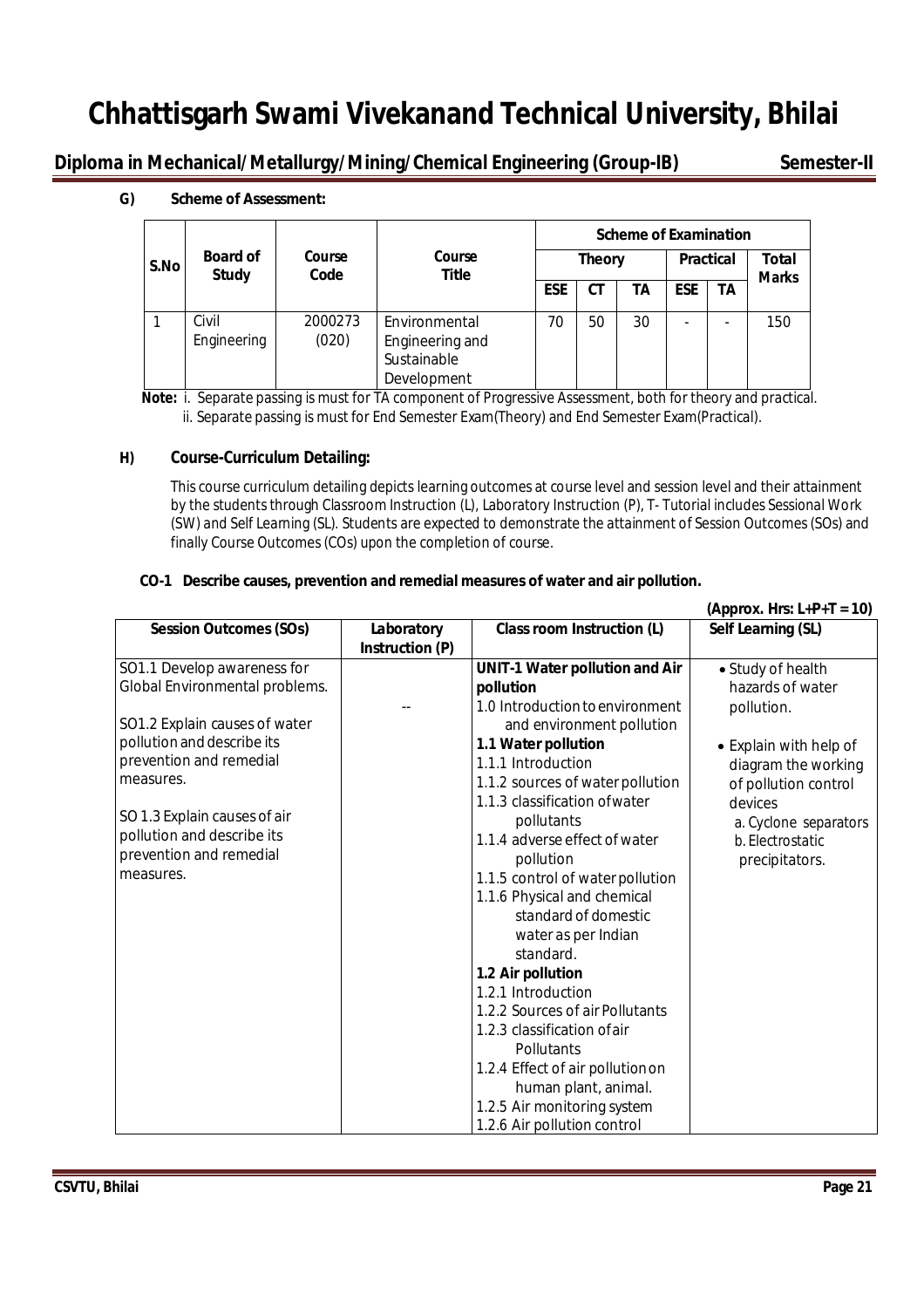# **Diploma in Mechanical/Metallurgy/Mining/Chemical Engineering (Group-IB)** Semester-II

#### **SW-1 Suggested Sessional Work (SW) :**

#### **a. Assignments:**

i. Describe in a tabular format the various causes of air and waterpollution. ii. Make a chart for physical and chemical standard of domestic water as per Indian standard.

#### **b. Mini Project:**

i. Collect information about water and air quality in the vicinity from local bodies and discuss the findings.

#### **CO- 2 Explain causes, prevention and remedial measures of Soil, Noise, Thermal and Nuclear pollution.**

|                               |                 |                                          | (Approx. Hrs: $L+P+T = 10$ ) |
|-------------------------------|-----------------|------------------------------------------|------------------------------|
| <b>Session Outcomes (SOs)</b> | Laboratory      | Class room Instruction (L)               | <b>Self Learning</b>         |
|                               | Instruction (P) |                                          | (SL)                         |
| SO2.1 Recognise               |                 | UNIT-2 Soil, Noise, Thermal and Nuclear  | Identify the<br>$\bullet$    |
| causes of Soil                |                 | pollution                                | modern                       |
| pollution.                    |                 | 2.1 Soil pollution                       | equipments                   |
|                               |                 | 2.1.1 introduction                       | and methods                  |
| SO 2.2 Explain causes         |                 | 2.1.2 sources of soil pollution          | for                          |
|                               |                 | 2.1.3 adverse effect of soil pollution   | measurement                  |
| of Noise pollution.           |                 | 2.1.4 control measures of soil pollution | of Soil, Noise               |
|                               |                 | 2.2 Noise pollution                      | and Thermal                  |
| SO 2.3 Recognise the          |                 | 2.2.1 Introduction                       | pollution.                   |
| Thermal as pollutant.         |                 | 2.2.2 measurement of noise and           |                              |
|                               |                 | acceptable noise level                   |                              |
| SO 2.4 Describe               |                 | 2.2.3 sources of noise pollution         |                              |
| radiation and its             |                 | 2.2.4 effect of noise pollution          |                              |
| pollution effects.            |                 | 2.2.5 control of noise pollution         |                              |
|                               |                 | 2.3 thermal pollution                    |                              |
|                               |                 | 2.3.1 introduction                       |                              |
|                               |                 | 2.3.2 effects of thermal pollution       |                              |
|                               |                 | 2.3.3 causes                             |                              |
|                               |                 | 2.3.4 control                            |                              |
|                               |                 | 2.4 Radioactive pollution                |                              |
|                               |                 | 2.4.1 introduction                       |                              |
|                               |                 | 2.4.2 sources of radioactive pollution   |                              |
|                               |                 | 2.4.3 Adverse effects of radioactive     |                              |
|                               |                 | pollution                                |                              |
|                               |                 | 2.4.4 control of radioactive pollution   |                              |

### **SW-2 Suggested Sessional Work (SW) :**

#### **a. Assignments:**

**i.** Write short notes on sources and effects of

- a. Soil Pollution
- b. Noise Pollution
- c. Thermal Pollution
- d. Radio active Pollution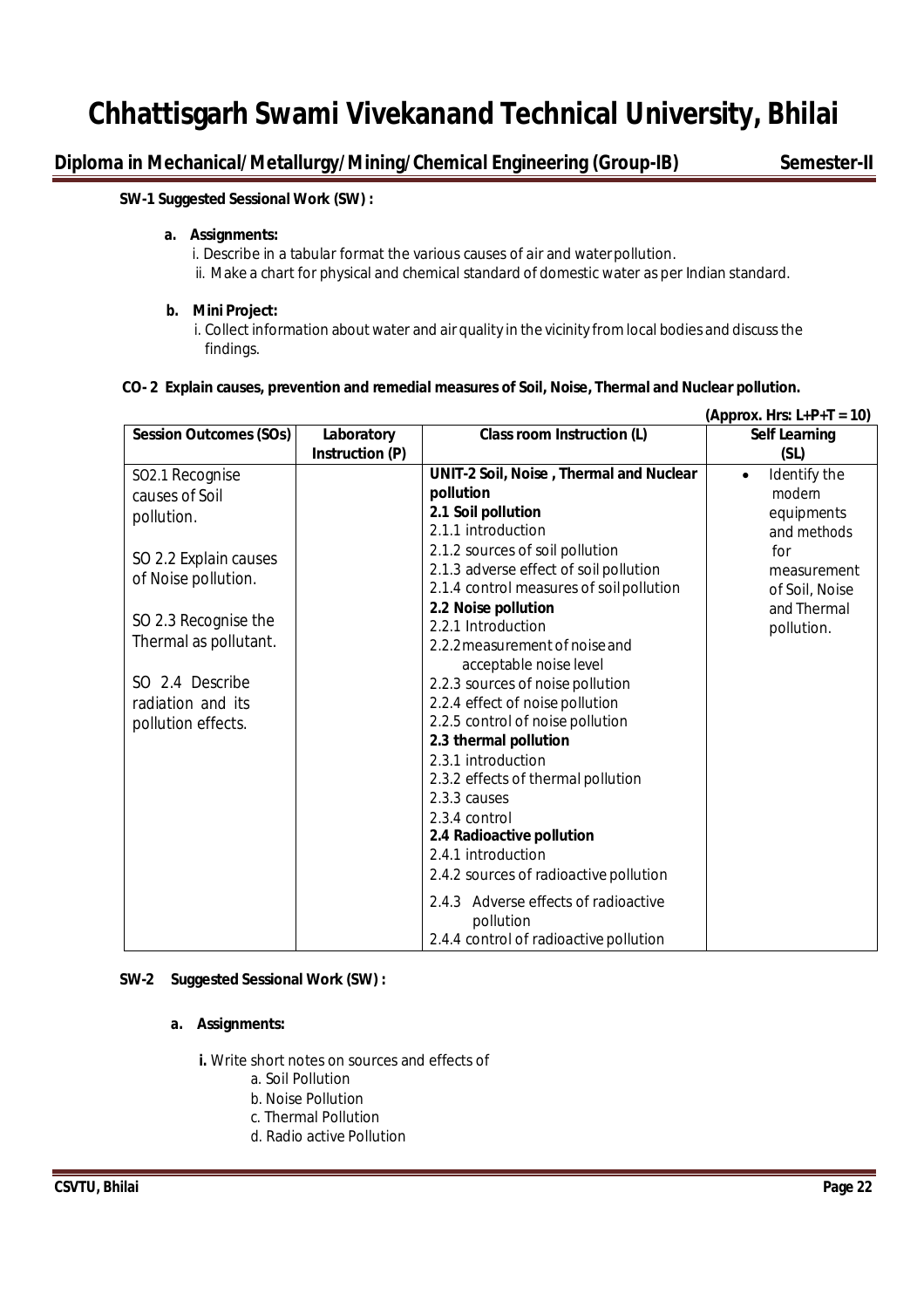# **Diploma in Mechanical/Metallurgy/Mining/Chemical Engineering (Group-IB) Semester-II**

## **b. Mini Project:**

**i.** Collect informations from local bodies for their efforts and findings regarding soil pollution in vicinity.

### **CO-3 Create awareness about sustainable development and clean technology.**

|                                                                                                                                                                                                                                                                                                                                   |                               |                                                                                                                                                                                                                                                                                                                                                                                                                                                                                                                                                                   | (Approx. Hrs: $L+P+T = 10$ )                                                              |
|-----------------------------------------------------------------------------------------------------------------------------------------------------------------------------------------------------------------------------------------------------------------------------------------------------------------------------------|-------------------------------|-------------------------------------------------------------------------------------------------------------------------------------------------------------------------------------------------------------------------------------------------------------------------------------------------------------------------------------------------------------------------------------------------------------------------------------------------------------------------------------------------------------------------------------------------------------------|-------------------------------------------------------------------------------------------|
| <b>Session Outcomes (SOs)</b>                                                                                                                                                                                                                                                                                                     | Laboratory<br>Instruction (P) | Class room Instruction (L)                                                                                                                                                                                                                                                                                                                                                                                                                                                                                                                                        | Self Learning (SL)                                                                        |
| SO3.1 Recognize the<br>concept of sustainable<br>development.<br>SO3.2 Appreciate the<br>importance of<br>management,<br>consumption &<br>conservation<br>of natural resources.<br>SO3.3 Explain clean<br>technology.<br>SO 3.4 Recognize the<br>importance of waste<br>minimization.<br>SO3.5 Appreciate<br>importances of solar |                               | Unit 3. Sustainable Development and<br><b>Clean technologies</b><br>3.1 Sustainable Development<br>3.1.1 Concept of sustainable<br>development<br>3.1.2 Natural resources,<br>a-biotic and biotic resources<br>3.1.3 Principles of conservation of energy<br>and management<br>3.1.4 Need of Renewable energy<br>3.1.5 Growth of renewable energy in<br>India and the world<br>3.1.6 Concept of waste management and<br>recycling<br>3.2 Clean Technologies<br>3.2.1 Introduction: Clean technology<br>3.2.2 Types of Energy<br>3.2.3 Conventional Energy Sources | Utilisation of<br>$\bullet$<br>biofuels and<br>electricityin<br>transportation<br>sector. |
| power, hydel, wind<br>power and biomass<br>energy.                                                                                                                                                                                                                                                                                |                               | 3.2.4 Non-conventional Sources of Energy<br>3.2.5 Recycling pollution control<br>3.3 Solar Power<br>3.3.1 Features of solar thermal and PV<br>systems<br>3.3.2 Types of solar cookers and solar<br>water heaters                                                                                                                                                                                                                                                                                                                                                  |                                                                                           |
|                                                                                                                                                                                                                                                                                                                                   |                               | 3.4 Hydel Energy and its advantages<br>3.5 Wind energy -advantages and                                                                                                                                                                                                                                                                                                                                                                                                                                                                                            |                                                                                           |
|                                                                                                                                                                                                                                                                                                                                   |                               | limitations<br>3.6 Biomass energy<br>3.6.1 Types of Biomass Energy Sources<br>3.6.2 Energy content in biomass of<br>different types<br>3.6.3 Types of Biomass conversion<br>processes<br>3.6.4 Biogas production                                                                                                                                                                                                                                                                                                                                                  |                                                                                           |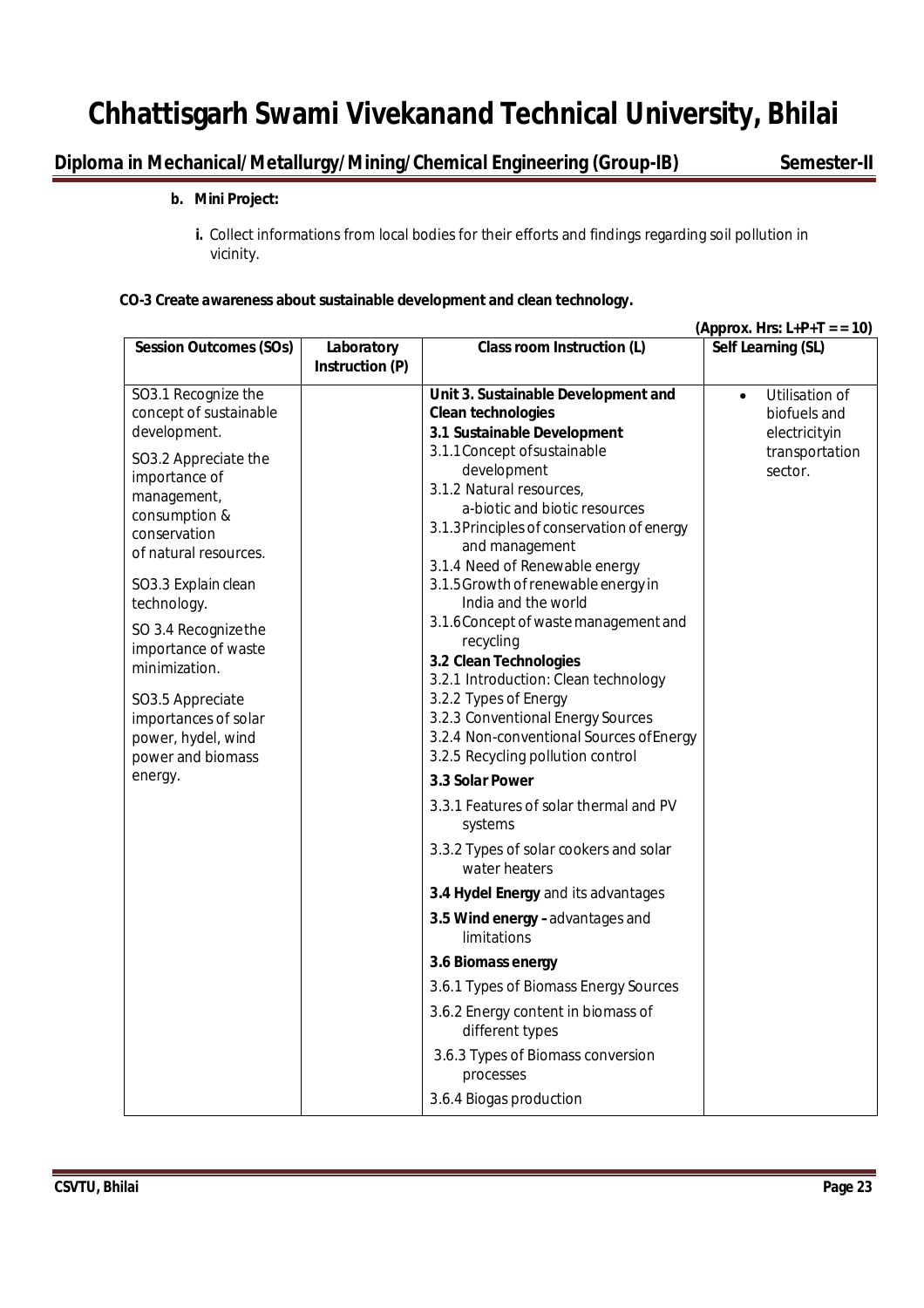**Diploma in Mechanical/Metallurgy/Mining/Chemical Engineering (Group-IB)** Semester-II

 $(4nnr_1 + P + T = 10)$ 

### **SW-3 Suggested Sessional Work (SW):**

#### **a. Assignments:**

- 1. Explain concept of sustainable development.
- 2. Describe conventional and non conventional energy sources with suitableexample.

#### **b. Mini Project:**

1. Prepare a report on energy scenario in India context.

### **CO- 4 Perform Environmental Impact Assessment (EIA) for new design and project**

|                                  |                                      |                                  | $\mathbf{v}$                   |
|----------------------------------|--------------------------------------|----------------------------------|--------------------------------|
| <b>Session Outcomes</b><br>(SOs) | <b>Laboratory Instruction</b><br>(P) | Class room Instruction (L)       | Self Learning (SL)             |
| SO4.1 Carry out EIA              |                                      | Unit 4.0 Envi. Impact Assessment | Study the reports<br>$\bullet$ |
| for a new                        |                                      | (EIA)                            | of EIA of a                    |
| engineering product              |                                      | 4.1 Public Participation in EIA  | construction                   |
| /projects.                       |                                      | 4.1.1 EIA documentation          | project                        |
|                                  |                                      | 4.1.2 Case studies on EIA        |                                |
|                                  |                                      | 4.1.3 EIA scope & steps          |                                |
| SO4.2 Develop Post               |                                      |                                  |                                |
| EIA report.                      |                                      | 4.2 EIA process                  |                                |
|                                  |                                      | 4.2.1 EIA report                 |                                |
| SO4.3 Implement EIA              |                                      | 4.2.2 EIA Gazette notification   |                                |
| findings<br>ensuring             |                                      | 4.2.3 EIA action plan            |                                |
| Sustainable                      |                                      |                                  |                                |
| development                      |                                      | 4.3 EIA implementation           |                                |
|                                  |                                      | 4.3.1 EIA directives             |                                |
|                                  |                                      | 4.3.2 follow-ups                 |                                |
|                                  |                                      |                                  |                                |
|                                  |                                      |                                  |                                |

#### **SW-4 Suggested Sessional Work (SW):**

#### **a. Assignments:**

- i. Prepare EIA for Roads construction
- ii. Prepare sugar industry EIA advertisement for a daily newspapers

### **b. Other Activities (Specify):**

i. Mock drill for EIA session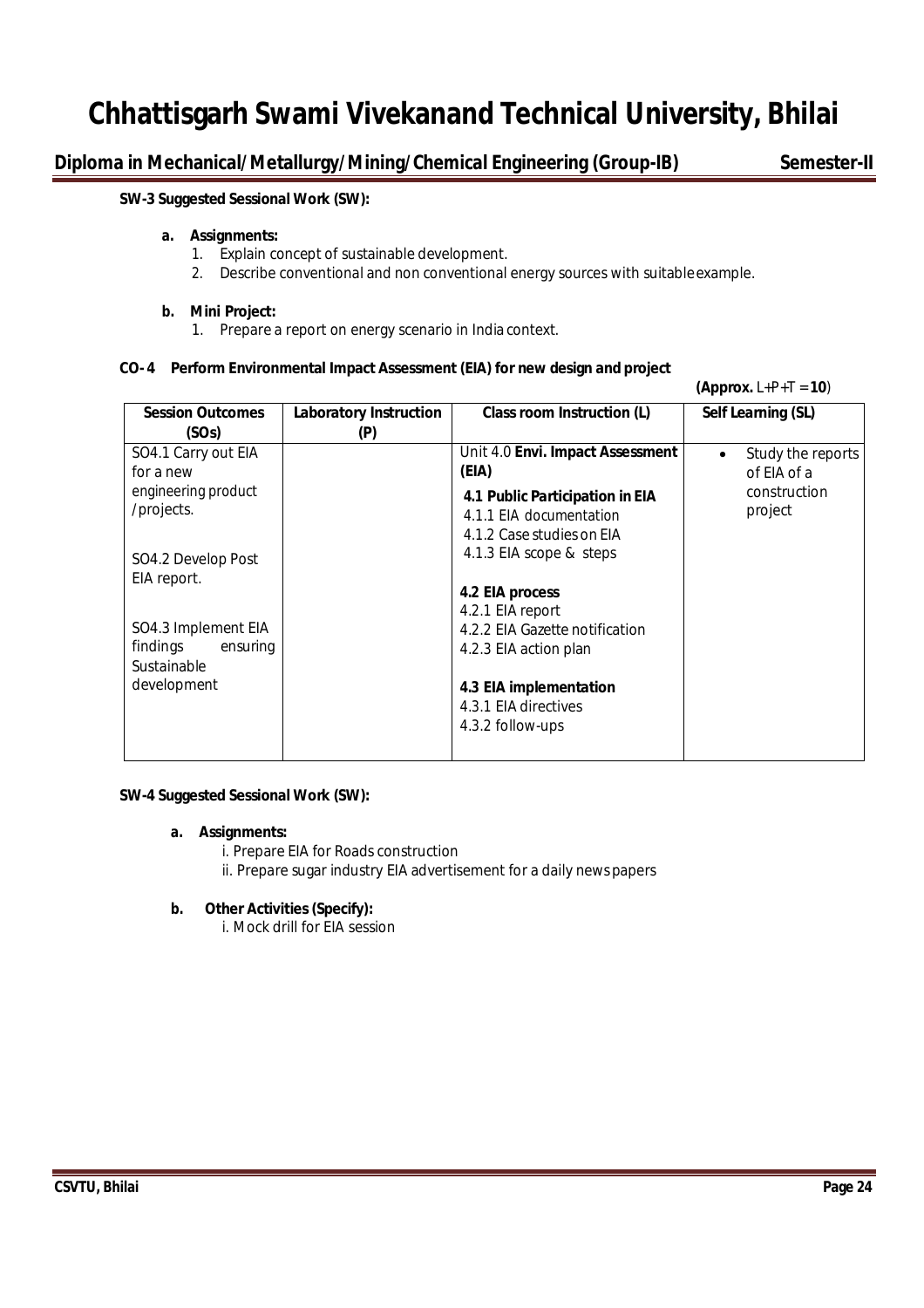**Diploma in Mechanical/Metallurgy/Mining/Chemical Engineering (Group-IB) Semester-II**

### **CO- 5 Create awareness for social issues and the environment.**

|                                                           |                               |                                                                                                                                                                                                                                                                                                                                                                                                                                               | (Approx. Hrs: $L+P+T = 08$ ) |
|-----------------------------------------------------------|-------------------------------|-----------------------------------------------------------------------------------------------------------------------------------------------------------------------------------------------------------------------------------------------------------------------------------------------------------------------------------------------------------------------------------------------------------------------------------------------|------------------------------|
| <b>Session Outcomes (SOs)</b>                             | Laboratory<br>Instruction (P) | Class room Instruction (L)                                                                                                                                                                                                                                                                                                                                                                                                                    | Self Learning (SL)           |
| SO <sub>5.1</sub><br>Appreciate<br>conservation of water. |                               | Unit 5.0 Social Issues And The<br><b>Environment</b>                                                                                                                                                                                                                                                                                                                                                                                          | Study<br>rain<br>water       |
| SO5.2 Explain acid rain,                                  |                               | 5.1 Water conservation                                                                                                                                                                                                                                                                                                                                                                                                                        | harvesting                   |
| effect,<br>house<br>green                                 |                               | 5.2 Rain water harvesting                                                                                                                                                                                                                                                                                                                                                                                                                     | system in a<br>building.     |
| depletion of ozon layer,<br>global warning.               |                               | 5.3 Watershed management                                                                                                                                                                                                                                                                                                                                                                                                                      |                              |
| SO5.3 Understand solid<br>waste management.               |                               | 5.4 Acid rain and its effect<br>5.5 Climate change<br>5.6 Green house effect<br>5.7 Depletion of Ozon layer and effect<br>of Ozon layer depletion<br>5.8 Global warming<br>and measures against global<br>worming<br>5.9 Solid waste management: causes,<br>effects and control measures of<br>urban and industrial waste,<br>importance of 3R's in waste<br>management.<br>5.10 Environment protection Act 1986:<br>importance and objective |                              |

### **SW-5 Suggested Sessional Work (SW) :**

### **a. Assignments:**

- i. Explain conservation of water.
- ii. Write notes on current global environment issues.

### **b. Mini Project:**

- i. Discuss the case study of Bhopal gas leak disaster.
- ii. Discussthe method of solid waste management adopted by local authority in the vicinity.

### **Note: Performance under Laboratory and Sessional work may appear in more than one Cos/Sos.**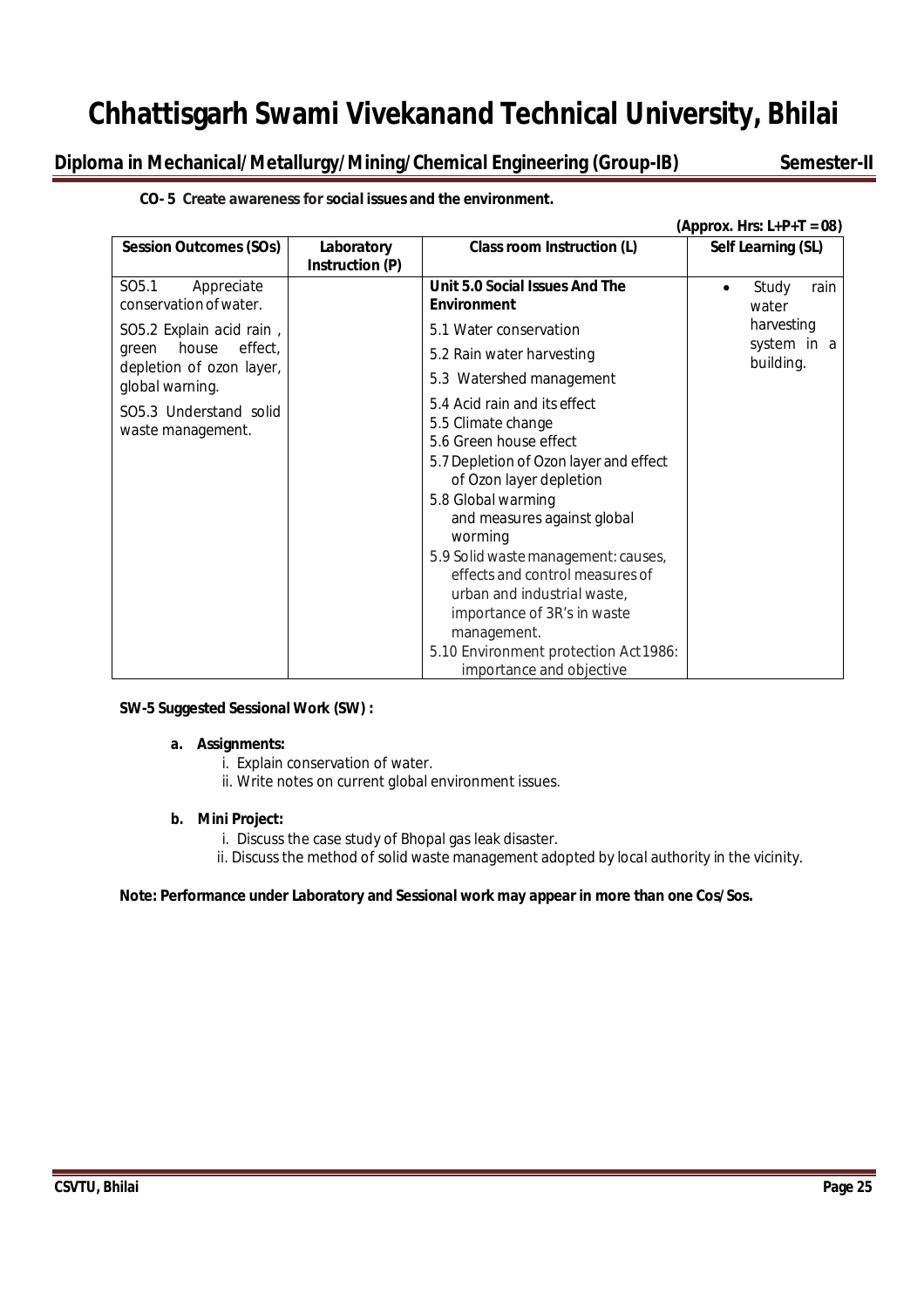**Diploma in Mechanical/Metallurgy/Mining/Chemical Engineering (Group-IB) Semester-II**

| <b>Unit</b>   | <b>Unit Title</b>                                 | <b>Marks Distribution</b> | <b>Total</b> |    |              |
|---------------|---------------------------------------------------|---------------------------|--------------|----|--------------|
| <b>Number</b> |                                                   | R                         |              | A  | <b>Marks</b> |
|               | Water pollution and Air pollution                 | 4                         | 6            | 4  | 14           |
| Ш             | Soil, Noise, Thermal and Nuclear<br>pollution     | 4                         | 6            | 4  | 14           |
| Ш             | Sustainable Development and Clean<br>technologies | 4                         | 6            | 4  | 14           |
| IV            | Environmental Impact Assessment (EIA)             | 4                         | 6            | 4  | 14           |
|               | Social issues and the environment                 | 4                         | 6            | 4  | 14           |
|               | <b>Total</b>                                      | 20                        | 30           | 20 | 70           |

# **I) Suggested Specification Table (For ESE of Classroom Instruction):**

**Legend:** R: Remember, U: Understand, A: Apply and above

# **J) Suggested Specification Table (For ESE of Laboratory Instruction\*): NA**

| Laboratory<br><b>Instruction</b><br><b>Number</b> | <b>Short Laboratory Experiment Title</b> | <b>Assessment of Laboratory</b><br><b>Work</b><br>(Marks) |             |             |  |  |
|---------------------------------------------------|------------------------------------------|-----------------------------------------------------------|-------------|-------------|--|--|
|                                                   |                                          |                                                           | Performance | Viva-       |  |  |
|                                                   |                                          | <b>PRA</b>                                                | <b>PDA</b>  | <b>Voce</b> |  |  |
|                                                   |                                          |                                                           |             |             |  |  |
|                                                   |                                          |                                                           |             |             |  |  |

\* Assessment rubric, process and product check list with rating scale need to be prepared by the course wise teachers for each experiment for conduction and assessment of laboratory experiments /practicals

**Legend:** PRA: Process Assessment, PDA : Product Assessment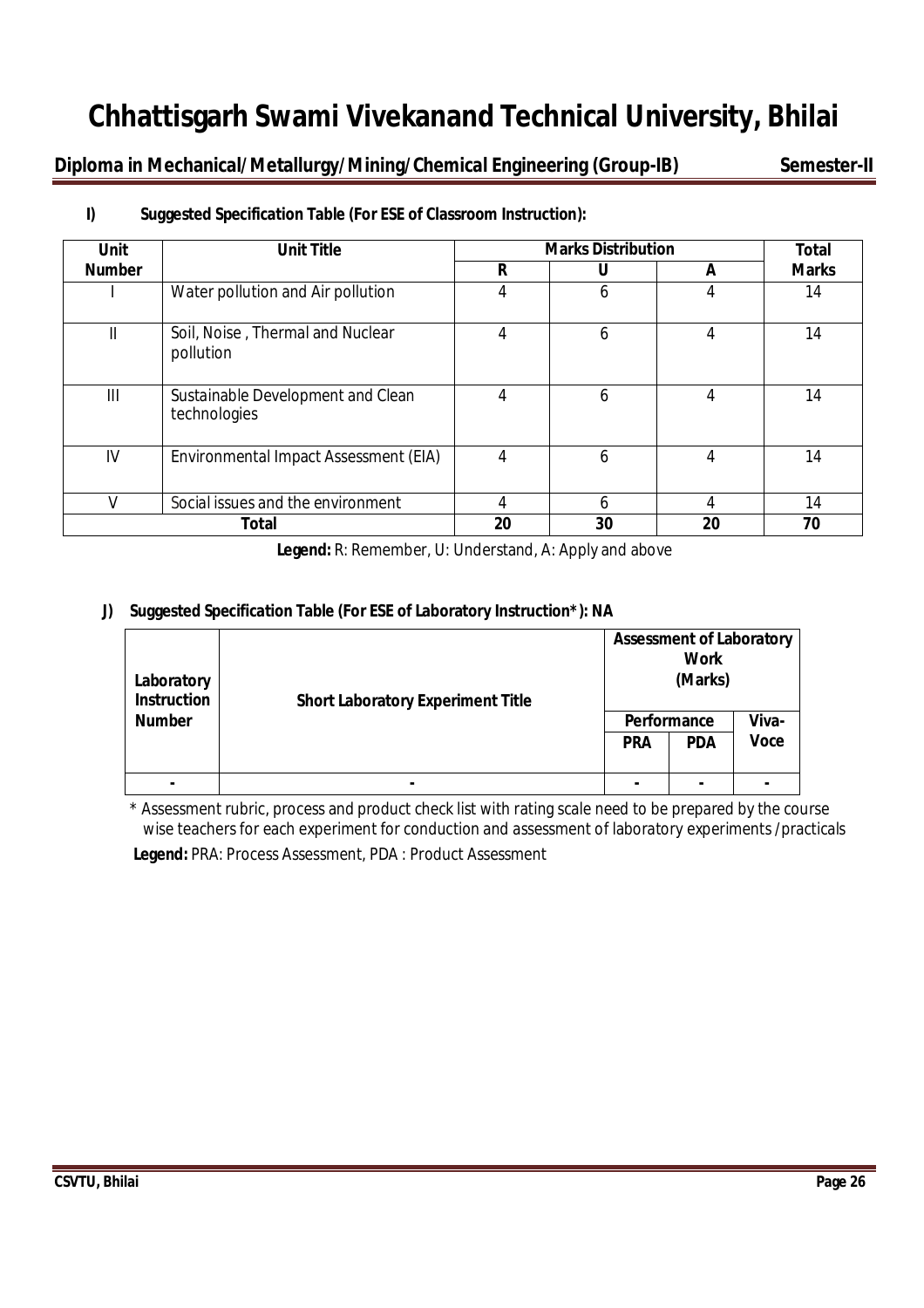**Diploma in Mechanical/Metallurgy/Mining/Chemical Engineering (Group-IB) Semester-II**

# **K) Suggested Instructional/Implementation Strategies:**

- 1) Improved Lecture
- 2) Case Method
- 3) Group Discussion
- 4) Industrial visits
- 5) Field Trips
- 6) Demonstration
- 7) ICT Based Teaching Learning (Video Demonstration, CBT, Blog, Face book, Mobile)

### **L) Suggested Learning Resources:**

### **(a) Books** :

| S.<br>No.     | <b>Title</b>                             | <b>Author</b>             | <b>Publisher</b>              | <b>Edition &amp; Year</b> |
|---------------|------------------------------------------|---------------------------|-------------------------------|---------------------------|
|               | <b>Environmental studies</b>             | Dr. Suresh K.<br>Dhameja  | S K kataria and<br>sons       | 2012                      |
| $\mathcal{P}$ | Energy, Environment<br>Ecology & Society | Dr. Surinder<br>Deswal    | Dhanpat Rai &<br>sons         | 2014                      |
| 3             | Environment & Ecology                    | Dr. Plyush Kant<br>Pandey | Sun India<br>Publication      | 2009                      |
| 4             | Energy and sustainable<br>development    | P S Ramakrishnan          | <b>National Book</b><br>Trust | 2014                      |
| 5             | Our Environment (Hindi<br>Textbook)      | M k Goyal                 | Agrawal<br>publications Agra  | 2013                      |

### **(b) Open source software and website address** :

- 1. www.nptel.ac.in
- 2. https://swayam.gov.in

### **M) List of Major Laboratory Equipment and Tools: NA**

| <b>S. No.</b> | <b>Name of Equipment</b> | <b>Broad</b><br><b>Specifications</b> | Relevant<br><b>Experiment</b><br><b>Number</b> |
|---------------|--------------------------|---------------------------------------|------------------------------------------------|
| ۰             |                          | ۰                                     | ۰                                              |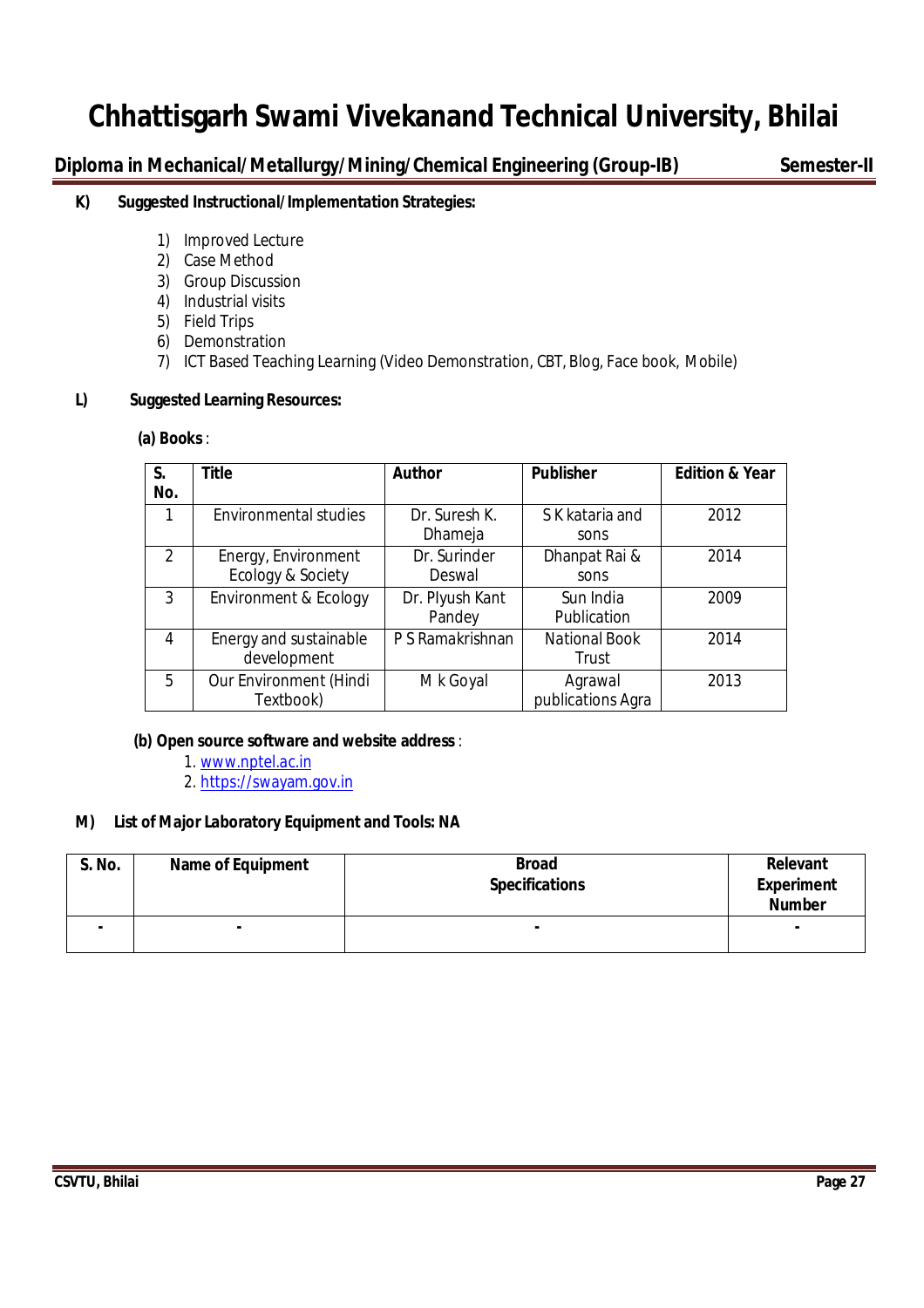# **Diploma in Mechanical/Metallurgy/Mining/Chemical Engineering (Group-IB)** Semester-II

### **N) Mapping of POs & PSOs with COs:**

| <b>Course Outcomes (COs)</b><br><b>Titles</b>                                                                         | <b>Programme Outcomes (POs)</b>              |                                                |                                                |                                    |                                                     |                                                         |                           | Programme<br><b>Specific</b><br><b>Outcomes</b><br>(PSO <sub>s</sub> ) |                           |                                           |      |              |
|-----------------------------------------------------------------------------------------------------------------------|----------------------------------------------|------------------------------------------------|------------------------------------------------|------------------------------------|-----------------------------------------------------|---------------------------------------------------------|---------------------------|------------------------------------------------------------------------|---------------------------|-------------------------------------------|------|--------------|
|                                                                                                                       | <b>Basic</b><br>know<br>ledge<br><b>PO-1</b> | Disci<br>pline<br>know<br>ledge<br><b>PO-2</b> | Experi<br>ments<br>&<br>Practi<br>ce<br>$PO-3$ | Engin<br>eering<br>Tools<br>$PO-4$ | The<br>Engin<br>eer &<br>Socie<br>ty<br><b>PO-5</b> | Enviro<br>nment &<br>Sustai<br>nabilit y<br><b>PO-6</b> | Ethic<br>S<br><b>PO-7</b> | Indivi<br>dual &<br>Team<br>work<br>PO-8                               | Commu<br>nication<br>PO-9 | Life<br>Long<br>learn<br>ing<br>PO-<br>10 | PSO- | PSO-2        |
| CO-1 Describe causes, prevention and remedial<br>measures of water and air pollution.                                 | $\mathbf{1}$                                 | -1                                             | $\mathbf{1}$                                   | 1                                  | 3                                                   | 3                                                       | 3                         | 3                                                                      | 1                         | 3                                         | 1    | 1            |
| Explain causes, prevention and<br>remedial<br>$CO-2$<br>measures of Soil, Noise, Thermal and<br>Nuclear<br>pollution. | $\mathbf{1}$                                 |                                                | $\mathbf{1}$                                   | 1                                  | 3                                                   | 3                                                       | 3                         | 3                                                                      |                           | 3                                         |      | $\mathbf{1}$ |
| Create<br>about sustainable<br>$CO-3$<br>awareness<br>development and clean technology                                | $\mathbf{1}$                                 | -1                                             | $\mathbf{1}$                                   | $\mathbf{1}$                       | 3                                                   | $\mathfrak{Z}$                                          | 3                         | 3                                                                      | 1                         | 3                                         | 1    | $\mathbf{1}$ |
| CO-4 Perform Environmental Impact Assessment (EIA)<br>for new design and project                                      | $\mathbf{1}$                                 |                                                | $\mathbf{1}$                                   | 1                                  | 3                                                   | 3                                                       | 3                         | 3                                                                      | 1                         | 3                                         | 1    | 1            |
| CO-5 Create awareness for social issues and the<br>environment.                                                       | 1                                            |                                                | 1                                              | -1                                 | 3                                                   | $\mathbf{3}$                                            | 3                         | 3                                                                      |                           | 3                                         | 1    | $\mathbf{1}$ |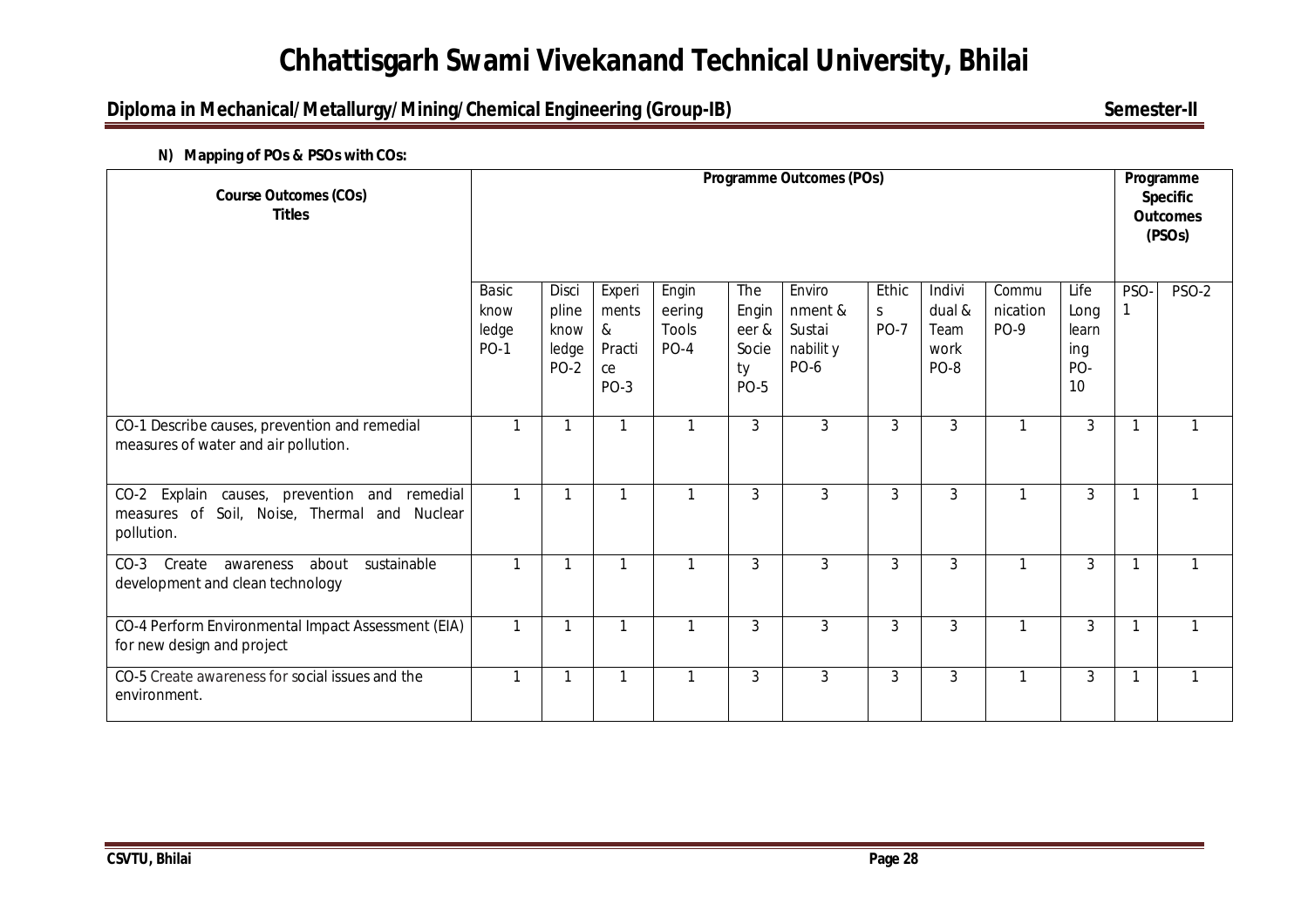# **Diploma in Mechanical/Metallurgy/Mining/Chemical Engineering (Group-IB)** Semester-II

| POs & PSOs No.        | <b>COs No. &amp; Title</b>                                                                                 | SOs No.                                                     | Laboratory<br><b>Instruction</b><br>(P) | <b>Classroom Instruction (L)</b>                                                                                                                                 | <b>Self Learning</b><br>(SL)          |
|-----------------------|------------------------------------------------------------------------------------------------------------|-------------------------------------------------------------|-----------------------------------------|------------------------------------------------------------------------------------------------------------------------------------------------------------------|---------------------------------------|
| PO-1 to 10<br>PSO-1,2 | CO-1 Describe causes, prevention and<br>remedial measures of water and air<br>pollution.                   | SO1.1<br>SO1.2<br>SO <sub>1.3</sub>                         | $\mathbf{u}$                            | UNIT-1 Water pollution and Air pollution<br>1.0<br>$1.1: 1.1.1 - 1.1.6$<br>$1.2: 1.2.1 - 1.2.6$                                                                  |                                       |
| PO-1 to 10<br>PSO-1,2 | CO-2 Explain causes, prevention and<br>remedial measures of Soil, Noise,<br>Thermal and Nuclear pollution. | SO 2.1<br>SO 2.2<br>SO 2.3<br>SO 2.4                        | $\mathbf{u}$                            | Unit 2.0 Soil, Noise, Thermal and Nuclear pollution<br>$2.1: 2.1.1 - 2.1.4$<br>$2.2:2.2.1 - 2.2.5$<br>$2.3:2.3.1 - 2.3.4$<br>$2.4:2.4.1-2.4.4$                   |                                       |
| PO-1 to 10<br>PSO-1,2 | Create<br>$CO-3$<br>awareness<br>about<br>sustainable development and clean<br>Technology                  | SO.3.1<br>SO3.2<br>SO3.3<br>SO3.4<br>SO3.5                  | $\mathbf{u}$                            | Unit 3.0 Sustainable Development and Clean<br>Technologies<br>$3.1:3.1.1 - 3.1.6$<br>$3.2:3.2.1 - 3.2.5$<br>3.3:3.3.1,3.3.2<br>3.4<br>3.5<br>$3.6:3.6.1 - 3.6.4$ | As mentioned<br>in relevant<br>pages. |
| PO-1 to 10<br>PSO-1,2 | CO4- Perform Environmental Impact<br>Assessment (EIA) for new design and<br>project                        | SO4.1<br>SO4.2<br>SO4.3                                     | $\sim$                                  | Unit 4.0 Envi. Impact Assessment (EIA)<br>$4.1:4.1.1 - 4.1.3$<br>$4.2:4.2.1 - 4.2.3$<br>4.3:4.3.1,4.3.2                                                          |                                       |
| PO-1 to 10<br>PSO-1,2 | CO-5 Create awareness for social<br>issues and the environment.                                            | SO <sub>5.1</sub><br>SO <sub>5.2</sub><br>SO <sub>5.3</sub> | $\sim$ $\sim$                           | Unit 5.0 Social Issues And The Environment<br>$5.1 - 5.10$                                                                                                       |                                       |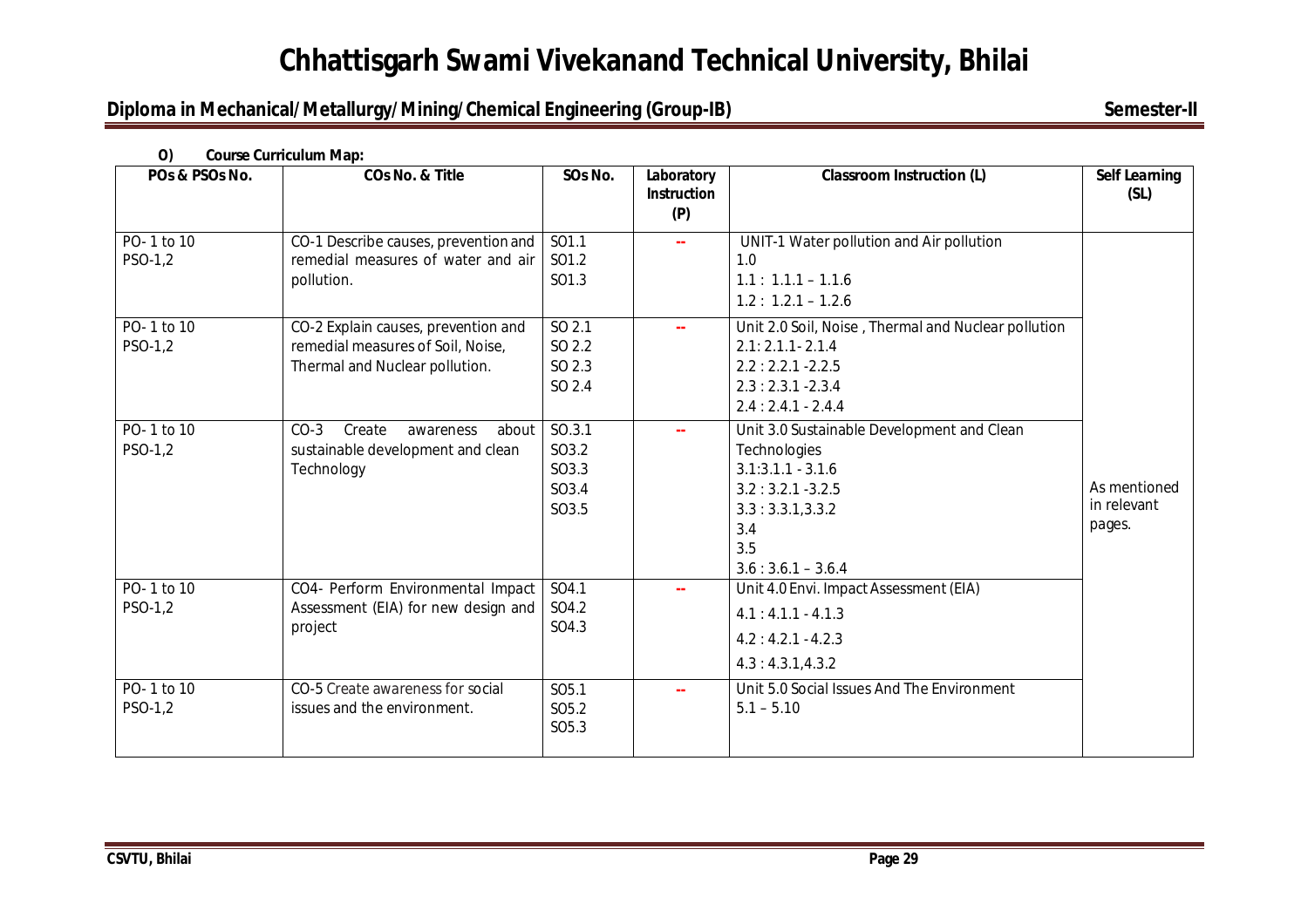**Diploma in Mechanical/Metallurgy/Mining/Chemical Engineering (Group-IB)** Semester-II

| A) | <b>Course Code</b>                         | : 2000274(015)    |
|----|--------------------------------------------|-------------------|
| B) | <b>Course Title</b>                        | : Applied Physics |
| C) | <b>Pre- requisite Course Codeand Title</b> | ÷                 |
| D) | <b>Rationale</b>                           | ٠                 |

Engineering diploma holders have to deal with physical properties of various materials, measurements of physical quantities, basic tools, and maintenance of machines in the industrial environment. Diploma holder must have a skill to apply the knowledge of basic concepts and principles of measurements, mechanics, waves, properties of materials, motion, friction, fluid mechanics, optics, optical instruments, electricity, magnetism and modern physics in solving broad based engineering problems. This course of engineering physics helps diploma engineers to achieve the course outcomes and provide sound background for self-development in future to cope up with new innovations.

### **E) Course Outcomes:**

- **CO-1 Estimate errors in measurement of physical quantities.**
- **CO-2 Solve mechanics related engineering problems by applying the knowledge of forces and properties of materials.**
- **CO-3 Solve engineering problems using relevant optical equipment byapplying the principlesof ray optics.**
- **CO-4 Apply concepts of electrostatics, magnetismandelectricity to solve engineering problems.**
- **CO-5 Solve engineering problems by applying the knowledge of modernphysics.**

#### **F) Scheme of Studies:**

| S.No | <b>Board of</b><br><b>Study</b> | Course<br>Code   | Course<br><b>Title</b> |                |                          |                          | Scheme of Studies (Hours/Week)     |
|------|---------------------------------|------------------|------------------------|----------------|--------------------------|--------------------------|------------------------------------|
|      |                                 |                  |                        |                | P                        |                          | Total<br>Credits(C)<br>$L+T+(P/2)$ |
|      | <b>Applied Science</b>          | 2000274<br>(015) | <b>Applied Physics</b> | $\mathfrak{D}$ | $\overline{\phantom{0}}$ |                          |                                    |
| 2    | <b>Applied Science</b>          | 2000290<br>(015) | Applied Physics (Lab)  |                | 2                        | $\overline{\phantom{0}}$ |                                    |

 **Legend:** L: Classroom Instruction (Includes different instructional strategies i.e. Lecture and other) P: Laboratory Instruction (Includes Practical performances in laboratory workshop, field or other locations using different instructional strategies) T- Tutorial includes Sessional Work (SW) (includes assignment, seminar, mini project etc.) and Self Learning (SL), C: Credits

**Note:** SW and SL has to be planned and performed under the continuous guidance and feedback of teacher to ensure outcome of Learning.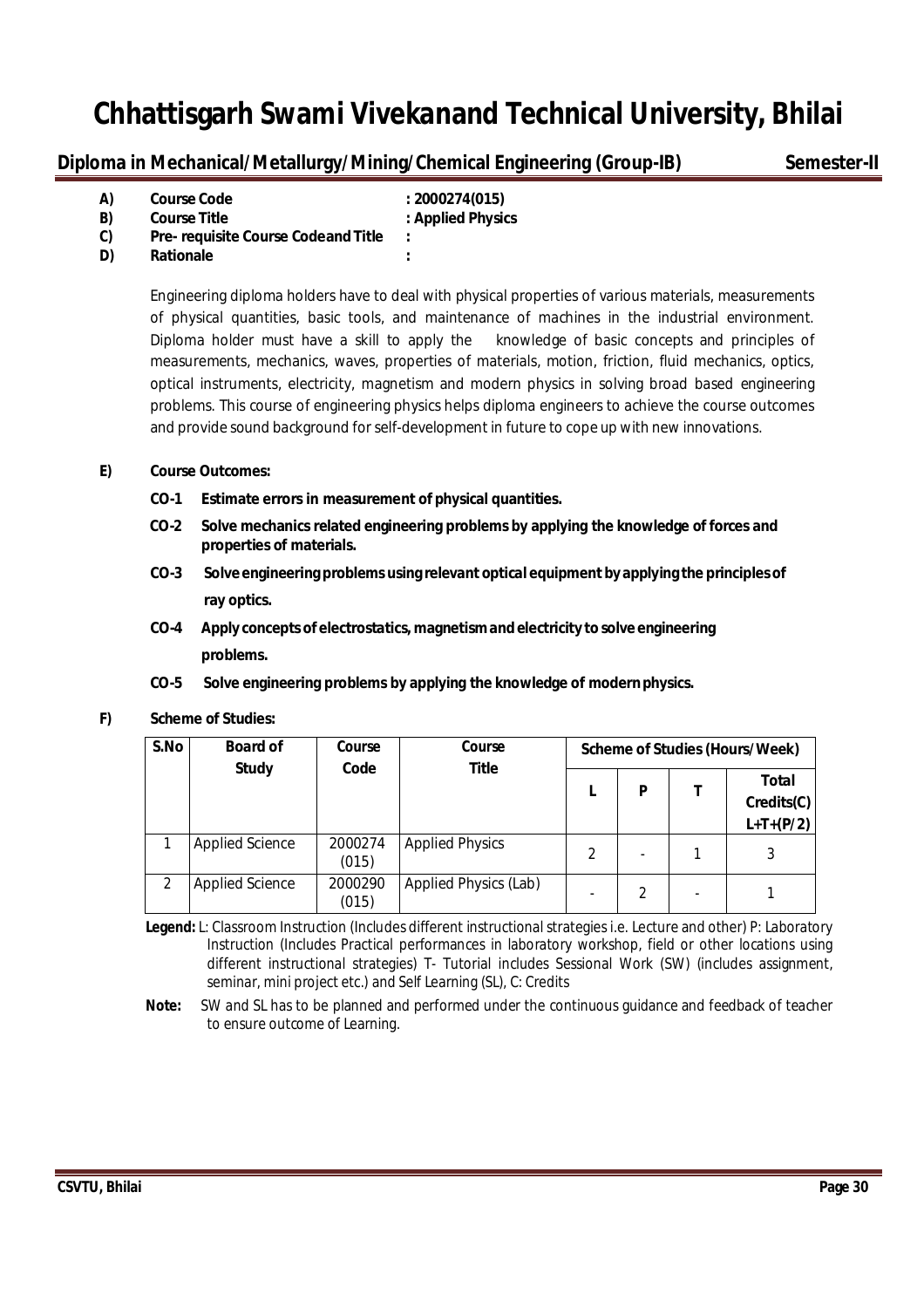**Diploma in Mechanical/Metallurgy/Mining/Chemical Engineering (Group-IB)** Semester-II

| G) |               | <b>Scheme of Assessment:</b>    |                  |                            |                          |               |    |                          |    |                              |
|----|---------------|---------------------------------|------------------|----------------------------|--------------------------|---------------|----|--------------------------|----|------------------------------|
|    | S.No          | <b>Board of</b><br><b>Study</b> | Course<br>Code   | Course<br><b>Title</b>     |                          |               |    |                          |    | <b>Scheme of Examination</b> |
|    |               |                                 |                  |                            |                          | <b>Theory</b> |    | <b>Practical</b>         |    | Total                        |
|    |               |                                 |                  |                            | <b>ESE</b>               | <b>CT</b>     | ΤА | <b>ESE</b>               | TA | <b>Marks</b>                 |
|    |               | <b>Applied Science</b>          | 2000274<br>(015) | <b>Applied Physics</b>     | 70                       | 20            | 30 | $\overline{\phantom{0}}$ | ۰  | 120                          |
|    | $\mathcal{P}$ | <b>Applied Science</b>          | 2000290<br>(015) | <b>Applied Physics Lab</b> | $\overline{\phantom{0}}$ |               | -  | 30                       | 50 | 80                           |

 **Note:** i. Separate passing is must for TA component of Progressive Assessment, both for theory and practical. ii. Separate passing is must for End Semester Exam(Theory) and End Semester Exam(Practical).

### **H) Course-Curriculum Detailing:**

This course curriculum detailing depicts learning outcomes at course level and session level and their attainment by the students through Classroom Instruction (L), Laboratory Instruction (P), T- Tutorial includes Sessional Work (SW) and Self Learning (SL). Students are expected to demonstrate the attainment of Session Outcomes (SOs) and finally Course Outcomes (COs) upon the completion of course.

### **CO-1 Estimate errors in measurement of physical quantities.**

|                                                                                                       |                                                                                                                                                                        |                                                                                                                            | (Approx Hrs. $L+W+P = 12$ )                          |
|-------------------------------------------------------------------------------------------------------|------------------------------------------------------------------------------------------------------------------------------------------------------------------------|----------------------------------------------------------------------------------------------------------------------------|------------------------------------------------------|
| <b>Session Outcomes</b><br>(SOs)                                                                      | Laboratory Instruction (P)                                                                                                                                             | Class room Instruction (L)                                                                                                 | Self-Learning (SL)                                   |
| SO1.1 Convert unit of<br>the<br>given<br>physical<br>quantity<br>from<br>one-unit system<br>to other. | LE1.1 Use Vernier Calipers to<br>the<br>measure<br>dimensions<br>οf<br>given<br>significant<br>object<br>in<br>figures and estimate<br>errors precisely.               | Unit-1.0 Units, Measurement<br>and Error analysis<br>1.1 Unit of physical quantity<br>1.11 Fundamental and<br>derived unit | Advantages/<br>disadvantages<br>of SI unit<br>system |
| SO1.2 Derive the<br>formula of<br>derived physical<br>quantity using<br>dimensional<br>analysis.      | LE1.2 Use Screw<br>gauge<br>to<br>the<br>measure<br>dimensions<br>οf<br>qiven<br>significant<br>object<br><i>in</i><br>estimate<br>and<br>figures<br>errors precisely. | 1.2 Unit system<br>1.21 CGS, MKS and SI<br>Advantages/disadvant<br>(a)<br>ages of SI unit system<br>Seven basic and<br>(b) | Seven basic<br>and<br><b>Supplementary</b><br>units  |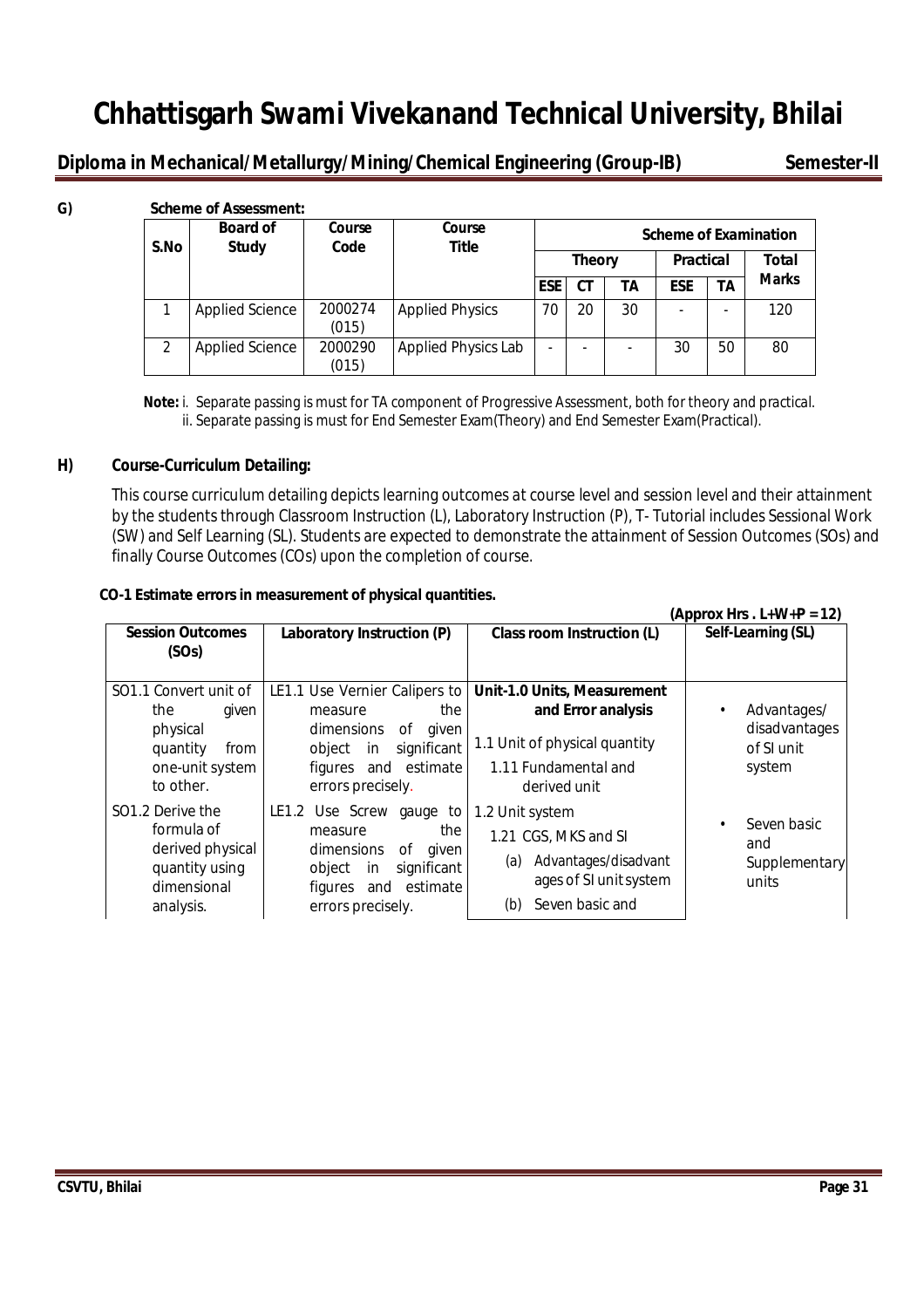**Diploma in Mechanical/Metallurgy/Mining/Chemical Engineering (Group-IB)** Semester-II

| SO1.3 Calculate the          | LE1.3 Use Spherometer to                                                 | Supplementary units.                               |  |
|------------------------------|--------------------------------------------------------------------------|----------------------------------------------------|--|
| error in the                 | the<br>measure                                                           | 1.3 Dimensional Analysis                           |  |
| given<br>measurement<br>with | dimensions of<br>given<br>objects in significant<br>figures and estimate | 1.31 Dimensionalformula<br>and equations.          |  |
| justification.               | error precisely.                                                         | 1.32 Applications of<br>Dimensional equations.     |  |
|                              |                                                                          | 1.33 Numerical problemson<br>Dimensional analysis. |  |
|                              |                                                                          | 1.4 Measurement                                    |  |
|                              |                                                                          | 1.41 Accuracy, Precisionand<br>Errors.             |  |
|                              |                                                                          | 1.42 Absolute, Relativeand<br>percentage Error.    |  |
|                              |                                                                          | 1.5 Significant figures and<br>rounding off.       |  |

### **SW-1 Suggested Sessional Work (SW):**

### **a. Assignments:**

- i. Measure dimensions of class room, house hold items, thickness of paper, aluminum foil, iron bar and items found in surroundings.
- ii. Analyze the correctness of given physical relation using dimensional analysis.
- iii. Identify the instruments used for measurement of seven fundamental quantities.
- iv. Identify instruments used for measurement of derived quantities.

## **b. Mini Project:**

- i. Prepare working model of measuring instruments Vernier Calipers, screw gauge.
- ii. Collect low dimension items from household and market and calculate the thickness with the help of Vernier Calipersand screw gauge.

## **c. Other Activities (Specify):**

- i. Seminar on Errors in measurements.
- ii. Seminar on precision and accuracy of any instrument.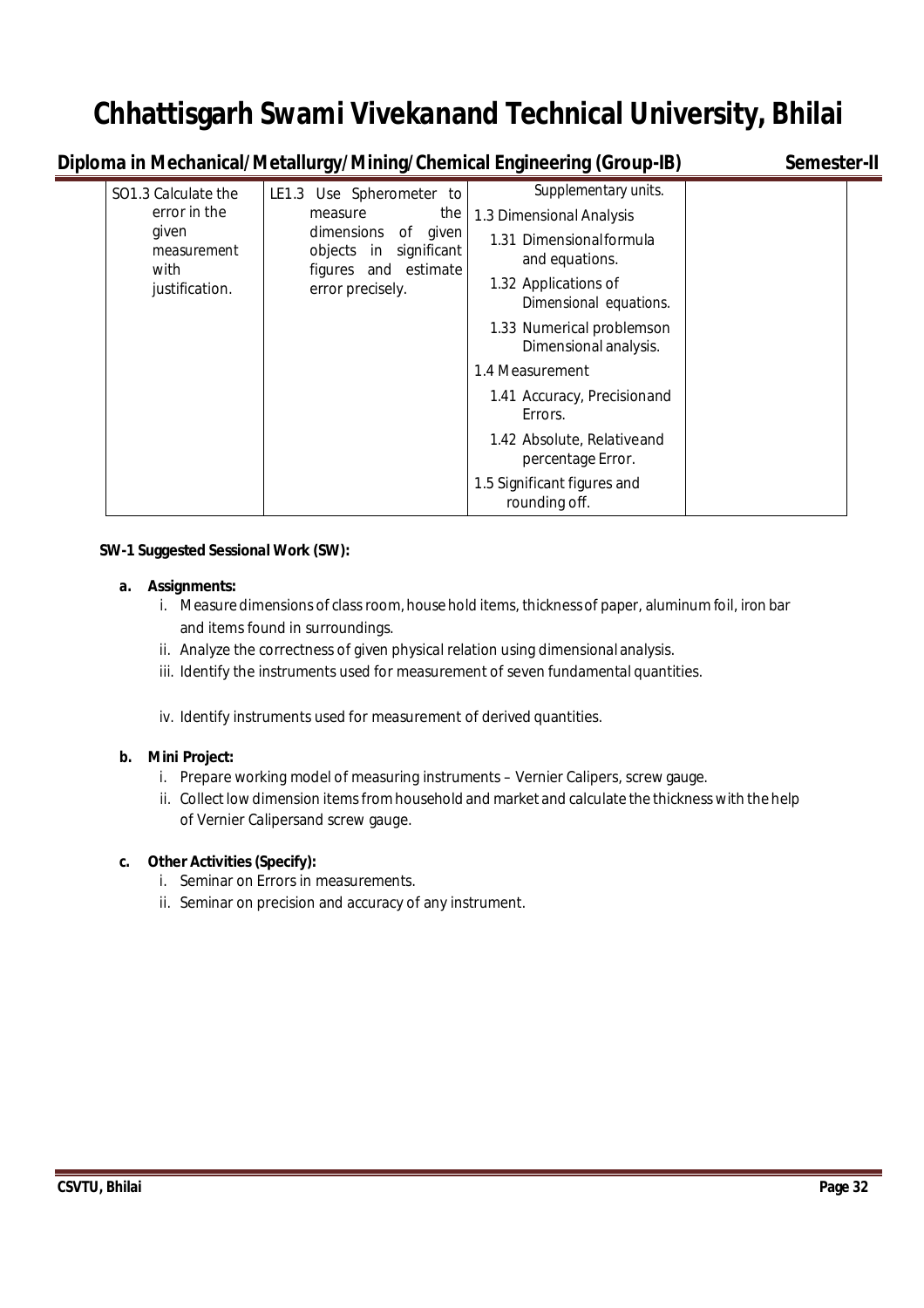**Diploma in Mechanical/Metallurgy/Mining/Chemical Engineering (Group-IB)** Semester-II

### **CO-2 Solve mechanics related engineering problems by applying the knowledge of forces and properties of materials.**

|                                                                                                                                                                                                                                                                                                                                                               | (Approx Hrs. $L+W+P = 18$ )                                                                                                                                                                                           |                                                                                                                                                                                                                                                                                                                                                                                                                                                                        |                                                                                                                                                                                   |
|---------------------------------------------------------------------------------------------------------------------------------------------------------------------------------------------------------------------------------------------------------------------------------------------------------------------------------------------------------------|-----------------------------------------------------------------------------------------------------------------------------------------------------------------------------------------------------------------------|------------------------------------------------------------------------------------------------------------------------------------------------------------------------------------------------------------------------------------------------------------------------------------------------------------------------------------------------------------------------------------------------------------------------------------------------------------------------|-----------------------------------------------------------------------------------------------------------------------------------------------------------------------------------|
| <b>Session Outcomes</b><br>(SOs)                                                                                                                                                                                                                                                                                                                              | Laboratory Instruction (P)                                                                                                                                                                                            | <b>Class room Instruction (L)</b>                                                                                                                                                                                                                                                                                                                                                                                                                                      | Self-Learning (SL)                                                                                                                                                                |
| SO2.1 Classify<br>conservative<br>and non-<br>conservative<br>forces in a<br>given situation.<br>SO2.2 Explain<br>Gravitational<br>forces and<br>related<br>constants at<br>given place.<br>SO2.3 Differentiate<br>between types<br>of Modulii of<br>elasticities for<br>given solids.<br>SO2.4 Select a given<br>fluid on the<br>basis of<br>surface tension | LE2.1 Determine g using<br>simple<br>pendulum.<br>LE2.2 Determine terminal<br>velocity of given<br>object by Stoke's law<br>apparatus.<br>LE2.3 Determine surface<br>tension of water by<br>Capillary rise<br>method. | <b>Unit-2.0 Force and General</b><br>Properties of matter<br>2.1 Force<br>2.11 Types of Forces<br>(a) Conservative and<br>non-conservative<br>forces<br>Frictional Forces,<br>(b)<br>Limiting static<br>and dynamic<br>friction.<br>(c) Centripetal and<br>centrifugal force<br>and<br>their illustration.<br>(d)<br><b>Gravitational Force'</b><br>(e)<br>G' and 'g' and their<br>interrelation, Factors<br>affecting 'g'                                             | Types of Forces.<br>$\bullet$<br>Factors<br>affecting 'g'<br><b>Elastic limit and</b><br>elastic fatigue<br>Cohesive and<br>adhesive force<br>Streamline<br>and turbulent<br>flow |
| and viscosity.                                                                                                                                                                                                                                                                                                                                                |                                                                                                                                                                                                                       | 2.2 Elasticity<br>2.21 Hooke's law<br>(a) Elastic limit and<br>elastic fatigue<br>2.22 Modulii of elasticities<br>(a) Young's modulus,<br><b>Bulk Modulus, Shear</b><br>modulus of rigidity<br>2.3 Surface Tension<br>2.31 Molecular force,<br>surface energy, effect<br>of temperature<br>2.32 Cohesive and adhesive<br>force<br>2.33 Excess pressure and its<br>illustration, rise of liquid<br>in capillary tube<br>2.4 Viscosity<br>2.41 Coefficient of viscosity, |                                                                                                                                                                                   |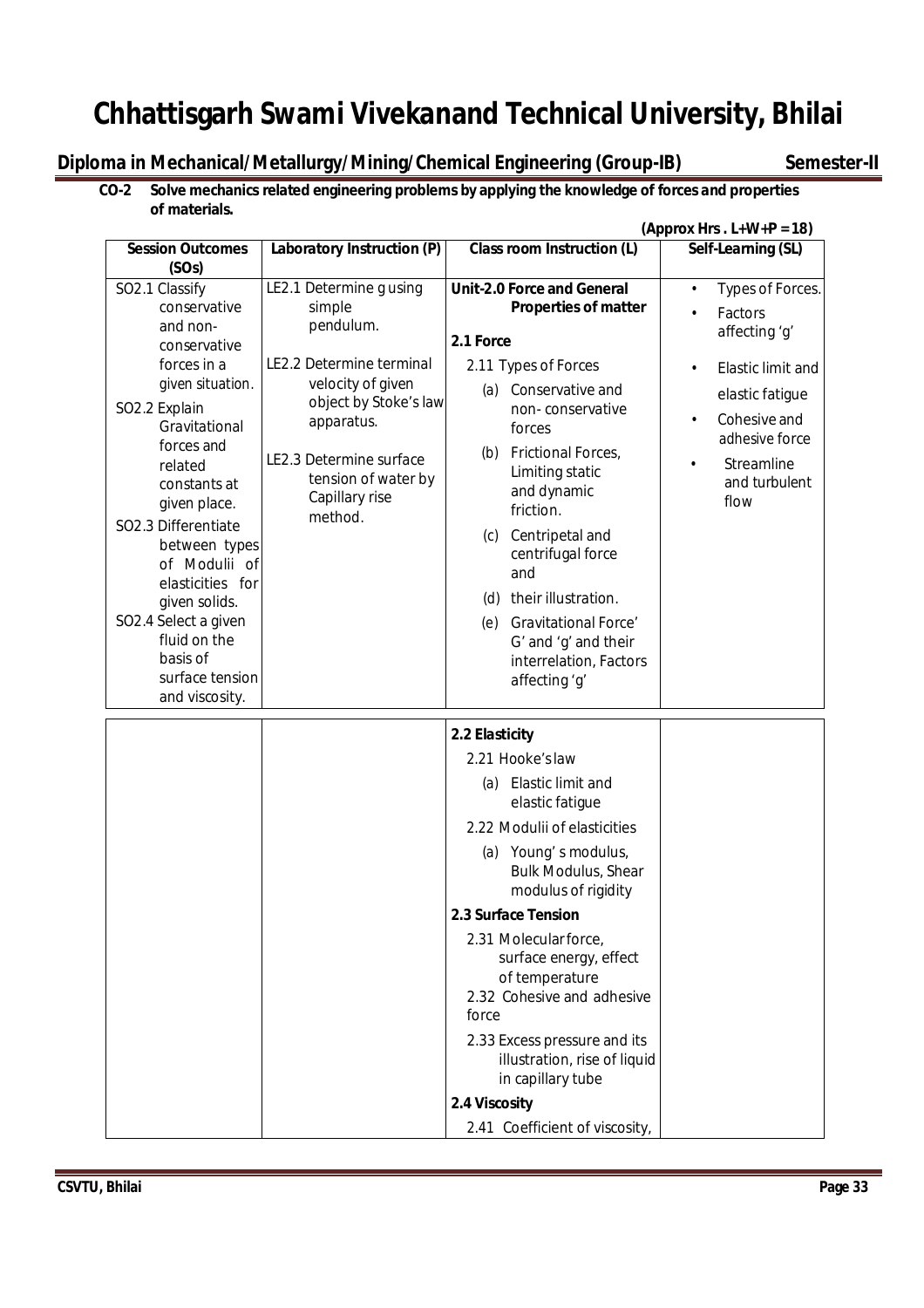**Diploma in Mechanical/Metallurgy/Mining/Chemical Engineering (Group-IB)** Semester-II

|  | -- |                                                                                                    |  |
|--|----|----------------------------------------------------------------------------------------------------|--|
|  |    | Newton's lawof<br>viscosity                                                                        |  |
|  |    | 2.42 Streamline and<br>turbulent flow,<br>Reynolds number                                          |  |
|  |    | 2.43 Poiseuille's equation<br>(no derivation of<br>formula), Stoke's law<br>and their applications |  |

### **SW-2 Suggested Sessional Work (SW):**

### **a. Assignments:**

- i. Find the value of 'g' at different locations of India and justify the reasons for variations.
- ii. Enumerate the examples of conservation of angular momentum in dayto day life.
- iii. Enumerate the applications of surface tension in daily life.
- iv. Explore the use of different liquid on the basis of their viscosity.

# **b. Mini Project:**

- i. Prepare a setup to show frictionless motion on slanting surface.
- ii. Prepare a model to compare elasticity of different materials.

## **c. Other Activities (Specify):**

- i. Seminar on artificial and natural satellite.
- ii. Seminar on weightlessness in lifts and space.

### **CO-3 Solve engineering problems using relevant optical equipment by applying the principles of ray optics**.

|                                                                                                                                                                                                                                                                                                                    |                                                                                                                                                                                                                                                                                                                                                                                        |                                                                                                                                                                                                                                                                                                                                                                                    | (Approx Hrs. $L+W+P = 16$ )                                                 |
|--------------------------------------------------------------------------------------------------------------------------------------------------------------------------------------------------------------------------------------------------------------------------------------------------------------------|----------------------------------------------------------------------------------------------------------------------------------------------------------------------------------------------------------------------------------------------------------------------------------------------------------------------------------------------------------------------------------------|------------------------------------------------------------------------------------------------------------------------------------------------------------------------------------------------------------------------------------------------------------------------------------------------------------------------------------------------------------------------------------|-----------------------------------------------------------------------------|
| <b>Session Outcomes</b>                                                                                                                                                                                                                                                                                            | Laboratory Instruction (P)                                                                                                                                                                                                                                                                                                                                                             | Class room Instruction (L)                                                                                                                                                                                                                                                                                                                                                         | Self-Learning (SL)                                                          |
| (SOs)                                                                                                                                                                                                                                                                                                              |                                                                                                                                                                                                                                                                                                                                                                                        |                                                                                                                                                                                                                                                                                                                                                                                    |                                                                             |
| Compare the<br>SO3.1<br>wavelength and<br>frequency of<br>different<br>components of<br>electromagnetic<br>spectrum and<br>locate visible<br>range.<br>SO3.2 Explain the<br>phenomena of<br>total internal<br>reflection in<br>optical fiber.<br>SO3.3 Select<br>materials on the<br>basis of<br>refractive index. | LE3.1 Calculate refractive<br>index of material of<br>glass slab.<br>LE3.2 Calculate refractive<br>index of material of<br>glass prism.<br>LE3.3 Calculate focal length of<br>convex/concave lenses<br>accurately.<br>LE3.4 Determine the Critical<br>angle for total Internal<br>reflectionof given<br>medium w. r. t. air.<br>LE3.5 Determine Numerical<br>aperture of Optical fiber | Unit-3.0 Optics, optical<br>instruments and optical<br>fibers<br>Refraction<br>3.1<br>3.11 Laws of refraction<br>3.12 Lenses and<br>combination of<br>lenses<br>Absolute and relative<br>3.2<br>refractive index<br>3.21 Refraction<br>through prism,<br>Angle of minimum<br>deviation and its<br>relation<br>Total internal reflection<br>3.3<br>of light<br>3.31 Critical angle. | • Absolute and<br>relative<br>refractive<br>index<br>Applications<br>of TIR |
|                                                                                                                                                                                                                                                                                                                    |                                                                                                                                                                                                                                                                                                                                                                                        |                                                                                                                                                                                                                                                                                                                                                                                    |                                                                             |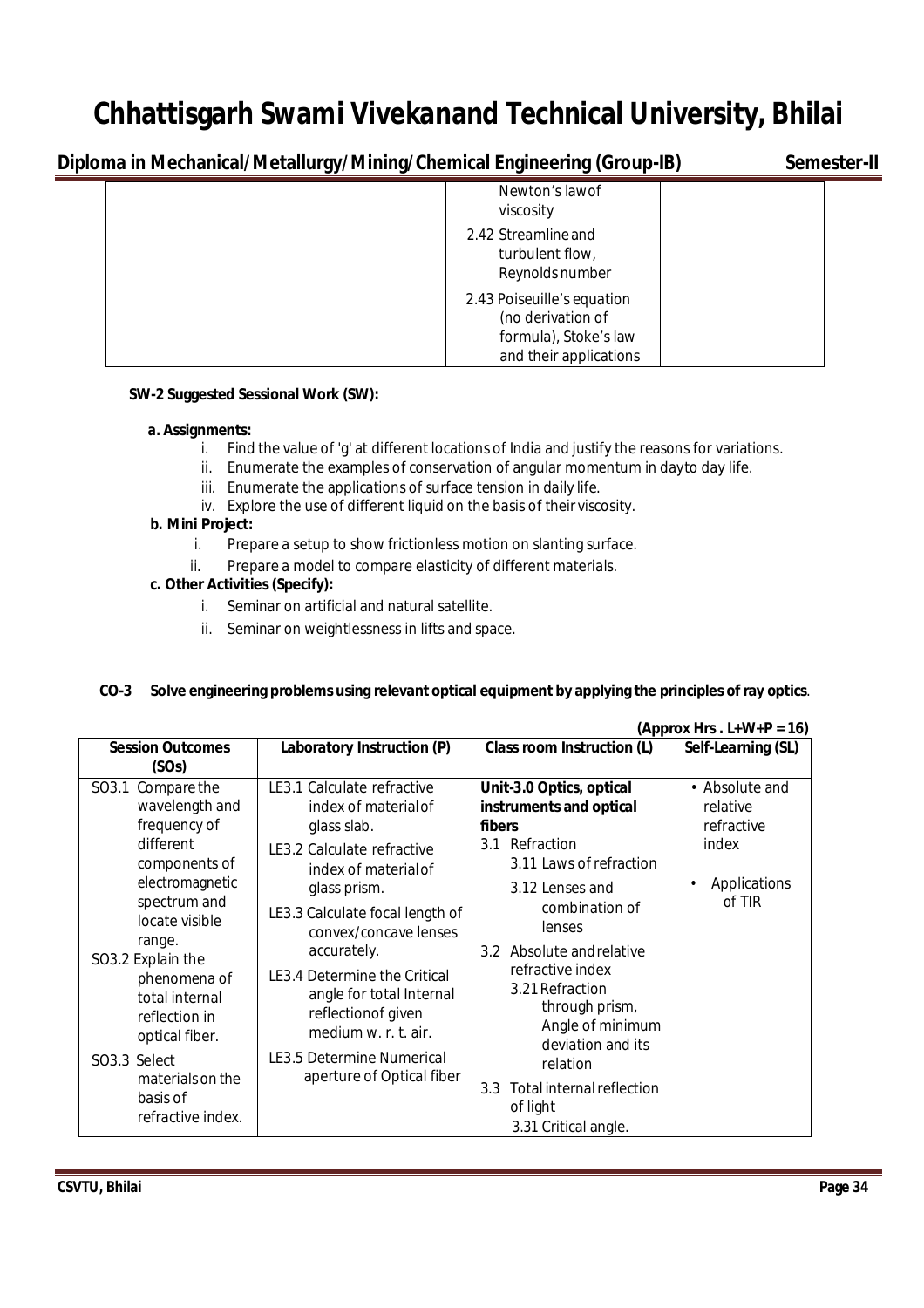**Diploma in Mechanical/Metallurgy/Mining/Chemical Engineering (Group-IB)** Semester-II

| 3.32 Applications of TIR |  |
|--------------------------|--|
| 3.33 Optical fiber, NA   |  |
| of Optical fiber         |  |
| 3.4 Optical instruments  |  |
| 3.41 Simple and          |  |
| compound                 |  |
| microscope               |  |
| 3.42 Spectrometer        |  |
| 3.5 Electromagnetic      |  |
| spectrum                 |  |
| 3.51 Pure and Impure     |  |
| spectrum, Visible        |  |
| range                    |  |
|                          |  |

## **SW-3 Suggested Sessional Work (SW):**

### **a. Assignments:**

- i Write details of method of finding refractive index of liquid using hollowprism
- ii Prepare detail report on the frequency range of electromagnetic waves interaction in daily life.

### **b. Mini Project:**

- i Prepare working model to demonstrate the TIR in Optical fiber.
- ii Prepare model of microscope with house hold materials and lens.

### **c. Other Activities(Specify):**

- i. Visit to BSNL like organizations to observe the role of optical fibers in communication.
- ii. Seminar on industrial application of Optical fiber.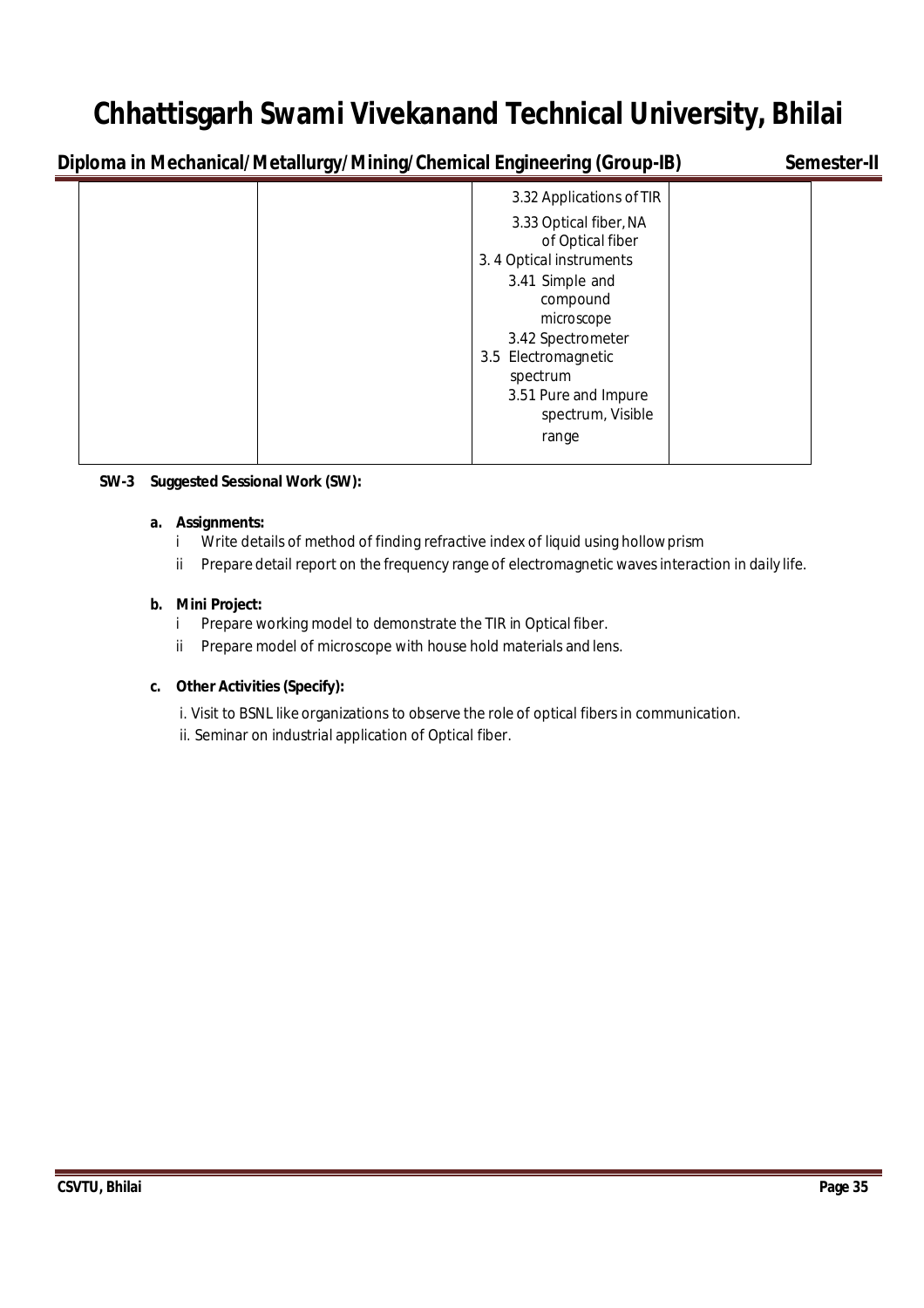# **Diploma in Mechanical/Metallurgy/Mining/Chemical Engineering (Group-IB)** Semester-II

# **CO-4 Solve electrical engineering problems by applying concepts of electrostatics, magnetism and electric current.**

|                                                                                | (Approx Hrs. $L+W+P = 18$ ) |                                                                                                                            |                                                                                                                         |                                                                                                                                                             |
|--------------------------------------------------------------------------------|-----------------------------|----------------------------------------------------------------------------------------------------------------------------|-------------------------------------------------------------------------------------------------------------------------|-------------------------------------------------------------------------------------------------------------------------------------------------------------|
| <b>Session Outcomes</b><br>Laboratory Instruction (P)                          |                             | <b>Class room Instruction (L)</b>                                                                                          | Self-Learning (SL)                                                                                                      |                                                                                                                                                             |
| (SOs)                                                                          |                             |                                                                                                                            |                                                                                                                         |                                                                                                                                                             |
| SO4.1 Explain<br>Coulomb's law,<br>electric<br>potential and<br>electric field | LE4.1                       | LE4.1 Use Ohm's law<br>calculate<br>to<br>unknown resistance<br>in a given circuit.                                        | Unit-4.0. Electrostatics,<br>Magnetism<br>and<br><b>Current Electricity</b><br>Electric Charge, Coulomb's<br>4.1<br>Law | Equi-potential<br>$\bullet$<br><b>Surfaces</b><br>Factors<br>$\bullet$<br>affecting Capacity,<br>types of capacitors<br>Specific<br>$\bullet$<br>resistance |
| for given<br>charge<br>distribution.                                           | LE4.2                       | Determine<br>the<br>resistance of given<br>circuits by applying<br>series and parallel<br>combination<br>of<br>resistance. | 4.2<br>Electric Field, Potential,<br><b>Potential Difference</b><br>between TwoPoints,                                  |                                                                                                                                                             |
| SO4.2 Determine<br>capacity of a<br>capacitor with<br>given dielectric         |                             |                                                                                                                            | Equi- potential Surfaces<br>Types of dielectrics and<br>4.3<br>dielectric Strength                                      | Wheats-<br>$\bullet$<br>tone Bridge principle<br>applications                                                                                               |
| materials.                                                                     | LE4.3                       | Determine<br>the<br>specific resistance of<br>the given materialby<br>using meter bridge.                                  | Capacity, Units, Principle of<br>4.4<br>Capacitor                                                                       |                                                                                                                                                             |
| SO4.3 Use Ohm's law<br>different<br>for<br>combinations                        |                             |                                                                                                                            | 4.41 Factors Affecting Capacity,<br>type of capacitors                                                                  |                                                                                                                                                             |
| of resistance to                                                               |                             |                                                                                                                            | 4.5 Magnetism: -                                                                                                        |                                                                                                                                                             |
| calculate<br>and<br>current                                                    | LE4.4                       | Use<br>deflection<br>magnetometer<br>for<br>comparison<br>of<br>magnetic moments<br>of two bar magnets.                    | 4.51 Magnetic lines of force,<br>lines of induction,                                                                    |                                                                                                                                                             |
| potential<br>difference.                                                       |                             |                                                                                                                            | 4.6 Current Electricity                                                                                                 |                                                                                                                                                             |
|                                                                                |                             |                                                                                                                            | 4.61 Resistance, Specific<br>resistance                                                                                 |                                                                                                                                                             |
|                                                                                | LE4.5                       | Draw the magnetic<br>lines of forces using<br>bar<br>magnet<br>and<br>compass needle.                                      | 4.62 Series and parallel<br>combination of resistance                                                                   |                                                                                                                                                             |
|                                                                                |                             |                                                                                                                            | 4.63 Internal resistance of a<br>cell                                                                                   |                                                                                                                                                             |
|                                                                                | LE4.6                       | To compare e.m.f of<br>cells<br>two<br>using<br>potentiometer.                                                             | 4.64 Potential difference and<br>e.m.f of a cell                                                                        |                                                                                                                                                             |
|                                                                                |                             |                                                                                                                            | 4.65 Combination of cells in<br>series and in parallel.                                                                 |                                                                                                                                                             |
|                                                                                | LE4.7                       | determine<br>To<br>internal resistance of<br>a cell.                                                                       | 4.66 Simple applications of<br>Wheatstone bridge, metre<br>bridge and Potentiometer.                                    |                                                                                                                                                             |
|                                                                                |                             |                                                                                                                            | 4.67 Electrical power                                                                                                   |                                                                                                                                                             |

### **SW-4 Suggested Sessional Work (SW):**

### **a. Assignments:**

- i. Prepare list of dielectric materials with dielectric constant.
- ii. Analyze the role of resistance and capacitors in house hold electrical items viz. electric fans etc.
- iii. Prepare list of instruments/ equipment's using Magnets in house hold appliances and Labs.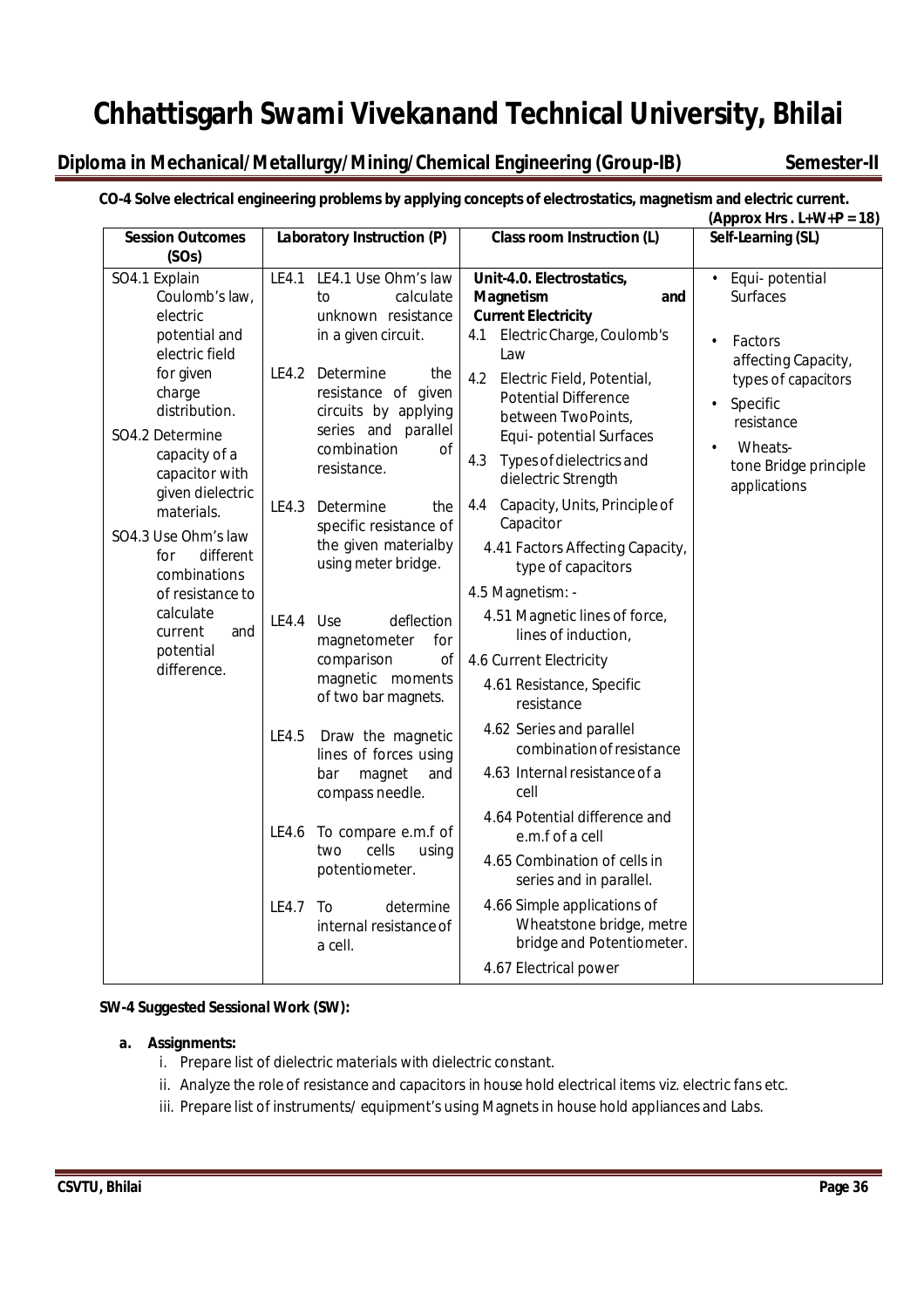### **Diploma in Mechanical/Metallurgy/Mining/Chemical Engineering (Group-IB)** Semester-II

#### **b. Mini Project:**

- i. Prepare working models of capacitors.
- ii. Collect some resistance and capacitors from nearby electrical shops and measure its value using multi-meter.
- iii. Prepare circuits with LED to illustrate the series and parallel combination ofresistance.
- iv. Prepare cells using different electrolytes.

#### **c. Other Activities (Specify):**

- i. Seminar on applications of resistance and capacitors.
- ii. Market survey for availability of electronic items in the local market.
- iii. Calculate domestic monthly electricity bill.

#### **CO- 5 Solve engineering problems by applying the knowledge of modern physics.**

|                                                                                                                                                                                                                                                                          |                                                                                                                                                                 |                                                                                                                                                                                                                                                                                                                                           | (Approx Hrs. $L+W+P = 16$ )                                                                                     |
|--------------------------------------------------------------------------------------------------------------------------------------------------------------------------------------------------------------------------------------------------------------------------|-----------------------------------------------------------------------------------------------------------------------------------------------------------------|-------------------------------------------------------------------------------------------------------------------------------------------------------------------------------------------------------------------------------------------------------------------------------------------------------------------------------------------|-----------------------------------------------------------------------------------------------------------------|
| <b>Session Outcomes (SOs)</b>                                                                                                                                                                                                                                            | Laboratory Instruction (P)                                                                                                                                      | <b>Class room Instruction (L)</b>                                                                                                                                                                                                                                                                                                         | Self-Learning (SL)                                                                                              |
| SO <sub>5.1</sub><br>Applythe<br>knowledge of<br>photoelectric<br>effect and X-<br>rays in a given<br>situation.<br>SO5.2 Compare laser with<br>other<br>sources<br>0f<br>light.<br>SO5.3 Explain<br>the<br>principle<br>working<br>and applications of<br>Optical fiber | LE5.1 Calculate<br>the<br>work<br>function<br>of<br>given<br>photoelectric<br>materials accurately.<br>LE5.2 Calculate<br>th<br>e divergence of given<br>laser. | <b>UNIT 5. Modern Physics</b><br>5.1 Photoelectric effect<br>5.11 Laws of<br>photoelectric<br>emission,<br>Photoelectric<br>equation<br>and threshold<br>frequency<br>5.12 Photo cell<br>5.2 X-rays<br>5.21 Production of X rays,<br>properties & uses.<br>5.3 Laser<br>5.31 Spontaneous<br>and stimulated<br>emission<br>5.32 population | Photo cell<br>$\bullet$<br>• Properties &<br>uses of Xrays.<br>Applications<br>$\bullet$<br>of Optical<br>Fiber |
|                                                                                                                                                                                                                                                                          |                                                                                                                                                                 | inversion,<br>pumping scheme<br>and active system                                                                                                                                                                                                                                                                                         |                                                                                                                 |
|                                                                                                                                                                                                                                                                          |                                                                                                                                                                 | Laser<br>Ruby<br>and<br>semiconductor<br>laser                                                                                                                                                                                                                                                                                            |                                                                                                                 |
|                                                                                                                                                                                                                                                                          |                                                                                                                                                                 | 5.4 Ultra-sonics                                                                                                                                                                                                                                                                                                                          |                                                                                                                 |
|                                                                                                                                                                                                                                                                          |                                                                                                                                                                 | 5.41 Frequency range                                                                                                                                                                                                                                                                                                                      |                                                                                                                 |
|                                                                                                                                                                                                                                                                          |                                                                                                                                                                 | 5.42 Methods of<br>production-                                                                                                                                                                                                                                                                                                            |                                                                                                                 |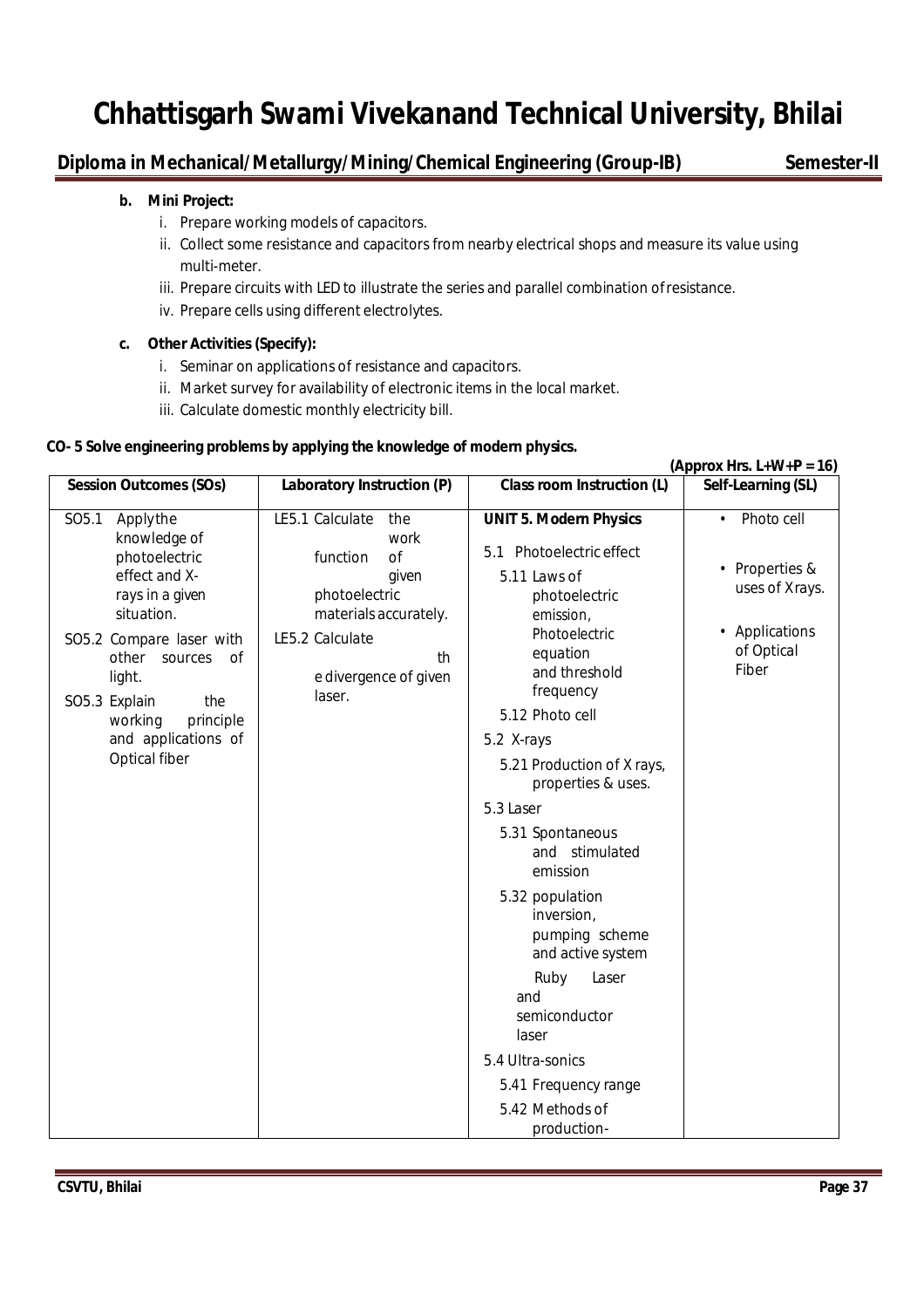**Diploma in Mechanical/Metallurgy/Mining/Chemical Engineering (Group-IB) Semester-II**

| ◡<br>J J                                       |  |
|------------------------------------------------|--|
| Magnetostriction &<br>Piezo electric<br>method |  |
| 5.43 Properties of<br>ultra-sonics             |  |
| 5.44 Applications of<br>ultra-sonics.          |  |

**Legend:** CI: Classroom Instruction (Includes different instructional strategies i.e. Lecture (L) and Tutorial (T) and others), LI: Laboratory Instruction (Includes Practical performancesin Laboratory, Workshop, field or other locations using different instructional strategies) SL: Self-Learning

#### **SW-5 Suggested Sessional Work (SW):**

#### **a. Assignments:**

- ii. To study different medical applications of ultra-sonics and X-rays.
- iii. Prepare list of type of laser used in office and house hold devices.

#### **b. Mini Project:**

- i. To design a working model for the production of ultra-sonics.
- ii. Determine the divergence of key chain laser purchased from localmarket.

#### **c. Other Activities(Specify):**

- i. Seminar on industrial applications ofultra-sonics.
- ii. Seminar on X ray.
- iii. Seminar on engineering applications of laser

**Note:** Performance under Laboratory and Sessional work may appear in more than one COs/SOs.

#### **I) Suggested Specification Table (For ESE of Classroom Instruction):**

| <b>Unit</b>   | <b>Unit</b>                                                 | <b>Marks Distribution</b> | Total |    |              |
|---------------|-------------------------------------------------------------|---------------------------|-------|----|--------------|
| <b>Number</b> | <b>Title</b>                                                | R                         | U     | A  | <b>Marks</b> |
|               | <b>Units, Measurement and Error</b><br>analysis             | 5                         | 3     | 4  | 12           |
| Ш             | <b>Forces and General Properties of</b><br>matter           | 3                         | 3     | 8  | 14           |
| Ш             | Optics, optical instruments and optical<br>fibers           | $\mathfrak z$             |       | 6  | 12           |
| IV            | <b>Electrostatics, Magnetism and Current</b><br>Electricity | 4                         | 8     | 6  | 18           |
|               | <b>Modern Physics</b>                                       |                           | 5     | 5  | 14           |
|               | Total                                                       | 18                        | 23    | 29 | 70           |

 **Legend:** R: Remember, U: Understand, A: Apply and above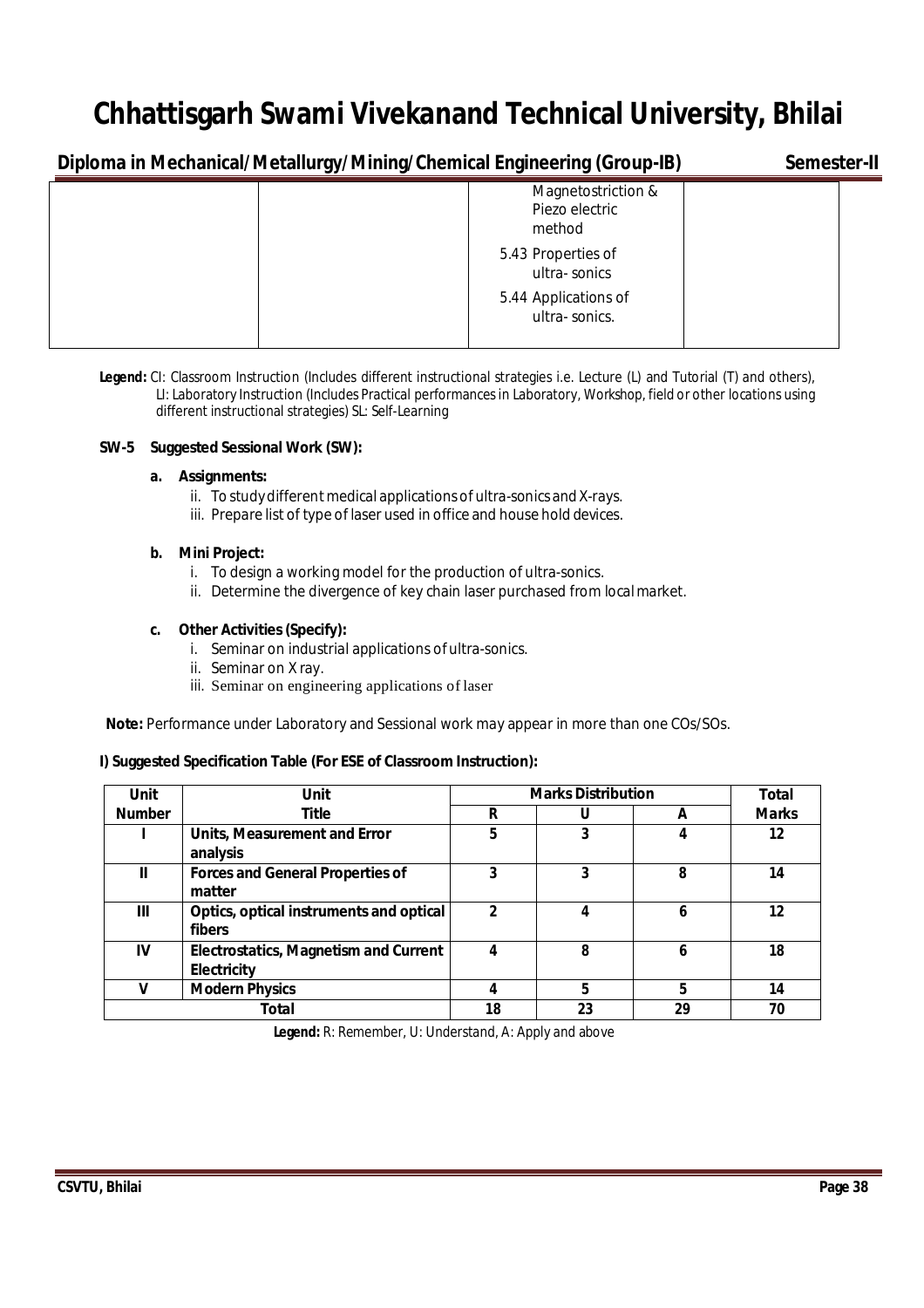**Diploma in Mechanical/Metallurgy/Mining/Chemical Engineering (Group-IB) Semester-II**

|  | J) Suggested Specification Table (For ESE of Laboratory Instruction*): |  |
|--|------------------------------------------------------------------------|--|
|  |                                                                        |  |

| Laboratory         | <b>Short Laboratory</b>                          |                 | <b>Assessment of Laboratory Work</b><br>(Marks) |                |                               |
|--------------------|--------------------------------------------------|-----------------|-------------------------------------------------|----------------|-------------------------------|
| <b>Instruction</b> | <b>Experiment Title</b>                          |                 | Performance                                     | Viva-          |                               |
| <b>Number</b>      |                                                  | <b>PRA</b>      | <b>PDA</b>                                      | <b>Voce</b>    |                               |
| LE1.1              | <b>Vernier Calipers</b>                          | 15              | 12                                              | $\overline{3}$ |                               |
| LE1.2              | Screw gauge                                      | 15              | 12                                              | 3              |                               |
| LE 1.3             | Spherometer                                      | 15              | 12                                              | $\overline{3}$ |                               |
| LE2.1              | Young modulus                                    | 18              | 9                                               | $\overline{3}$ |                               |
| LE2.2              | 'g' by Simple pendulum                           | 18              | 9                                               | $\overline{3}$ |                               |
| LE2.3              | Viscosity of liquid                              | 19              | 8                                               | $\overline{3}$ |                               |
| LE2.4              | Surface tension by capillary<br>rise method      | 19              | 8                                               | 3              | 30 Marks are<br>allocated for |
| LE3.1              | Refractive index of glass<br>slab                | 18              | 9                                               | $\mathfrak{Z}$ | performance<br>under ESE.     |
| LE3.2              | Combination of lens                              | 21              | 6                                               | 3              |                               |
| LE3.3              | Refractive index of Prism                        | 15              | 12                                              | $\overline{3}$ |                               |
| LE4.1              | Ohm's Law                                        | 15              | 12                                              | $\mathbf{3}$   |                               |
| LE4.2              | Series and parallel<br>combination of resistance | 15              | 12                                              | 3              |                               |
| LE4.3              | Specific Resistance                              | 19              | 8                                               | $\overline{3}$ |                               |
| LE4.4              | Deflection galvanometer                          | 20              | 7                                               | $\overline{3}$ |                               |
| LE4.5              | <b>Magnetic lines of Forces</b>                  | $\overline{21}$ | 6                                               | $\overline{3}$ |                               |
| LE4.6              | Comparison of e.m.f of cells                     | 21              | 6                                               | $\overline{3}$ |                               |
| LE4.7              | Internal resistance of a cell                    | $\overline{21}$ | 6                                               | $\overline{3}$ |                               |
| LE5.1              | Photo electric effect                            | 18              | 9                                               | $\overline{3}$ |                               |
| LE5.2              | Diode laser                                      | 21              | 6                                               | 3              |                               |

\* Assessment rubric, process and product check list with rating scale need to be prepared by the course wise teachers for each experiment for conduction and assessment of laboratory experiments/practicals

**Legend**: PRA: Process Assessment, PDA: Product Assessment

**Note: Only one experiment has to be performed at the end semester examination of 30 Marks as per assessment scheme**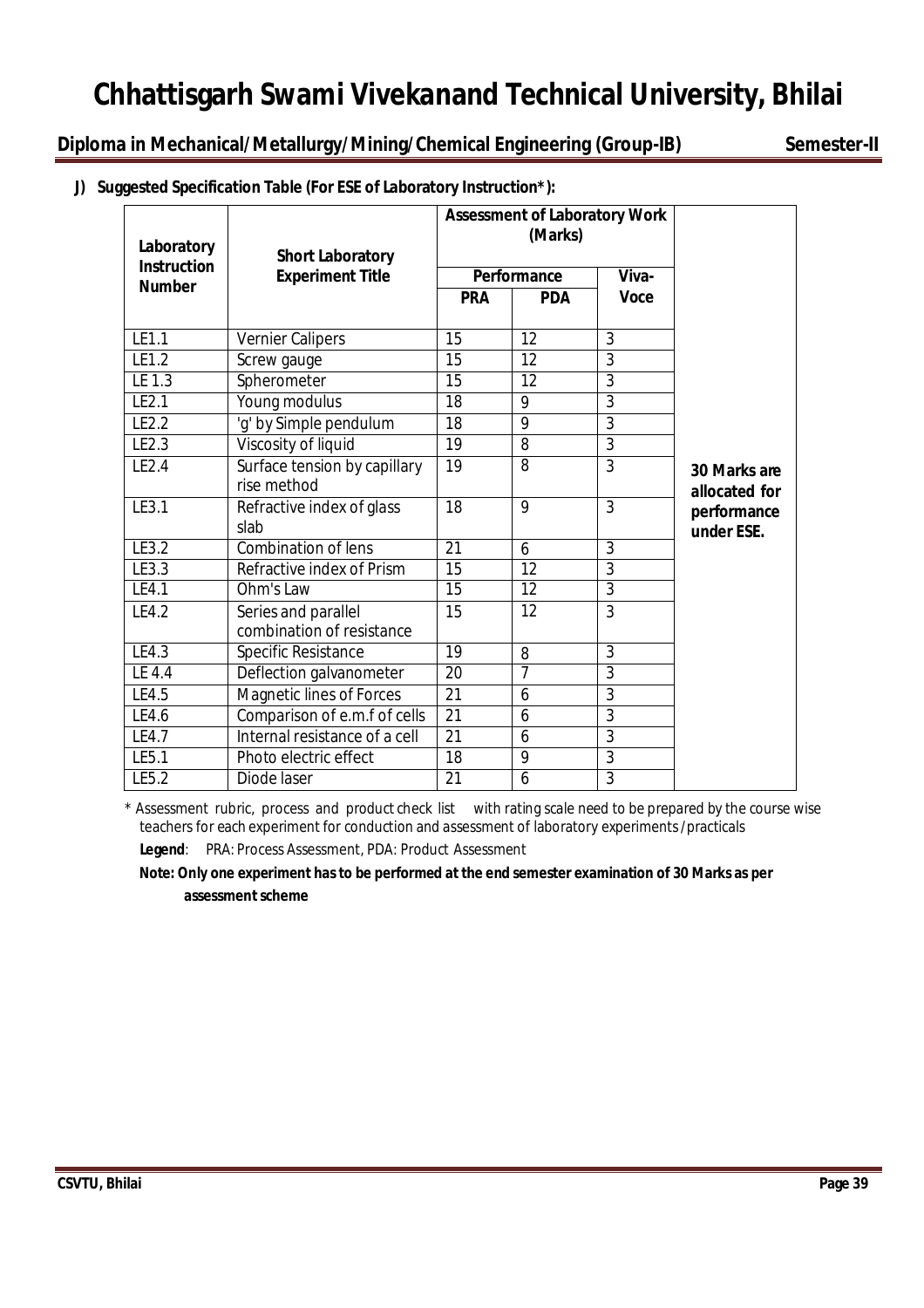### **Diploma in Mechanical/Metallurgy/Mining/Chemical Engineering (Group-IB) Semester-II**

#### **K) Suggested Instructional/Implementation Strategies:**

- 1. Improved Lecture
- 2. Tutorial
- 3. Case Method
- 4. Group Discussion
- 5. Industrial visits
- 6. Industrial Training
- 7. Field Trips
- 8. Portfolio Based Learning
- 9. Role Play
- 10. Demonstration
- 11. ICT Based Teaching Learning (Video Demonstration, CBT, Blog, Face book, Mobile)
- 12. Brainstorming
- 13. Others

### **L) Suggested Learning Resources:**

**(a) Books:**

| S. No.         | <b>Title</b>         | <b>Author</b>        | <b>Publisher</b>       | <b>Edition &amp; Year</b> |
|----------------|----------------------|----------------------|------------------------|---------------------------|
|                | Fundamentals of      | Halliday, David;     | John Wiley and         | Tenth edition 2013        |
|                | Physics              | Resnik, Robert and   | sons                   |                           |
|                |                      | Walker, Jearl        |                        |                           |
| $\mathfrak{D}$ | The Feynman Lectures | Feynman P.Richar, B. | Pearson                | First edition 2012        |
|                | on Physics           | LeightonRobert       | <b>Education India</b> |                           |
|                |                      | <b>Sands Matthew</b> |                        |                           |
|                |                      |                      |                        |                           |
| 3              | University physics   | Young Hugh, Freedman | Pearson                | <b>Thirteenth Edition</b> |
|                |                      | Roger                | <b>Education India</b> | 2013                      |

#### **(b)** O**pen source software and website address:**

- 1. Some relevant Experiments: http://cdac.olabs.edu.in
- 2. VernierCalipers:http://www.tutorvista.com/physics/animations/vernier-callipers-animation
- 3. Screw gauge:www.notesandsketches.co.uk/Measuring\_Tools\_Small.swf
- 4. http://www.stefanelli.eng.br/en/virtual-vernier-caliper-simulator-05-millimeter
- 5. Some relevant Experiments and theory topics:

https://phet.colorado.edu/en/simulations/category/physics

- 6. Photoelectric effect: http://vlab.amrita.edu/?sub=1&brch=195&sim=840&cnt=1
- 7. Deflection magneto meter: http://emv-au.vlabs.ac.in/Deflection\_Magnetometer/
- 8. Laser: https://spaceplace.nasa.gov/laser/en/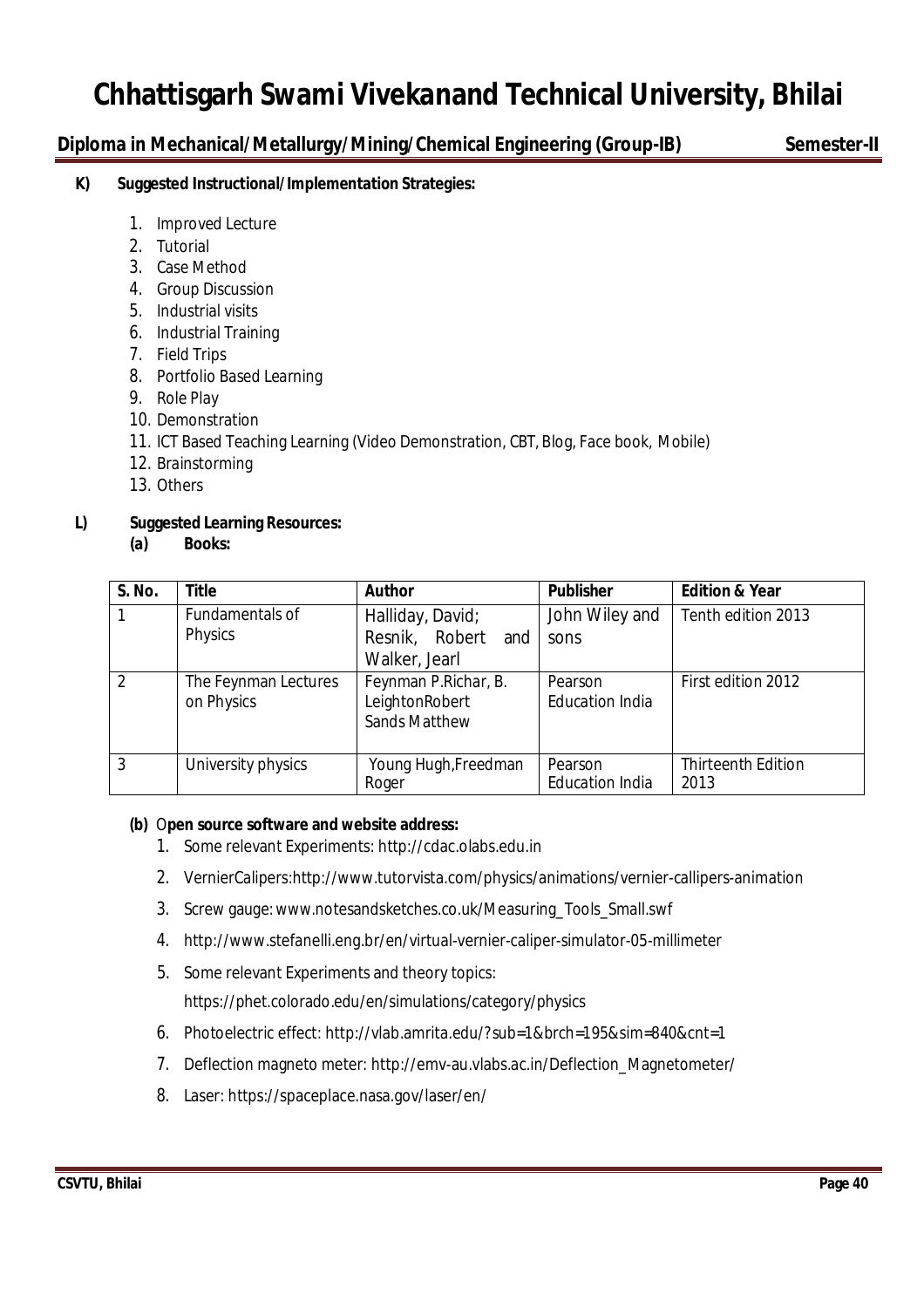### **Diploma in Mechanical/Metallurgy/Mining/Chemical Engineering (Group-IB) Semester-II**

### **(c) Others:**

- 1. Learning Packages.
- 2. Lab Manuals.
- 3. Manufacturers' Manual
- 4. Users' Guide

#### **M) List of Major Laboratory Equipment and Tools:**

| S. No.         | Name of Equipment                                    | <b>Broad</b><br>Specifications                                                                                                                                                                                           | Relevant<br>Experiment |
|----------------|------------------------------------------------------|--------------------------------------------------------------------------------------------------------------------------------------------------------------------------------------------------------------------------|------------------------|
|                |                                                      |                                                                                                                                                                                                                          | Number                 |
| $\mathbf{1}$   | Vernier calipers                                     | 0-150mm<br><b>Stain</b><br>steel<br>body,<br>Range:<br><b>less</b><br>,Resolution: 0.1mm                                                                                                                                 | LE1.1                  |
| $\overline{2}$ | Screw gauge                                          | Stainless steel spindle and ratchet top brass body<br>with satin chrome finish.<br>Graduated to read up to 25mm in 0.01mm<br>divisions with screw pitch of 0.5mm, ratchet lock<br>nut                                    | LE 1.2                 |
| $\overline{3}$ | Spherometer                                          | Brass double disc superior quality, stainless steel<br>legs and screw 1/100mmpitch each.                                                                                                                                 | LE1.3                  |
| 4              | Pendulum<br>apparatus<br>for<br>determination of 'q' | 200 mm diameter metal wheel mounted with fixed<br>stand and a meter scale, stop watch to measure<br>time. steel case fly back action least count<br>$1/10^{th}$ or $1/5$ <sup>th</sup> of second                         | LE2.2                  |
| 5              | Stoke's Law apparatus                                | Glass tube ( $-1$ -inch diameter and length $-1$ m)<br>with stand, timer, steel sphere, glass beads                                                                                                                      | LE2.3                  |
| 6              | Surface tension set up                               | Travelling microscope with horizontal and vertical<br>movement (LC 0.001 cm), capillarytube, beaker,<br>pin fixed on adjustable stand                                                                                    | LE2.4                  |
| $\overline{7}$ | Glass slab                                           | Rectangular, all sides polished, made from slightly<br>greenish glass free from bubbles, 75*50*18 mm                                                                                                                     | LE3.1                  |
| 8              | <b>Glass Prism</b>                                   | Equilateral or right angled, from bubble free boro<br>crown glass 38 x 38                                                                                                                                                | LE 3.2                 |
| 9              | Ohm's law apparatus                                  | Box type with D.C meter to verify ohm's law with<br>fitted ammeter & voltmeter                                                                                                                                           | LE4.1                  |
| 10             | Post Office Box                                      | Complete set in polished wooden box, Split brass<br>blocks<br>holding<br>contact<br>precision<br>cut,<br>interchangeable plug having molded black fluted<br>tops. Coils of constantan wire with 4 pair of ratio<br>arms. | LE4.2                  |
| 12             | MeterBridge (Wheatstone<br>Bridge)                   | Sun mica top, two gap type having lock type<br>terminals with pencil jockey.                                                                                                                                             | LE4.3                  |
| 13             | Deflection magnetometer                              | Wooden base length - 1 m, magnetic compass,<br>meter scale and magnets                                                                                                                                                   | LE4.4                  |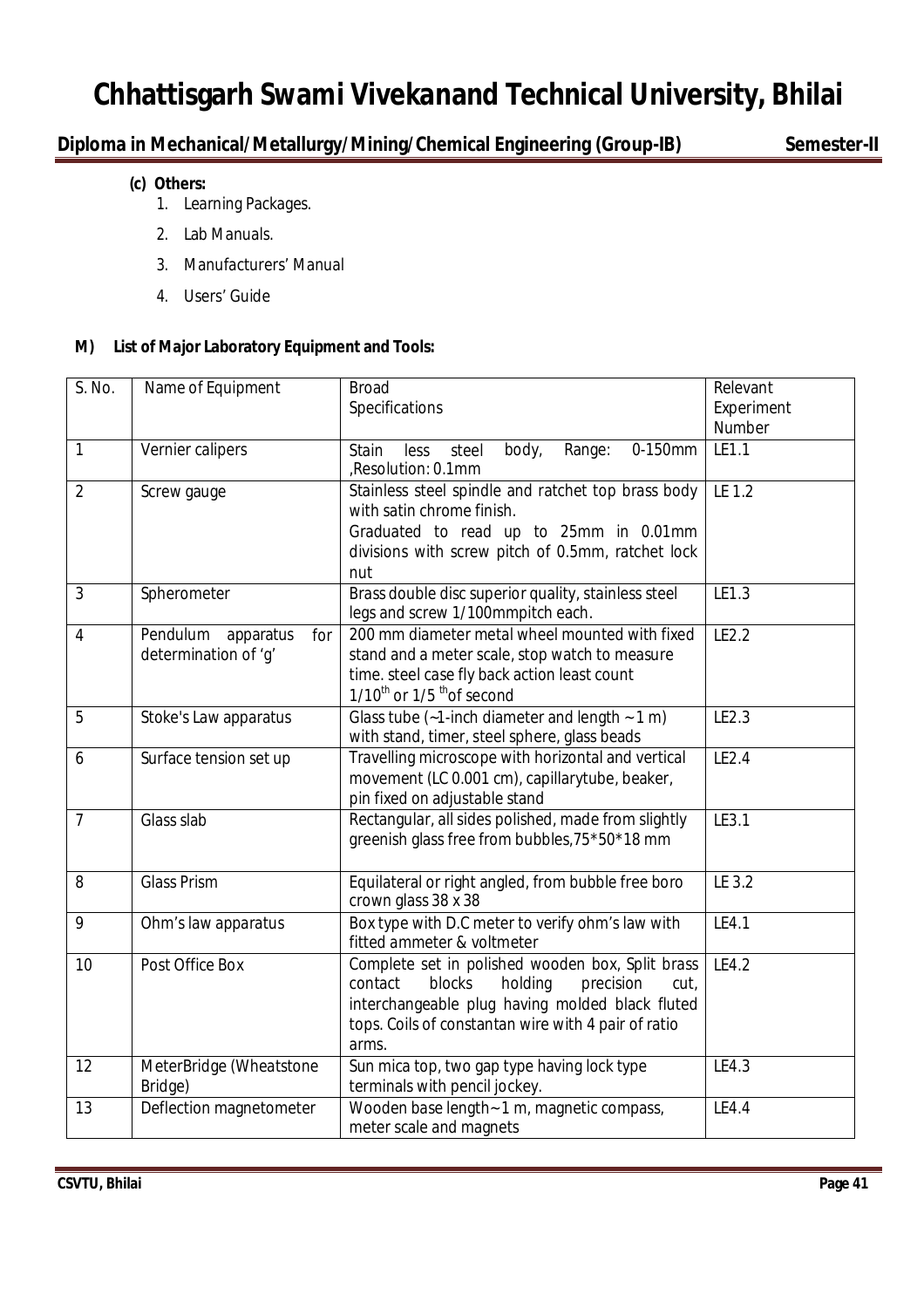**Diploma in Mechanical/Metallurgy/Mining/Chemical Engineering (Group-IB) Semester-II** 

| 14 | Bar magnet              | Alnico size 3" - 4"                                   | LE 4.5  |
|----|-------------------------|-------------------------------------------------------|---------|
| 15 | Potentiometer           | 10K Ohm 500mW Linear Slide Potentiometer.             | LE 4.6  |
|    |                         | About 10 m wire of Manganin and constantan            | LE 4.7  |
|    |                         | with high resistivity and low temperature coefficient |         |
|    |                         | stretched on a wooden board attached with a meter     |         |
|    |                         | scale and pencil jockey.                              |         |
| 16 | Photoelectric apparatus | Includes photo cell, light sources, voltmeter,        | l LE5.1 |
|    |                         | ammeter                                               |         |
| 17 | Diode laser             | Power 5 mW, randomly polarized                        | LE5.2   |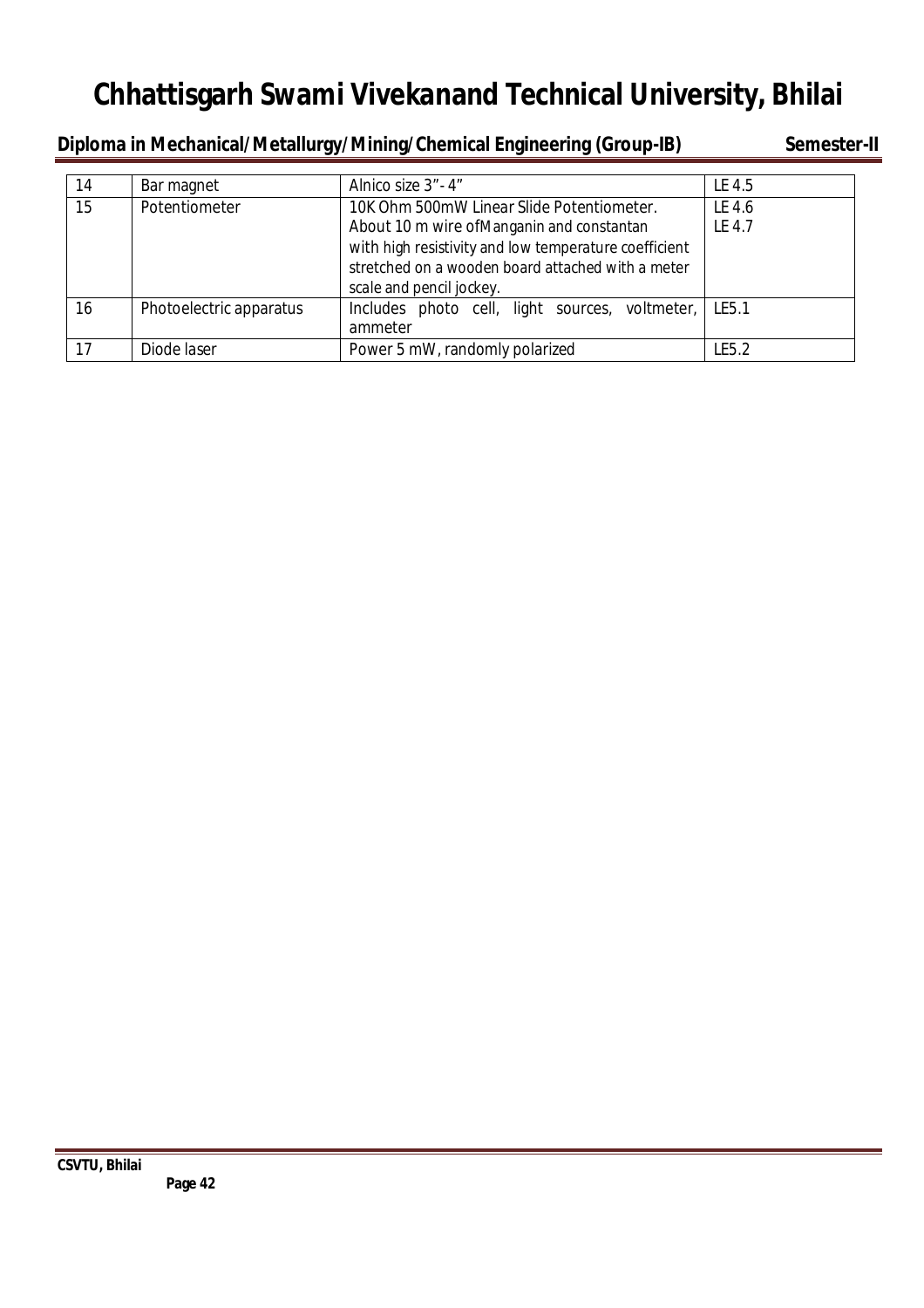### Diploma in Mechanical/Metallurgy/Mining/Chemical Engineering (Group-IB) Semester-II

### **N) Mapping of POs & PSOs with COs:**

| <b>Course Outcomes</b><br>(COs) |                | <b>Programme Outcomes</b><br>(POs) |                |                          |                          |                          |                |              |                          |              | Programme Specific<br><b>Outcomes (PSOs)</b> |              |
|---------------------------------|----------------|------------------------------------|----------------|--------------------------|--------------------------|--------------------------|----------------|--------------|--------------------------|--------------|----------------------------------------------|--------------|
|                                 | <b>PO-1</b>    | <b>PO-2</b>                        | $PO-3$         | $PO-4$                   | <b>PO-5</b>              | PO-6                     | <b>PO-7</b>    | PO-8         | PO-9                     | PO-10        | <b>PSO-1</b>                                 | <b>PSO-2</b> |
| $CO-1$                          | $\overline{3}$ | $\overline{2}$                     | $\overline{3}$ | $\overline{\phantom{a}}$ | $\overline{\phantom{a}}$ | $\overline{\phantom{a}}$ | 1              | 1            | $\overline{2}$           | $\mathbf{1}$ |                                              |              |
| $CO-2$                          | $\mathfrak{Z}$ | $\overline{2}$                     | $\overline{2}$ | 1                        | $\sim$                   | 1                        | $\sim$         | 1            | 1                        | 1            |                                              |              |
| $CO-3$                          | 3              | $\overline{2}$                     | $\overline{2}$ | 1                        | 1                        | 1                        | $\sim$         | 1            | 1                        | 1            |                                              |              |
| $CO-4$                          | 3              | 1                                  | $\mathbf{1}$   | 1                        | 1                        | 1                        | 1              | 1            | 1                        | 1            |                                              |              |
| $CO-5$                          | $\overline{3}$ | 1                                  | $\mathbf{1}$   |                          |                          |                          | $\blacksquare$ | $\mathbf{1}$ | $\overline{\phantom{a}}$ | 1            |                                              |              |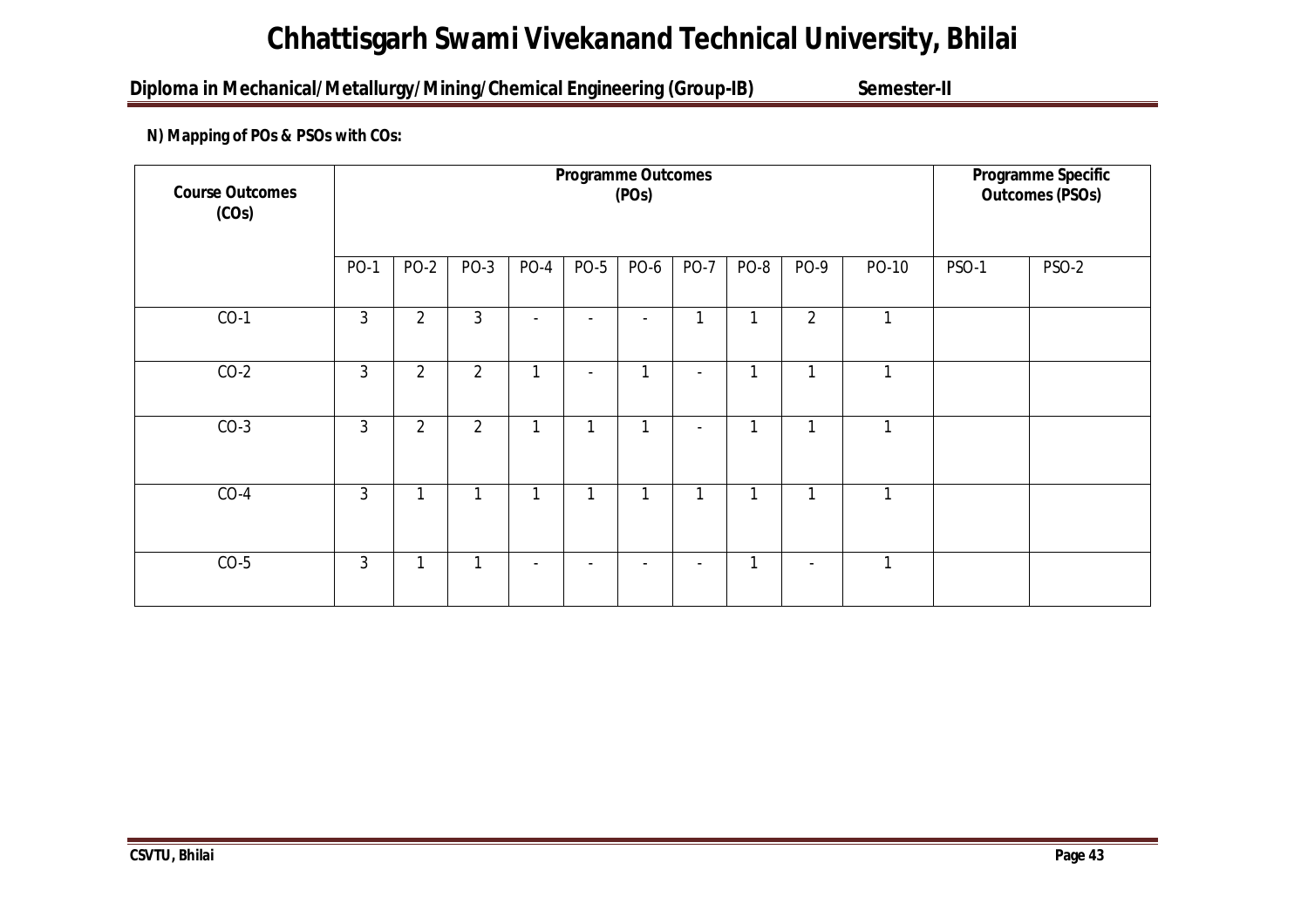### **Diploma in Mechanical/Metallurgy/Mining/Chemical Engineering (Group-IB)** Semester-II

**O) Course Curriculum Map:**

| POs No.                                   | CO <sub>s</sub><br>No. | SOs No.                                                              | Laboratory Instruction (P)                                   | <b>Classroom Instruction (L)</b>                                                                | Self-Learning (SL)                 |
|-------------------------------------------|------------------------|----------------------------------------------------------------------|--------------------------------------------------------------|-------------------------------------------------------------------------------------------------|------------------------------------|
| PO-1,2,3,7,8,9,10<br><b>PSO---</b>        | $CO-1$                 | SO1.1<br>SO1.2<br>SO1.3                                              | LE1.1<br>LE1.2<br>LE1.3                                      | Unit-1.0 Units, Measurement and Error<br>analysis<br>1.1, 1.2, 1.3, 1.4, 1.5                    |                                    |
| PO-1,2,3,4,6,8,9,10<br>PO-10<br>PSO------ | $CO-2$                 | SO <sub>2.1</sub><br>SO <sub>2.2</sub><br>SO2.3<br>SO <sub>2.4</sub> | LE2.1<br>LE2.2<br>LE2.3                                      | Unit-2.0 Forces and General Properties of<br>matter<br>2.1, 2.2, 2.3, 2.4                       | As mentioned in<br>relevant pages. |
| PO-<br>1,2,3,4,5,6,8,9,10<br>PSO--------- | $CO-3$                 | SO.3.1<br>SO3.2<br>SO3.3<br>SO3.4                                    | LE3.1<br>LE 3.2                                              | Unit-3.0 Optics, optical instruments and<br>optical fibers<br>3.1, 3.2, 3.3, 3.4                |                                    |
| PO-<br>1,2,3,4,5,6,7,8,9,10<br>PSO------  | $CO-4$                 | SO4.1<br>SO4.2<br>SO4.3                                              | LE4.1<br>LE4.2<br>LE4.3<br>LE4.4<br>LE4.5<br>LE 4.6<br>LE4.7 | Unit-4.0 Electrostatics, Magnetism and<br><b>Current Electricity</b><br>4.1,4.2,4.3,4.4,4.5,4.6 |                                    |
| PO-1,2,3,8,10<br>PSO------                | $CO-5$                 | SO <sub>5.1</sub><br>SO <sub>5.2</sub><br>SO <sub>5.3</sub>          | LE5.1<br>LE5.2                                               | Unit-5.0 Modern Physics<br>5.1, 5.2, 5.3, 5.4,                                                  |                                    |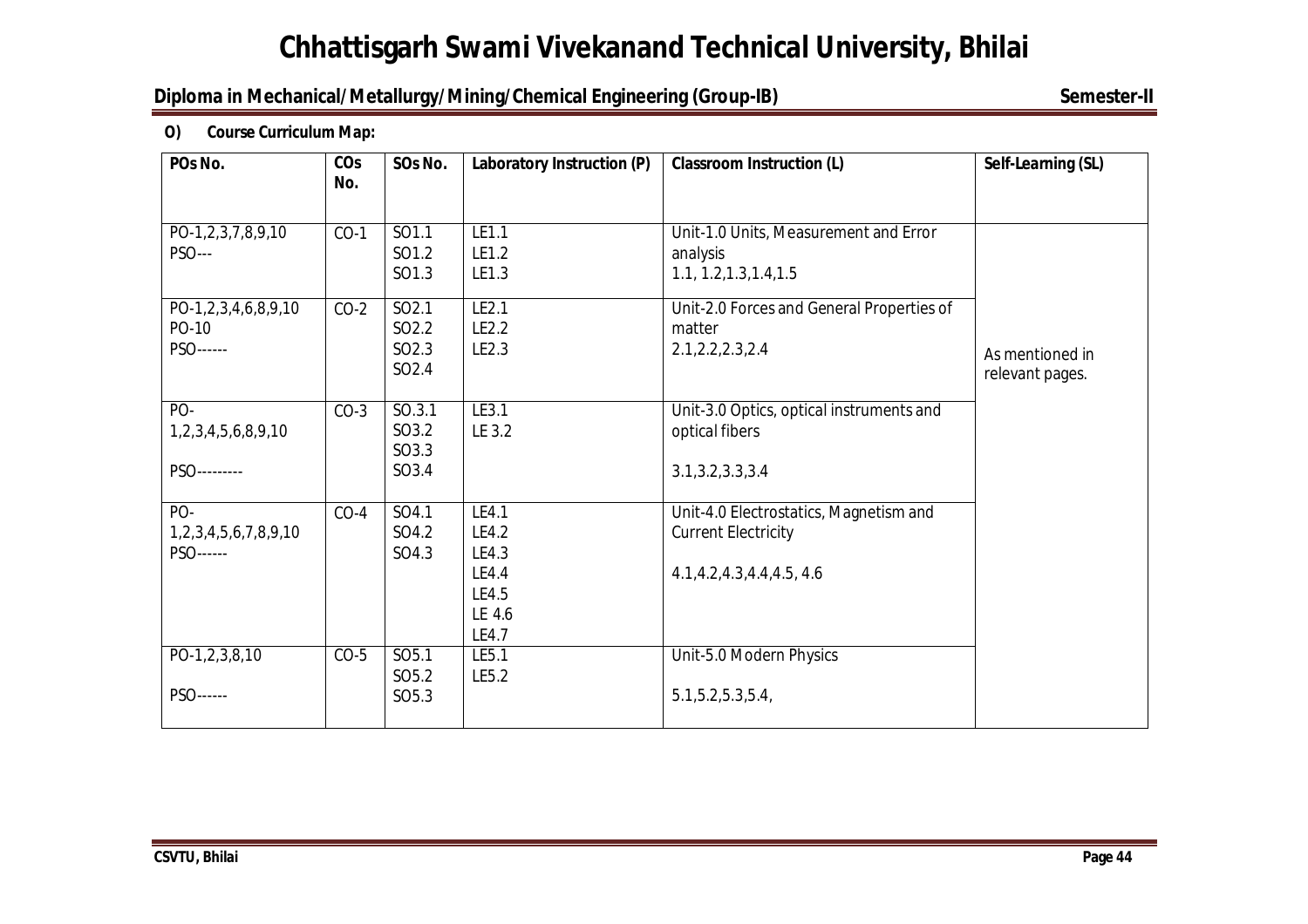### Diploma in Mechanical/Metallurgy/Mining/Chemical Engineering (Group-IB) Semester-II

| A) | <b>Course Code</b>  | : 2000275(037)                          |
|----|---------------------|-----------------------------------------|
| B) | <b>Course Title</b> | : Basic Non Conventional Energy Sources |

- **C) Pre- requisite Course Codeand Title :**
- **D) Rationale :**

In the context of rapidly depleting fossil fuel resources and increasing power demand along with environmental concern it is imperative to look for the alternative sources of energy. Non conventional energy sources are feasible options to cope up the need to develop sustainable energy systems. It is hoped that with the advancement in technology and research efforts in the field of development of nonconventional sources of energy, these sources may prove to be cost-effective as well. The future of Wind, Solar, tidal and other energy sources is bright and these will play an important role in the world energy scenario and future employments. This course aims at developing the ability in the students to cope up with the working, construction and maintenance aspects of machinery, devices and components associated with these systems.

#### **E) Course Outcomes:**

- **CO-1 Explore the role and prospects of non-conventional energy sources.**
- **CO-2 Explain construction, workingand maintenance of Solarenergydevices andcomponents.**
- **CO-3 Describe construction and working of Wind energy related systems and subsystems.**
- **CO-4 Explain construction, working and maintenance of Biomass plants.**
- **CO-5 Describe construction and working ofGeothermal, OTEC, Tidal andMicroHydel energy systems and subsystems.**
- **CO-6 Explore the utility of fuel cell and hydrogen energy in variousareas.**

#### **F) Scheme of Studies:**

| S.No | <b>Board of</b>           | Course           | Course<br><b>Title</b>                                 | <b>Scheme of Studies (Hours/Week)</b> |   |  |                                    |  |
|------|---------------------------|------------------|--------------------------------------------------------|---------------------------------------|---|--|------------------------------------|--|
|      | <b>Study</b>              | Code             |                                                        |                                       | P |  | Total<br>Credits(C)<br>$L+T+(P/2)$ |  |
|      | Mechanical<br>Engineering | 2000275<br>(037) | <b>Basic Non Conventional</b><br><b>Energy Sources</b> |                                       |   |  |                                    |  |
|      | Mechanical<br>Engineering | 2000291<br>(037) | <b>Basic Non Conventional</b><br>Energy Sources (Lab)  |                                       | 2 |  |                                    |  |

**Legend:** L: Classroom Instruction (Includes different instructional strategies i.e. Lecture and others) P: Laboratory Instruction (Includes Practical performances in laboratory workshop, field or other locations using different instructional strategies), T- Tutorial includes Sessional Work(SW) (assignment, seminar, mini project etc.) and Self Learning(SL), C:Credits

**Note:** SW & SL has to be planned and performed under the continuous guidance and feedback of teacher to ensure outcome of Learning.

#### **G) Scheme ofAssessment:**

| S.No | <b>Board of</b> | Course  | Course                        | <b>Scheme of Examination</b> |  |                  |            |       |              |
|------|-----------------|---------|-------------------------------|------------------------------|--|------------------|------------|-------|--------------|
|      | <b>Study</b>    | Code    | <b>Title</b>                  | <b>Theory</b>                |  | <b>Practical</b> |            | Total |              |
|      |                 |         |                               | <b>ESE</b>                   |  | <b>TA</b>        | <b>ESE</b> | ΤA    | <b>Marks</b> |
|      | Mechanical      | 2000275 | <b>Basic Non Conventional</b> | $\overline{\phantom{0}}$     |  | 70               |            |       | 70           |
|      | Engineering     | (037)   | <b>Energy Sources</b>         |                              |  |                  |            |       |              |
|      | Mechanical      | 2000291 | <b>Basic Non Conventional</b> | ۰                            |  |                  | 30         | 50    | 80           |
|      | Engineering     | (037)   | <b>Energy Sources (Lab)</b>   |                              |  |                  |            |       |              |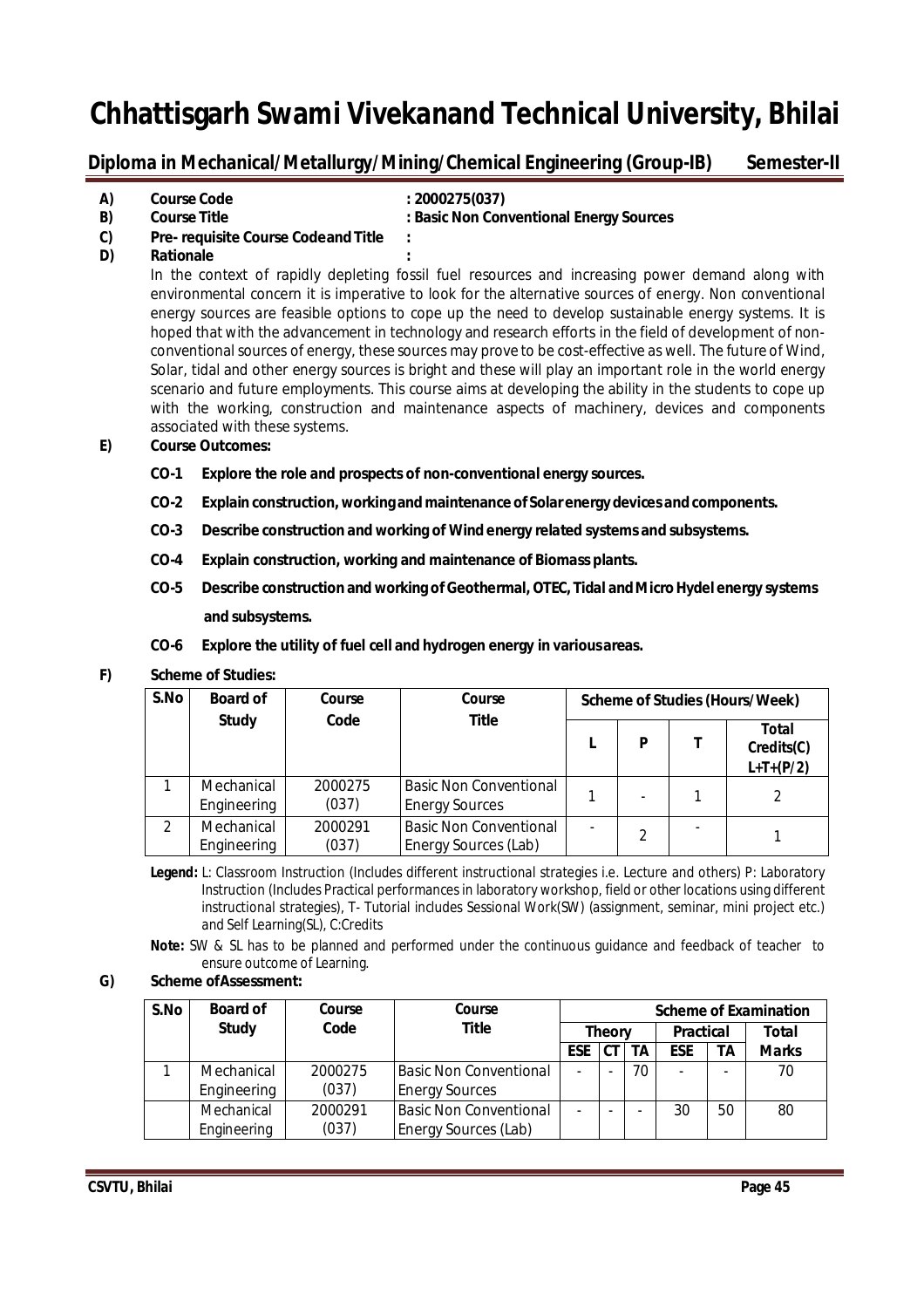### Diploma in Mechanical/Metallurgy/Mining/Chemical Engineering (Group-IB) Semester-II

 **Note:** i. Separate passing is must for TA component of Progressive Assessment, both for theory and practical. ii. Separate passing is must for End Semester Exam(Theory) and End Semester Exam(Practical).

#### **H) Course-Curriculum Detailing:**

This course curriculum detailing depicts learning outcomes at course level and session level and their attainment by the students through Classroom Instruction (L), Laboratory Instruction (P), T- Tutorial includes Sessional Work (SW) and Self Learning (SL). Students are expected to demonstrate the attainment of Session Outcomes (SOs) and finally Course Outcomes (COs) upon the completion of course.

#### **CO-1 Explore the role and prospects of non-conventional energy sources.**

|                                                                                                                                                                                                              |                    |                                                                                                                                                                                                                                                                                                                                                                                                                                                                               | (Approx. Hrs: $L+P+T=11$ )                                                                       |
|--------------------------------------------------------------------------------------------------------------------------------------------------------------------------------------------------------------|--------------------|-------------------------------------------------------------------------------------------------------------------------------------------------------------------------------------------------------------------------------------------------------------------------------------------------------------------------------------------------------------------------------------------------------------------------------------------------------------------------------|--------------------------------------------------------------------------------------------------|
| <b>Session Outcomes</b>                                                                                                                                                                                      | Laboratory         | <b>Class room Instruction</b>                                                                                                                                                                                                                                                                                                                                                                                                                                                 | <b>Self Learning</b>                                                                             |
| (SOs)                                                                                                                                                                                                        | <b>Instruction</b> | (L)                                                                                                                                                                                                                                                                                                                                                                                                                                                                           | (SL)                                                                                             |
|                                                                                                                                                                                                              | (P)                |                                                                                                                                                                                                                                                                                                                                                                                                                                                                               |                                                                                                  |
| SO1.1 Classify the<br>Conventional<br>and non-<br>Conventional<br>energy<br>sources.<br>SO1.2 Explain the<br>role of energy<br>in nation's<br>development.<br>SO1.3 Explore the<br>prospects of<br>renewable |                    | <b>Unit-1.0 Energy sources</b><br>1.1 Conventional and non- Conventional energy<br>sources.<br>1.2 Energy consumption as a measure of<br>Nation's development; strategy for meeting<br>the future energy requirements Global and<br>National scenarios.<br>1.3 Non-conventional<br>Seasonal<br>energy-<br>variations and availability. Renewable energy<br>- sources and features.<br>1.4 Hybrid energy systems, Distributed energy<br>systems and dispersed generation (DG). | <b>Issues</b><br>related to<br>power<br>generation<br>through<br>renewable<br>energy<br>sources. |
| energy<br>sources.                                                                                                                                                                                           |                    | 1.5 Prospects and Achievements of renewable<br>energy sources in India in general and<br>Chhattisgarh state in particular.<br>1.6 Issues related to power generation through<br>renewable energy sources.                                                                                                                                                                                                                                                                     |                                                                                                  |

#### **SW-1 Suggested Sessional Work (SW):**

#### **a. Assignments:**

- i. Survey the literatures to establish the patterns of energy use in industry.
- ii. Quantify the harmful effects of pollutants from conventional energysources.
- iii. Prepare a chart of cumulative achievements of renewable energy sources in India

#### **b. Mini Project:**

i. Demonstrate the working principle of non conventional energy devices (at least three) with the help of classroom models.

#### **c. Other Activities (Specify):**

i. Seminar on Quantum numbers.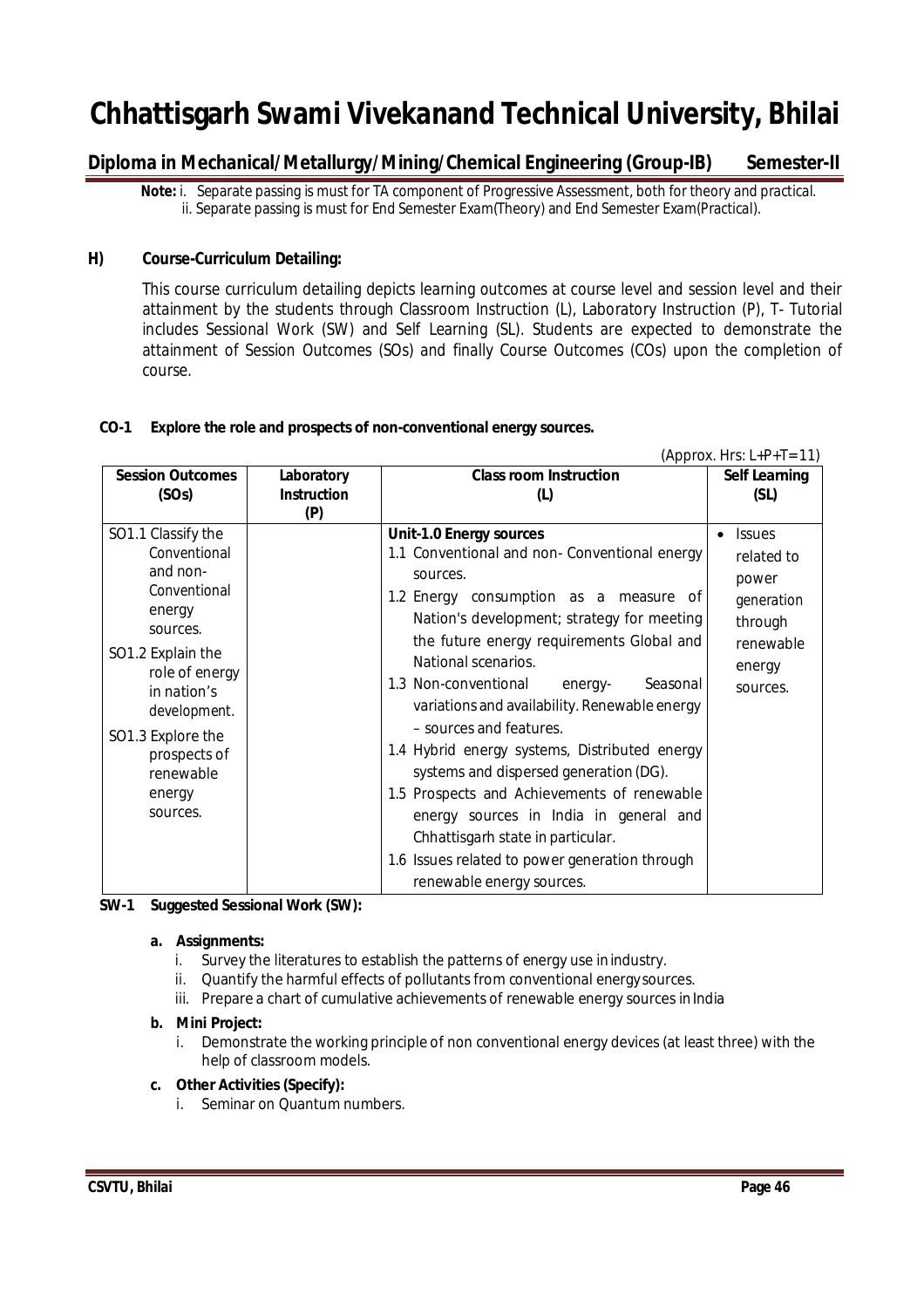### **Diploma in Mechanical/Metallurgy/Mining/Chemical Engineering (Group-IB) Semester-II**

#### **CO-2 Explain construction, working and maintenance of Solar energy devices andcomponents.**

|                                                                                                                                                                                                                                | (Approx. Hrs: $L+P+T = 11$ )                                                                                                                                                                                                    |                                                                                                                                                                                                                                                                                                                               |                                                                                                                                      |  |  |
|--------------------------------------------------------------------------------------------------------------------------------------------------------------------------------------------------------------------------------|---------------------------------------------------------------------------------------------------------------------------------------------------------------------------------------------------------------------------------|-------------------------------------------------------------------------------------------------------------------------------------------------------------------------------------------------------------------------------------------------------------------------------------------------------------------------------|--------------------------------------------------------------------------------------------------------------------------------------|--|--|
| <b>Session Outcomes (SOs)</b>                                                                                                                                                                                                  | Laboratory Instruction (P)                                                                                                                                                                                                      | <b>Class room Instruction</b>                                                                                                                                                                                                                                                                                                 | <b>Self Learning</b>                                                                                                                 |  |  |
| SO2.1 Explain Beam and<br>diffuse radiation.<br>SO2.2 Explain earth sun<br>angles.<br>SO2.3 Enumerate the<br>uses of Solar<br>energy collectors.<br>SO2.4 Explain the utility<br>of low cost Solar<br>cooker as<br>alternative | LE2.1 Study of Solar<br>Radiation by using<br>Pyranometer.<br>LE2.2 Study of working of<br>Solar Distillation or Solar<br>Still.<br>LE2.3 Study /<br>Demonstration of working<br>of photovoltaic cells<br>available in the lab. | (L)<br>Unit-2.0 Solar energy<br>2.1 Solar radiation: Beam and<br>diffuse radiation, Solar<br>constant, earth sun angles,<br>attenuation and measurement<br>of Solar radiation, local Solar<br>time, derived Solar angles.<br>2.2 Flat plate collectors,<br>concentrating collectors,<br>elements, working and<br>maintenance. | (SL)<br>Estimation of<br>Solar energy<br>constants.<br><b>Seasonal Solar</b><br>energy<br>variations<br>effects on<br>Solar devices. |  |  |
| cookingappliances<br>in villages.<br>SO2.5 Describe the<br>construction,<br>working and<br>maintenance of<br>Solar energy<br>devices.                                                                                          | LE2.4Demonstration/<br>study of working of solar<br>water heater.<br>LE2.5 Demonstration/<br>study of working of solar<br>cooker                                                                                                | 2.3 Solar air heaters-types, Solar<br>driers, elements, working and<br>maintenance.<br>2.4 Storage of Solar energy-thermal<br>storage, Electrical storage,<br>Chemical storage.<br>2.5 Solar water heaters, Solar                                                                                                             |                                                                                                                                      |  |  |
| SO2.6 Select photo-<br>voltaic cells for<br>domestic lightning<br>in houses.                                                                                                                                                   | LE2.6 Study of solar water<br>heating system of 120<br>litre/day capacity for the<br>institute's hostel.<br>LE2.7 Demonstration/<br>Study of working of Solar<br>pump and calculate its<br>discharge                            | distillation, Solar still, Solar<br>cooker, elements, working and<br>maintenance.<br>2.6 Photo voltaics - Solar cells & its<br>applications, Solar panels, Solar<br>PV pump, Solar Home lighting<br>systems, Solar street lights,<br>elements, working and<br>maintenance.                                                    |                                                                                                                                      |  |  |

#### **SW-2 Suggested Sessional Work (SW) :**

#### **a. Assignments:**

- i. Determine the collector efficiency of Solar flat plate collector.
- ii. Identify the basic components of Solar water heater.
- iii. Determine the collector efficiency of concentrating type flat platecollector.
- iv. Identify of basic components of photo voltaic cell.
- v. Identify of basic components of Solar cooker.

#### **b. Micro Project:**

- i. Construct a model of low cost Solar cooker.
- ii. Explore different methods for tilting the axis of Solar collector to adjust for variation in Solar energy during different hours of day.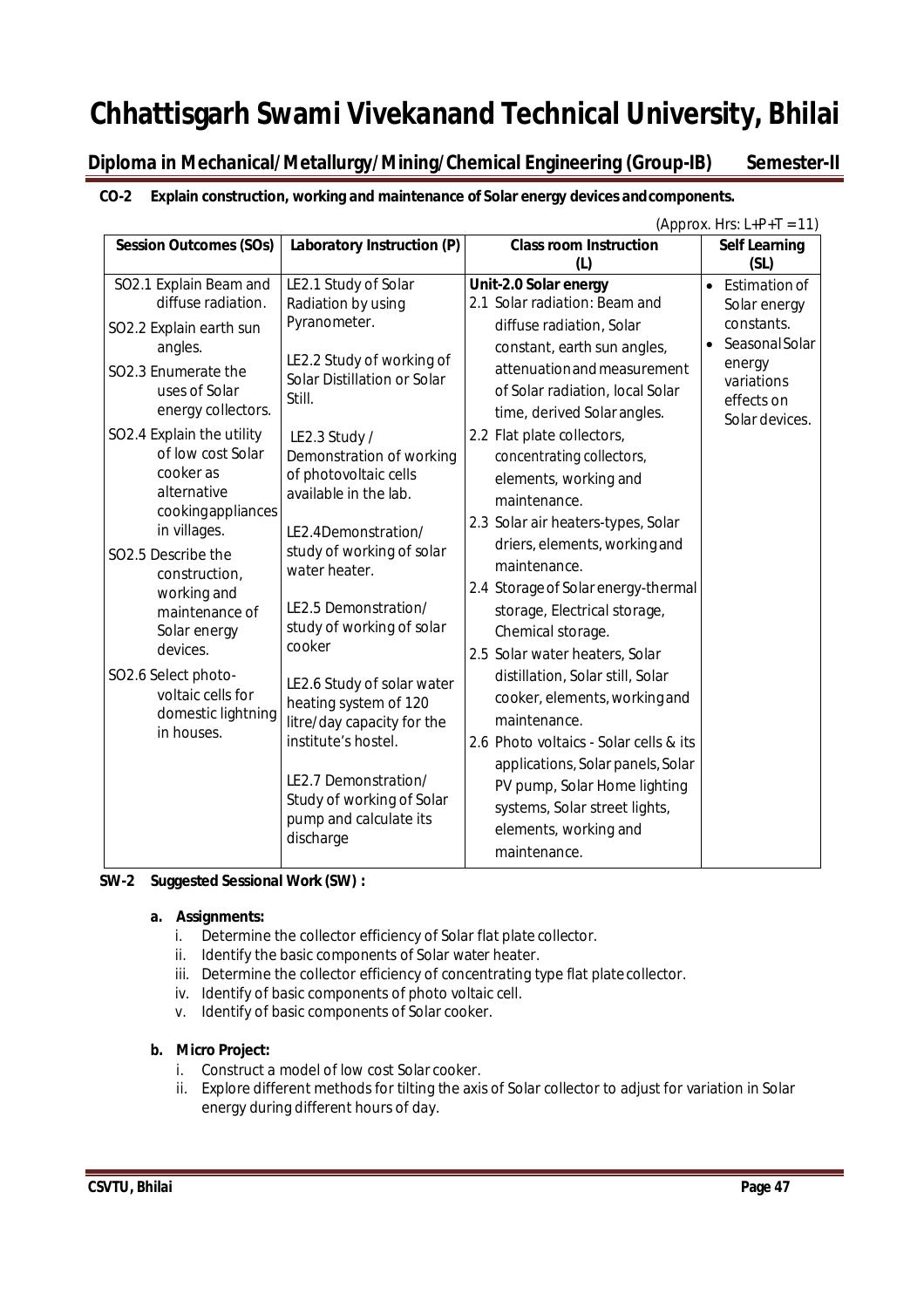Diploma in Mechanical/Metallurgy/Mining/Chemical Engineering (Group-IB) Semester-II

#### **c. Other Activities (Specify):**

- i. Justify the use of Solar water heater as non conventional energy devices.
- ii. Identify ways of storing Solar energy in the form of Chemical Energy, Thermal energy, Electromagnetic energy, Mechanical Energy, Electrical energy.

#### **CO-3 Describe construction and working of Wind energy related systems and subsystems.**

| (Approx. Hrs: $L+P+T = 11$ ) |  |  |  |
|------------------------------|--|--|--|
|------------------------------|--|--|--|

| <b>Session Outcomes (SOs)</b>                                                                                                                                                                                                                                                                                        | <b>Laboratory Instruction</b><br>(P)                          | Class room Instruction (L)                                                                                                                                                                                                                                            |                        | <b>Self Learning</b><br>(SL)                                                                                                |
|----------------------------------------------------------------------------------------------------------------------------------------------------------------------------------------------------------------------------------------------------------------------------------------------------------------------|---------------------------------------------------------------|-----------------------------------------------------------------------------------------------------------------------------------------------------------------------------------------------------------------------------------------------------------------------|------------------------|-----------------------------------------------------------------------------------------------------------------------------|
| SO3.1 Explain the<br>energy<br>conversion<br>process in Wind<br>mill.<br>SO <sub>3</sub> .2 Describe the<br>functions of basic<br>elements of Wind<br>mill.<br>SO3.3 Classify Wind<br>mills based on<br>shaft position.<br>SO <sub>3</sub> .4 Perform<br>maintenance of<br>Wind mills and<br>turbines<br>components. | LE3.1 Demonstration/study<br>of the working of a<br>windmill. | Unit-3.0 Wind energy<br>3.1 Principle of Wind<br>energy conversion;<br>Basic components of<br>Wind energyconversion<br>systems.<br>3.2 Wind mill components,<br>various types and their<br>constructional features.<br>3.3 Maintenance of Wind<br>mills and turbines. | $\bullet$<br>$\bullet$ | Performance<br>parameters of<br>Wind mill.<br>Sites selection<br>criterion for Wind<br>mill installation in<br>the country. |

#### **SW-3 Suggested Sessional Work (SW) :**

#### **a. Assignments:**

- i. Prepare a demonstration model of Wind energy conversion system
- ii. Compare horizontal and vertical Wind mill.
- iii. Explore the potential sites for Wind mill installation in india.

#### **b. Micro Project:**

- i. Prepare a report on various types of gear boxes used in Wind mills and turbines.
- ii. Prepare a list of mechanical components used in Wind mills and turbines.

#### **c. Other Activities (Specify):**

i. Collect videos and user manuals related to maintenance of Wind mills and turbines components.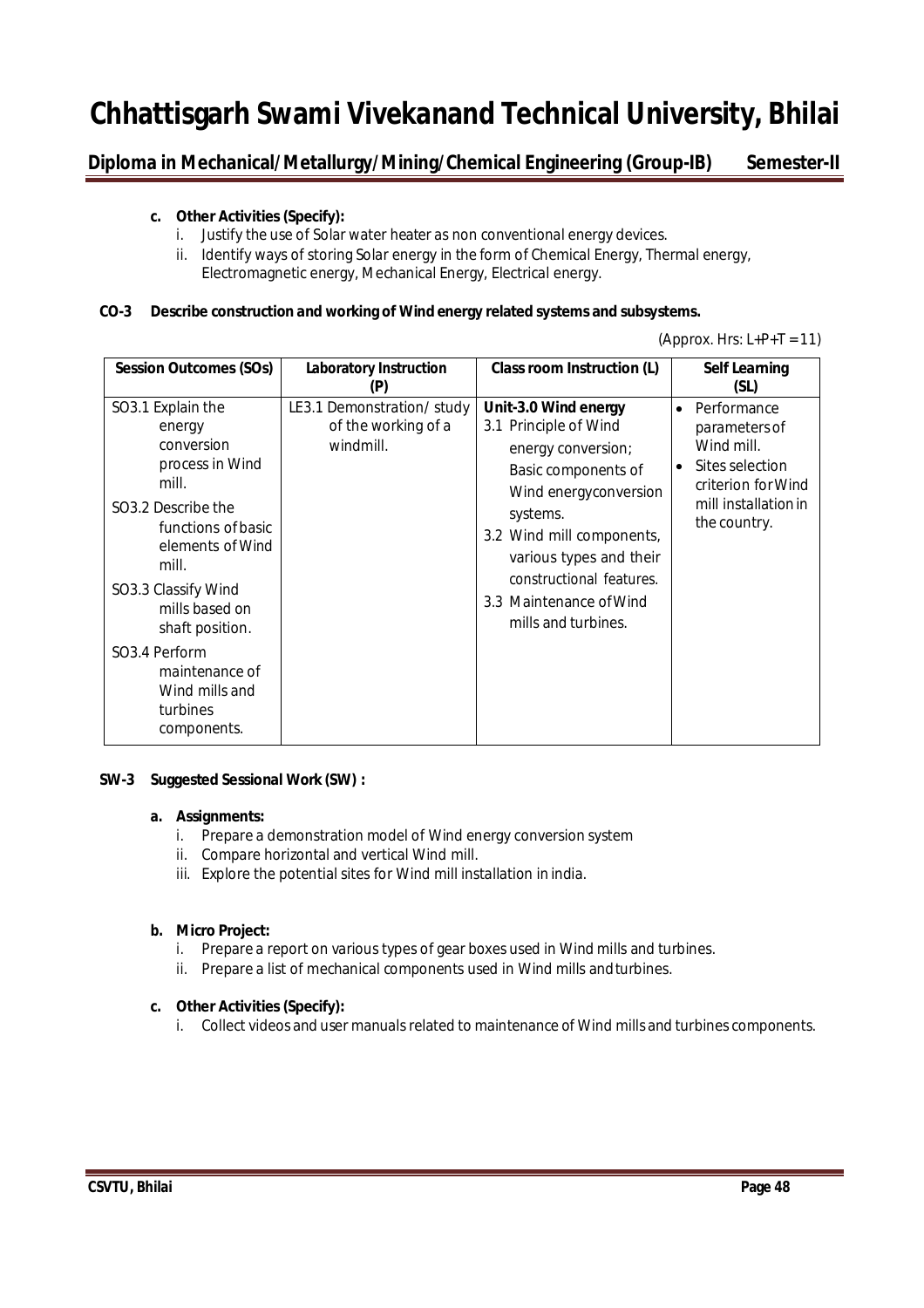**Diploma in Mechanical/Metallurgy/Mining/Chemical Engineering (Group-IB) Semester-II**

|       | (Approx. Hrs: $L+P+T = 11$ )  |                               |                                      |                      |  |
|-------|-------------------------------|-------------------------------|--------------------------------------|----------------------|--|
|       | <b>Session Outcomes (SOs)</b> | <b>Laboratory Instruction</b> | <b>Class room Instruction</b>        | <b>Self Learning</b> |  |
|       |                               | (P)                           | (1)                                  | (SL)                 |  |
| SO4.1 | Explain the                   | LE4.1 Visit to biogas         | Unit-4.0 Energy from                 | Study of             |  |
|       | constructional                | plants, domestic              | <b>Biomass</b>                       | KVIP.                |  |
|       | details of Bio gas            | community/institution for     | 4.1 Biomass                          |                      |  |
|       | conversion plant.             | study and demonstration       | conversion,                          |                      |  |
| SO4.2 | Designing of                  | of biogas plants.             | technologies,                        |                      |  |
|       | Biogas digester.              |                               | <b>Biogas generation</b>             |                      |  |
| SO4.3 | Classify Bio gas              |                               | plants,                              |                      |  |
|       | plants.                       |                               | classification,                      |                      |  |
| SO4.4 | Describe the                  |                               | advantages and                       |                      |  |
|       | maintenance                   |                               | disadvantages.                       |                      |  |
|       | procedure of                  |                               | 4.2 Constructional                   |                      |  |
|       | Biogas plants                 |                               | details, site                        |                      |  |
|       | and components.               |                               | selection, filling a                 |                      |  |
|       |                               |                               | digester for                         |                      |  |
|       |                               |                               | starting,                            |                      |  |
|       |                               |                               | maintainingBiogas                    |                      |  |
|       |                               |                               | production, Fuel                     |                      |  |
|       |                               |                               | properties of Bio                    |                      |  |
|       |                               |                               | gas, and                             |                      |  |
|       |                               |                               | applications of                      |                      |  |
|       |                               |                               | Biogas.                              |                      |  |
|       |                               |                               |                                      |                      |  |
|       |                               |                               | 4.3 Maintenance of<br>Biogas plants. |                      |  |

#### **CO-4 Explain construction, working and maintenance of Biomass plants.**

#### **SW-4 Suggested Sessional Work (SW) :**

#### **a. Assignments:**

- i. Identify the various components of Bio gas plant model.
- ii. Identify the different Bio gas digesters.
- iii. List the Performance characteristics of Bio gas plant.
- iv. Slurry treatment parameters for efficient utilization of Bio gasfuels.

#### **b. Micro Project:**

i. Make a small model of low cost Bio gas plant.

#### **c. Other Activities (Specify):**

i. Collect videos related to maintenance of Bio gas plants.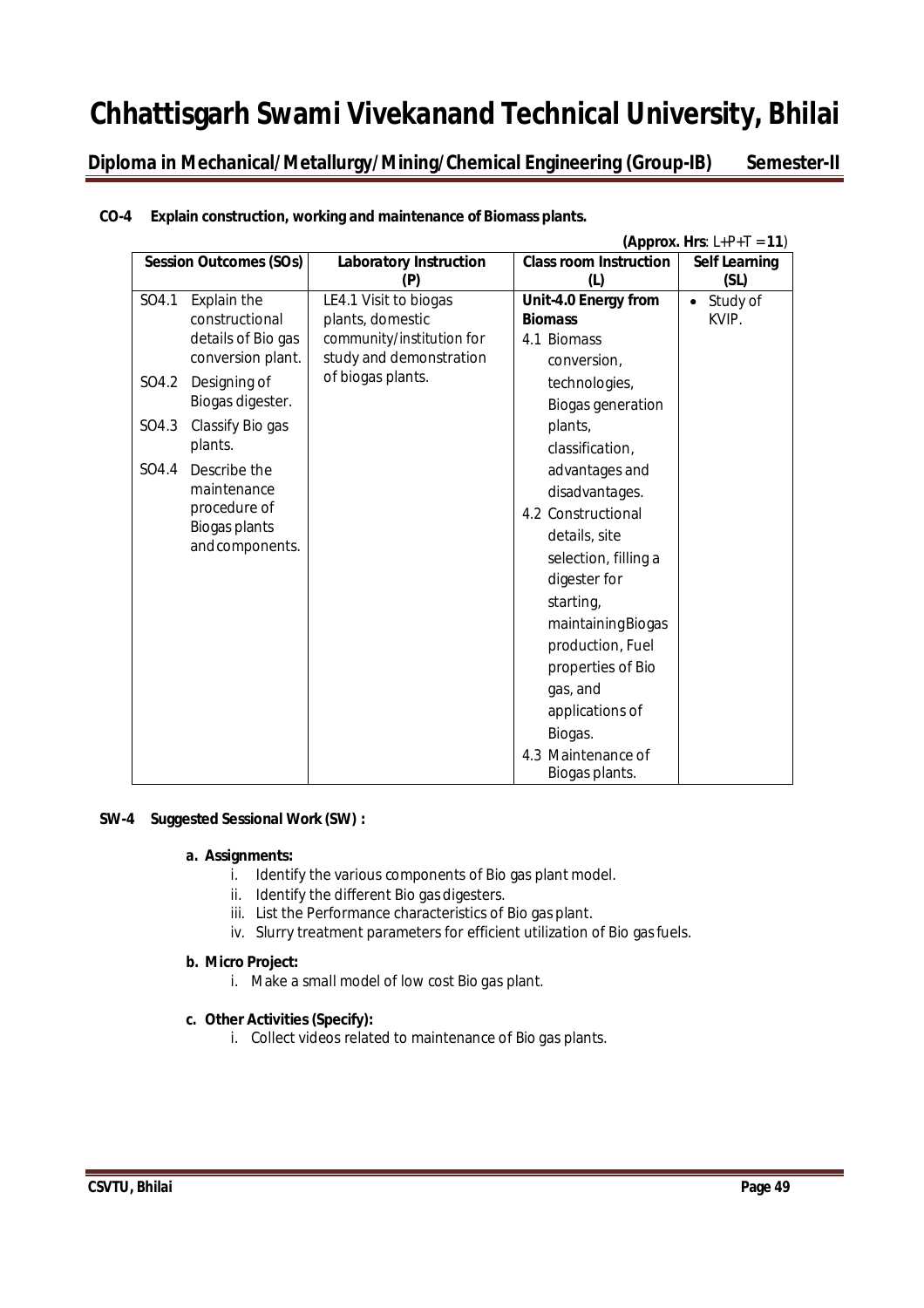### Diploma in Mechanical/Metallurgy/Mining/Chemical Engineering (Group-IB) Semester-II

#### **CO-5 Describe construction and working of Geothermal, OTEC, Tidal and Micro Hydel energy systems and subsystems.**

|                                                                                                                                                                                                                                                                                                             |                                                                                                                               |                                                                                                                                                                                                                                                                                                                                                                                                          | (Approx. Hrs: $L+P+T = 10$ )         |
|-------------------------------------------------------------------------------------------------------------------------------------------------------------------------------------------------------------------------------------------------------------------------------------------------------------|-------------------------------------------------------------------------------------------------------------------------------|----------------------------------------------------------------------------------------------------------------------------------------------------------------------------------------------------------------------------------------------------------------------------------------------------------------------------------------------------------------------------------------------------------|--------------------------------------|
| <b>Session Outcomes</b><br>(SOs)                                                                                                                                                                                                                                                                            | <b>Laboratory Instruction</b>                                                                                                 | <b>Class room Instruction</b>                                                                                                                                                                                                                                                                                                                                                                            | <b>Self Learning</b><br>(SL)         |
| SO5.1 Describe working<br>of geothermal<br>plant.<br>SO5.2 Explain the<br>constructional<br>details of micro<br>hydel plant.<br>SO <sub>5</sub> .3 Describe the<br>ocean thermal<br>energy<br>conversion<br>system.<br>SO <sub>5.4</sub> Explain<br>construction and<br>working of a tidal<br>energy plant. | LE5.1 Working principle of<br>geothermal power plant.<br>LE5.2 Scope of Mini and<br>Micro-hydro power plants in<br>your state | Unit-5.0 Geothermal, Micro<br><b>Hydel, Ocean Thermal Energy</b><br><b>Conversion and Tidal Energy</b><br>5.1 Geothermal plant.<br>5.2 Micro Hydelplant.<br>5.3 Ocean Thermal Electric<br>Conversion (OTEC)<br>systems like open cycle,<br>closed cycle.<br>5.4 Energy from tides, basic<br>principle of tidal power,<br>single basin and double<br>basin tidal power plants,<br>advantages, limitation. | Closed and open<br>cycle OTEC plant. |

**SW-5 Suggested Sessional Work (SW) :**

#### **a. Assignments:**

- i. Identify the different parts of geothermal plant.
- ii. Identify different components of micro hydel plant
- iii. Justify the use of geothermal plant as a renewable source ofenergy.
- iv. List the site selection criterion of geothermal plant.

#### **b. Micro Project**

i. Prepare a report on performance of various Geothermal, OTEC, Tidal and Micro Hydel energy systems and subsystems available in our country.

### **CO-6 Explore the utility of fuel cell and hydrogen energy**

#### $(Approx. Hrs: L+P+T = 10)$

| <b>Session Outcomes</b>                                                                                                                               | Laboratory Instruction (P)                                                                       | <b>Class room Instruction</b>                                                                                                                                                                                                                  | <b>Self Learning</b>                                                                                                                      |
|-------------------------------------------------------------------------------------------------------------------------------------------------------|--------------------------------------------------------------------------------------------------|------------------------------------------------------------------------------------------------------------------------------------------------------------------------------------------------------------------------------------------------|-------------------------------------------------------------------------------------------------------------------------------------------|
| (SOs)                                                                                                                                                 |                                                                                                  | (L)                                                                                                                                                                                                                                            | (SL)                                                                                                                                      |
| SO6.1 Classify the<br>types of fuel<br>cells.<br>SO <sub>6.2</sub> Describe the<br>utility of<br>hydrogen<br>powered<br>vehicle.<br>SO6.3 Explain the | LE6.1 Study of different<br>types of models of<br>fuel cells available in<br>lab & compare them. | Unit 6.0 Fuel cells and<br><b>Hydrogen Energy</b><br>6.1 Introduction, principle<br>and operation of fuel<br>cell, Types of fuel cells,<br>application offuel cells.<br>6.2 Introduction, Hydrogen<br>Production methods,<br>Hydrogen storage, | Hydrogen-oxygen<br>fuel cell.<br>Environmental<br>aspect of<br>traditional<br>vehicle.<br>Limitations of use<br>of hydrogen as a<br>fuel. |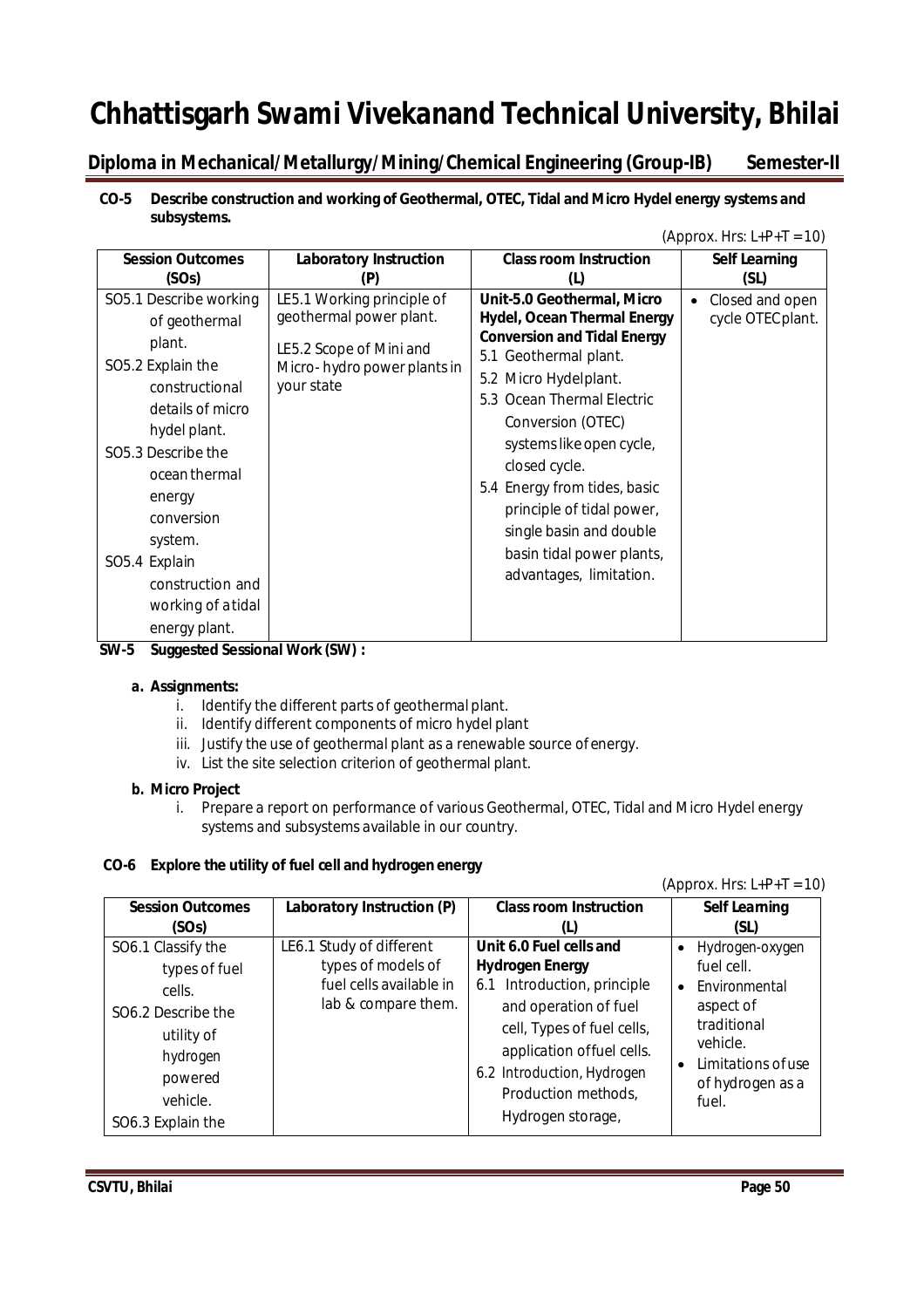**Diploma in Mechanical/Metallurgy/Mining/Chemical Engineering (Group-IB) Semester-II** 

| <b>Session Outcomes</b><br>(SOs) | Laboratory Instruction (P) | <b>Class room Instruction</b> | <b>Self Learning</b><br>(SL) |
|----------------------------------|----------------------------|-------------------------------|------------------------------|
| safety measures                  |                            | hydrogen transportation,      |                              |
| in hydrogen                      |                            | utilization of hydrogen       |                              |
| Energy                           |                            | gas, hydrogen as              |                              |
| utilization.                     |                            | alternative fuel for          |                              |
|                                  |                            | vehicles.                     |                              |

#### **SW-6 Suggested Sessional Work (SW):**

#### **a. Assignments:**

- i. Identify the different parts of fuel cell.
- ii. Analyze the working of hydrogen powered vehicle.
- iii. Describe the chemical reactions in H2 O2 fuel cell.
- iv. Enlist the practical fields where hydrogen is used as a fuel..

#### **b. Other Activities (Specify):**

i. Collect state wise information of usage of Fuel cells and Hydrogen Energy through www.

**Note:** Performance under Laboratory and Sessional work may appear in more than one COs/SOs.

#### **I) Suggested Specification Table (For ESE of Laboratory Instruction\*)**

| Laboratory<br><b>Instruction</b> | <b>Short Laboratory Experiment Titles</b>                                                              | <b>Assessment of</b><br><b>Laboratory Work</b><br>(Marks) |             |             |
|----------------------------------|--------------------------------------------------------------------------------------------------------|-----------------------------------------------------------|-------------|-------------|
| <b>Number</b>                    |                                                                                                        |                                                           | Performance |             |
|                                  |                                                                                                        | <b>PRA</b>                                                | <b>PDA</b>  | <b>Voce</b> |
| LE2.1                            | Study of Solar Radiation by using Pyranometer                                                          | 15                                                        | 10          | 5           |
| LE2.2                            | Study of Solar Distillation or Solar Still                                                             | 15                                                        | 10          | 5           |
| LE2.3                            | Study the photovoltaic cells available in the lab.                                                     | 15                                                        | 10          | 5           |
| LE2.4                            | Demonstration/study of solar water heater.                                                             | 15                                                        | 10          | 5           |
| LE2.5                            | Demonstration/study of solar cooker                                                                    | 15                                                        | 10          | 5           |
| LE2.6                            | Study of solar water heating system of 120 litre/day<br>capacity for the institute's hostel            | 15                                                        | 10          | 5           |
| LE2.7                            | Study of working of Solar pump and calculate its<br>discharge.                                         | 15                                                        | 10          | 5           |
| LE3.1                            | Demonstration/study of the working of a windmill.                                                      | 15                                                        | 10          | 5           |
| IF4.1                            | Visit to biogas plants, domestic community/institution<br>for study and demonstration of biogas plant. | 15                                                        | 10          | 5           |
| LE5.1                            | Working principle of geothermal power plant.                                                           | 15                                                        | 10          | 5           |
| LE5.2                            | Scope of Mini and Micro-hydro power plants in your<br>state                                            | 15                                                        | 10          | 5           |
| LE6.1                            | Study of different types of models of fuel cells available<br>in lab & compare them                    | 15                                                        | 10          | 5           |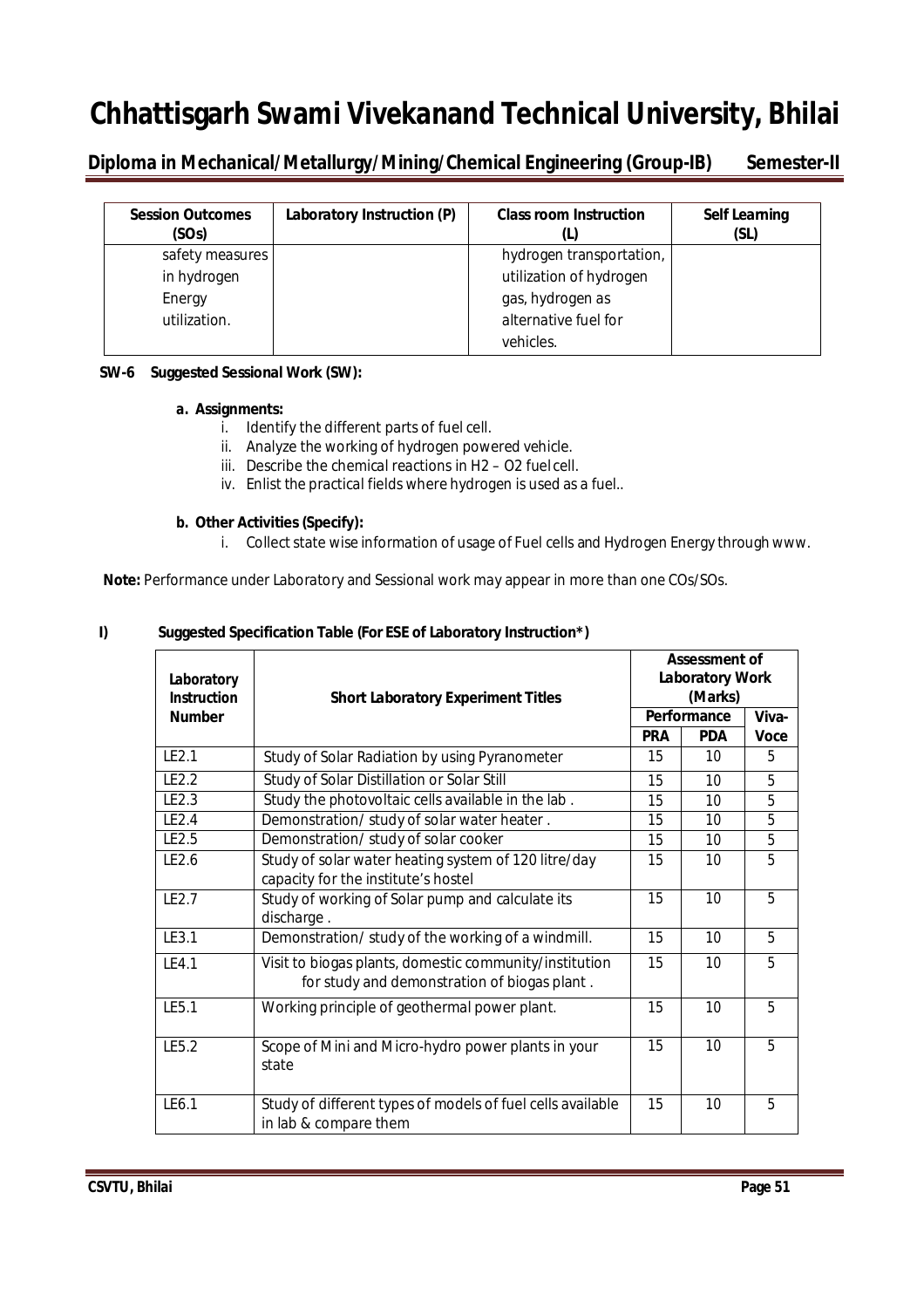### **Diploma in Mechanical/Metallurgy/Mining/Chemical Engineering (Group-IB) Semester-II**

\*Assessment rubric, process and product check list with rating scale need to be prepared by the course wise teachers for each experiment for conduction and assessment of laboratory experiments /practical's

**Legend:** PRA: Process Assessment, PDA: Product Assessment

**Note:** Only one experiment has to performed at the end semester examination of **30 Marks** as per assessment scheme

#### **J) Suggested Instructional/Implementation Strategies:**

1.Improved Lecture 2.Tutorial 3.Industrial visits 4.Industrial Training 5.Field Trips 6.Portfolio Based Learning 7.Demonstration 8.ICT Based Teaching Learning (Video Demonstration, CBT, Blog, Face book, Mobile)

#### **K) Suggested Learning Resources:**

#### **(a) Books:**

| S. No. | <b>Titles</b>                                 | <b>Author</b>  | <b>Publisher and Edition*</b>               |
|--------|-----------------------------------------------|----------------|---------------------------------------------|
| 1      | Non conventional Energy<br>Sources            | G D RAI        | Khanna Publishers New Delhi                 |
| 2      | Non-conventional Sources<br>of Energy (Hindi) | S.S.L. PATEL   | <b>Standard Publishers and Distributors</b> |
| 3      | Non conventional Energy<br><b>Sources</b>     | <b>BH KHAN</b> | <b>Tata McGraw Hill Publications</b>        |
| 4      | Renewable and<br>Conventional energy          | S Rao          | Khanna Publishers New Delhi                 |

\*Latest edition of all above books should be referred

#### **(b) Open source software and website address**:

- 1. Introduction: http://indiacore.com/bulletin/kssidhu-non-conventional-energy-resources.pdf
- 2. Introduction : http://www.newagepublishers.com/samplechapter/000329.pdf
- 3. Wind turbines : http://wind.machinereliability.com/?adtype=Maschinenausf%C3%A4lle&addate=20161117&gclid=CJ350N6Wk9QCFdK HaAodYLICXw
- 4. Wind turbines : http://www.awea.org/operations-and-maintenance
- 5. Wind turbines : http://www.windmeasurementinternational.com/wind-turbines/omturbines.php
- 6. Wind turbines : https://www.gerenewableenergy.com/wind-energy/turbine-services/windturbine-maintenance.html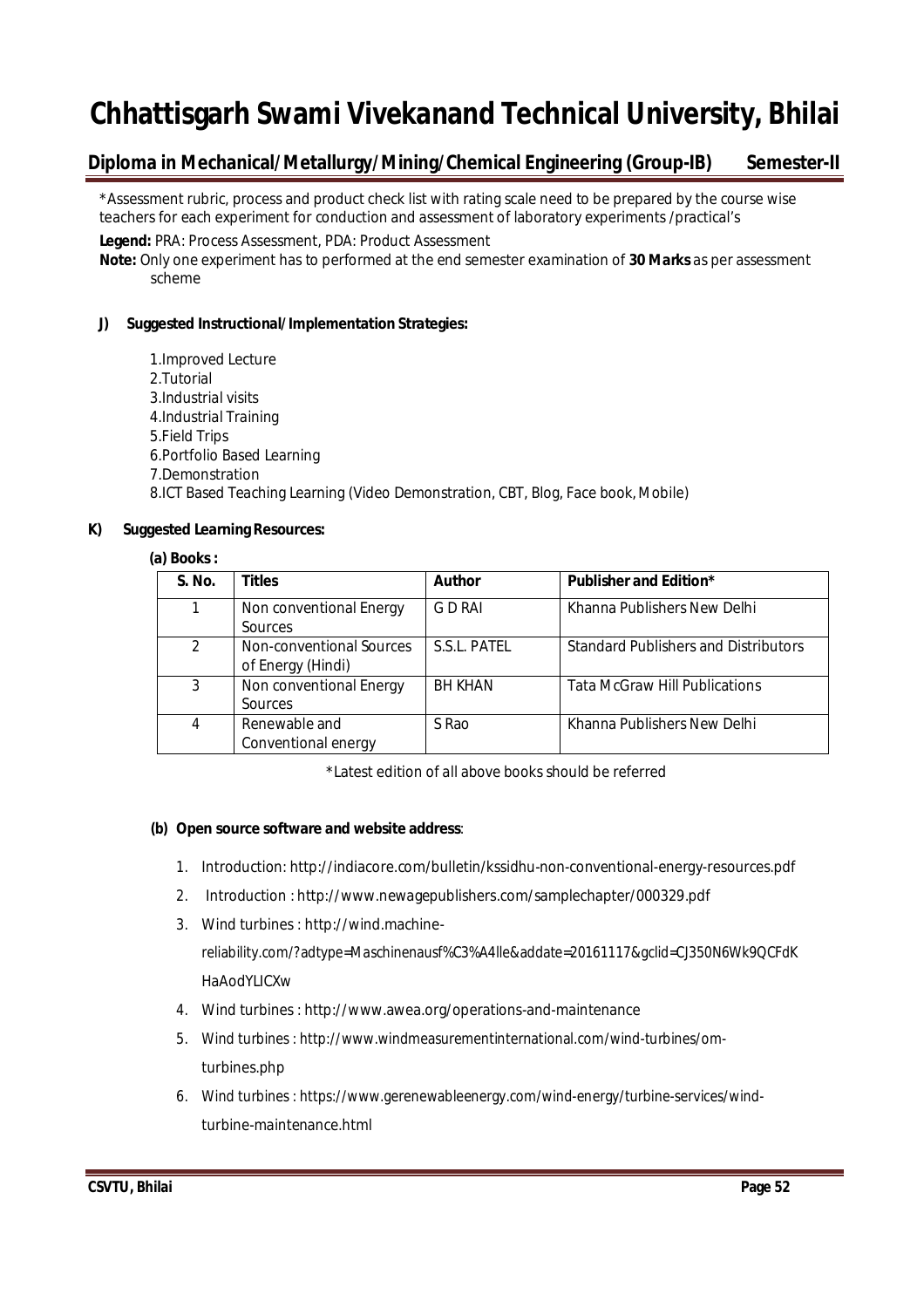### **Diploma in Mechanical/Metallurgy/Mining/Chemical Engineering (Group-IB) Semester-II**

- 7. Wind turbines : https://www.wind-energy-the-facts.org/operation-and-maintenance-costs-ofwind-generated-power.html
- 8. Wind turbines : http://archive.northsearegion.eu/files/repository/20120320111424\_PC\_Skills-Compendiuminmaintenance.pdf
- 9. Solar panels : https://www.thesolarco.com/how-to-maintain-your-solar-panels/
- 10. Solar panels : http://www.wikihow.com/Maintain-a-Solar-Panel
- 11. Solar panels : http://www.poweringhealth.org/Pubs/Guyana\_Solar\_PV\_Systems\_Maintenance\_Guide.pdf
- 12. Parabolic trough collector maintenance: http://mnre.gov.in/file-manager/UserFiles/CST-Manuals/PTC\_E.pdf
- 13. Flat plate solar collector maintenance:http://www.htproducts.com/literature/lp-364.pdf
- 14. Specifications of solar devices: http://mnre.gov.in/information/systems-specifications/
- 15. Biogas plants :

http://www.snv.org/public/cms/sites/default/files/explore/download/handbook\_on\_operation\_ and\_maintenance\_of\_biogas\_plants\_bio-slurry\_use\_and\_management.pdf

- 16. Biogas plants : http://collections.infocollections.org/ukedu/en/d/Jg33ime/15.html
- 17. Biogas plants : https://www.youtube.com/watch?v=iOsixN3nTsc
- 18. Solar cooker : https://www.youtube.com/watch?v=7rYFXCciEx4
- 19. Solar cooker : http://www.sempersolaris.com/guide-solar-cookers/
- 20. Wind turbine : https://www.youtube.com/watch?v=oPhNQ35\_Dwo
- 21. Wind turbine : https://www.youtube.com/watch?v=OzfM9NVgcjI
- 22. Wind turbine : https://www.youtube.com/watch?v=haPheNEitHQ
- 23. Fuel cells: https://www.youtube.com/watch?v=\_TqSU21aWoA

#### **(c) Others:**

- 1. Learning Packages.
- 2. Manufacturers' Manual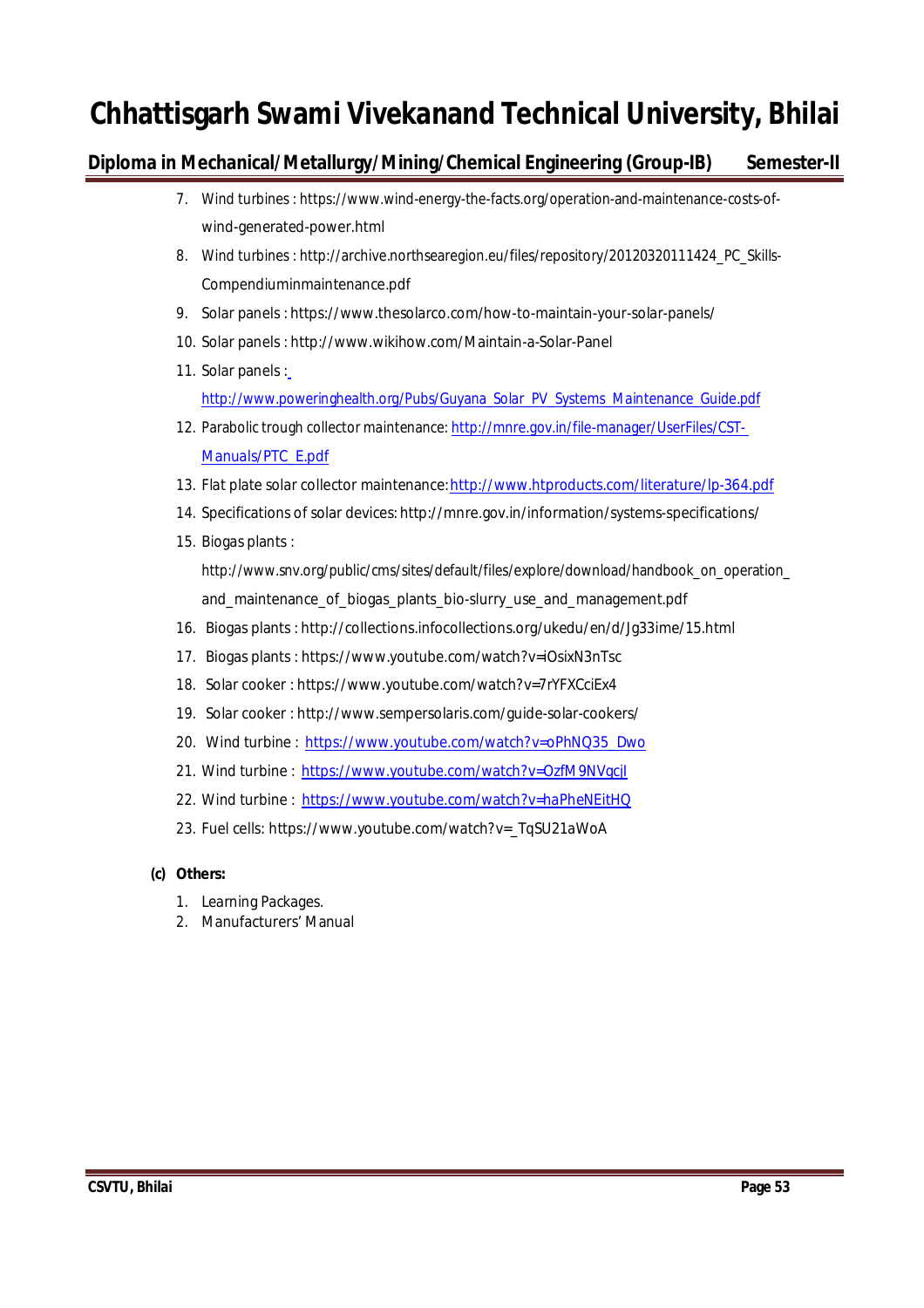**Diploma in Mechanical/Metallurgy/Mining/Chemical Engineering (Group-IB) Semester-II**

### **L) List of Major Laboratory Equipment and Tools:**

| S.<br>No.           | Name of Equipment                                                                     | <b>Broad</b><br><b>Specifications</b>                                                                                                                                                                                                                                                                                                                                                                                                                                                                                                                                                                                                                                                                                                                                                                                                                                                                                                                   | <b>Relevant Experiment</b><br><b>Number</b> |
|---------------------|---------------------------------------------------------------------------------------|---------------------------------------------------------------------------------------------------------------------------------------------------------------------------------------------------------------------------------------------------------------------------------------------------------------------------------------------------------------------------------------------------------------------------------------------------------------------------------------------------------------------------------------------------------------------------------------------------------------------------------------------------------------------------------------------------------------------------------------------------------------------------------------------------------------------------------------------------------------------------------------------------------------------------------------------------------|---------------------------------------------|
| $\mathbf{1}$        | Flat plate Solar collector                                                            | Orientation Vertical (Portrait)<br>Height / Width / Depth (mm) 2035 / 1233 / 80<br>Overall collector area (mm) 2.51<br>Aperture area (m2) 2.35<br>Absorber area (m2) 2.32 Weight<br>(empty) (kg) 38 Capacity (solar<br>fluid) (I) 1.85 Solar glass<br>transmission (%) 91 Solar<br>radiation absorption (%) 95 Solar<br>radiation emission (%) 5<br>Efficiency η 0 (%) 79.0<br>Efficiency coefficient a1 (W/M2K) 2.41<br>Efficiency coefficient a2 (W/M2K2) 0.049<br>Max operating pressure (bar) 10<br>Stagnation temperature ( <c) 210<br="">Certification CE 0036 &amp; Solar Keymark<br/>Absorber Sheet Aluminium<br/>Absorber plate coating Sunselect (selective)<br/>Absorber tube Copper<br/>Absorber tube joints Laser welded<br/>Frame Aluminium Extruded sides / sheet rear<br/>Glazing Safety glass (low iron), 3.2mm<br/>Rear insulation 40mm<br/>Solar fluid Water / propylene<br/>glycol Flow / return<br/>connections DN 16 (G3/4")</c)> | LE2.4                                       |
| $\overline{2}$<br>3 | Parabolic trough Solar<br>collector with tracking<br>system<br>Working models of wind | Parabolic trough reflecting surface Reflectors with<br>aluminium sheet or mirror<br>Total Collector Area 288m2<br>Number of collector modules 48<br>Number of collectors per row 8<br>Number of rows 6<br>Area of each module 6m2<br>Module power 2 kW<br>Coated receiver tubes enclosed in glass<br>Fluid Inlet Temperature (nominal) 110 C<br>Fluid Outlet Temperature (nominal) 220 C<br>Tracking-Moves East-West Fixed North-South;<br>Control system- Programmable Logic Controller<br>(PLC) or Manual; Drive mechanism- Servo or<br>Stepper motor, single axis.<br>Readymade kits                                                                                                                                                                                                                                                                                                                                                                 | LE2.4<br>LE3.1                              |
|                     | mills and turbines                                                                    |                                                                                                                                                                                                                                                                                                                                                                                                                                                                                                                                                                                                                                                                                                                                                                                                                                                                                                                                                         |                                             |
| 4                   | Solar appliances like drier,<br>cooker, lantern etc.                                  | Solar Lantern: Housing material ABS, Chimney<br>$\bullet$<br>Material Acrylic, Polycarbonate or Shane, LED<br>SMD LED, SPV Module High efficiency silicon                                                                                                                                                                                                                                                                                                                                                                                                                                                                                                                                                                                                                                                                                                                                                                                               | LE2.2, 2.3, 2.4, 2.5,<br>2.6, 2.7           |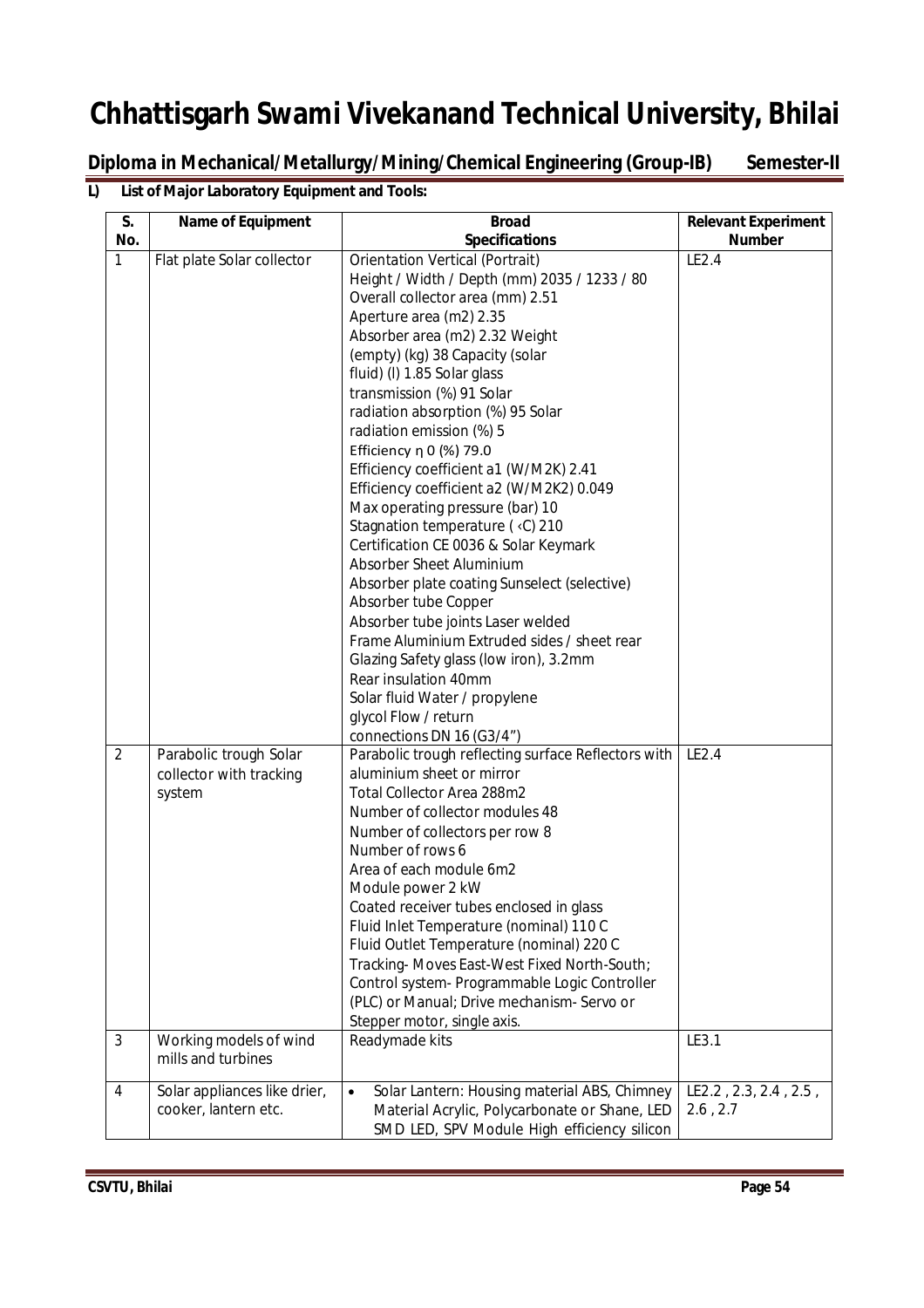**Diploma in Mechanical/Metallurgy/Mining/Chemical Engineering (Group-IB) Semester-II**

|                |                                                                               | cell based SPV module, Battery 12V-7.2Ah @<br>C-20 SMF lead acid battery of Absorbed<br>Electrolyte type.<br>Solar Fan: High speed ceiling fan, Operated by<br>$\bullet$<br>12V DC 1.5A, RPM = 320, SIZE = 1200MM,<br><b>MULTI SPEED</b><br>Solar Air drier: can generate hot air with<br>$\bullet$<br>temperature ranges from 40°C to 100°C. used<br>for removing moisture from variety of<br>agricultural products and food items without<br>causing any harmful affect<br>Solar Distillation Capacity - 200 litres<br>$\bullet$<br>Solar water pumps<br>$\bullet$<br>Solar torches<br>$\bullet$<br>Solar street lighting systems<br>$\bullet$<br>Solar traffic blinker<br>$\bullet$ |              |
|----------------|-------------------------------------------------------------------------------|----------------------------------------------------------------------------------------------------------------------------------------------------------------------------------------------------------------------------------------------------------------------------------------------------------------------------------------------------------------------------------------------------------------------------------------------------------------------------------------------------------------------------------------------------------------------------------------------------------------------------------------------------------------------------------------|--------------|
| 5              | Demonstration model of<br>Biogas plant.                                       | Solar mobile charger                                                                                                                                                                                                                                                                                                                                                                                                                                                                                                                                                                                                                                                                   | LE4.1        |
| 6              | Models, Charts and videos<br>related to non conventional<br>sources of energy |                                                                                                                                                                                                                                                                                                                                                                                                                                                                                                                                                                                                                                                                                        | LE 5.1 & 5.2 |
| $\overline{7}$ | Digital Pyranometer                                                           | Response Time less than 15 seconds,<br>Battery life: approx. 100 hr, Sensitivity: 5 to<br>20µV / W/m2, Direction Response less than 20<br>W/m2, Field of view 180 degree, Temperature<br>response less than 5%                                                                                                                                                                                                                                                                                                                                                                                                                                                                         | LE2.1        |
| 8              | <b>Fuel Cells</b>                                                             | Hydrogen / Air Fuel Cell PEM Type Energy<br>Conversion: 40%                                                                                                                                                                                                                                                                                                                                                                                                                                                                                                                                                                                                                            | LE6.1        |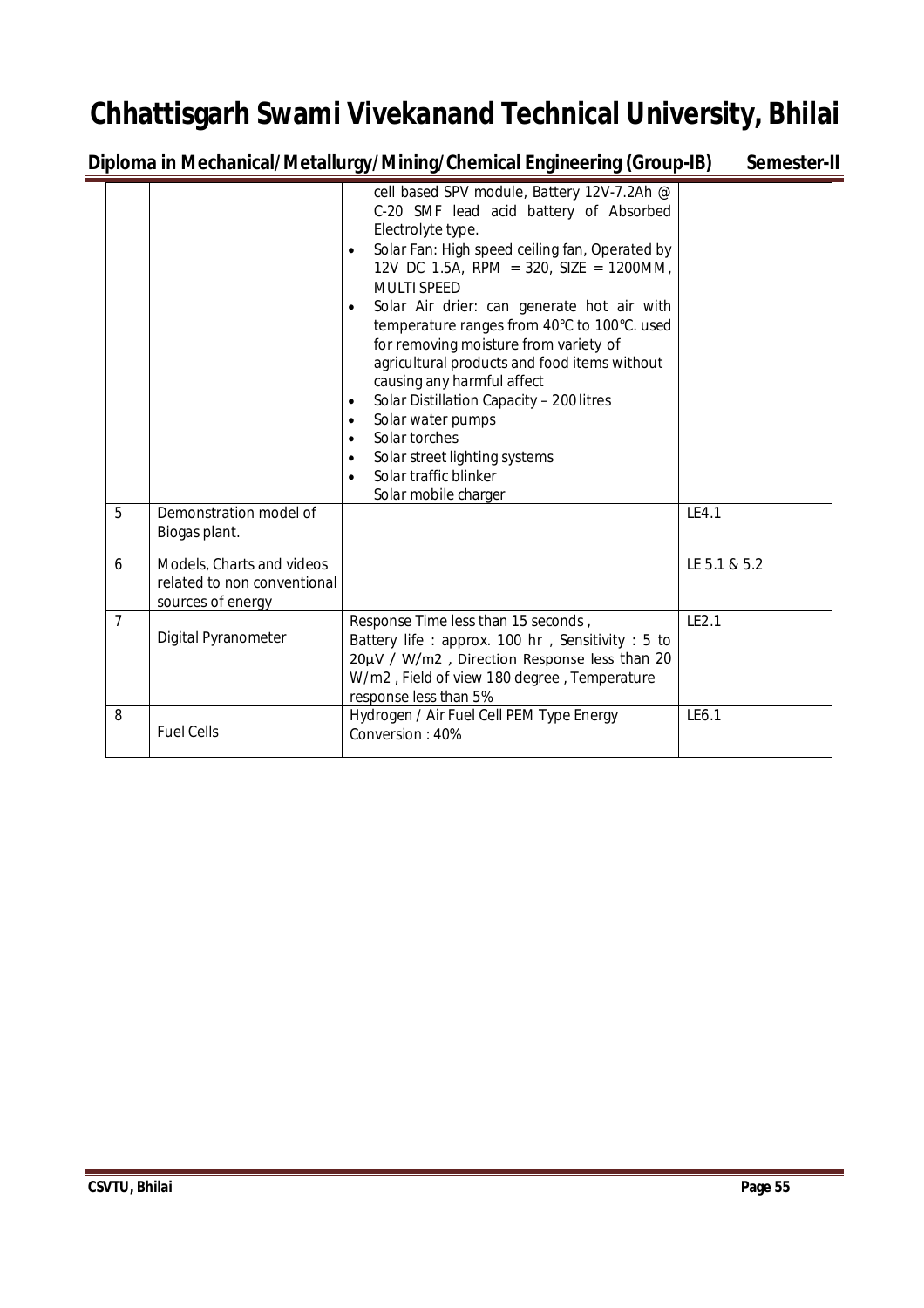### **Diploma in Mechanical/Metallurgy/Mining/Chemical Engineering (Group-IB)** Semester-II

| тг<br>Course<br><b>Outcomes</b><br>(COs)                                                                                      |                                          |                                   |                                           |                                       | <b>Programme Outcomes</b><br>(POs)               |                                                            |              |                                        |                                            |                   |                      | Programme Specific<br><b>Outcomes</b><br>(PSOs) |           |
|-------------------------------------------------------------------------------------------------------------------------------|------------------------------------------|-----------------------------------|-------------------------------------------|---------------------------------------|--------------------------------------------------|------------------------------------------------------------|--------------|----------------------------------------|--------------------------------------------|-------------------|----------------------|-------------------------------------------------|-----------|
|                                                                                                                               | <b>PO-1</b><br><b>Basic</b><br>knowledge | $PO-2$<br>Discipline<br>knowledge | $PO-3$<br>Experime<br>nts and<br>practice | $PO-4$<br>Engineering<br><b>Tools</b> | <b>PO-5</b><br>The<br>engineer<br>and<br>society | <b>PO-6</b><br>Environment Ethics<br>and<br>sustainability | <b>PO-7</b>  | PO-8<br>Individual<br>and team<br>work | <b>PO-9</b><br>Communi Life-long<br>cation | PO-10<br>learning | PSO-<br>$\mathbf{1}$ | PSO-<br>$\overline{2}$                          | PSO-<br>3 |
| CO-1 Explore the role and<br>prospects of non-<br>conventional energy<br>sources.                                             |                                          | $\overline{2}$                    |                                           |                                       | $\overline{2}$                                   | 3                                                          | $\mathbf{1}$ |                                        | $\overline{2}$                             | $\overline{2}$    |                      |                                                 |           |
| CO-2 Explain construction,<br>working and maintenance<br>of Solar energy devices<br>and components.                           |                                          | $\overline{2}$                    | $\overline{2}$                            | $\overline{2}$                        | $\overline{2}$                                   | $\mathfrak{Z}$                                             | 1            | $\overline{2}$                         | $\overline{2}$                             | $\overline{2}$    |                      | $\overline{2}$                                  |           |
| CO-3 Describe construction and<br>working of Wind energy<br>related systems and<br>subsystems.                                |                                          | $\overline{2}$                    | $\overline{2}$                            | $\overline{2}$                        | $\overline{2}$                                   | 3                                                          | 1            | $\overline{2}$                         | $\overline{2}$                             | $\overline{2}$    |                      | $\overline{2}$                                  |           |
| CO-4 Explain construction,<br>working and maintenance<br>of Biomass plants.                                                   | -1                                       | $\overline{2}$                    | 3                                         | $\overline{2}$                        | $\overline{2}$                                   | 3                                                          | 1            | $\overline{2}$                         | $\overline{2}$                             | $\overline{2}$    |                      | $\overline{2}$                                  |           |
| CO-5 Describe construction and<br>working of Geothermal,<br>OTEC, Tidal and Micro<br>Hydrol energy systems and<br>subsystems. |                                          | $\overline{2}$                    | $\overline{2}$                            | $\overline{2}$                        | $\overline{2}$                                   | 3                                                          | 1            | $\overline{2}$                         | $\overline{2}$                             | $\overline{2}$    |                      | $\overline{2}$                                  |           |
| CO-6 Explore the utility of fuel<br>cell and hydrogen energy<br>in various areas.                                             |                                          | $\overline{2}$                    | $\overline{2}$                            | $\overline{2}$                        | $\overline{2}$                                   | 3                                                          | $\mathbf{1}$ | $\overline{2}$                         | $\overline{2}$                             | $\overline{2}$    |                      | $\overline{2}$                                  |           |

#### **M) Mapping of POs & PSOs with COs:**

**Legend:** 1 – Low, 2 – Medium, 3 – High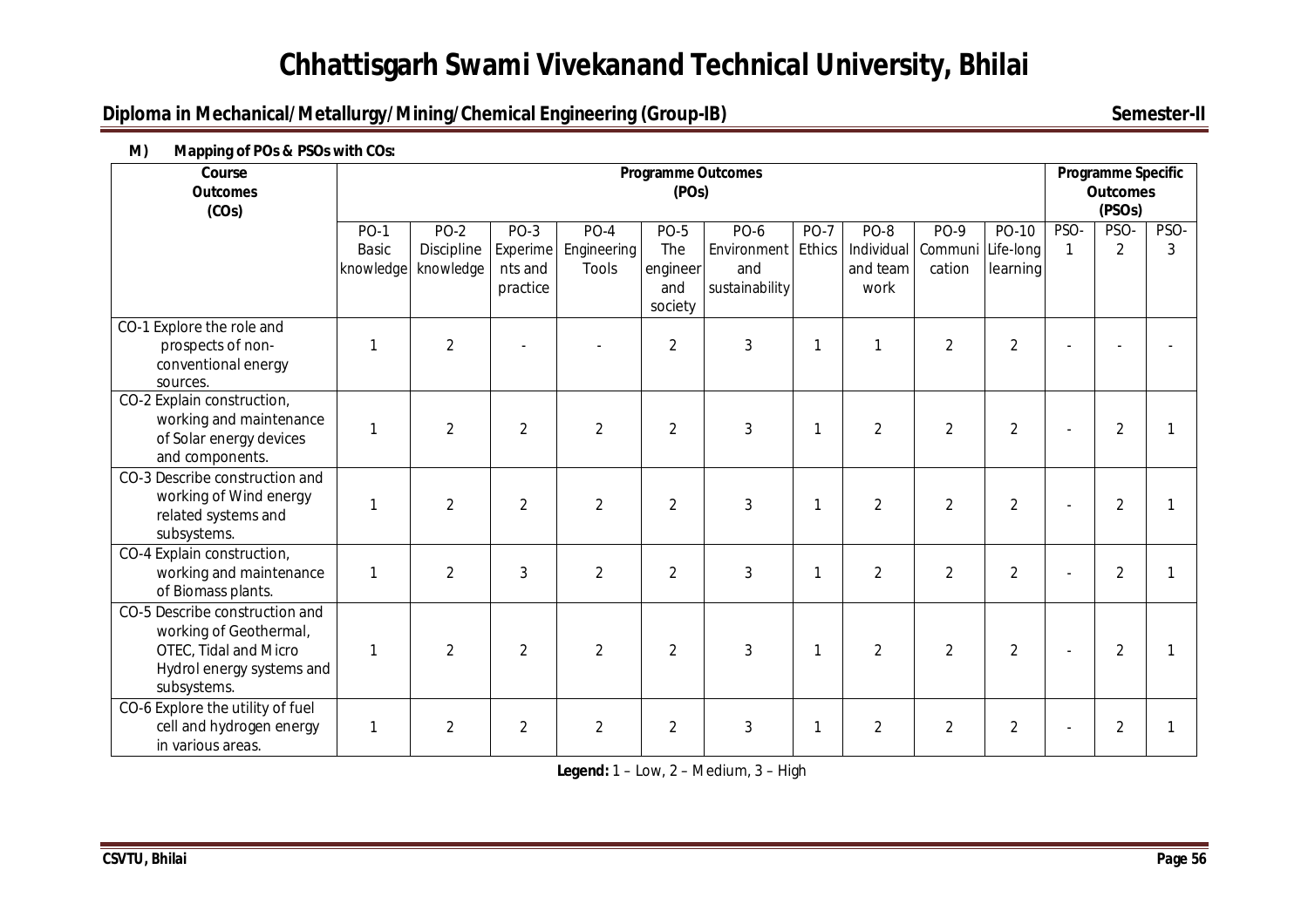### **Diploma in Mechanical/Metallurgy/Mining/Chemical Engineering (Group-IB)** Semester-II

#### **N) Course Curriculum Map:**

| POs & PSOs No. | COs No. & Title                       | SOs No.           | <b>Laboratory Instruction</b><br>(P) | <b>Classroom Instruction</b><br>(L) | <b>Self Learning</b><br>(SL) |
|----------------|---------------------------------------|-------------------|--------------------------------------|-------------------------------------|------------------------------|
| PO 1,2,5,6,    | CO-1 Explore the role and prospects   | SO1.1             |                                      | Unit-1.0 Energy sources             |                              |
| 7,8,9,10       | of non-conventional energy sources.   | SO1.2             |                                      | 1.1, 1.2, 1.3, 1.4, 1.5, 1.6        |                              |
|                |                                       | SO1.3             |                                      |                                     |                              |
| PO 1,2,4,5,6,  | CO-2 Explain construction, working    | SO <sub>2.1</sub> |                                      | Unit-2.0 Solar energy               |                              |
| 7,8,9,10       | and maintenance of Solar              | SO <sub>2.2</sub> | LE2.1, LE 2.2 LE2.3, LE              | 2.1, 2.2, 2.3, 2.4, 2.5, 2.6        |                              |
| PSO 2,3        | energy devices and                    | SO <sub>2.3</sub> | 2.4, LE2.5, LE 2.6,                  |                                     |                              |
|                | components.                           | SO <sub>2.4</sub> | LE 2.7                               |                                     |                              |
|                |                                       | SO <sub>2.5</sub> |                                      |                                     |                              |
|                |                                       | SO <sub>2.6</sub> |                                      |                                     |                              |
| PO 1,2,4,5,6,  | CO-3 Describe construction and        | SO3.1             |                                      | Unit-3.0 Wind energy                |                              |
| 7,8,9,10       | working of Wind energy related        | SO3.2             | LE3.1                                | 3.1, 3.2, 3.3                       | As mentioned                 |
| PSO 2,3        | systems and subsystems.               | SO3.3             |                                      |                                     | in relevant                  |
|                |                                       | SO3.4             |                                      |                                     | pages                        |
| PO 1,2,4,5,6,  | CO-4 Explain construction, working    | SO4.1             |                                      | Unit-4.0 Energy from Biomass        |                              |
| 7,8,9,10       | and maintenance of Biomass            | SO4.2             | LE4.1                                | 4.1, 4.2, 4.3                       |                              |
| PSO 2,3        | plants.                               | SO4.3             |                                      |                                     |                              |
|                |                                       | SO4.4             |                                      |                                     |                              |
| PO 1,2,4,5,6,  | CO-5 Describe construction and        | SO <sub>5.1</sub> |                                      | Unit-5.0 Geothermal, Micro          |                              |
| 7,8,9,10       | working of Geothermal, OTEC,          | SO <sub>5.2</sub> | LE5.1, LE5.2                         | Hydel, Ocean Thermal Energy         |                              |
| PSO 2,3        | Tidal and Micro Hydel energy          | SO <sub>5.3</sub> |                                      | <b>Conversion and Tidal Energy</b>  |                              |
|                | systems and subsystems.               | SO <sub>5.4</sub> |                                      | 5.1, 5.2, 5.3, 5.4                  |                              |
| PO 1,2,4,5,6,  | CO-6 Explore the utility of fuel cell | SO6.1             |                                      | Unit-6.0 Fuel cells and             |                              |
| 7,8,9,10       | and hydrogen energy in various        | SO6.2             | LE6.1                                | <b>Hydrogen Energy</b>              |                              |
| PSO 2,3        | areas.                                | SO6.3             |                                      | 6.1, 6.2                            |                              |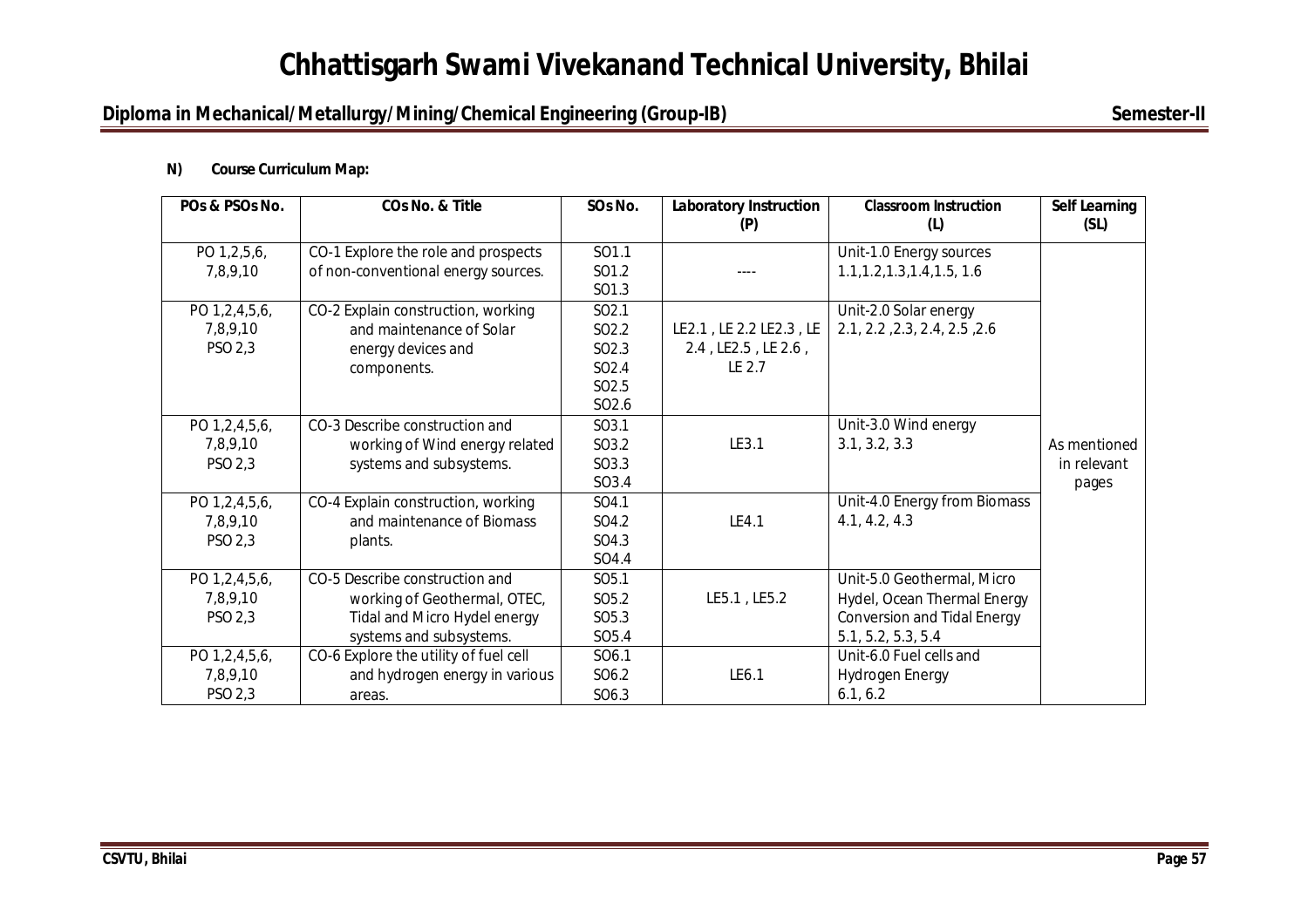### **Diploma in Mechanical/Metallurgy/Mining/Chemical Engineering (Group-IB) Semester-II**

**A) Course Code : 2000276(022)**

- **B) Course Title : Computer Fundamentals and Applications**
- **C) Pre- requisite Course Code and Title :**
- **D) Rationale :**

This course will enable diploma engineers to use computers and different applications for various computing purposes. It will enable technicians to perform for day-to-day computing activities, in particularpreparing professional documents, analyzing details graphical representations, and multimedia presentation for time to time decision making by the management of academia, business and industry. They would also be able to use Internet, cloud services and its security features for effective computing.

- **E) Course Outcomes:** The course content should be taught and implemented with the aim to develop the following outcomes in the students.
	- **CO-1 Use effectively computer system and its peripherals.**
	- **CO-2 Prepare a professional document using variousfeatures of word-processing for academic/business/ industry.**
	- **CO-3 Create a spread sheet, analyze the data using different formula/ functions and represent it in different form of chart for solving academic/business/industrial problem.**
	- **CO-4 Createa professional multimedia presentation using its variousfeaturesfor an academic/business/ industrial application.**
	- **CO-5 Use Internet, Cloud services, and its security features for computing.**

#### **F) Scheme of Studies**

|               |                                     |                  |                                                 |               |   | <b>Scheme Of Studies (Hours/Week)</b>     |
|---------------|-------------------------------------|------------------|-------------------------------------------------|---------------|---|-------------------------------------------|
| S.No          | <b>Board of</b><br><b>Study</b>     | Course<br>Code   | Course<br><b>Titles</b>                         |               | P | <b>Total</b><br>Credits(C)<br>$L+T+(P/2)$ |
|               | Computer Science<br>and Engineering | 2000276<br>(022) | Computer Fundamentals<br>and Applications       | $\mathcal{P}$ |   |                                           |
| $\mathcal{P}$ | Computer Science<br>and Engineering | 2000292<br>(022) | Computer Fundamentals<br>and Applications (Lab) |               | 4 |                                           |

**Legend:** L: Classroom Instruction (Includes different instructional strategies i.e. Lecture and other), P: Laboratory Instruction (Includes Practical performances in laboratory workshop, field or other locations using different instructional strategies) T- Tutorial includes Sessional Work(SW) (includes assignment, seminar, mini project etc.) and Self Learning (SL), C: Credits

 **Note**: SW and SL has to be planned and performed under the continuous guidance and feedback of teacher to ensure outcome of Learning.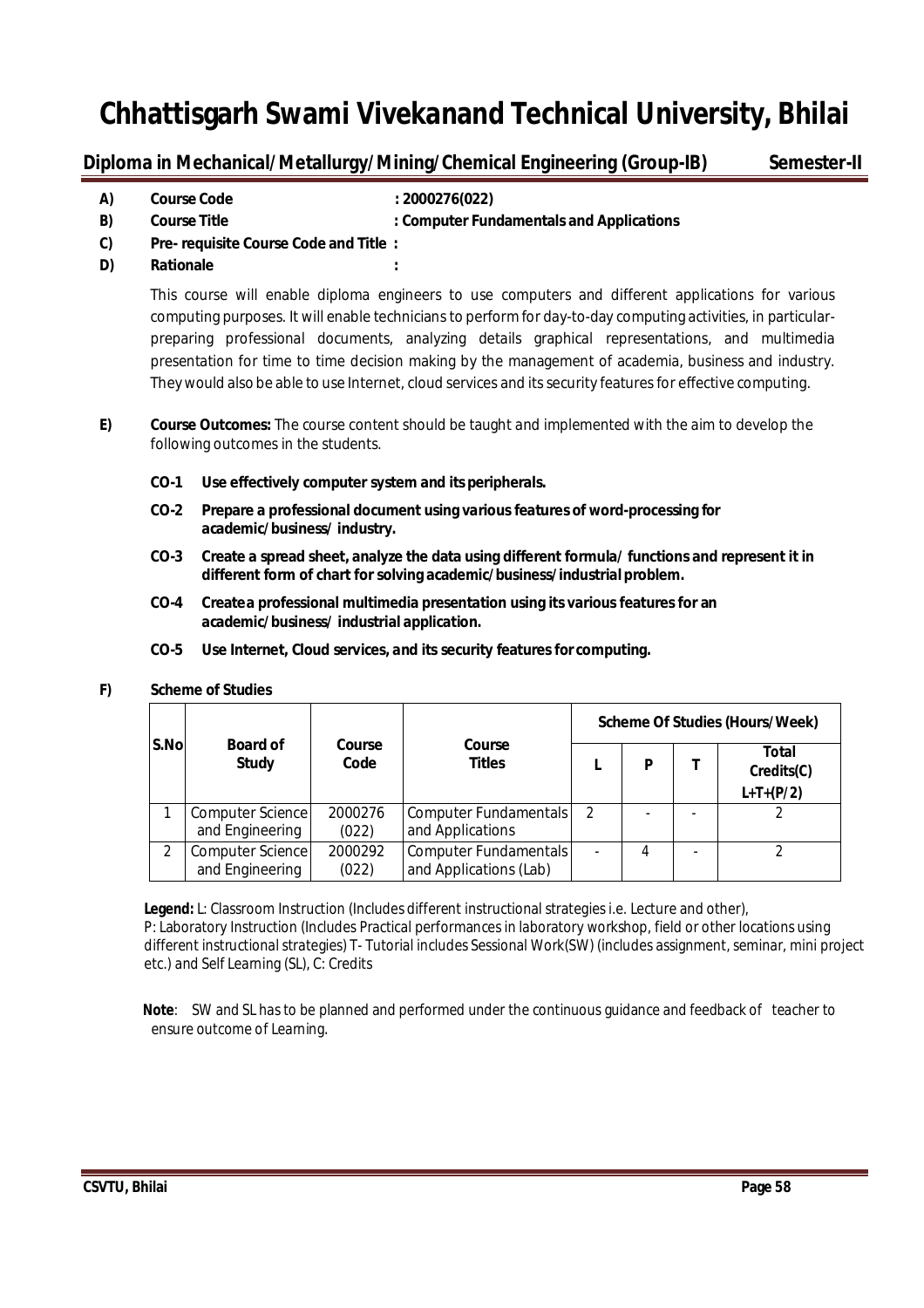**Diploma in Mechanical/Metallurgy/Mining/Chemical Engineering (Group-IB) Semester-II**

#### **G) Scheme of Assessment**

|      |                                            |                  |                                                        | <b>Scheme of Examination</b> |                          |    |            |                  |              |
|------|--------------------------------------------|------------------|--------------------------------------------------------|------------------------------|--------------------------|----|------------|------------------|--------------|
| S.No | <b>Board of</b>                            | Course           | Course                                                 |                              | <b>Theory</b>            |    |            | <b>Practical</b> | Total        |
|      | <b>Study</b>                               | Code             | Titles                                                 | <b>ESE</b>                   | СT                       | TΑ | <b>ESE</b> | <b>TA</b>        | <b>Marks</b> |
|      | <b>Computer Science</b><br>and Engineering | 2000276<br>(022) | <b>Computer Fundamentals</b><br>and Applications       | 70                           | 20                       | 30 | -          |                  | 120          |
|      | <b>Computer Science</b><br>and Engineering | 2000292<br>(022) | <b>Computer Fundamentals</b><br>and Applications (Lab) | -                            | $\overline{\phantom{a}}$ | ۰  | 30         | 50               | 80           |

**Note :** i. Separate passing is must for TA component of Progressive Assessment, both for theory and practical. **ii**. Separate passing is must for End Semester Exam(Theory) and End Semester Exam(Practical).

#### **H) Course-Curriculum Detailing:**

This course curriculum detailing depicts learning outcomes at course level and session level and their attainment by the students through Classroom Instruction (L), Laboratory Instruction (P), T- Tutorial includes Sessional Work (SW) and Self Learning (SL). Students are expected to demonstrate the attainment of Session Outcomes (SOs) and finally Course Outcomes (COs) upon the completion of course.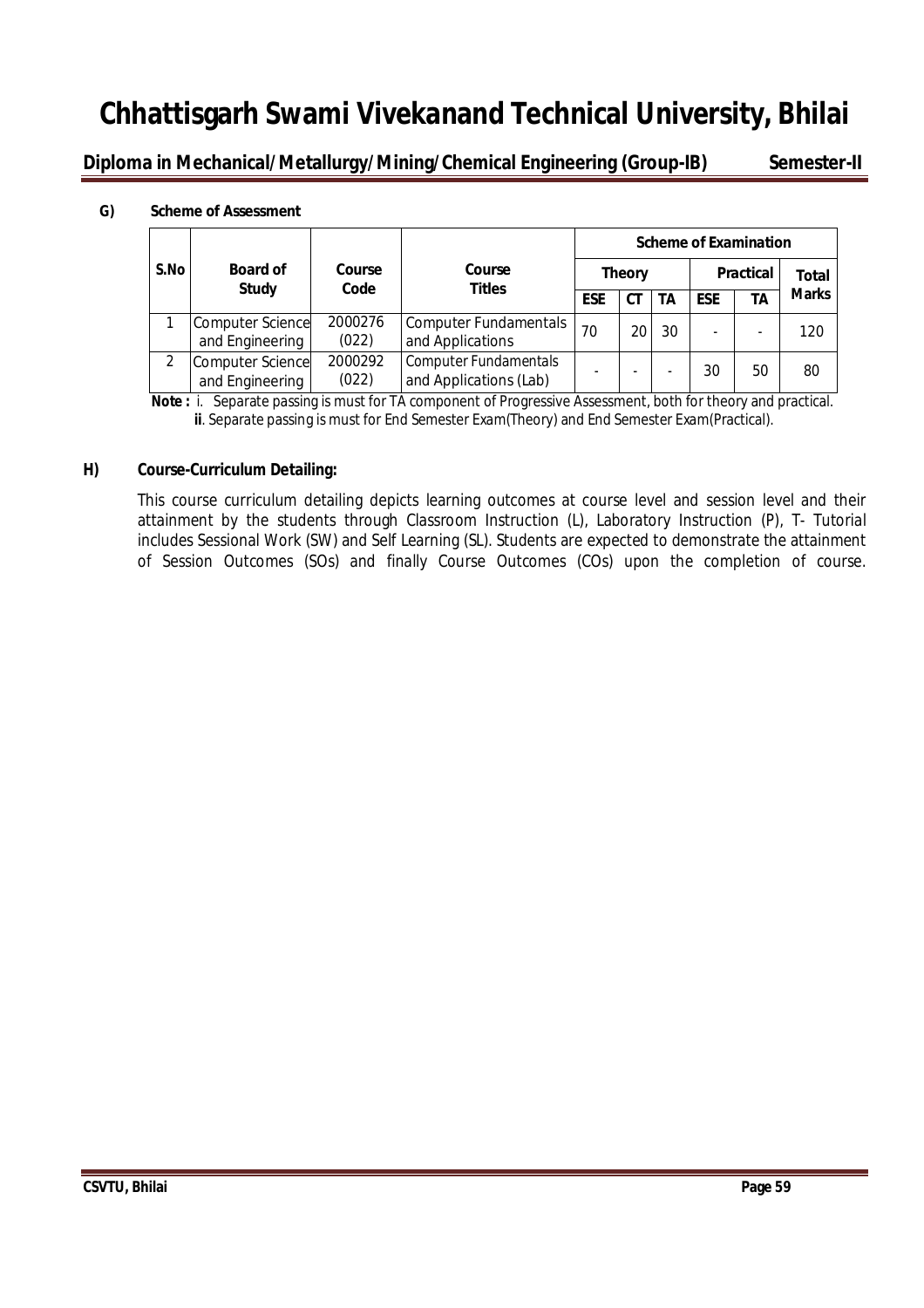**Diploma in Mechanical/Metallurgy/Mining/Chemical Engineering (Group-IB) Semester-II**

### **CO-1 Use effectively computer system and itsperipherals.**

|                            |                               |                                                  | (Approx. Hrs: $L+P+T = 17$ ) |
|----------------------------|-------------------------------|--------------------------------------------------|------------------------------|
| <b>Session Outcomes</b>    | <b>Laboratory Instruction</b> | <b>Class room Instruction</b>                    | Self-Learning (SL)           |
| (SOs)                      | (P)                           | (1)                                              |                              |
| <b>SO1.1 Use</b>           | LE1.1 Perform various         | Unit-1.0 Basics of Computer                      | • Block Diagram of           |
| functions of               | file handling                 | <b>System</b>                                    | Computer System              |
| CPU, ALU,                  | operations of                 | Computer block diagram<br>1.1                    | • Features of Windows OS     |
| Memory                     | Windows OS                    | 1.1.1 Central Processing                         | • Advance Features of        |
| Unit and I/O               | (Create, copy,                | Unit (CPU),                                      | <b>Windows OSUtilities</b>   |
| Units using                | rename, delete,               | Control Unit,                                    |                              |
| block                      | move files and                | Arithmetic logic                                 | • Concept of Green IT        |
| diagram of                 | folder)                       | Unit (ALU),                                      |                              |
| Computer                   | LE1.2 Use accessories         | Memory Unit                                      |                              |
| SO1.2 Explain              | utilities of                  | 1.1.2 Input Output                               |                              |
| purpose and<br>function of | windows OS                    | Units-Monitor,<br>Printers: Dot                  |                              |
| OS in                      | (Notepad, Paint<br>etc.)      | matrix, Laser,                                   |                              |
| computer                   |                               | Inkjet, Plotters,                                |                              |
| SO1.3 Use various          |                               | Scanner                                          |                              |
| file handling              |                               | Data Representation<br>1.2                       |                              |
| operations                 |                               | 1.2.1 Bit, Byte, Nibble,                         |                              |
| in Windows                 |                               | Word, ASCII, BCD,                                |                              |
| operating                  |                               | EBCDIC, UNICODE                                  |                              |
| system.                    |                               | Concept of Hardware<br>1.3                       |                              |
| SO1.4 Describe any         |                               | and Software                                     |                              |
| five                       |                               | 1.3.1 System software                            |                              |
| important                  |                               | & Application                                    |                              |
| features of                |                               | Software                                         |                              |
| Windows                    |                               | Operating system<br>1.4                          |                              |
| control                    |                               | 1.4.1 Concepts, Purpose                          |                              |
| panel.                     |                               | and its Functions                                |                              |
| SO1.5 Describe             |                               | 1.4.2 Operations of                              |                              |
| Green IT                   |                               | Windows OS                                       |                              |
| concept for                |                               | <b>Operations of Windows</b><br>1.5              |                              |
| environment                |                               | <b>OS</b>                                        |                              |
| ally sound                 |                               | 1.5.1 Create and name                            |                              |
| computing.                 |                               | file and folders                                 |                              |
|                            |                               | 1.5.2 Copy file, Rename                          |                              |
|                            |                               | and Delete of files                              |                              |
|                            |                               | and folders,                                     |                              |
|                            |                               | Search files and                                 |                              |
|                            |                               | folders                                          |                              |
|                            |                               | 1.5.3 Install Application,<br>Create shortcut of |                              |
|                            |                               |                                                  |                              |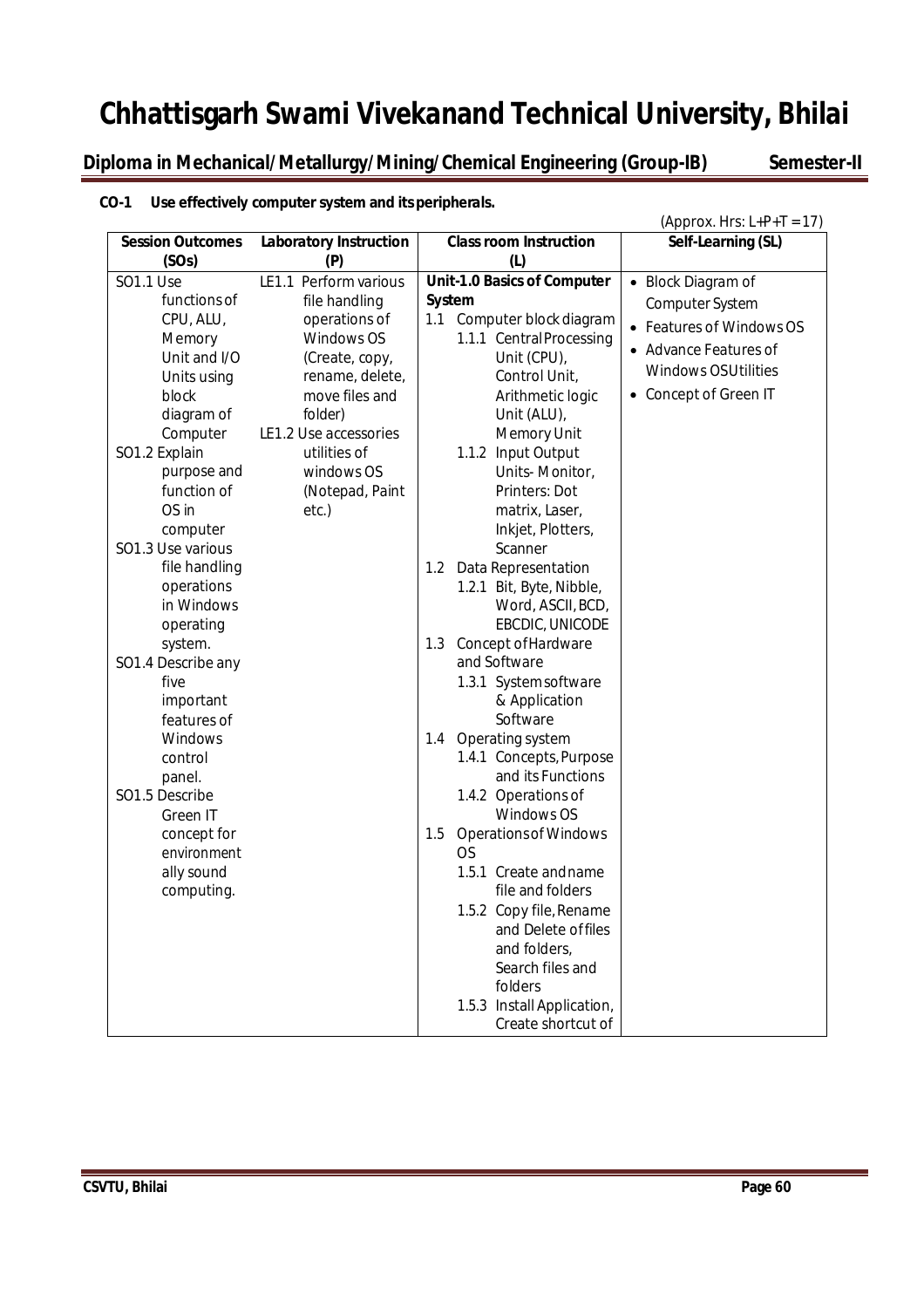**Diploma in Mechanical/Metallurgy/Mining/Chemical Engineering (Group-IB) Semester-II**

| <b>Session Outcomes</b><br>(SOs) | <b>Laboratory Instruction</b><br>(P) | <b>Class room Instruction</b><br>(L)                                                                                                                                                                                                                                                                                                                                                                            | Self-Learning (SL) |
|----------------------------------|--------------------------------------|-----------------------------------------------------------------------------------------------------------------------------------------------------------------------------------------------------------------------------------------------------------------------------------------------------------------------------------------------------------------------------------------------------------------|--------------------|
|                                  |                                      | application on the<br>desktop<br><b>Windows OS Utilities</b><br>1.6<br>1.6.1 Windows<br>accessories<br><b>Utilities</b><br>1.6.2 Control Panel,<br>Taskbar<br>Green IT Concepts:<br>1.7<br>Ergonomics, Power<br>Plans to maximize<br>computer's<br>performance and<br>conserve energy,<br>Concept of minimizing<br>Carbon Footprint,<br>computing ewaste its<br>toxic constituent and<br>Health effects, ewaste |                    |
|                                  |                                      | management &<br>recycling                                                                                                                                                                                                                                                                                                                                                                                       |                    |

#### **SW-1 Suggested Sessional Work (SW):**

#### **a) Assignments**

- i. Describe functions of CPU, ALU and Memory Unit using block diagram ofComputer
- ii. List different features of operating system.

#### **b) Mini Project**

i. Prepare a report on different type of computer system and printers with its specifications in your computer lab.

#### **c) Other Activities (Specify)**

- i. A Seminar on 'Various features of Windows O.S. of computer'
- ii. A Seminar on 'The Green IT concept for environmentally sound computing'.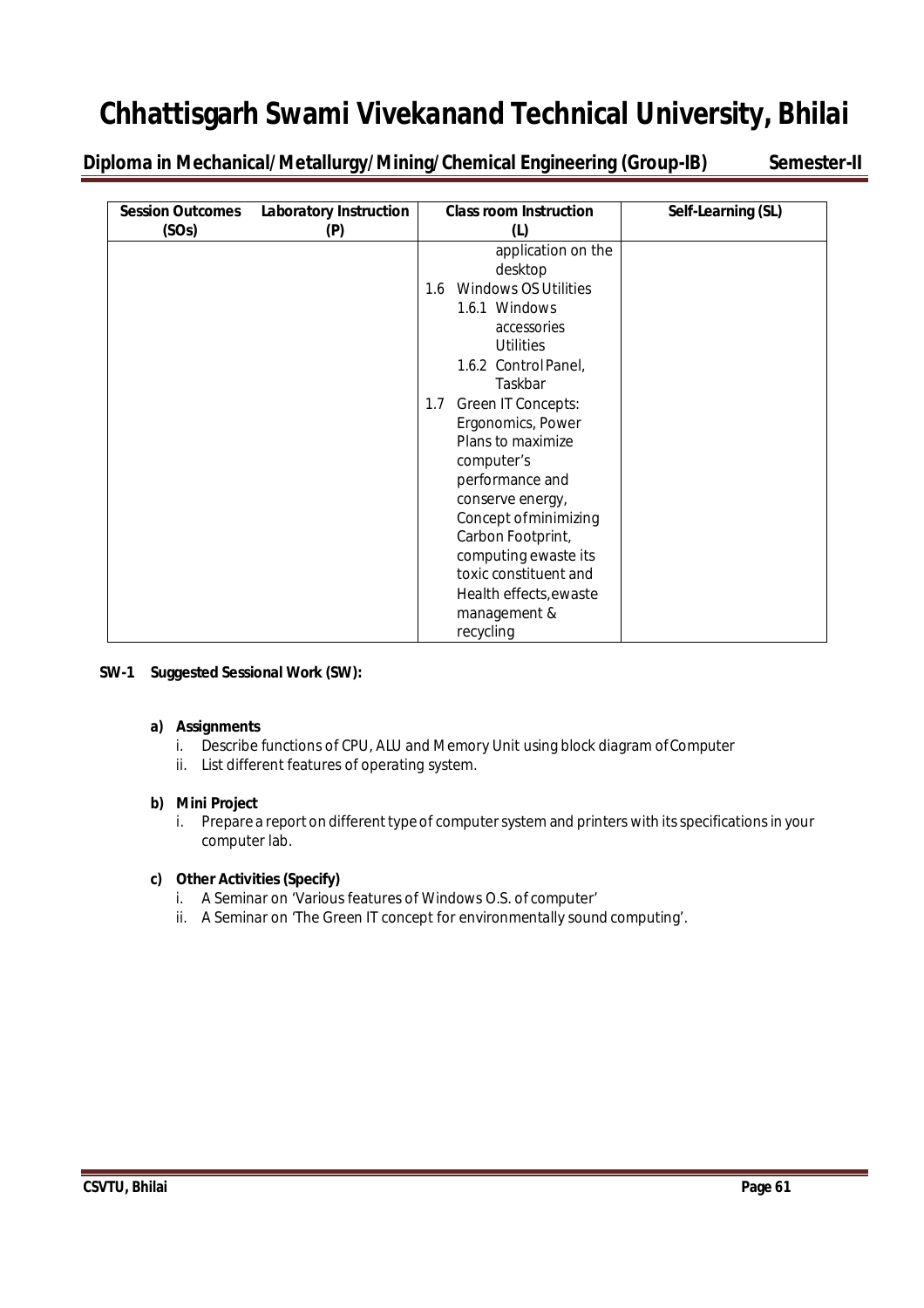**Diploma in Mechanical/Metallurgy/Mining/Chemical Engineering (Group-IB) Semester-II**

### **CO-2 Prepare a professional document using various features of word-processing for an academic/business/ industry.** (Approx. Hrs:  $L+P+T = 20$ )

| <b>Session Outcomes</b>                                                                                               | Laboratory Instruction (P)                                                                                                                                                                                                                                                                                                                                                                                                                                                                                                                                                                                                           | <b>Class room Instruction (L)</b>                                                                                                                                                                                                                                                                                                                                                                                                                                                                                                                                                                                                                                   | Self-Learning (SL)                                                                                                                                                  |
|-----------------------------------------------------------------------------------------------------------------------|--------------------------------------------------------------------------------------------------------------------------------------------------------------------------------------------------------------------------------------------------------------------------------------------------------------------------------------------------------------------------------------------------------------------------------------------------------------------------------------------------------------------------------------------------------------------------------------------------------------------------------------|---------------------------------------------------------------------------------------------------------------------------------------------------------------------------------------------------------------------------------------------------------------------------------------------------------------------------------------------------------------------------------------------------------------------------------------------------------------------------------------------------------------------------------------------------------------------------------------------------------------------------------------------------------------------|---------------------------------------------------------------------------------------------------------------------------------------------------------------------|
| (SOs)                                                                                                                 |                                                                                                                                                                                                                                                                                                                                                                                                                                                                                                                                                                                                                                      |                                                                                                                                                                                                                                                                                                                                                                                                                                                                                                                                                                                                                                                                     |                                                                                                                                                                     |
| SO2.1 Use the various<br>features of a<br>word processing<br>software for<br>preparing a<br>professional<br>document. | LE2.1 Prepare a sample<br>academic/business/<br>industrial/letter<br>document applying<br>formatting features<br>on text like bold,<br>italics, underline, font<br>type, color and size.<br>LE2.2 Apply bullet, and<br>numbering feature in<br>the above sample<br>document<br>LE2.3 Insert images and<br>manipulate tablesin<br>the above sample<br>document.<br>LE2.4 Use mail merge<br>feature of word<br>processing to write<br>and send a<br>personalized letter or<br>e-mail to different<br>people at the same<br>time such as<br>appointment or<br>invitation letters.<br>LE2.5 Develop typing speed<br>for documentation at | <b>Unit-2.0 Word Processing</b><br>2.1 Overview of Word<br>processor<br>2.1.1 Basics of Font- Type,<br>Size, Color, Effects<br>like Bold, Italic,<br>Underline, Subscript<br>and superscript, Case<br>changing options<br>2.2 Working with Text<br>2.2.1 Inserting & Deleting,<br>Undo and Redo<br>2.2.3 Copy and Moving<br>(cutting) text within a<br>document<br>2.3 Formatting Paragraphs<br>2.3.1 Lists Setting, Line<br>spacing<br>2.4 Page settings<br>2.4.1 Margins Setting,<br>Header and Footer<br>2.5 Spelling and Grammatical<br>checks<br>2.6 Table and its options<br>2.6.1 Inserting rows or<br>columns, Merging<br>and Splittingcells,<br>Arithmetic | • Features of<br>word-processing<br>software<br>• Advance<br>features of word<br>processing<br>• Features for<br>working with<br>pictures and<br>drawing<br>objects |
|                                                                                                                       |                                                                                                                                                                                                                                                                                                                                                                                                                                                                                                                                                                                                                                      |                                                                                                                                                                                                                                                                                                                                                                                                                                                                                                                                                                                                                                                                     |                                                                                                                                                                     |
|                                                                                                                       | a proficiency level.                                                                                                                                                                                                                                                                                                                                                                                                                                                                                                                                                                                                                 | Calculations in a<br>Table                                                                                                                                                                                                                                                                                                                                                                                                                                                                                                                                                                                                                                          |                                                                                                                                                                     |
|                                                                                                                       |                                                                                                                                                                                                                                                                                                                                                                                                                                                                                                                                                                                                                                      | 2.7 Working with pictures<br>2.7.1 Inserting Pictures<br>from Files<br>2.8 Using Drawings & Objects<br>2.8.1 WordArt, Linesand<br>Shapes, Modifying<br>Drawn Objects,<br><b>Formatting Drawn</b><br>objects                                                                                                                                                                                                                                                                                                                                                                                                                                                         |                                                                                                                                                                     |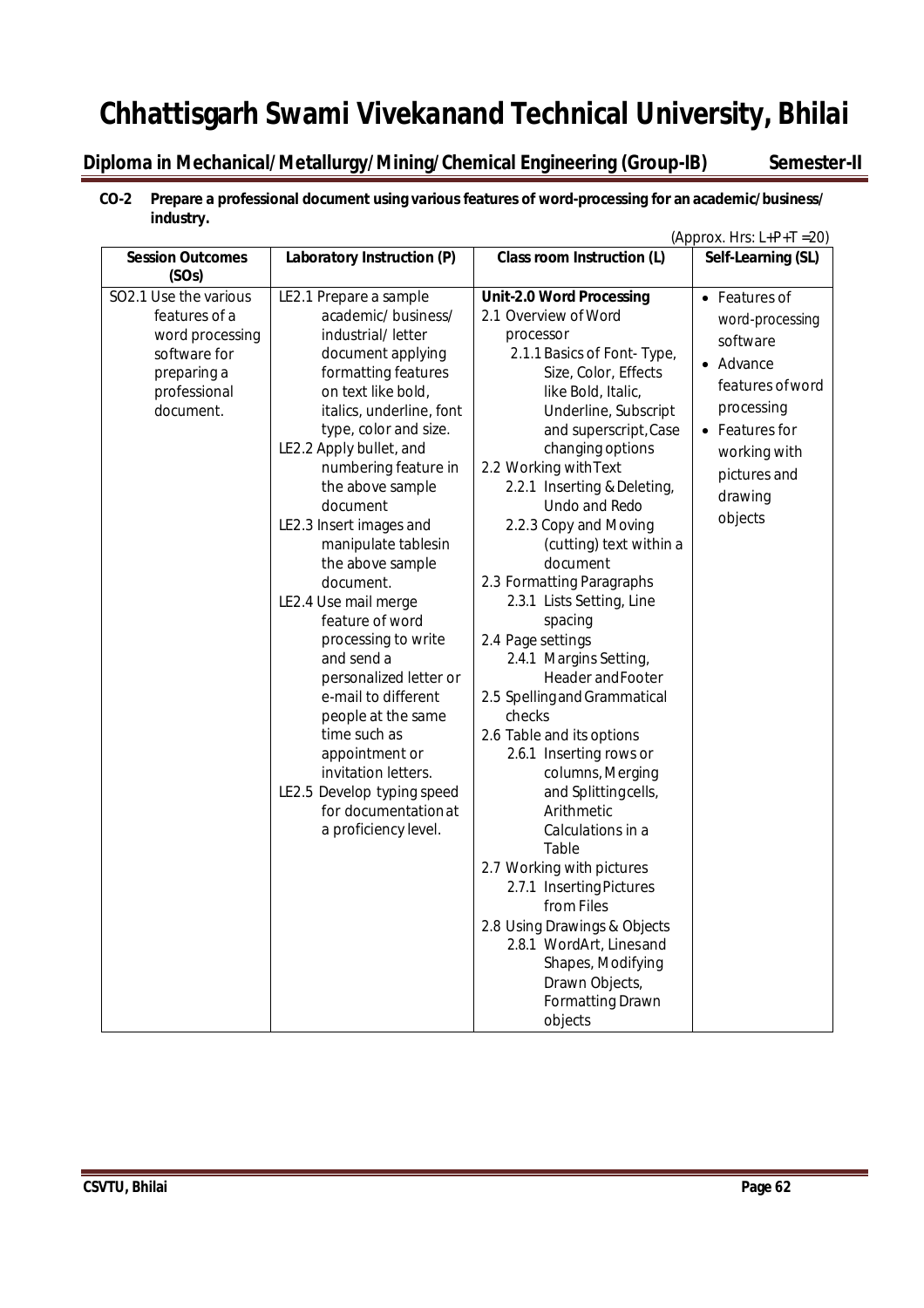**Diploma in Mechanical/Metallurgy/Mining/Chemical Engineering (Group-IB) Semester-II**

#### **SW-2 Suggested Sessional Work (SW):**

#### **a. Assignments**

- i. Make a report file on short cut key for different word processing commands.
- ii. Describe mail merge feature of word processing software for sending massletter.

#### **b. Mini Project**

i. Prepare a learning material in form of a document on the sessions taken on word processing.

#### **c. Other Activities (Specify)**

i. A Seminar on 'Features of Word processing Software'

#### **CO-3 Create a spread sheet, analyze the data using different formula/ functions and represent it in different form of chart for solving academic/business / industrial problem.**

|                                                                                                             |                                                                                                                                                                                                                                                                                                                                                                                                                                                                         |                                                                                                                                                                                                                                                                                                                                                                                                                                                                                                                                                                                                                                                                                                                                                                                                                                                                                                                                                            | (Approx. Hrs: $L+P+T = 20$ )                                                                                                                           |
|-------------------------------------------------------------------------------------------------------------|-------------------------------------------------------------------------------------------------------------------------------------------------------------------------------------------------------------------------------------------------------------------------------------------------------------------------------------------------------------------------------------------------------------------------------------------------------------------------|------------------------------------------------------------------------------------------------------------------------------------------------------------------------------------------------------------------------------------------------------------------------------------------------------------------------------------------------------------------------------------------------------------------------------------------------------------------------------------------------------------------------------------------------------------------------------------------------------------------------------------------------------------------------------------------------------------------------------------------------------------------------------------------------------------------------------------------------------------------------------------------------------------------------------------------------------------|--------------------------------------------------------------------------------------------------------------------------------------------------------|
| <b>Session Outcomes</b><br>(SOs)                                                                            | <b>Laboratory Instruction</b><br>(P)                                                                                                                                                                                                                                                                                                                                                                                                                                    | Class room Instruction (L)                                                                                                                                                                                                                                                                                                                                                                                                                                                                                                                                                                                                                                                                                                                                                                                                                                                                                                                                 | Self-Learning (SL)                                                                                                                                     |
| SO3.1Use Spread<br>Sheet software to<br>create, analyze<br>and represent it<br>different form of<br>charts. | LE3.1 Create a sample<br>worksheet for any<br>academic/<br>business/<br>industrial problem.<br>(pay bill/ pay slip/<br>electricity bill/<br>examination<br>results/admission<br>list).<br>LE3.2 Apply different<br>formula and<br>functions in the<br>above sample<br>sheet for analyzing<br>data.<br>LE3.3 Use graphics and<br>auto shapes in<br>above sample<br>sheet.<br>LE3.4 Create and<br>manipulate charts<br>on the analyzed<br>data for above<br>sample sheet. | Unit-3.0 Spread sheet/ Data Analysis<br>& Chart Presentation<br>3.1 Introduction to spread sheet/<br>Data Analysis & Graphical<br>Presentation<br>3.1.1 Introduction to data, cell<br>address<br>3.1.2 Excel Data Types<br>3.2 Concept of hyperlink<br>3.3 Introduction to Formatting<br>3.3.1 Formatting Number, Text,<br>Formatting Date & Time,<br>Formatting Concept of<br>Worksheet, Formatting<br>Concept of Workbook<br>3.4 Understanding Formulas<br>3.4.1 Operators in spread sheet<br>3.4.2 Operators Precedence<br>3.5 Understanding Functions<br>3.5.1 Common Excel Functions<br>Math & Trig Functions such as<br>$\bullet$<br>Sum, Round, Sqrt, Poweretc.<br>Statistical Function such as<br>Average, Min, Max, etc.<br>Date & Time<br>Lookup & Reference such as<br>$\bullet$<br>transpose etc.<br>Logical Functions such as IN,<br>$\bullet$<br>AND, OR etc.<br>Text Function such as Upper,<br>$\bullet$<br>Lower<br>3.6 Types of Graphics | Features of<br>$\bullet$<br>spread-sheet<br>software<br>Advance features<br>of Data Analysis<br>Type of data<br>$\bullet$<br>representation/<br>Charts |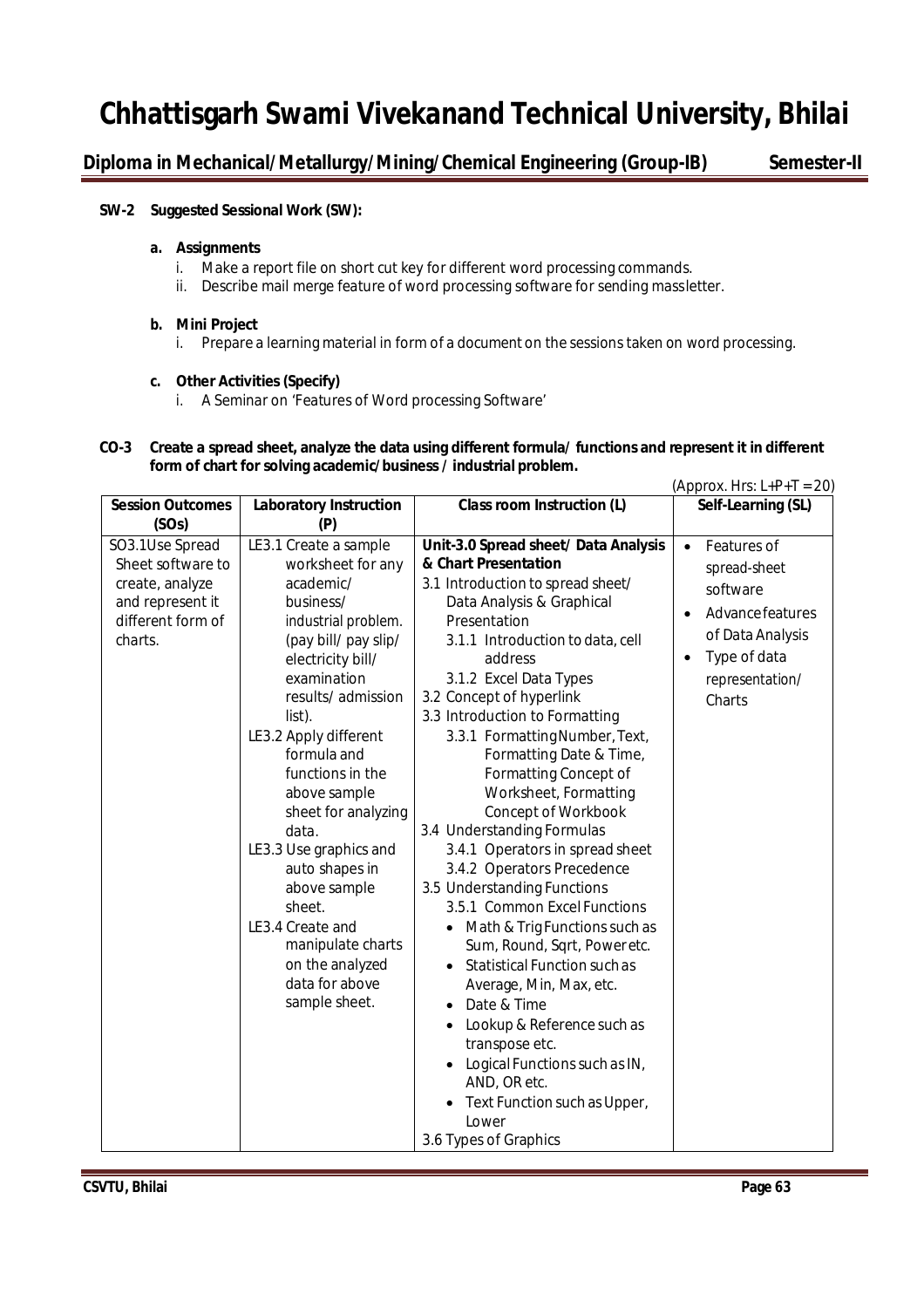**Diploma in Mechanical/Metallurgy/Mining/Chemical Engineering (Group-IB) Semester-II**

| <b>Session Outcomes</b><br>(SOs) | <b>Laboratory Instruction</b> | Class room Instruction (L)        | Self-Learning (SL) |
|----------------------------------|-------------------------------|-----------------------------------|--------------------|
|                                  |                               | 3.6.1 Word Art, Auto Shapes,      |                    |
|                                  |                               | Images                            |                    |
|                                  |                               | 3.7 Introduction to charts        |                    |
|                                  |                               | 3.7.1 Overview of different types |                    |
|                                  |                               | of Charts,                        |                    |
|                                  |                               | 3.7.2 Using different Types of    |                    |
|                                  |                               | Charts such as Bar Chart, Pi-     |                    |
|                                  |                               | Chart etc                         |                    |
|                                  |                               | 3.8 Printing in spreadsheet       |                    |
|                                  |                               | 3.8.1 Print Area, set Margins,    |                    |
|                                  |                               | Header & Footer                   |                    |
|                                  |                               | 3.8.2 Page Setup options          |                    |

#### **SW-3 Suggested Sessional Work (SW):**

#### **a) Assignments**

i. Describe the use of Spread Sheet software to create, analyze and represent it different form of charts.

#### **b) Mini Project**

i. Create a student result sheet using Spreadsheet software, analyses the data and represent it in form of chart with respect to scores of previous exams/test/ Assignment.

#### **c) Other Activities(Specify)**

i. A Seminar on 'Features of Spread sheet/ Data Analysis & Chart Presentationsoftware'

#### **CO-4 Create a professional multimedia presentation using its various features for any academic/business/industrial application.**

| <b>Session Outcomes</b> | Laboratory Instruction (P)     | Class room Instruction (L)    | Self-Learning            |
|-------------------------|--------------------------------|-------------------------------|--------------------------|
| (SOs)                   |                                |                               | (SL)                     |
| SO4.1 Use various       | LE4.1 Create a sample          | Unit-4.0 Multimedia/ Graphic  | Features of              |
| features of             | multimedia presentation        | <b>Presentation</b>           | Multimedia               |
| multimedia              | for any academic/              | 4.1 Introduction to           | Presentation             |
| presentation            | business/industrial            | Multimedia/Graphic            | software                 |
| software.               | application.                   | Presentationpackage           |                          |
|                         | LE4.2 Perform various          | 4.1.1 Outline of an effective | Advancefeatures          |
|                         | operation on above             | presentations,                | of Multimedia            |
|                         | sample presentation.           | Starting a New                | Presentation             |
|                         | LE4.3 Apply formatting         | Presentation Files,           | Features of<br>$\bullet$ |
|                         | features like font setting,    | Saving work, Creating         | drawing tools,           |
|                         | text fill, space formatting    | new Slides                    | clip art's,              |
|                         | on above sample                | 4.2 Work with textboxes       | multimedia               |
|                         | presentation.                  | 4.2.1 Adjustingcharacter      |                          |
|                         | LE4.4 Apply word arts, styles, | spacing, Adjusting            | elements                 |
|                         | bullets and numbers on         | line spacing,                 |                          |
|                         | above sample                   | Formatting text               |                          |

 $(Approx. Hrs: L+P+T = 19)$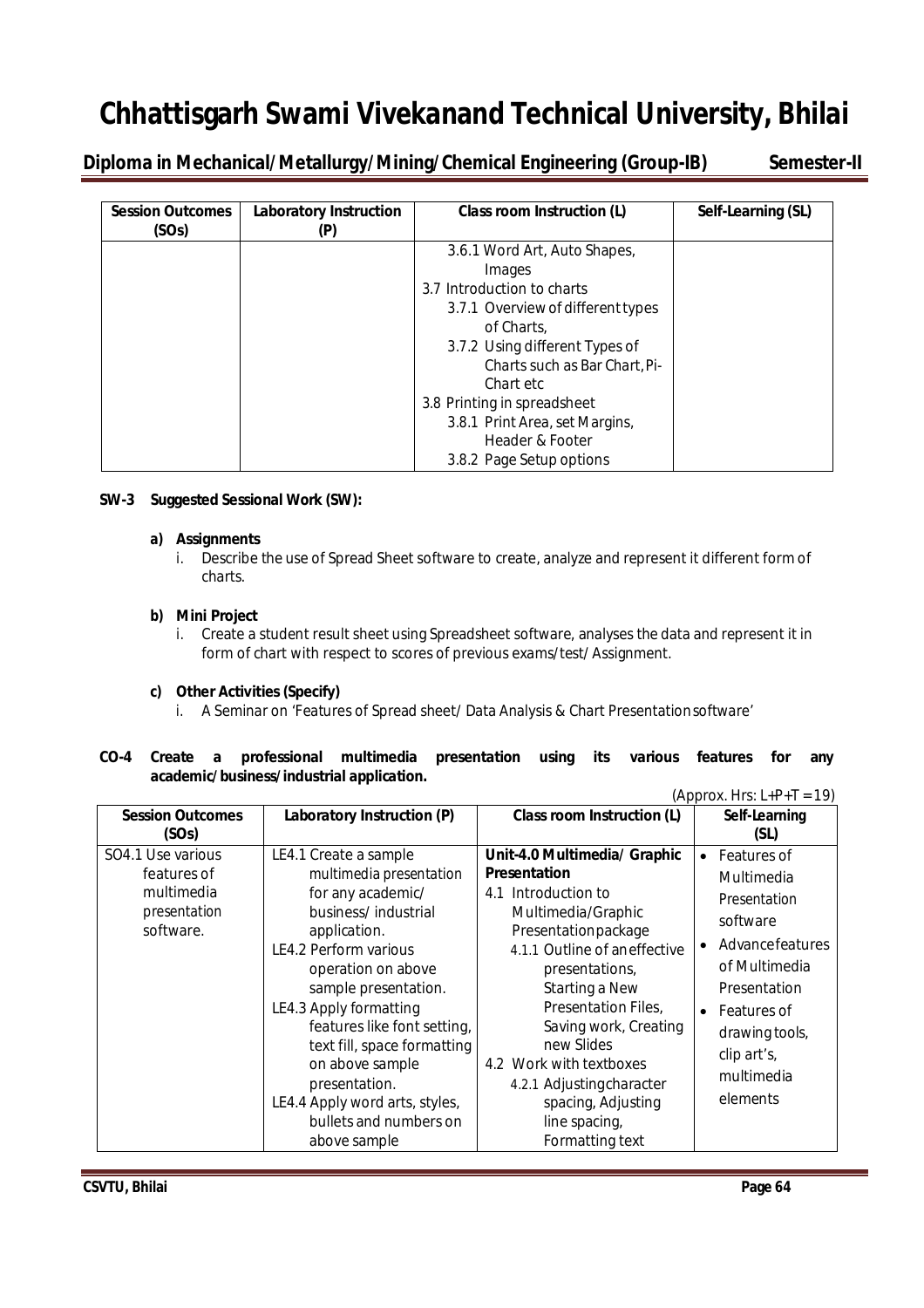**Diploma in Mechanical/Metallurgy/Mining/Chemical Engineering (Group-IB) Semester-II** 

| <b>Session Outcomes</b><br>(SOs) | Laboratory Instruction (P)                                                                                                                                                                                                                                                                                                                                                                 | <b>Class room Instruction</b><br>(1)                                                                                                                                                                                                                                                                                                                                                                                                                                                                                                                                                                                                                                                                                                                                                                                                                                                                                                                                                                                                                                       | Self-Learning<br>(SL) |
|----------------------------------|--------------------------------------------------------------------------------------------------------------------------------------------------------------------------------------------------------------------------------------------------------------------------------------------------------------------------------------------------------------------------------------------|----------------------------------------------------------------------------------------------------------------------------------------------------------------------------------------------------------------------------------------------------------------------------------------------------------------------------------------------------------------------------------------------------------------------------------------------------------------------------------------------------------------------------------------------------------------------------------------------------------------------------------------------------------------------------------------------------------------------------------------------------------------------------------------------------------------------------------------------------------------------------------------------------------------------------------------------------------------------------------------------------------------------------------------------------------------------------|-----------------------|
|                                  | presentation.<br>LE4.5 Apply drawing tools,<br>shapes object borders,<br>object fill and effects on<br>above sample<br>presentation.<br>LE4.6 Insert video, animation<br>and sound files on above<br>sample presentation.<br>LE4.7 Create hyperlink and use<br>action buttons on above<br>sample presentation.<br>LE4.8 Print the above<br>multimedia presentation<br>as per given format. | boxes,<br>4.2.2Create new Slides<br>4.3 Introduction to Formatting<br>4.3.1 Change a slides<br>Layout, Applying a<br>theme, Changing<br>Colors, Using various<br>types of effects,<br>Creating and<br>managing custom<br>Color, Changing the<br>background,<br>Formatting bulleted<br>and numbered list,<br><b>Styles</b><br>4.4 Work with Fonts<br>4.4.1 Change thefont, font<br>size, font color,<br>Creating and<br>managing custom<br>font theme & Color,<br>Using text fill<br>4.5 Work with Slides<br>4.5.1 Change slides Layout,<br>Slides Master, Slide<br>Sorter<br>4.5.2 Apply& Manage<br>theme<br>4.6 Use Drawings & Objects<br>4.6.1 Word Arts, Selecting,<br>deleting, moving,<br>copying, resizing and<br>arranging objects,<br>working with drawing<br>tools, Apply shape or<br>picture styles,<br>Applying object<br>borders, Apply object<br>fill, Apply object<br>effects, Apply object<br>borders<br>4.7 Work with Clip Art &<br>Picture<br>4.7.1 Insert Clip Art, Modify<br>Clip Art, Insert&<br><b>Editing Pictures</b><br>4.8 Find and replace text, |                       |
|                                  |                                                                                                                                                                                                                                                                                                                                                                                            | Correcting your spelling                                                                                                                                                                                                                                                                                                                                                                                                                                                                                                                                                                                                                                                                                                                                                                                                                                                                                                                                                                                                                                                   |                       |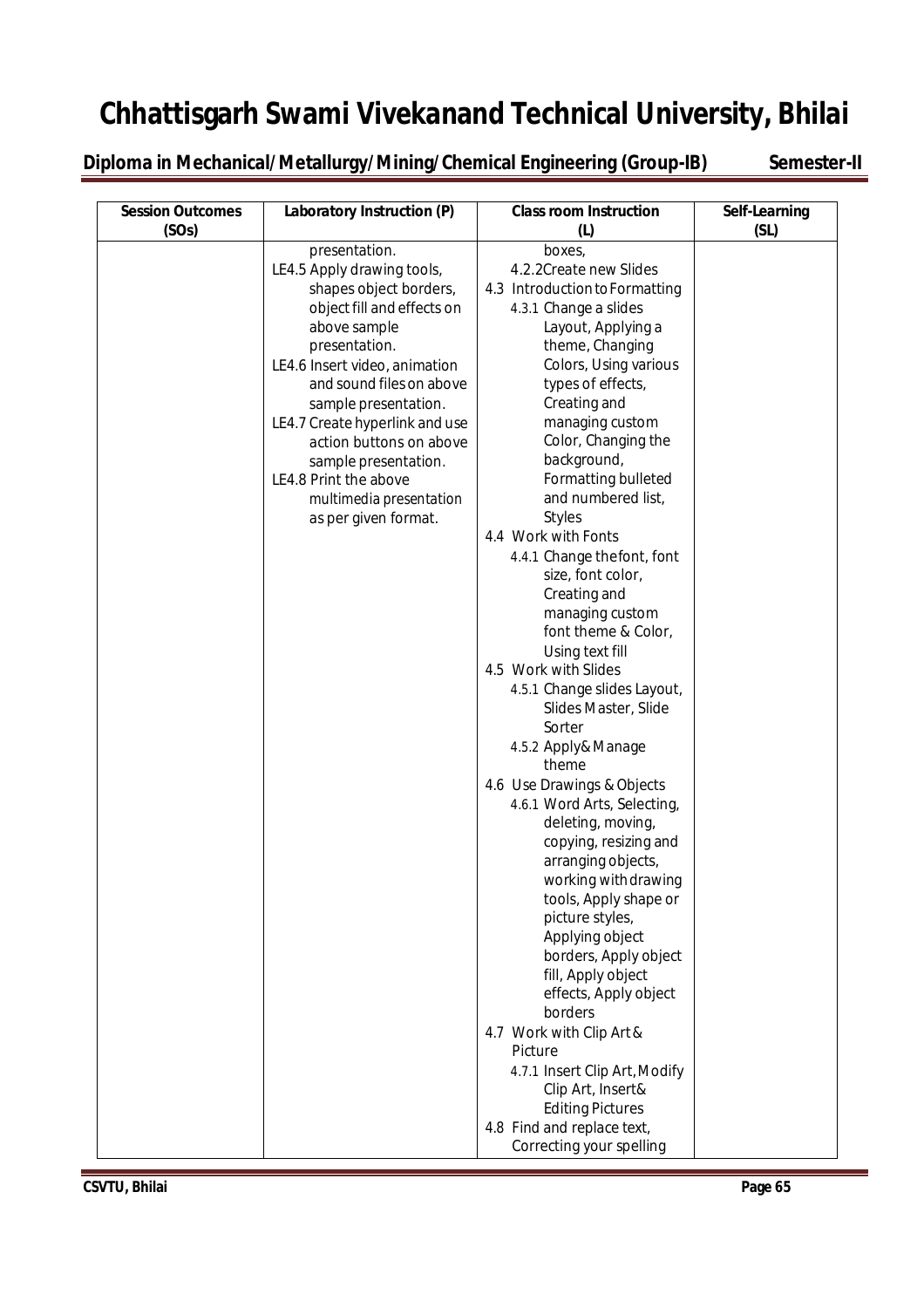**Diploma in Mechanical/Metallurgy/Mining/Chemical Engineering (Group-IB) Semester-II**

| <b>Session Outcomes</b> | Laboratory Instruction (P) | <b>Class room Instruction</b> | Self-Learning |
|-------------------------|----------------------------|-------------------------------|---------------|
| (SOs)                   |                            | (L)                           | (SL)          |
|                         |                            | 4.9 Use Tables                |               |
|                         |                            | 4.9.1 Creating a new          |               |
|                         |                            | Table, Editing a              |               |
|                         |                            | table's structure             |               |
|                         |                            | 4.10 Work with Video          |               |
|                         |                            | 4.10.1 Embed a video,         |               |
|                         |                            | Link to a video,              |               |
|                         |                            | Size a video, Video           |               |
|                         |                            | playback options              |               |
|                         |                            | 4.11 Use Animation, Sound &   |               |
|                         |                            | <b>Effects</b>                |               |
|                         |                            | 4.11.1 Using Custom           |               |
|                         |                            | <b>Animation for Text</b>     |               |
|                         |                            | & Picture                     |               |
|                         |                            | 4.11.2 Configure a sound      |               |
|                         |                            | playback, Add a               |               |
|                         |                            | digital music sound           |               |
|                         |                            | track, provide                |               |
|                         |                            | <b>Transition effects</b>     |               |
|                         |                            | and timings,                  |               |
|                         |                            | Creating                      |               |
|                         |                            | hyperlinks, using             |               |
|                         |                            | action buttons                |               |

#### **SW-4 SuggestedSessionalWork(SW):**

#### **a. Assignments:**

i. Describe the potential use multimedia presentation.

#### **b) Mini Project:**

i. Create a short slide show of any event organized in college.

#### **c. Other Activities (Specify)**

i. A Seminar on 'Features of multimedia presentation Software

#### **CO-5 Use Internet, Cloud services, and its security features for computing.**

#### $(Approx. Hrs: L+P+T = 20)$

| <b>Session Outcomes</b> | Laboratory Instruction (P)       |     | <b>Class room Instruction (L)</b> |           | Self-Learning    |
|-------------------------|----------------------------------|-----|-----------------------------------|-----------|------------------|
| (SOs)                   |                                  |     |                                   |           | (SL)             |
| SO5.1 Identify          | LE5.1 Identify various types of  |     | Unit-5.0 Basics of Internet &     | $\bullet$ | Internet and its |
| different type of       | network, its devices             |     | <b>Cloud Computing</b>            |           | services         |
| computer                | LE5.2 Configure Internet         | 5.1 | <b>Types of Networks</b>          | $\bullet$ | Browsers and     |
| Networks.               | connection and browser           |     | 5.1.1 LAN, MAN, WAN               |           | search engines   |
| SO5.2 Explain briefly   | setting.                         | 5.2 | Intranet, Internet, VPN, Wi-      | $\bullet$ | <b>Network</b>   |
| wired and               | LE5.3 Search web content         |     | Fi, Bluetooth, switches           |           | security and     |
| wireless                | based on different criteria      | 5.3 | <b>Brief of Internet</b>          |           | features of      |
| internet                | using search engine.             |     | Connectivity                      |           | cloud            |
| connectivity.           | LE5.4 Use email services to send | 5.4 | <b>Devices and Services</b>       |           |                  |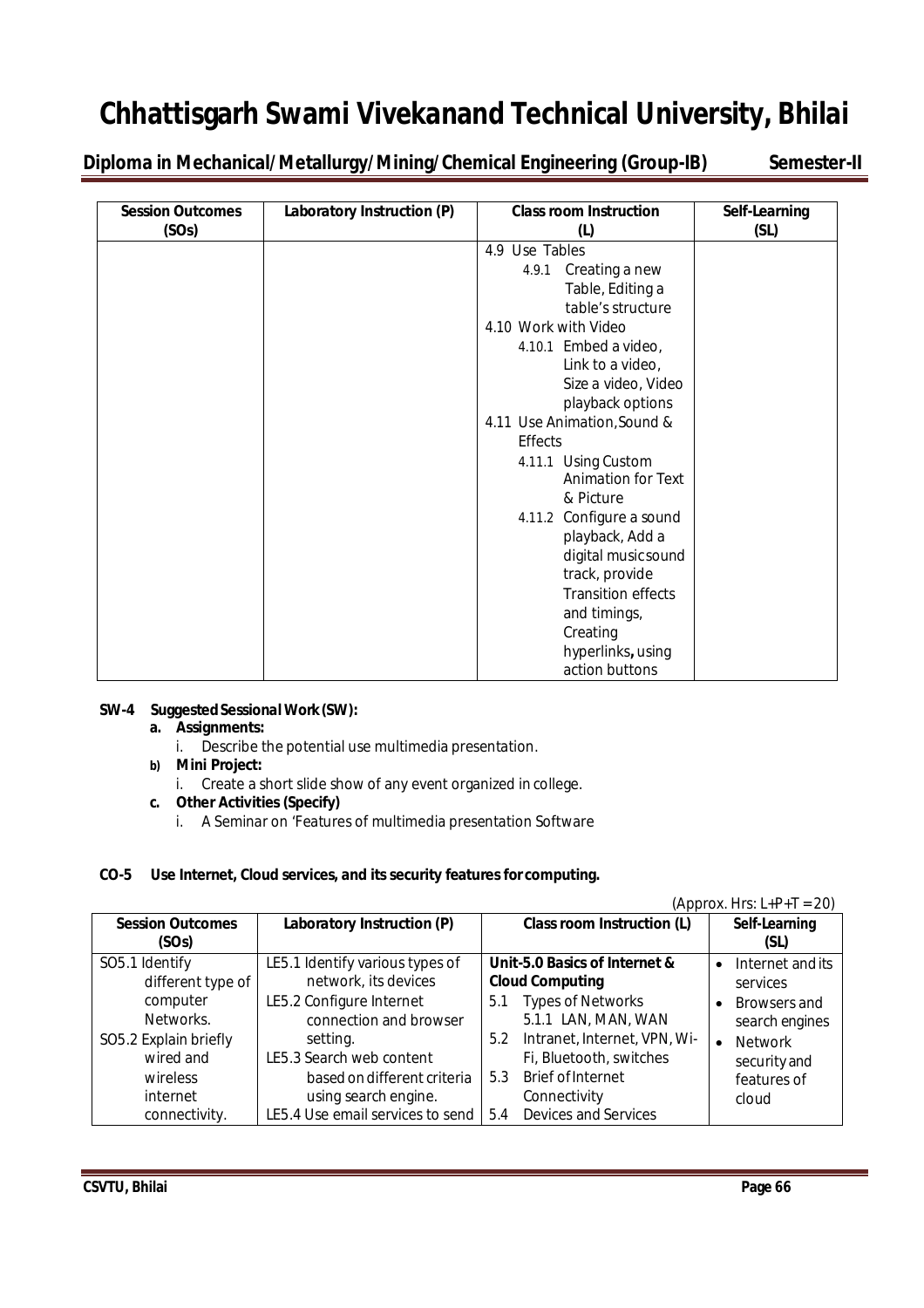**Diploma in Mechanical/Metallurgy/Mining/Chemical Engineering (Group-IB) Semester-II**

| <b>Session Outcomes</b>                                                                                                                                                      | Laboratory Instruction (P)                                                                                                                                                              | <b>Class room Instruction</b>                                                                                                                                                                                                                                                                                                                                                                                                                                           | Self-Learning |
|------------------------------------------------------------------------------------------------------------------------------------------------------------------------------|-----------------------------------------------------------------------------------------------------------------------------------------------------------------------------------------|-------------------------------------------------------------------------------------------------------------------------------------------------------------------------------------------------------------------------------------------------------------------------------------------------------------------------------------------------------------------------------------------------------------------------------------------------------------------------|---------------|
| (SOs)                                                                                                                                                                        |                                                                                                                                                                                         | (L)                                                                                                                                                                                                                                                                                                                                                                                                                                                                     | (SL)          |
| SO5.3 Use different<br>types of internet<br>services<br>SO5.4 Identify various<br>types of Viruses<br>and its<br>protection.<br>SO5.5 Explain briefly<br>cloud<br>computing. | and receive emails.<br>LE5.5 Use voice mail,<br>newsgroup, chat and<br>video conferencing, ftp<br>services<br>LE5.6 Install and configure Anti-<br>virus/firewall on<br>computer system | Dial up, Leased line,<br>5.4.1<br>DSL Broadband,<br>Access Point, Modem,<br>Wi-Fi Router<br>5.4.2 Email, voice mail,<br>Newsgroup, Chat,<br>Video conferencing,<br><b>File Transfer Protocol</b><br>5.5<br>Web Browsers URL, Web<br>Site, http<br><b>Internet Services</b><br>5.6<br>5.6.1 Queries, Search<br>Engines<br>Introduction to Virus &<br>5.7<br>Antivirus<br>5.7.1 Virus & its type,<br>Antivirus<br>5.7.2 Firewall<br>Overview of Cloud<br>5.8<br>Computing | computing     |

#### **SW-5 SuggestedSessionalWork (SW)**

#### **a. Assignments:**

- i. Explain Different type of networks
- ii. List the basic features of cloud network

#### **b. Mini Project:**

Prepare report on computer network, devices, antivirus and firewall software installed in the laboratory.

#### **c. Other Activities (Specify)**

- i. A seminar on 'Computer Antivirus'
- ii. A seminar on 'Computer Firewall'
- iii. A seminar on 'Overview of Cloud Computing'

**Note:** Performance under Laboratory and Sessional work may appear in more than one COs/SOs.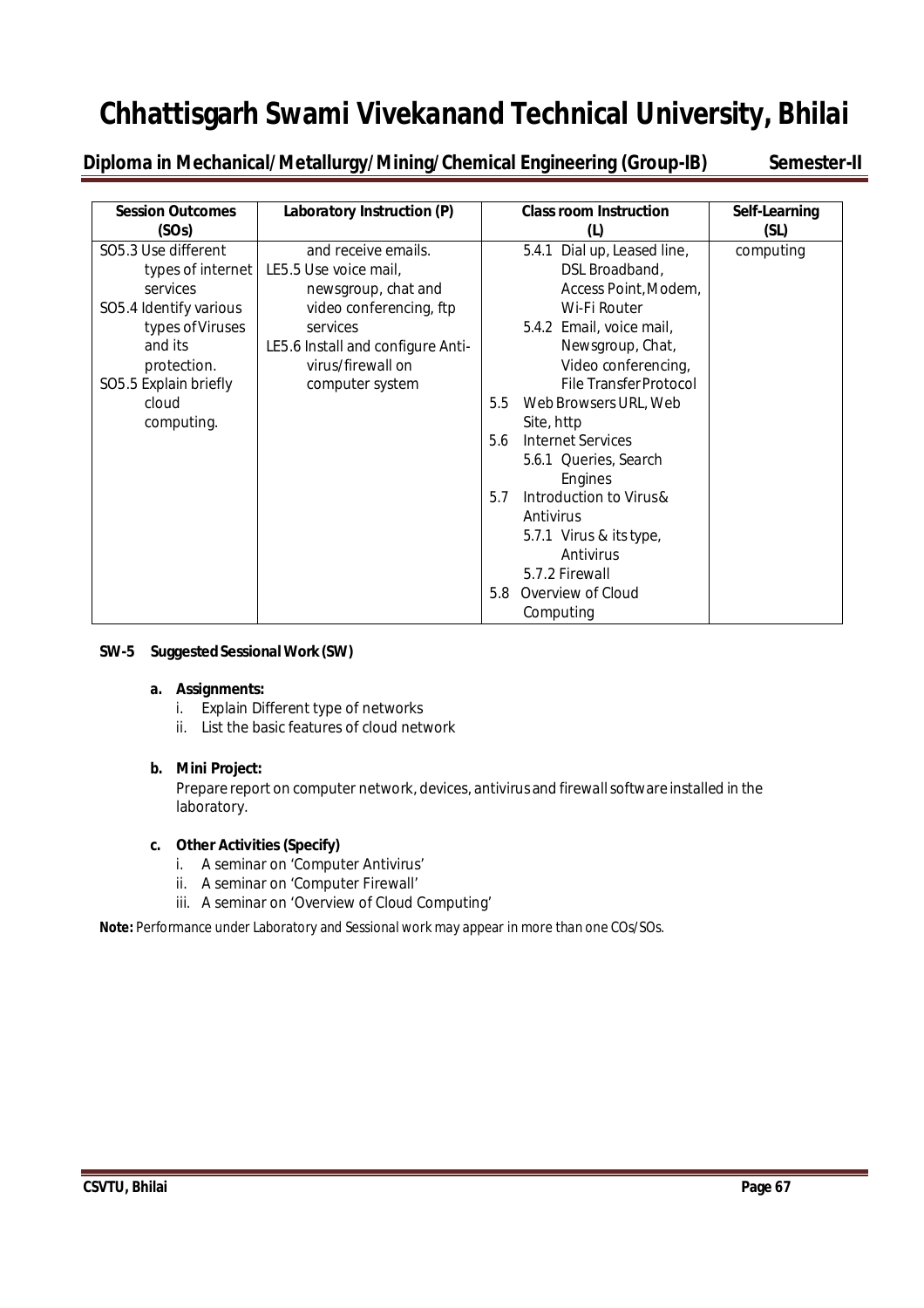**Diploma in Mechanical/Metallurgy/Mining/Chemical Engineering (Group-IB) Semester-II**

| Unit          | <b>Unit Titles</b>                                                   |    | <b>Marks Distribution</b> |    |              |  |  |
|---------------|----------------------------------------------------------------------|----|---------------------------|----|--------------|--|--|
| <b>Number</b> |                                                                      |    | U                         | A  | <b>Marks</b> |  |  |
|               | <b>Basics of Computer System</b>                                     | 10 | 16                        | 6  | 32           |  |  |
| Ш             | <b>Word Processing</b>                                               |    | 6                         |    | 6            |  |  |
| $\mathbf{m}$  | Spread sheet/ Data Analysis & Chart Presentation                     |    | 6                         |    | 6            |  |  |
| IV            | Multimedia/Graphic Presentation                                      |    | 6                         |    | b            |  |  |
| V             | Basics of Internet, Cloud Services and its Security for<br>Computing | 6  | 10                        | 4  | 20           |  |  |
|               | Total                                                                | 16 | 44                        | 10 | 70           |  |  |

#### **I) Suggested Specification Table (For ESE of Classroom Instruction)**

**Legend**: Remember, U: Understand, A: Apply and above

#### **J) Suggested Specification Table (For ESE of Laboratory Instruction\*)**

| S.No/          | <b>List of Practicals</b>                                                                                                                                           | <b>Assessment of Laboratory Work</b><br>(Marks) |                |                |                                              |  |
|----------------|---------------------------------------------------------------------------------------------------------------------------------------------------------------------|-------------------------------------------------|----------------|----------------|----------------------------------------------|--|
| <b>Units</b>   |                                                                                                                                                                     | Performance                                     |                | Viva-          |                                              |  |
|                |                                                                                                                                                                     | <b>PRA</b>                                      | <b>PDA</b>     | <b>Voce</b>    |                                              |  |
| 1              | Perform various file handling operations of<br>i.<br>Windows OS (Create, copy, rename, delete, move<br>files and folder)                                            | $\overline{2}$                                  | $\overline{2}$ | 2              |                                              |  |
|                | ii.<br>Use accessories utilities of windows OS (Notepad,<br>Paintetc.)                                                                                              |                                                 |                |                |                                              |  |
| $\mathcal{P}$  | Prepare a sample academic/business/industrial/<br>letter document applying formatting features on text<br>like bold, italics, underline, font type, color and size. |                                                 | $\mathfrak{D}$ | $\overline{2}$ | 30 Marks are<br>allocated for<br>performance |  |
| 3              | Create a sample worksheet for any academic/<br>business/industrial problem. (pay bill/pay slip/<br>electricity bill/ examination results/ admission list).          |                                                 | $\mathfrak{D}$ | 2              | under ESE                                    |  |
| $\overline{4}$ | Create a sample multimedia presentation for any<br>academic/ business/ industrial application.                                                                      | $\mathfrak{D}$                                  | $\mathfrak{D}$ | $\mathfrak z$  |                                              |  |
| 5              | Use voice mail, newsgroup, chat and video<br>conferencing, ftp services<br>Install and configure Anti-virus/firewall on<br>computer system                          |                                                 | 2              | 2              |                                              |  |
|                |                                                                                                                                                                     | 10                                              | 10             | 10             |                                              |  |

\*Assessment rubric, process and product check list with rating scale need to be prepared by the course wise teachers for each experiment for conduction and assessment of laboratory experiments /practicals

**Legend:** PRA: Process Assessment, PDA: Product Assessment

**Note:** Each student at the end of semester examination of **30 Marks**; has to undertake five experiments (one from each Unit)

#### **K) Suggested Instructional/Implementation Strategies**

- 1. Improved Lecture
- 2. Tutorial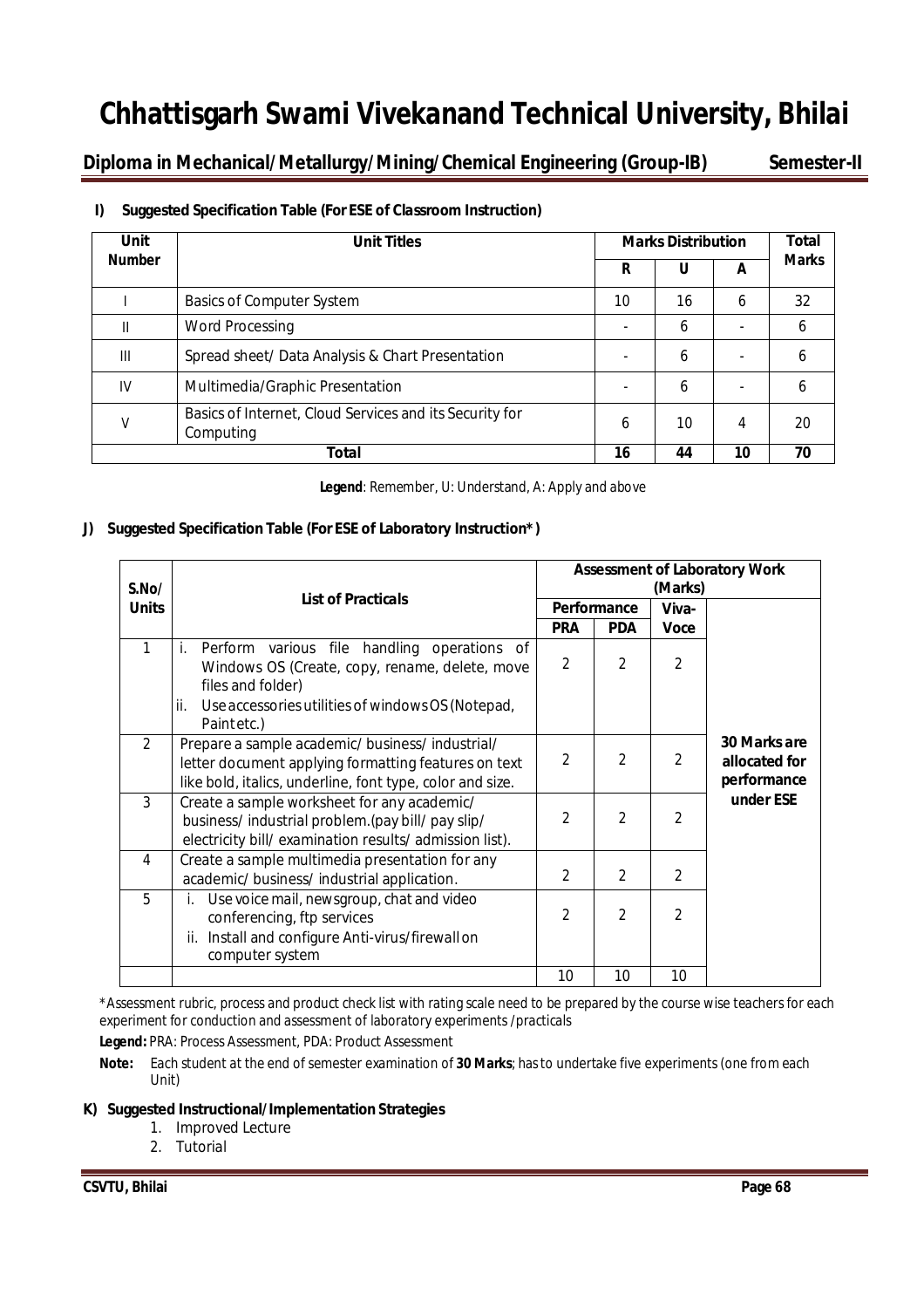**Diploma in Mechanical/Metallurgy/Mining/Chemical Engineering (Group-IB) Semester-II**

- 3. Case Method
- 4. Group Discussion
- 5. Industrial visits
- 6. Industrial Training
- 7. Field Trips
- 8. Portfolio Based Learning
- 9. Role Play
- 10. Demonstration
- 11. ICT Based Teaching Learning (Video Demonstration, CBT, Blog, Face book, Mobile)
- 12. Brainstorming
- 13. Others

#### **L) Suggested Learning Resources**

**(a) Books**

| S.  | <b>Titles</b>                                                   | <b>Author</b>                                     | <b>Publisher</b>                       | <b>Edition &amp; Year</b>                                      |
|-----|-----------------------------------------------------------------|---------------------------------------------------|----------------------------------------|----------------------------------------------------------------|
| No. |                                                                 |                                                   |                                        |                                                                |
| 1.  | <b>Computer Fundamentals</b>                                    | Goel, Anita                                       | Pearson Education.<br>New Delhi,       | 2014, ISBN-13: 978-<br>8131733097                              |
| 2.  | Computer Course                                                 | Ravi Kant Taxali                                  | Tata McGraw Hills.<br>New Delhi.       | Year 2014 or latest                                            |
| 3.  | Fundamentals of computers                                       | V. Rajaraman,<br>NeehariKaAdabala                 | PHI                                    | $6th$ Edition 2014 or<br>latest                                |
| 4.  | <b>Computer Basics Absolute Beginner's</b><br>Guide, Windows 10 | Miller, Michael                                   | QUE Publishing;                        | 8th edition August<br>2015, ISBN: 978-<br>0789754516 or latest |
| 5.  | The Internet Book                                               | Douglas Comer                                     | <b>Prentice Hall</b>                   | Year 2007 or latest                                            |
| 6.  | Microsoft Office 2010: On Demand                                | Johnson, Steve                                    | Pearson Education,<br>New Delhi India, | -2010. ISBN<br>:9788131770641 or<br>latest                     |
| 7.  | OpenOffice.org for Dummies                                      | Leete, Gurdy,<br>Finkelstein Ellen,<br>Mary Leete | Wiley Publishing,<br>New Delhi,        | 2003<br>ISBN: 978-0764542220<br>or latest                      |
| 8.  | <b>Computer Fundamentals</b>                                    | Pradeep K Sinha                                   | <b>BPB Publication</b>                 | Year 2004 or latest                                            |

#### **(b) Open source software and website address**

- a. Fundamentals of computers- V. Rajaraman, NeeharikaAdabalahttps://books.google.co.in/books?id=rGjkBQAAQBAJ&dq=Fundamentals+of++compu ters&source=gbs\_navlinks\_s
- b. Computer course, Ravi Kant Taxalihttps://books.google.co.in/books/about/COMPUTER\_COURSE.html?id=PfHftdSmNBkC&redir\_esc=y
- c. Computer Fundamentals Tutorials- https://www.arstecb.com/book\_argment/com\_fun.pdf
- d. Computer fundamentals, P.K. Sinha http://www.edutechlearners.com/computer-fundamentals-p-ksinha-free-pdf/
- e. Microsoft office set by step Joan Lambert and Curtis Frye https://ptgmedia.pearsoncmg.com/images/9780735699236/samplepages/9780735699236.pdf f. Open Office Suit- http://www.openoffice.us.com/download-openoffice-free.php
- g. MS Office: https://www.microsoft.com/en-in/learning/office-training.aspx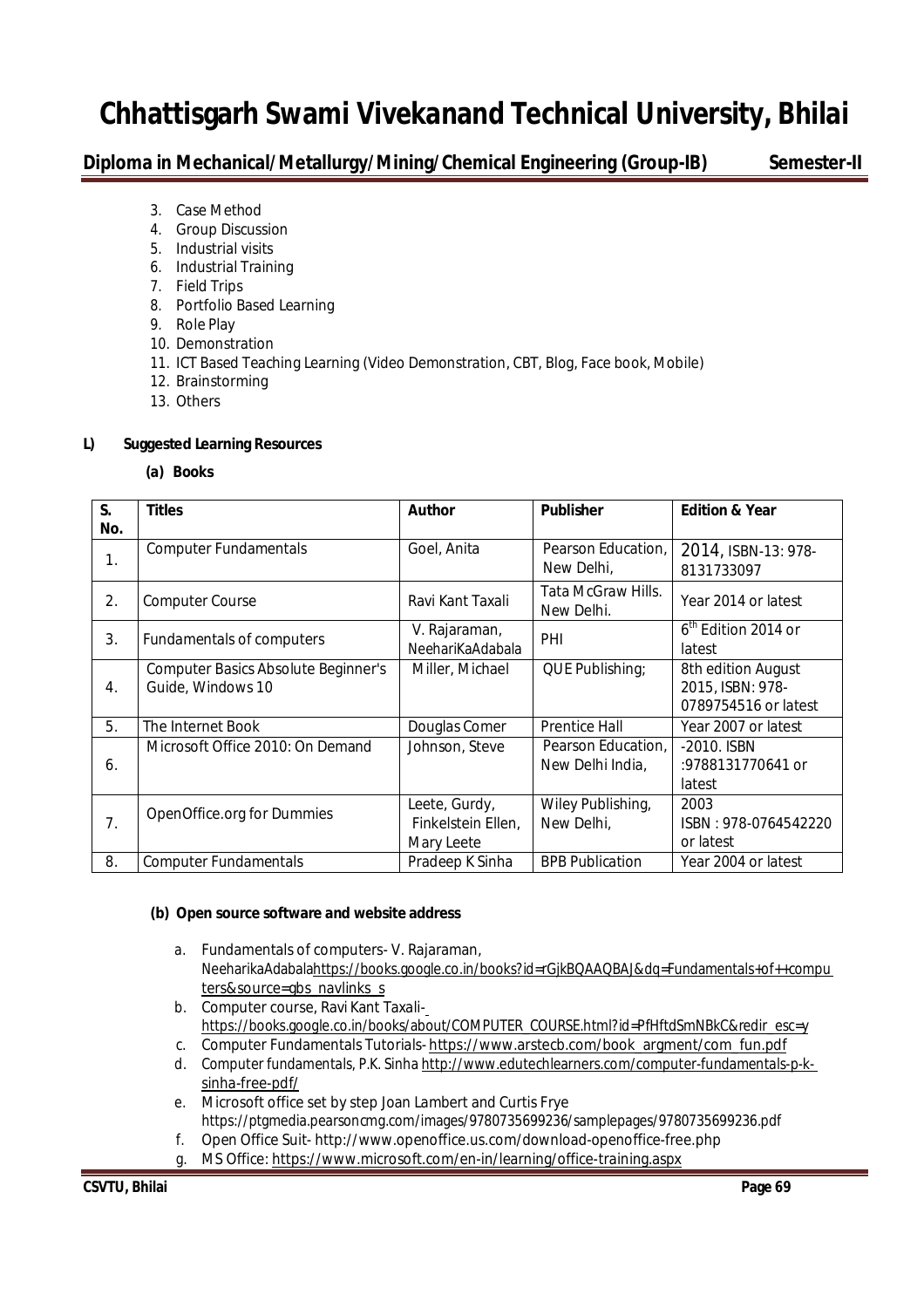### **Diploma in Mechanical/Metallurgy/Mining/Chemical Engineering (Group-IB) Semester-II**

- h. Open Office Training: http://www.tutorialsforopenoffice.org/
- i. Star Office- https://s3-ap-southeast-1.amazonaws.com/r4ltue295xy0d/ Special\_Edition\_Using\_StarOffice\_6\_0.pdf
- j. Typing Master 10 in English for Windows: http://www.typingmaster.com/typing-tutor/freedownload.html
- k. Hindi Typing Tutor and Master http://www.hinditypingtutor.com/

#### **(c) Others**

- 1. Learning Packages.
- 2. Lab Manuals.
- 3. Manufacturers' Manual
- 4. Users' Guide

#### **M) List of Major Laboratory Equipment, Tools& Software**

| S. No. | Name of Equipment/Tools/Software    | <b>Broad</b>                           | <b>Relevant Practical</b> |
|--------|-------------------------------------|----------------------------------------|---------------------------|
|        |                                     | <b>Specifications</b>                  | <b>Number</b>             |
|        | <b>Computer Network</b>             | LAN Cable, Router, Switch 30*2/Hub     | LE1.1 & LE1.2             |
| 2.     | Printer, Scanner, Plotter, Modem    | Laser Printer, Scanner, Plotter, Modem | LE1.1 & LE1.2             |
| 3.     | MS Back Office 2016 or latest       | Office suit                            | LE2.1 to LE4.8            |
| 4.     | Typing Master in English for        | http://www.typingmaster.com/typing-    | IF <sub>2.5</sub>         |
|        | Windows(Free download)              | tutor/free-download.html               |                           |
|        | Hindi Typing Tutor and Master (Free | http://www.hinditypingtutor.com/       |                           |
|        | download)                           |                                        |                           |
| 5.     | Open Office Suit Latest             | Office suit                            | LE2.1 to LE4.8            |
| 6.     | <b>Internet Connectivity</b>        | Broad band/Leased Line                 | LE5.1 to LE5.6            |
| 7.     | Anti-Virus Software & Firewall      | Antivirus software And Firewall        | LE5.5                     |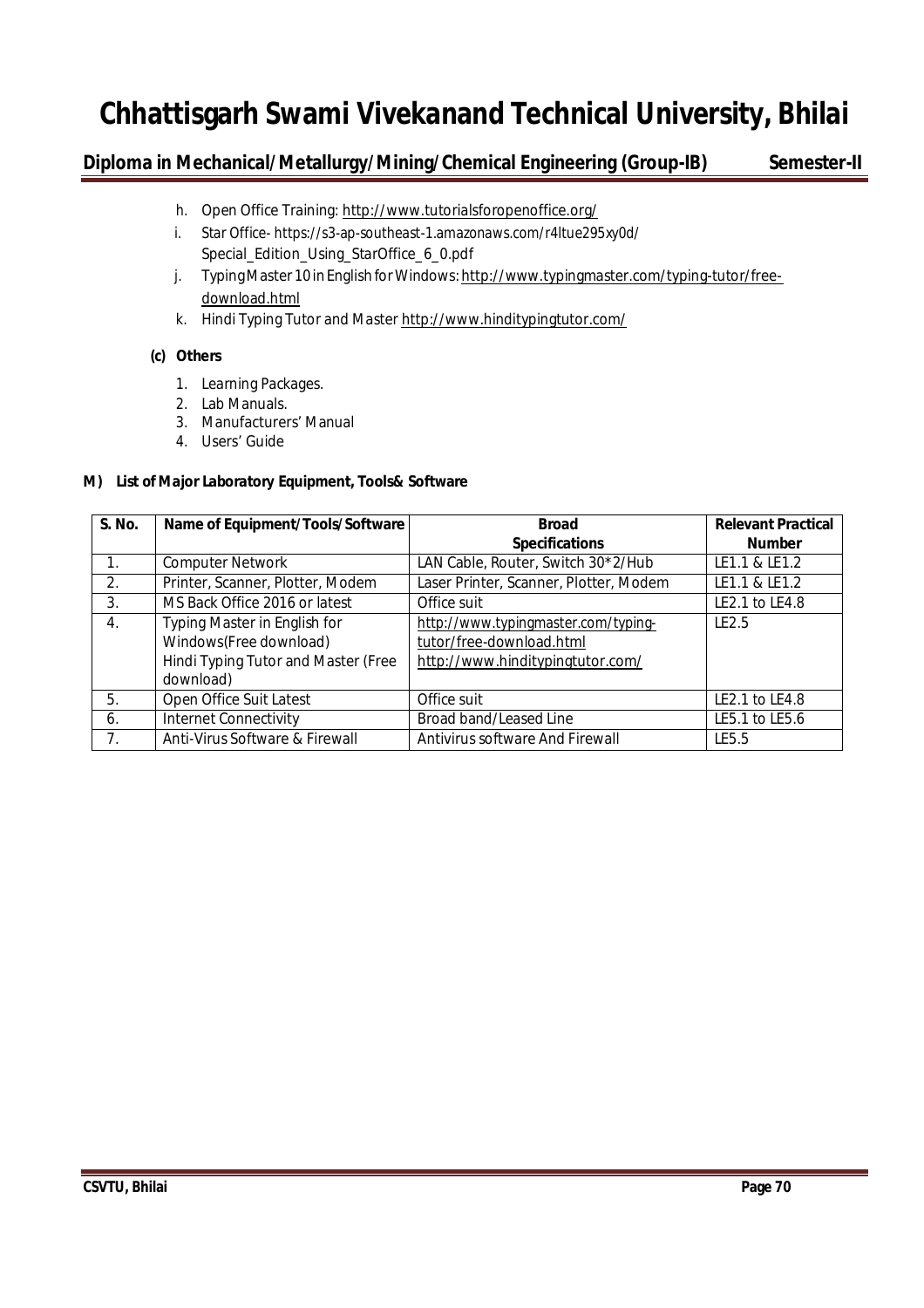### **Diploma in Mechanical/Metallurgy/Mining/Chemical Engineering (Group-IB)** Semester-II

#### **N) Mapping of POs &PSOs with Cos**

| Course<br><b>Outcomes</b><br>(COs)                                                                                                                                                           | <b>Programme Outcomes</b><br>(POs) |      |                                                                             |                        |                                |                                                                 |                       |                                               |                 | Programme<br><b>Specific</b><br><b>Outcomes</b><br>(PSO <sub>S</sub> ) |              |       |
|----------------------------------------------------------------------------------------------------------------------------------------------------------------------------------------------|------------------------------------|------|-----------------------------------------------------------------------------|------------------------|--------------------------------|-----------------------------------------------------------------|-----------------------|-----------------------------------------------|-----------------|------------------------------------------------------------------------|--------------|-------|
|                                                                                                                                                                                              | <b>PO-1</b><br>Basic<br>knowledge  | PO-2 | <b>PO-3</b><br>Discipline Experiments Engineering<br>knowledge and practice | $PO-4$<br><b>Tools</b> | <b>PO-5</b><br>The<br>engineer | <b>PO-6</b><br>Environment<br>and<br>and society sustainability | <b>PO-7</b><br>Ethics | PO-8<br>Individual Commun<br>and team<br>work | PO-9<br>ication | PO-10<br>Life-long<br>learning                                         | <b>PSO-1</b> | PSO-2 |
| CO-1 Use computer system and its<br>peripherals effectively for solving<br>various engineering problems.                                                                                     | 3                                  | 3    | 3                                                                           | 3                      | 3                              | $\overline{2}$                                                  | $\overline{2}$        | $\mathbf{1}$                                  | $\overline{2}$  | $\overline{2}$                                                         | 3            | 3     |
| CO-2 Prepare a professional document<br>using various features of word-<br>processing for<br>academic/business/ industry<br>purpose.                                                         | 3                                  | 3    | 3                                                                           | 3                      | 3                              | 1                                                               | $\overline{2}$        | $\overline{2}$                                | 3               | $\overline{2}$                                                         | 3            | 3     |
| CO-3 Create a spread sheet, analyze<br>the data using different formula/<br>functions and represent it in<br>different form of chart for solving<br>academic/business/industrial<br>problem. | 3                                  | 3    | 3                                                                           | 3                      | 3                              |                                                                 | $\overline{2}$        | $\overline{2}$                                | 3               | $\overline{2}$                                                         | 3            | 3     |
| CO-4 Create a professional multimedia<br>presentation using its various<br>features for any<br>academic/business/ industrial<br>application.                                                 | 3                                  | 3    | 3                                                                           | 3                      | 3                              |                                                                 | $\overline{2}$        | $\overline{2}$                                | 3               | $\overline{2}$                                                         | 3            | 3     |
| CO-5 Use Internet, Cloud services, and<br>its security features for<br>computing.                                                                                                            | 3                                  | 3    | 3                                                                           | 3                      | 3                              |                                                                 | $\overline{2}$        | $\overline{2}$                                | 3               | $\overline{2}$                                                         | 3            | 3     |

Legend: 1 – Low, 2 – Medium, 3 – High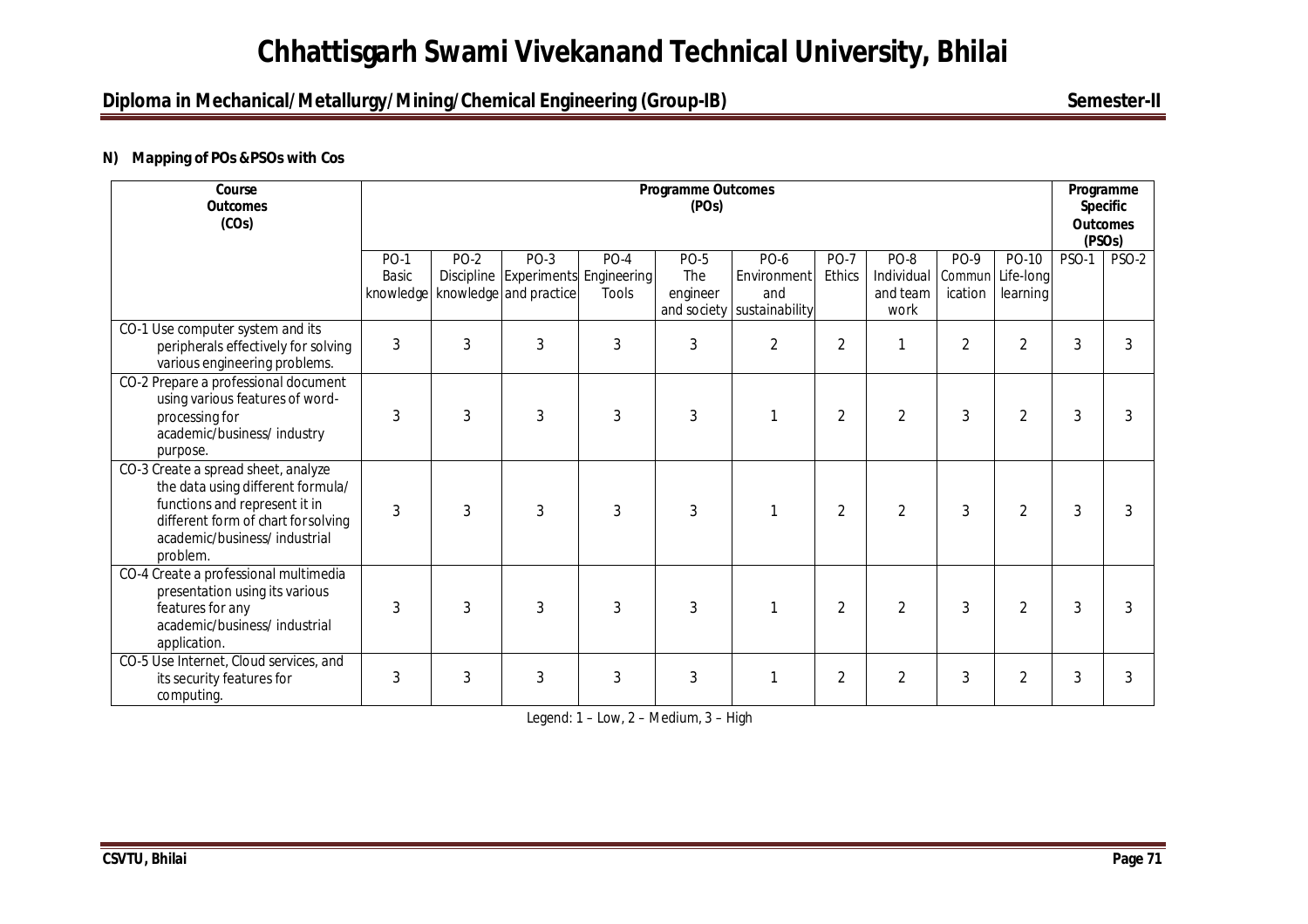### **Diploma in Mechanical/Metallurgy/Mining/Chemical Engineering (Group-IB)** Semester-II

#### **O) Course Curriculum Map**

| POs & PSOs No.                         | <b>COs No. &amp; Titles</b>                                                                                                                                                       | SOs No.                        | <b>Laboratory Instruction</b> | <b>Class room Instruction (L)</b>                           | Self-Learning                        |
|----------------------------------------|-----------------------------------------------------------------------------------------------------------------------------------------------------------------------------------|--------------------------------|-------------------------------|-------------------------------------------------------------|--------------------------------------|
|                                        |                                                                                                                                                                                   |                                | (P)                           |                                                             | (SL)                                 |
| PO 1,2,3,4,<br>5,6,7,8,9,10            | CO-1 Use computer system and its<br>peripherals effectively for solving<br>various engineering problems.                                                                          | SO1.1-SO1.5                    | LE1.1<br>LE1.2                | Unit-1.0 Basics of Computer<br>System                       |                                      |
| PSO 1,2                                |                                                                                                                                                                                   |                                |                               |                                                             |                                      |
| PO 1,2,3,4,<br>5,6,7,8,9,10            | CO-2 Prepare a professional document<br>using various features of word-<br>processing for<br>academic/business/ industry                                                          | SO.2.1                         | LE2.1-LE2.5                   | Unit-2.0 Word Processing                                    |                                      |
| PSO 1,2                                | purpose.                                                                                                                                                                          |                                |                               |                                                             |                                      |
| PO 1,2,3,4,<br>5,6,7,8,9,10<br>PSO 1,2 | CO-3 Create a spread sheet, analyze the<br>data using different formula/<br>functions and represent it in<br>different form of chart for solving<br>academic/business/ industrial | SO.3.1                         | LE3.1-LE 3.4                  | Unit-3.0 Spread sheet/Data<br>Analysis & Chart Presentation | As mentioned<br>in relevant<br>pages |
| PO 1,2,3,4,<br>5,6,7,8,9,10            | problem.<br>CO-4 Create a professional multimedia<br>presentation using its various                                                                                               | SO4.1                          | LE4.1-LE4.8                   | Unit-4.0 Multimedia/Graphic<br>Presentation                 |                                      |
| PSO 1,2                                | features for any<br>academic/business/ industrial<br>application.                                                                                                                 |                                |                               |                                                             |                                      |
| PO 1,2,3,4,                            | CO-5 Use Internet, Cloud services, and                                                                                                                                            |                                |                               | Unit-5.0 Basics of Internet &                               |                                      |
| 5,6,7,8,9,10                           | its security features for<br>computing.                                                                                                                                           | $SO5.1 -$<br>SO <sub>5.5</sub> | LE5.1-LE5.6                   | Cloud Services, its security for<br>Computing               |                                      |
| PSO 1,2                                |                                                                                                                                                                                   |                                |                               |                                                             |                                      |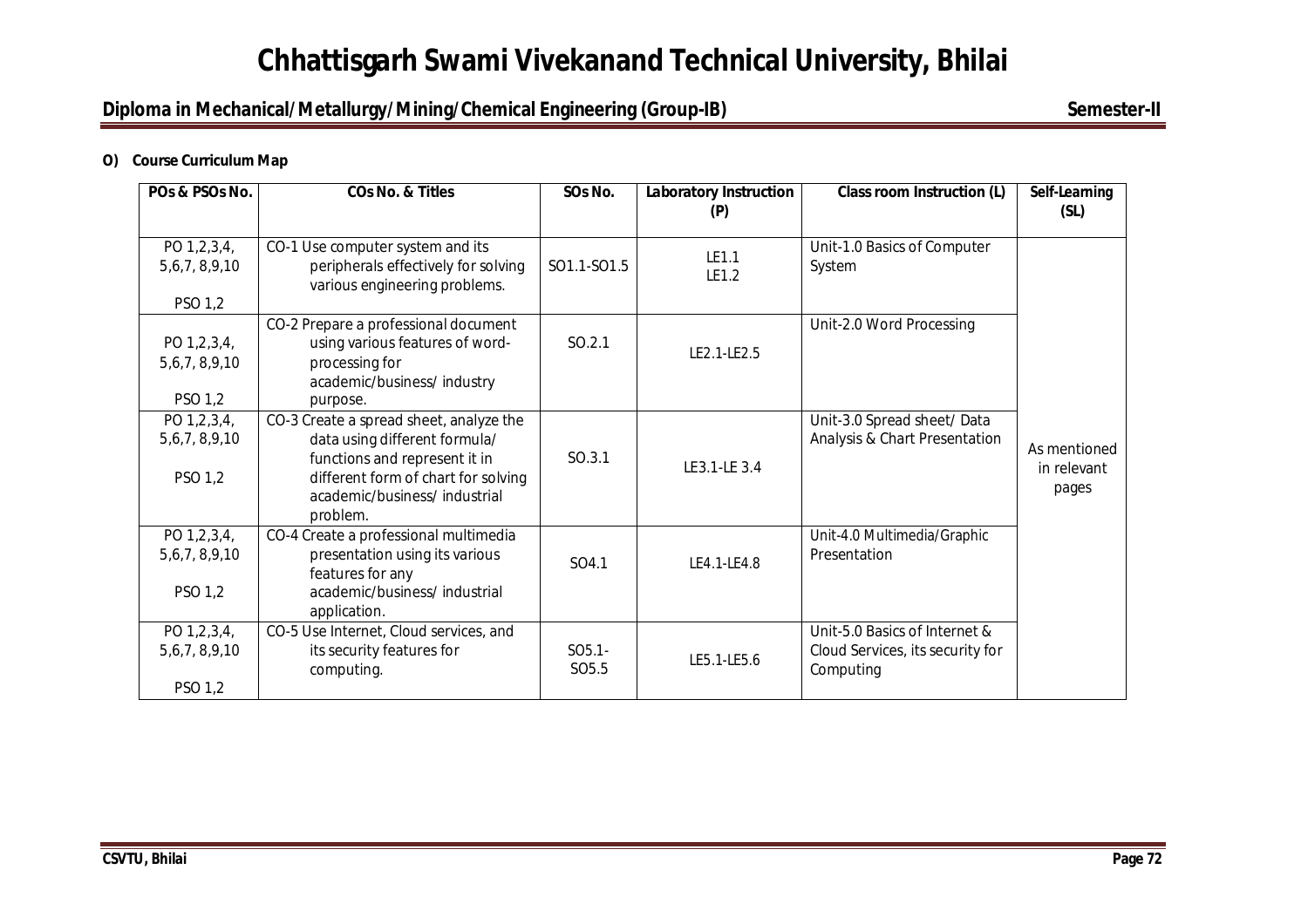## **Diploma in Mechanical/Metallurgy/Mining/Chemical Engineering (Group-IB) Semester-II**

- **A) Course Code : 2000294(046)**
	-
- 
- **B) Course Title : Seminar & Technical Presentation(Personality Development & Leadership) skills**
- **C) Pre-requisite Course Codeand Title :**
- **D) Rational :**

Technical Writing and Presentation Skills are core skills to be developed in diploma graduates as students exchange information and convey their ideas and opinions with different stakeholders. Students in technical institutes need to be trained for this. The focus of the course is to develop a wide variety of soft skills starting from communication, to work in different environments, developing emotional sensitivity, learning creative and critical decision making, developing awareness of how to work with and negotiate with people The key areas addressed are conversation skills, group skills, persuasion skills, presentation skills, personal grooming, positive thinking and vocational skills

- **E) Course Outcomes:**
	- **CO-1 Exhibit impressive personality in society.**
	- **CO-2 Explore different LeadershipskillsandTeam work**
	- **CO-3 Develop different skills of groupdiscussion.**
- **F) Scheme of Studies:**

| S.No | <b>Board of</b><br><b>Study</b> | Course<br>Code   | Course<br><b>Title</b>                                                                  |   |                          | Scheme of Studies (Hours/Week)     |
|------|---------------------------------|------------------|-----------------------------------------------------------------------------------------|---|--------------------------|------------------------------------|
|      |                                 |                  |                                                                                         | P |                          | Total<br>Credits(C)<br>$L+T+(P/2)$ |
|      | <b>Humanities</b>               | 2000294<br>(046) | Seminar & Technical<br>Presentation (Personality<br>Development &<br>Leadership) skills | 2 | $\overline{\phantom{0}}$ |                                    |

**Legend:** L: Classroom Instruction (Includes different instructional strategies i.e. Lecture and other), P: Laboratory Instruction (Includes Practical performances in laboratory workshop, field or other locations using different instructional strategies) T- Tutorial includes Sessional Work (SW) (includes assignment, seminar, mini project etc.) and Self Learning (SL), C: Credits

**Note:** SW and SL has to be planned and performed under the continuous guidance and feedback of teacher to ensure outcome of Learning.

### **G) Scheme of Assessment:**

| S.No | <b>Board of</b><br><b>Study</b> | Course<br>Code   | Course<br>Title                                                                        |               |    |                  |                | <b>Scheme of Examination</b> |              |
|------|---------------------------------|------------------|----------------------------------------------------------------------------------------|---------------|----|------------------|----------------|------------------------------|--------------|
|      |                                 |                  |                                                                                        | <b>Theory</b> |    | <b>Practical</b> |                | <b>Total</b>                 |              |
|      |                                 |                  |                                                                                        | <b>ESE</b>    | СT | TΑ               | <b>ESE</b>     | TΑ                           | <b>Marks</b> |
|      | <b>Humanities</b>               | 2000294<br>(046) | Seminar & Technical<br>Presentation(Personality<br>Development &<br>Leadership) skills |               |    | -                | $\blacksquare$ | 60                           | 60           |

 **Note:** i. Separate passing is must for TA component of Progressive Assessment, both for theory and practical. ii. Separate passing is must for End Semester Exam(Theory) and End Semester Exam(Practical).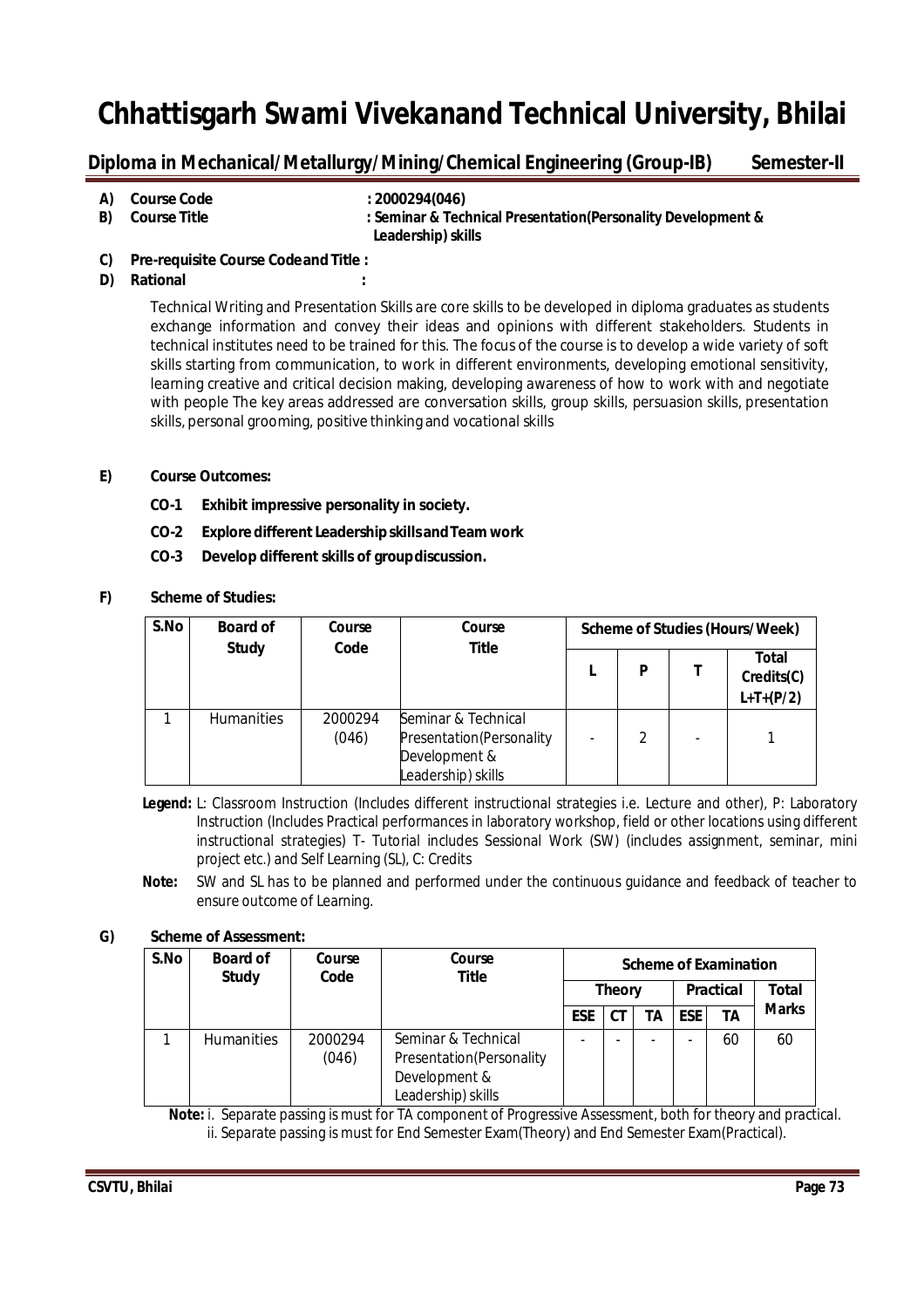# **Diploma in Mechanical/Metallurgy/Mining/Chemical Engineering (Group-IB) Semester-II**

## **H) Course-Curriculum Detailing:**

course This curriculum detailing depicts learning outcomes at course level and session level and their attainment by the students through Classroom Instruction (L), Laboratory Instruction (P), T- Tutorial includes Sessional Work (SW) and Self Learning (SL). Students are expected to demonstrate the attainment of Session Outcomes (SOs) and finally Course Outcomes (COs) upon the completion of course.

| <b>Session Outcomes (SOs)</b>                                                       | Laboratory Instruction/Classroom                                                                                                                                                                                                                                                                                            | <b>Self Learning</b>                                                                   |
|-------------------------------------------------------------------------------------|-----------------------------------------------------------------------------------------------------------------------------------------------------------------------------------------------------------------------------------------------------------------------------------------------------------------------------|----------------------------------------------------------------------------------------|
|                                                                                     | <b>Instruction (P/L)</b>                                                                                                                                                                                                                                                                                                    | (SL)                                                                                   |
| SO-1.1 Understand and<br>practice positive traits for<br>an impressive personality. | Concept and meaning of personality<br>Characteristics/Qualities<br>1.1<br>1.2 Factors influencing personality<br>Need for desirable personality<br>Posture and Health<br>1.3<br>Good Health diet Exercise,<br>1.4<br>Personal Cleanliness.<br>Sleep and Rest<br>Use of Cosmetics<br>1.5<br>Dress Code<br>1.6<br>Eye-Contact | Motivational<br>$\bullet$<br>Movies, Videos,<br>Lectures.<br>Interviews,<br>Yoga etc., |

### **CO-1 Exhibit impressive personality in society.**

### **CO-2 Explore different Leadership skills and Team work**

| <b>Session Outcomes</b><br>(SOs)               | Laboratory Instruction/Classroom<br>Instruction (P/L)                                                                                                                                                                                  | Self Learning (SL) |
|------------------------------------------------|----------------------------------------------------------------------------------------------------------------------------------------------------------------------------------------------------------------------------------------|--------------------|
| SO-2.1 Understanding<br>Leadership & Team work | 2.1 Skills for a good Leader.<br>Different Leadership Styles<br>Autocratic, Democratic, Ethical,<br>Transformational,<br>Team Leadership<br>2.2 Necessity of Team<br>Work Personally,<br>Socially, professionally and<br>Educationally |                    |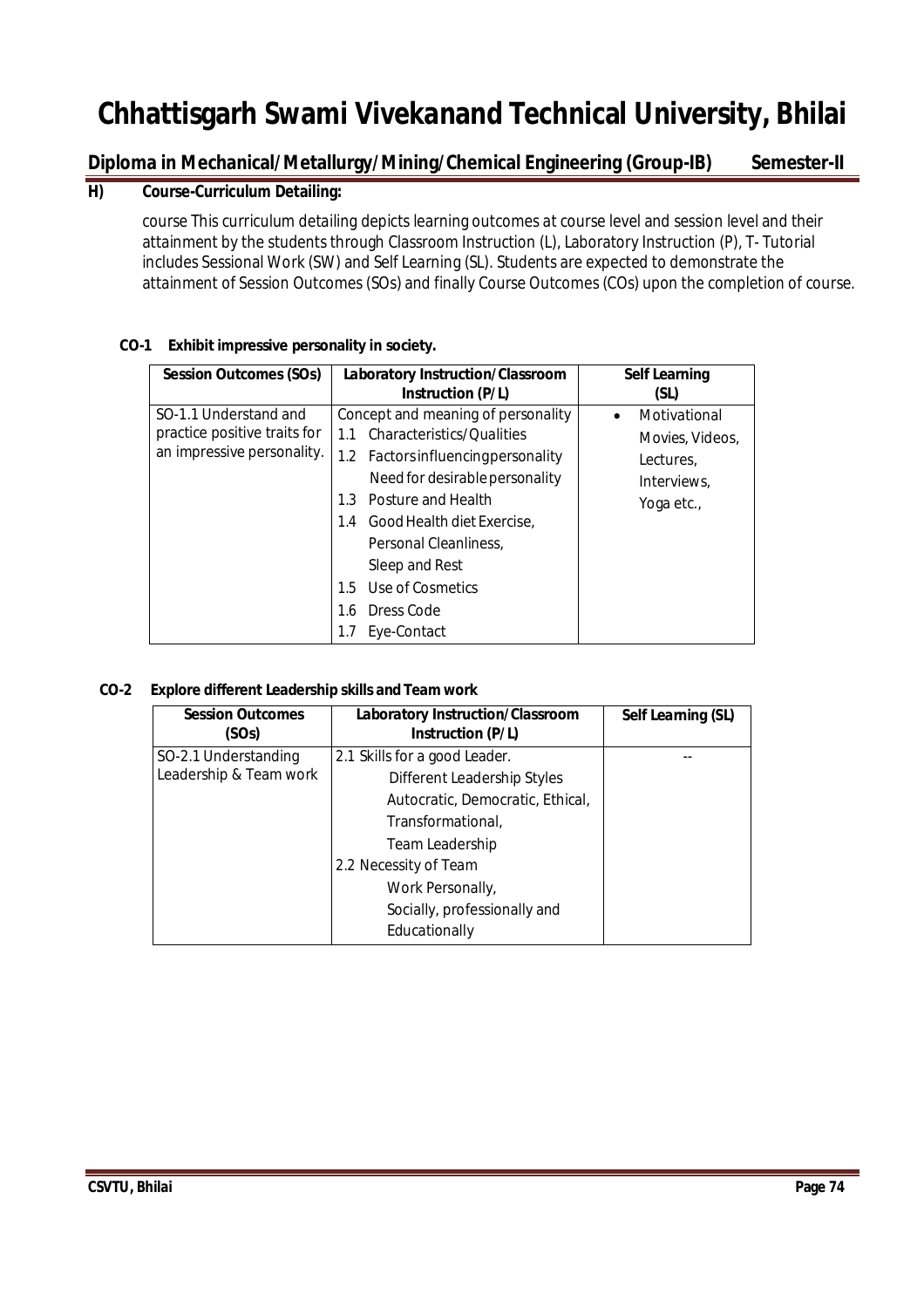Diploma in Mechanical/Metallurgy/Mining/Chemical Engineering (Group-IB) Semester-II

### **CO-3 Develop different skills of group discussion.**

| <b>Session Outcomes</b><br>(SOs)                                   | Laboratory Instruction/Classroom<br>Instruction (P/L)                                                               | <b>Self Learning</b><br>(SL) |
|--------------------------------------------------------------------|---------------------------------------------------------------------------------------------------------------------|------------------------------|
| SO-3.1 Participate in Group<br><b>Discussion</b>                   | Weighing Positives &<br>3.1<br>Negatives in Group Discussion<br>Dos and Don'ts of Group<br>3.2<br><b>Discussion</b> |                              |
|                                                                    | Initiating, continuing and<br>3.3 <sub>1</sub><br>concluding a Group Discussion                                     |                              |
| SO-4.1 Use proper tools to manage<br>Time in different situations. | Principles of Time<br>4.1<br>Management<br>Criteria governing Time<br>4.2<br>Management<br>Prioritizing work<br>4.3 |                              |

#### **SW- Suggested Sessional Work (SW):**

#### **a. Assignments:**

Preparing skits to show Creativity, communication, critical thinking

#### **b. Mini Project:**

Recorded Lectures may be played in the class and students are asked to listen and answer**.**

#### **c. Other Activities(Specify):**

Self Introduction, Speech and Spell Test, movie clips, games, examples, story/sharing questionnaire/role play/exercises/ Task, Video/Audio recording

**Note:** There will be no end semester examination for laboratory instructions as well as class room instructions, and the practical activity will be assessed for term work.

### **I) Suggested Instructional/Implementation Strategies:**

- 1. Improved Lecture
- 2. Tutorial
- 3. Case Method
- 4. Group Discussion
- 5. Role Play
- 6. Demonstration
- 7. ICT Based Teaching Learning (Video Demonstration/Tutorials CBT,Blog, Facebook, Twitter, WhatsApp, Mobile, Online sources)
- 8. Brainstorming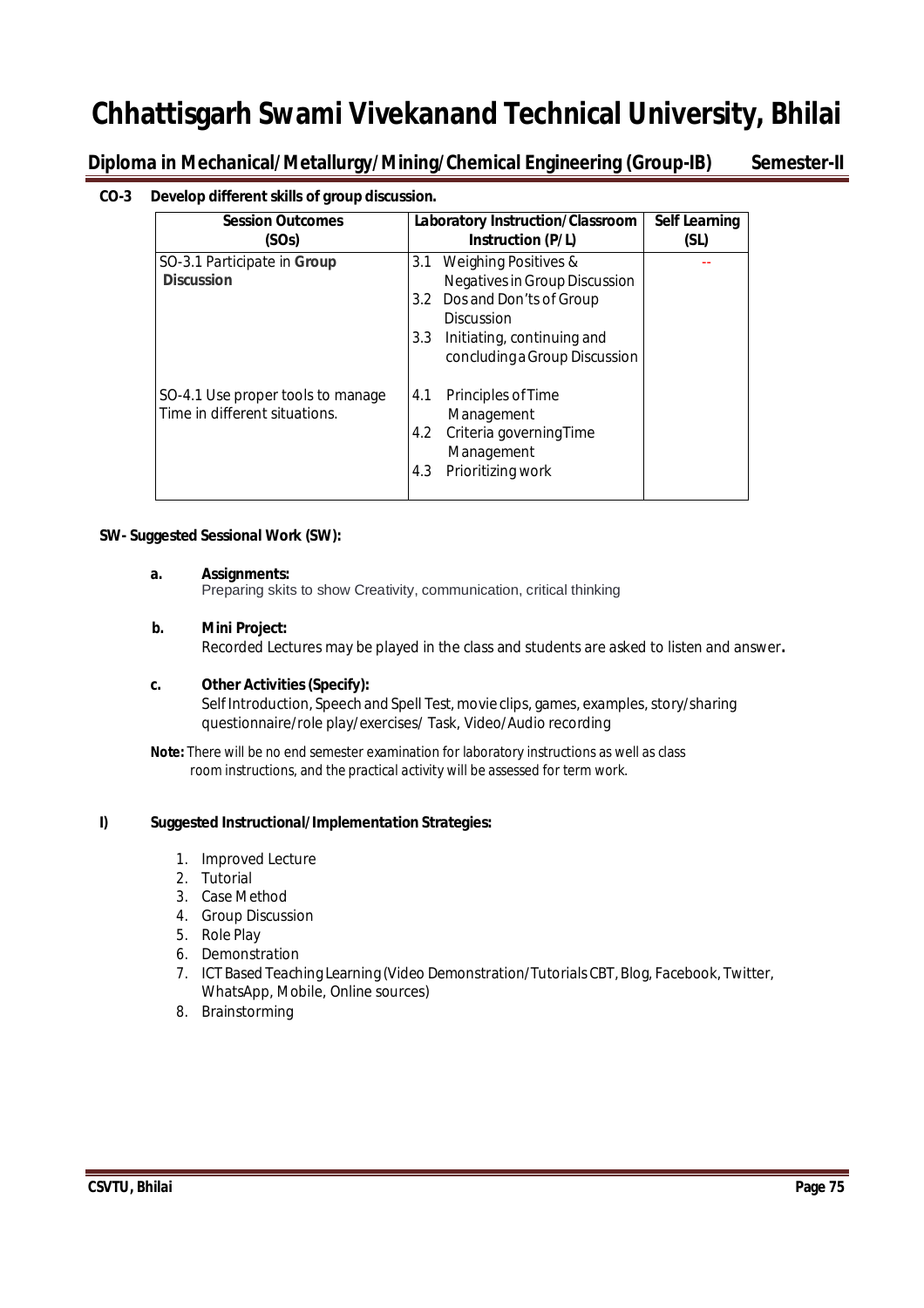**Diploma in Mechanical/Metallurgy/Mining/Chemical Engineering (Group-IB) Semester-II**

### **J) Suggested Learning Resources:**

### **(a) Books**:

| <b>S. No.</b>  | <b>Title</b>                                                         | <b>Author</b>          | <b>Publisher</b>                                  | <b>Edition &amp; Year</b>          |
|----------------|----------------------------------------------------------------------|------------------------|---------------------------------------------------|------------------------------------|
| 1              | How to achieve<br>success and<br>happiness                           | <b>Beau Norton</b>     | CreateSpace<br>Independent<br>Publishing Platform | Latest edition                     |
| $\overline{2}$ | English<br>Living<br>Structure                                       | Allen                  | Cambridge<br>Publications                         | Fifth edition(2009)                |
| 3              | The Quick and<br>Easy Way<br>to<br>Effective<br>Speaking             | Dale Carnegie          | <b>Amazing Reads</b>                              | 23 January 2018                    |
| 4              | English<br>Grammar at<br>Glance                                      | Gnanamurali, M.        | S. Chand and Co. New<br>Delhi,                    | 2011<br>ISBN:9788121929042         |
| 5              | Elementary<br>English<br>Grammar and<br>Composition                  | Agarwal N.K.           | <b>Goyal Brothers</b><br>Prakashan                | <b>Latest Edition</b>              |
| 6              | Covey<br>Sean,<br>Seven Habit of<br><b>Highly Effective</b><br>Teens | Covey Sean,            | Fireside Publishers,<br>1998.                     |                                    |
| $\overline{7}$ | How to win<br>Friends and<br>Influence<br>People                     | Carnegie Dale,         | Simon & Schuster,<br>New York 1998.               |                                    |
| 8              | Thomas A<br>Harris, I am ok,<br>You are ok                           | <b>Thomas A Harris</b> | New York-Harper and<br>Row, 1972                  |                                    |
| 9              | Emotional<br>Intelligence,<br>Bantam Book,<br>2006                   | Daniel Coleman         | Bantam Book, 2006                                 |                                    |
| 10             | Chanakya's 7<br>Secrets of<br>Leadership                             | Pillai Radhakrishnan   | Jaico Publishing<br>House                         | ISBN: 9788184954012,<br>8184954018 |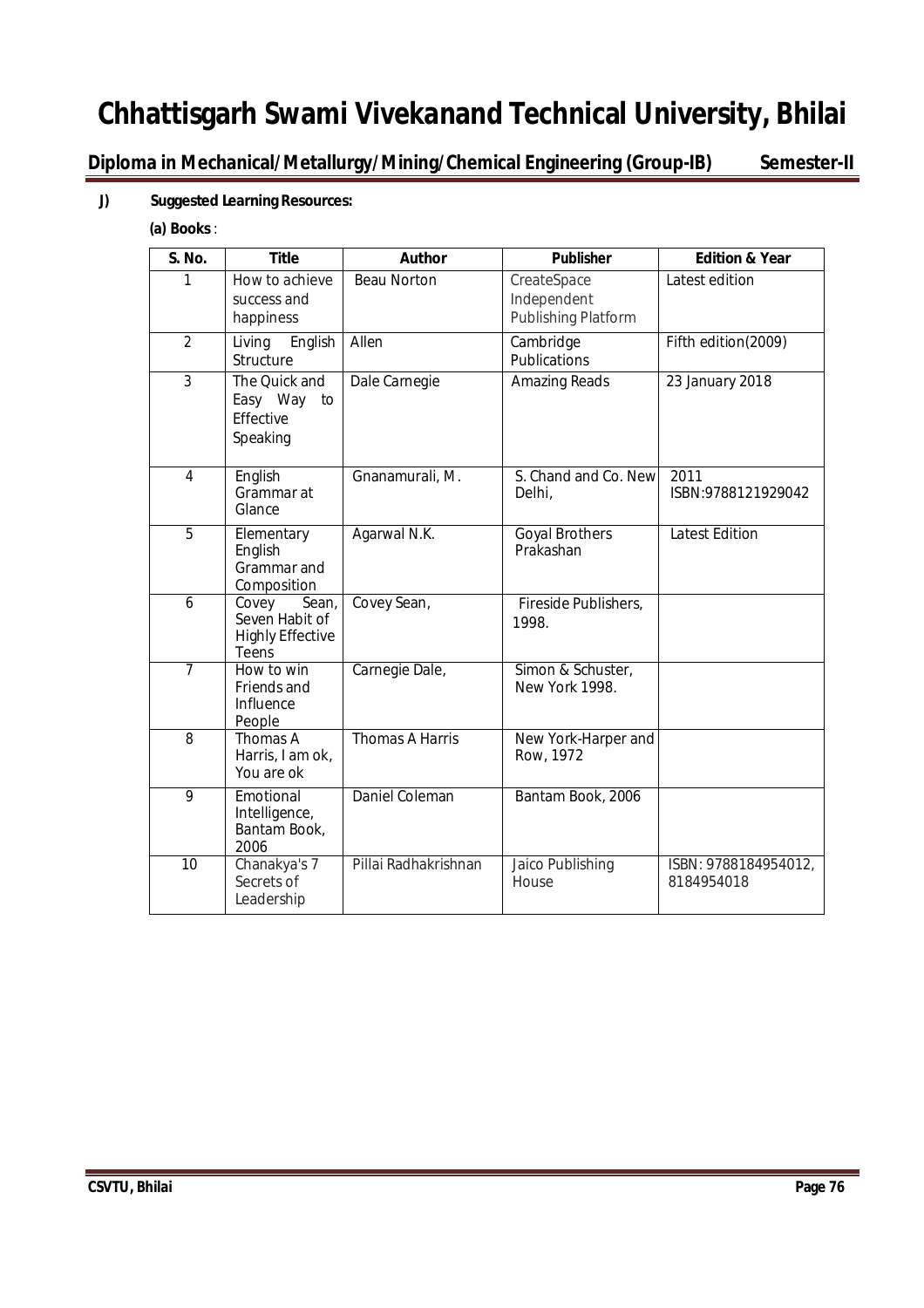**Diploma in Mechanical/Metallurgy/Mining/Chemical Engineering (Group-IB) Semester-II**

### **(b) Open source software and websiteaddress**:

- 1. https://www.englishgrammar.org/
- 2. http://www.englishgrammarsecrets.com/
- 3. https://www.usingenglish.com/handouts/
- 4. http://learnenglish.britishcouncil.org/en/english-grammar
- 5. https://www.englishclub.com/grammar/
- 6. http://www.perfect-english-grammar.com/
- 7. http://www.englishteachermelanie.com/category/grammar/
- 8. https://www.grammarly.com/blog/category/handbook
- 9. https://www.britishcouncil.in/english/learn-online
- 10. http://learnenglish.britishcouncil.org/en/content
- 11. http://www.talkenglish.com/
- 12. languagelabsystem.com
- 13. www.wordsworthelt.com

#### **c) Others:**

- 1. Learning Packages.
- 2. Lab Manuals.
- 3. Language software Manual
- 4. Users' Guide

### **K) List of Major Laboratory Equipment and Tools:**

| S.  | <b>Name of Equipment</b> | <b>Broad</b>                                     |                   |
|-----|--------------------------|--------------------------------------------------|-------------------|
| No. |                          | <b>Specifications</b>                            | <b>Experiment</b> |
|     |                          |                                                  | <b>Number</b>     |
|     | Computers                | A complete computer system with headphones &     | All               |
|     |                          | <b>Speakers</b>                                  |                   |
|     | Soft ware                | English communication software's - Globarina, A- | All               |
|     |                          | One Solutions, Wordsworth, Spears                |                   |
| 3.  | Computer tables & chairs | Depending upon the size of the Language Lab      | All               |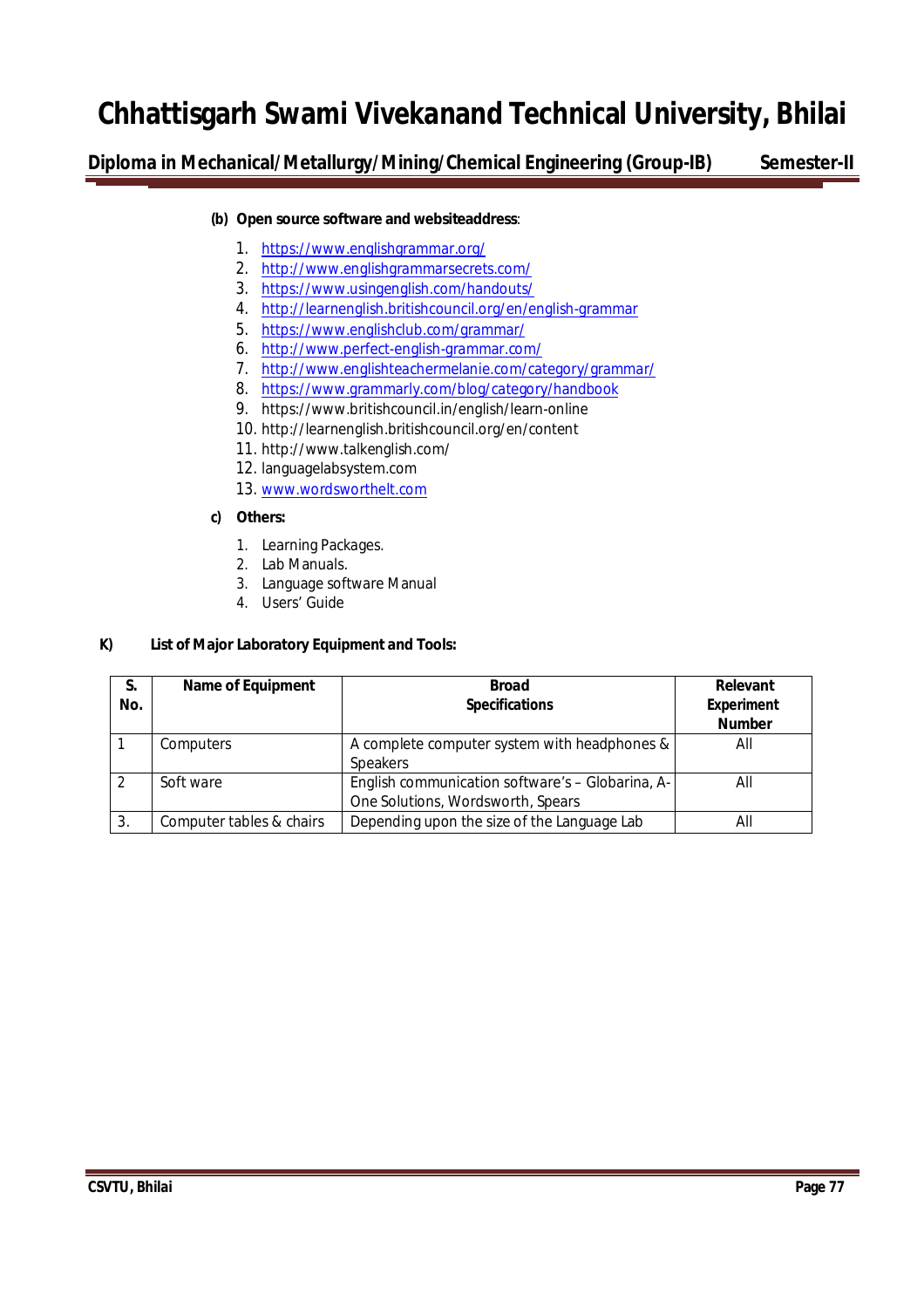# **Diploma in Mechanical/Metallurgy/Mining/Chemical Engineering (Group-IB)** Semester-II

## **L) Mapping of POs & PSOs with COs:**

|        | Course<br><b>Outcomes</b><br>(COs)                      |                                               | <b>Programme Outcomes</b><br>(POs) |                             |                                                  |                         |                                                            |                              |                                        |                           |                                | Programme<br><b>Specific</b><br><b>Outcomes</b><br>(PSO <sub>s</sub> ) |              |
|--------|---------------------------------------------------------|-----------------------------------------------|------------------------------------|-----------------------------|--------------------------------------------------|-------------------------|------------------------------------------------------------|------------------------------|----------------------------------------|---------------------------|--------------------------------|------------------------------------------------------------------------|--------------|
|        |                                                         | <b>PO-1</b><br>Basic<br>knowledge   knowledge | PO-2                               | PO-3<br>nts and<br>practice | PO-4<br>Discipline Experime Engineering<br>Tools | PO-5<br>The<br>engineer | PO-6<br>Environment<br>and<br>and society   sustainability | <b>PO-7</b><br><b>Ethics</b> | PO-8<br>Individual<br>and team<br>work | PO-9<br>Communic<br>ation | PO-10<br>Life-long<br>learning | PSO-1                                                                  | <b>PSO-2</b> |
| $CO-1$ | Exhibit impressive<br>personality in society.           | $\overline{2}$                                | 1                                  |                             |                                                  |                         |                                                            | -                            |                                        | $\overline{2}$            | $\overline{2}$                 |                                                                        |              |
| $CO-2$ | Explore different<br>Leadership skills and Team<br>work | 1                                             | 1                                  | 2                           | $\overline{2}$                                   |                         |                                                            |                              |                                        | $\overline{2}$            | $\mathfrak{Z}$                 | и                                                                      |              |
|        | CO-3 Develop different skills of<br>group discussion.   |                                               | $\overline{2}$                     | 2                           |                                                  |                         |                                                            |                              |                                        |                           | 2                              |                                                                        |              |

**Legend:** 1 – Low, 2 – Medium, 3 – High